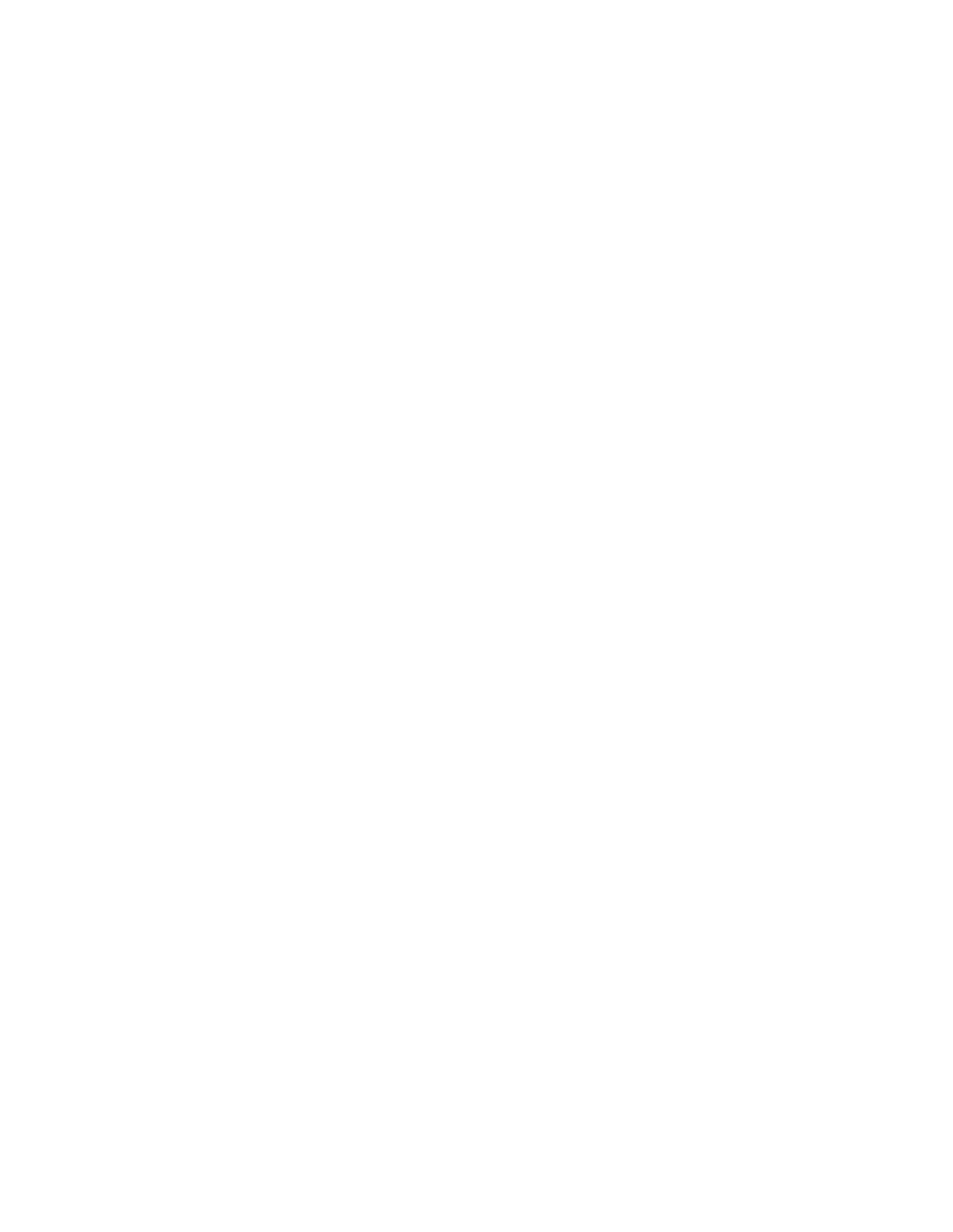To the Congress of the United States:

The Defense Nuclear Facilities Safety Board (Board) is pleased to submit to Congress its Ninth Annual Report. The Board is an independent executive branch establishment responsible for providing advice and recommendations to the Secretary of Energy regarding public health and safety issues at Department of Energy (DOE) defense nuclear facilities, and to the President if necessary.

During the Board's nine years of operation, DOE has been subject to numerous changes in its top leadership. Seven Secretaries or Acting Secretaries have served in that cabinet position. Also six different Deputies or Acting Deputy Secretaries (a seventh has been nominated) have been in office, and seven Under or Acting Under Secretaries have filled that office. Notwithstanding the inevitable disruptions and uncertainties that accompany such changes, DOE personnel responsible for nuclear weapons and defense nuclear facilities and their contractors, including the National Laboratories, continued to move steadily forward in DOE's program for improving safety management.

As required by statute, the Board's report summarizes activities during calendar year 1998, assesses improvements in the safety of DOE defense nuclear facilities, and identifies remaining safety problems.

While much has been accomplished, more needs to be done. The Board has played a vital role in this upgrade effort and in maintaining the pace of the path forward. Many of DOE's missions entail the use of hazardous materials. We support Secretary Bill Richardson's strong commitment to the safe handling of these materials and his support of integrated safety management in protecting the health and safety of the public, workers, and the environment.

The Board's core efforts during 1998 focused on institutionalizing sound integrated safety management practices and their implementation in design, construction, operation, and decommissioning of defense nuclear facilities. Priority attention and effort were devoted to activities involving the greatest risks to public health and safety. These are reported in detail in this report.

Respectfully submitted,

Chairman Vice-Chairman

John T. Conway A. J. Eggenberger

Joseph J. DiNunno Herbert J. C. Kouts John E. Mansfield Member Member Member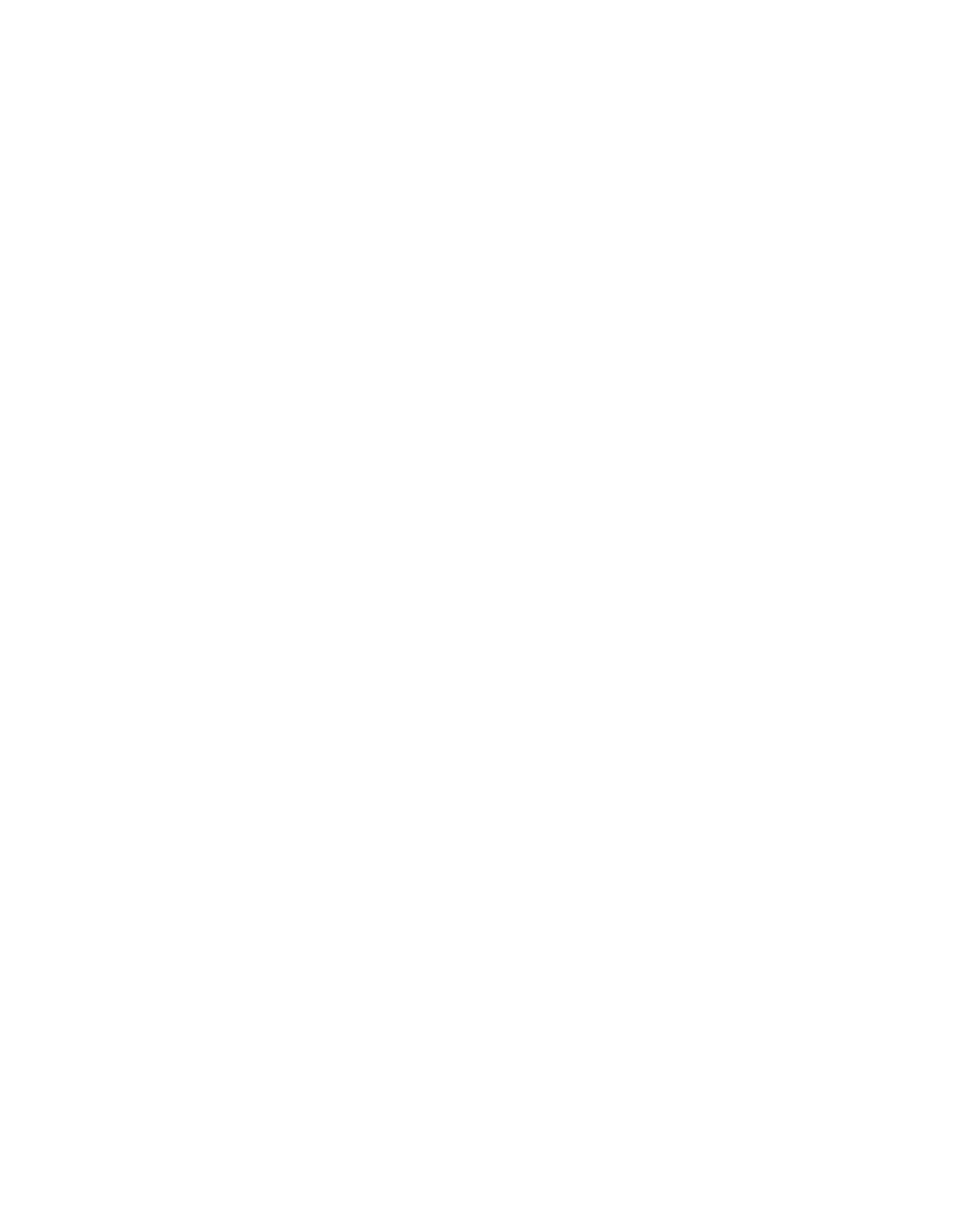#### **PREFACE**

The Atomic Energy Act of 1954 as amended (Section 316) requires the Defense Nuclear Facilities Safety Board (Board) to submit to the Committees on Armed Services and on Appropriations of the Senate and to the Speaker of the House of Representatives a written report each year concerning its activities. In addition to setting forth all recommendations made by the Board during the preceding year, the Annual Report is required to include an assessment of:

- (A) the improvements in the safety of Department of Energy defense nuclear facilities during the period covered by the report;
- (B) the improvements in the safety of Department of Energy defense nuclear facilities resulting from actions taken by the Board or taken on the basis of the activities of the Board; and
- (C) the outstanding safety problems, if any, of Department of Energy defense nuclear facilities.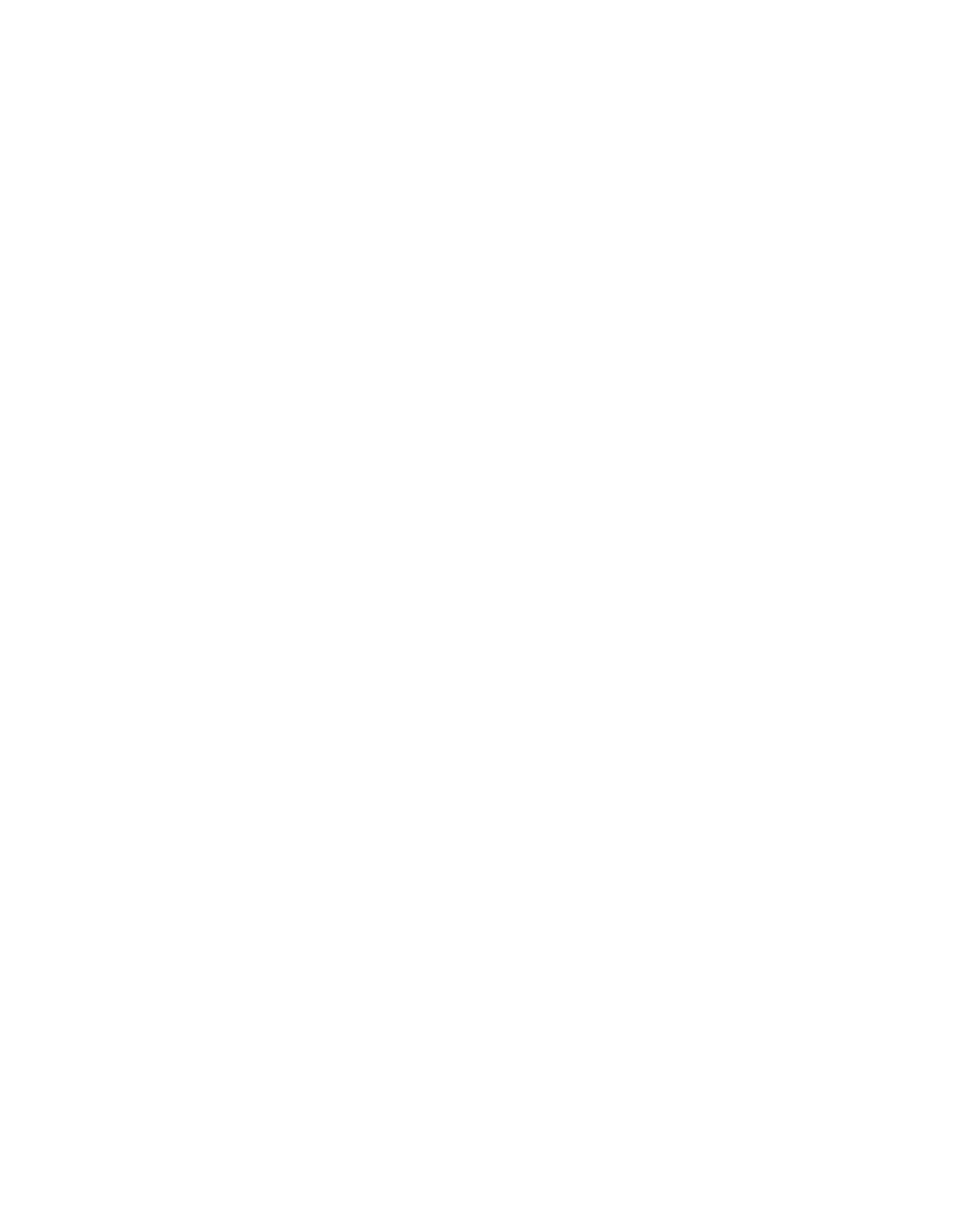#### **EXECUTIVE SUMMARY**

During this past year, the Defense Nuclear Facilities Safety Board (Board) has seen significant progress by the Department of Energy (DOE) in upgrading its safety management program. The cumulative effects of the Board's initiatives and DOE's positive responses have been increasingly evident at defense nuclear facilities.

DOE's defense mission associated with stewardship of the nation's nuclear arsenal remained a prime effort during 1998. In addition, DOE continued to emphasize its ongoing work to stabilize hazardous materials remaining from previous operations and the decommissioning and decontamination of highly contaminated nuclear facilities. The Board gave priority attention to DOE's safety management of these major DOE activities.

Highlights of the Board's principal efforts in each of these areas during 1998 were as follows.

#### **Complex-wide Health and Safety Issues**

- ! Staff reviews, interactions with DOE, and the Board's public meetings helped DOE make progress in the implementation of sound integrated safety management (ISM) programs at priority facilities and sites in response to the Board's Recommendation 95-2:
	- As a result of the Board's December 1997 reporting requirement upon DOE, DOE and its site contractors evaluated the status of ISM at facilities beyond those initially selected for priority implementation under Recommendation 95-2. Many sites reported that a beneficial outcome of this effort was that it revealed areas needing improvement.
	- At the Board's urging, authorization agreements for the original 10 facilities considered priority under Recommendation 95-2 were developed and signed; an additional 43 facilities have been added to the priority list. In all, 44 agreements have been signed. The Board commends DOE for this progress.
- ! During the past year, the Board has maintained its momentum toward accomplishing congressional mandates to review and evaluate the content and implementation of standards related to the design, construction, operation, and decommissioning of DOE's defense nuclear facilities, and to recommend to the Secretary of Energy those specific measures that should be adopted to ensure that the health and safety of the public and workers are adequately protected. The Board's staff formally reviewed 45 new or revised DOE safety directives and supporting documents. As a result of the Board's reviews and interactions, DOE substantially improved the content of those safety directives.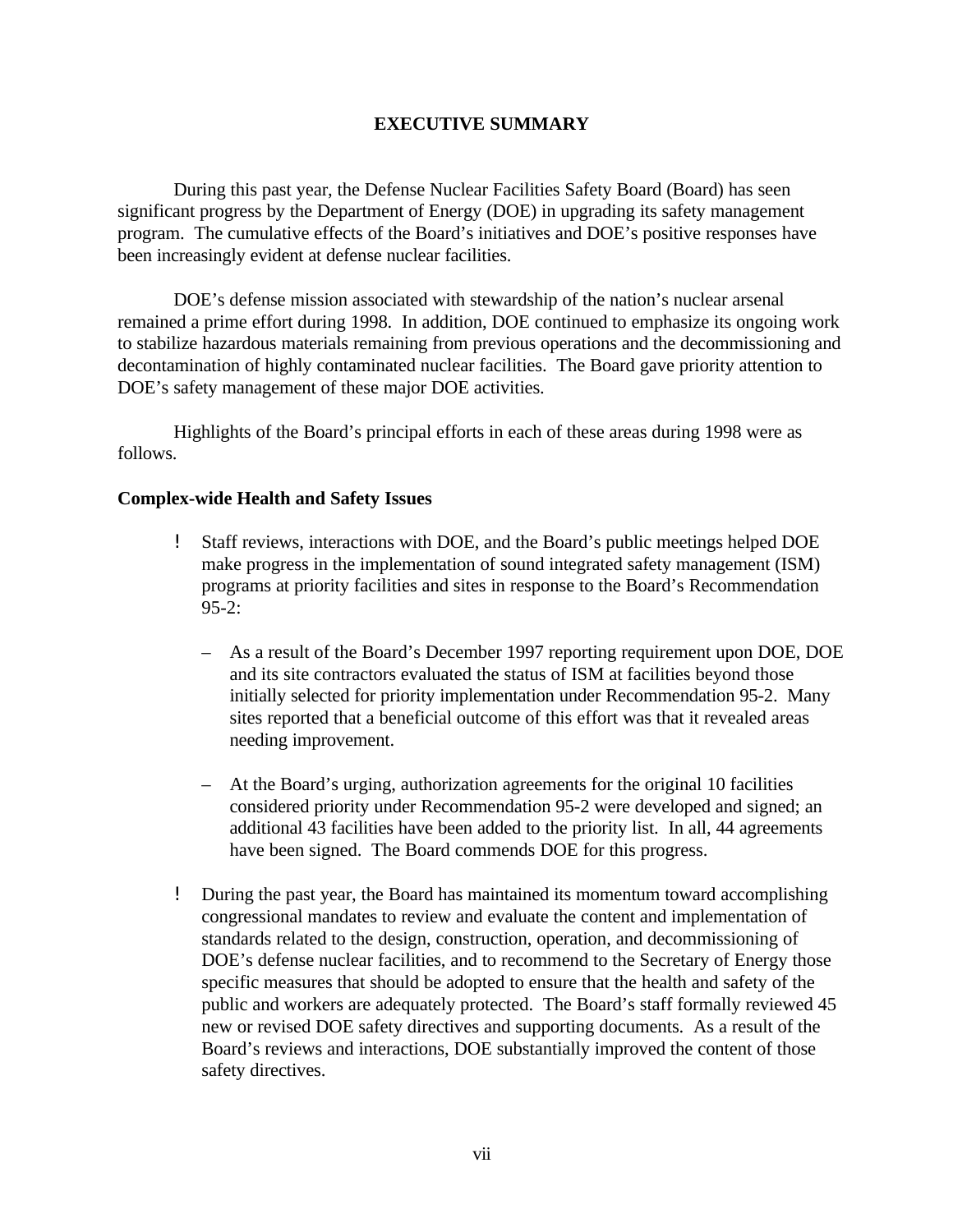- ! The Board and its staff conducted specific reviews of DOE organizational documents (e.g., *Manual of Safety Management Functions, Responsibilities and Authorities,* DOE M 411.1-1); DOE's efforts to recruit and retain safety management staff of exceptional quality, education, and experience; and operations at DOE Headquarters and in the field. Examples include the following:
	- The structure of DOE's program for responding to the Board's Recommendation 94-1 failed to identify cross-cutting authority and resources to provide adequate direction for the program. In response to a December 1997 letter from the Board on this subject, the Deputy Secretary assumed responsibility for resolving complex-wide integration issues.
	- The Board's reviews revealed that the safety roles, responsibilities, and interfaces between DOE and its contractor for the Capability Maintenance and Improvement Project at Los Alamos National Laboratory (LANL) in New Mexico were not clearly defined. In response to the Board's December 1997 reporting requirement on this matter, DOE and LANL management initiated key organizational changes and have made a commitment to resolve the issues identified by the Board.
	- In January 1998, with the Board's support, DOE's Richland Office was granted authority to hire 25 additional well-qualified technical personnel, including excepted service billets.
- ! The Board's staff provided oversight and technical assistance to DOE in identification and assessment of the effects of the possible introduction of suspect/counterfeit parts and semiconductor devices in national security and other applications. For example, the staff:
	- Spurred DOE to thoroughly inspect and technically evaluate possible applications of suspect/counterfeit semiconductor devices in applications which could compromise safety in national security applications.
	- Provided the impetus for DOE to formalize and institutionalize procedures for notifying activities of the possible introduction of suspect/counterfeit parts into DOE applications and to evaluate the technical consequences of possible nonconformances.
	- Spurred DOE to formalize responsibilities for matters relating to suspect/ counterfeit parts.

The Board's oversight and timely intervention in dealing with suspect/counterfeit parts were pivotal in re-energizing DOE's quality assurance program, which is vital to ensuring public health and safety at DOE's defense nuclear facilities.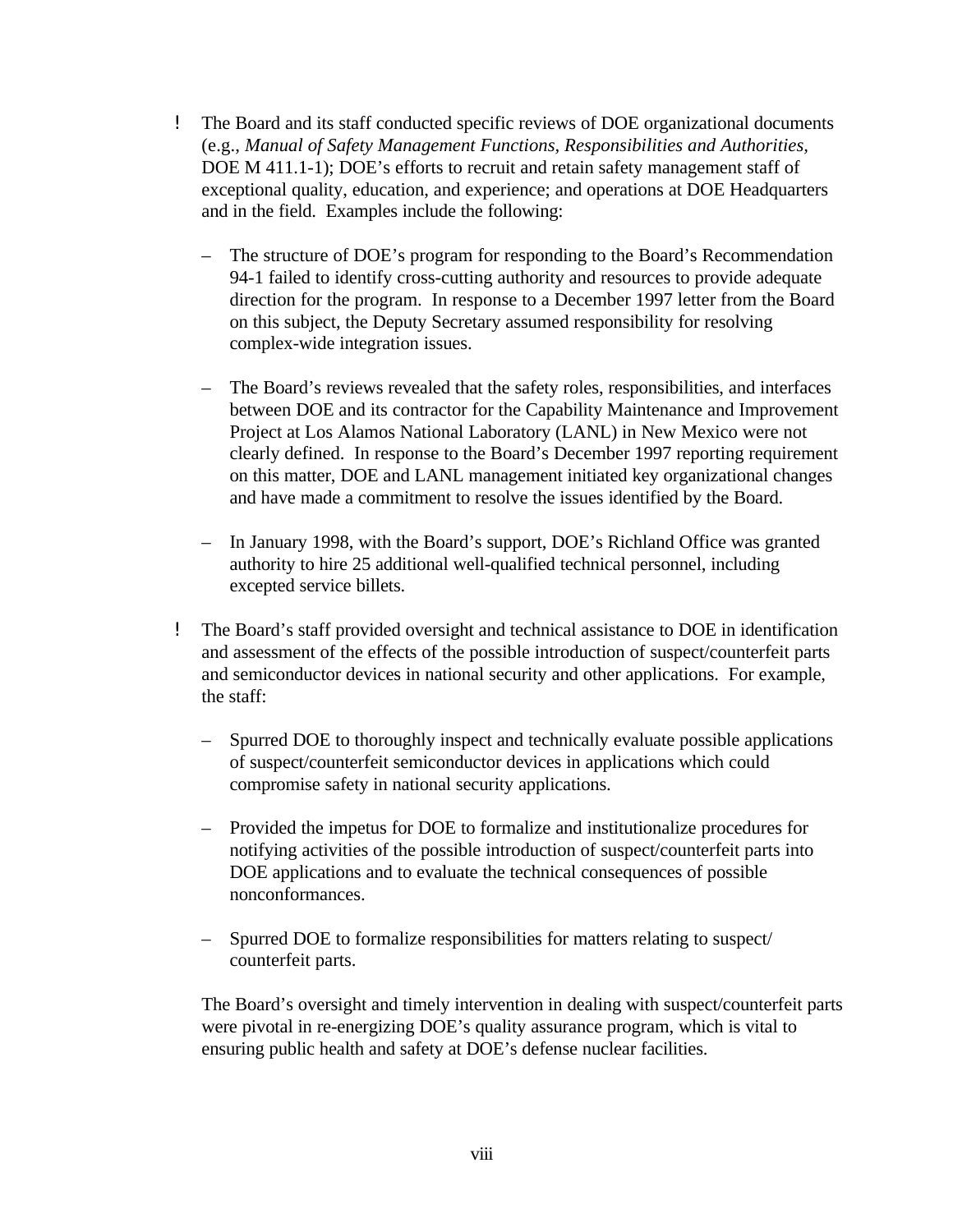! Reviews conducted by the Board and its staff determined that line management's resolution of health and safety issues raised during evaluations by the DOE Office of Independent Oversight was often unresponsive or incomplete. The Board's Recommendation 98-1, *Integrated Safety Management*, called on DOE to take additional action by establishing clearer lines of authority and responsibility for resolution of the safety findings of its internal, independent safety organization. In November 1998, DOE accepted the Board's recommendation and at year-end was working to develop an associated implementation plan.

#### **Management and Stewardship of the Nation's Stockpile and Nuclear Weapons Components**

- ! The Board assisted DOE in improving the safety of Enriched Uranium Operations at the Y-12 Plant in Tennessee which led to the resumption of initial operations in support of a high-priority national security task. The Board helped DOE in upgrading system designs and in improving identification of safety controls, implementation of controls, and coordination between operations and maintenance personnel.
- ! The Board determined that the overall program of work planning and safety planning that had been developed by DOE for nuclear explosive operations at the Pantex Plant in Texas, partly in response to the Board's Recommendation 95-2, had been structured in such a complex manner that it was beginning to be undoable. As a result, the Board issued its Recommendation 98-2, encouraging DOE to seek simpler and more pragmatic ways of providing the necessary assurance. These were to ensure that the responsibility of line management in DOE and in the contractor's organization would function properly, with the responsibility for safety flowing with the responsibility for the work. DOE is progressing with changes in accordance with the Recommendation.
- ! In response to a 1997 Board initiative, DOE identified and implemented many additional protective measures to prevent or mitigate the threat of lightning to nuclear explosives at the Pantex Plant. These improvements included bonding metallic penetrations to facilities, installing surge protectors, and providing other electrical isolation.
- ! During the last year, the Board placed considerable emphasis on the safety management program at the Chemistry and Metallurgy Research (CMR) Facility at LANL. As a result, LANL reorganized its line management structure, revised the facility safety management system, and completed a rigorous activity resumption process. CMR is now operating with greater assurance that safety requirements are being met.
- ! The involvement of the Board and its staff throughout 1998 in resumption activities at the Plutonium Facility at Lawrence Livermore National Laboratory in California spurred DOE and the laboratory to improve the facility safety management process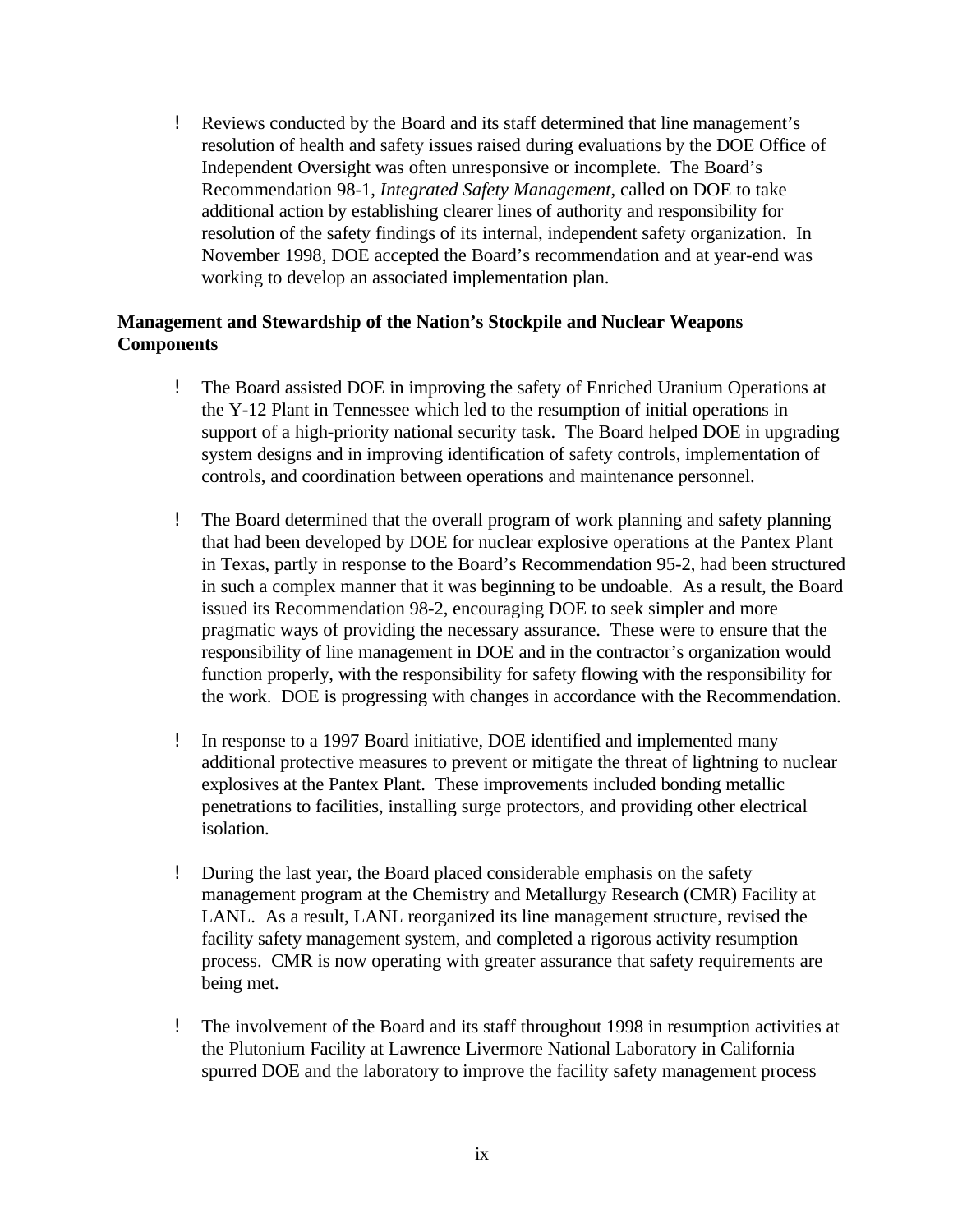significantly. Most specific operations resumed after implementing improvements such as upgraded procedures, improved safety controls, clarified responsibilities for safety functions and systems, and upgraded training of employees responsible for handling nuclear materials.

- ! The Board's ongoing effort to improve the safety of nuclear weapon dismantlement operations continued in 1998. The W69 dismantlement program, the first operation to undergo the full Seamless Safety process (developed in response to Recommendation 93-1, *Standards Utilization in Defense Nuclear Facilities*), exhibited not only significantly enhanced safety features, but also an accelerated productivity rate. The last W69 nuclear weapon was successfully dismantled on October 21, 1998, well ahead of schedule. The Board also supported the safe start-up of the W79 nuclear weapon dismantlement operations in June 1998 by helping to identify and resolve several safety issues concerning the flammability of the solution used to dissolve high explosives, controls for the hot water heating system, ignition sources (particularly electrostatic discharge), combustible loading and fire protection, documentation of controls, and change control.
- ! In 1998, DOE responded to an earlier inquiry from the Board concerning the suitability of the bays in Building 12-64 at the Pantex Plant for certain nuclear explosive operations by declaring that the W69 campaign would be the last nuclear explosive operation for these bays, other than weapon staging in sandbag bays. The bays in Building 12-64 are the oldest bays used for nuclear explosive operations in the DOE complex, and they have been determined to have some potential safety and operational deficiencies.
- ! In December 1997, the Board issued a classified report, *Surveillance of Nuclear Weapon High-Explosive Operations at Pantex*, which emphasized that DOE should consider making improvements in some elements of the surveillance program, such as increasing the high explosive sampling frequency for weapons awaiting dismantlement. In 1998, noticeable improvements were observed in the surveillance program in some of the areas highlighted in that report.

#### **Hazardous Remnants of Weapons Production**

! The Board's Recommendation 96-1 questioned process safety at the In-Tank Precipitation Facility at the Savannah River Site (SRS) and urged DOE to defer operations until more thorough research could better demonstrate the safety of the process. In 1998, the results of this research (which had been closely monitored by the Board) led DOE to stop preparations for restarting this facility and to pursue alternative technologies. The Board's staff is actively monitoring the screening and selection of these alternative processes, to confirm that a technically sound and safe process is selected.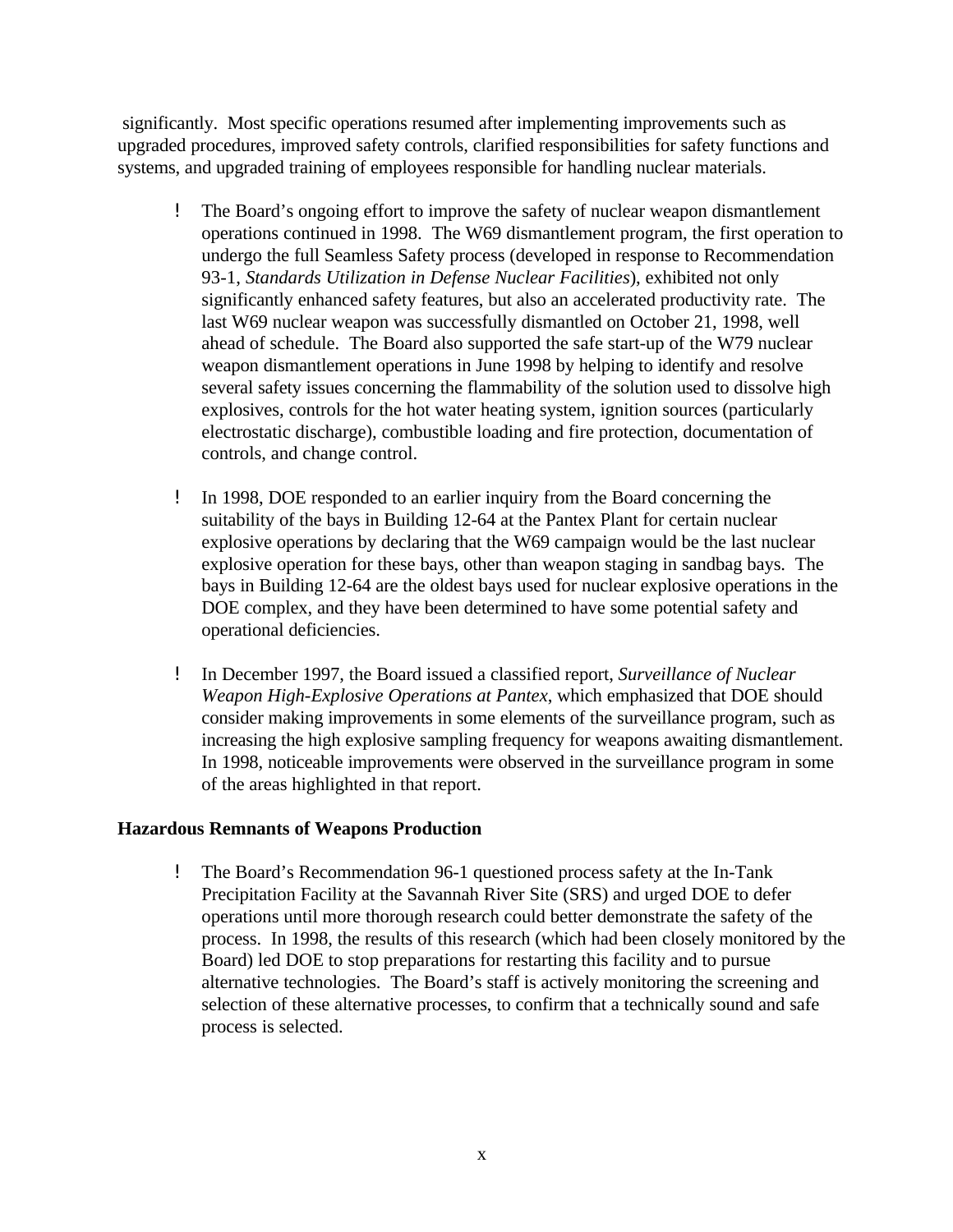- ! In response to a series of Board Recommendations (94-1, 94-3, 97-1), DOE has committed to the stabilization and safe storage of a broad spectrum of radioactive and chemically unstable residues and transuranic materials. At the Board's request, DOE developed a revised implementation plan for Recommendation 94-1 to reflect current priorities. Some of the schedules presented in the revised plan remain unnecessarily drawn out, and the Board will continue to apply considerable effort to ensure DOE attacks these problems aggressively and remediates hazardous conditions as expeditiously as possible. Under the close safety oversight of the Board, DOE has begun correcting hazards in the following areas:
	- At the Rocky Flats Environmental Technology Site, drained and processed the remaining solutions stored in tanks; stabilized the first 2 metric tons of plutoniumladen salt residues; repacked more than 4 metric tons of plutonium residues into robust pipe overpack containers; and made significant safety improvements to the structure, systems, components, and operations at the site's principal plutonium storage facility (Building 371).
	- At SRS, restarted the HB-Line to begin stabilization of plutonium scrap; restarted solvent extraction operations in H-Canyon to stabilize spent nuclear fuel; started repackaging plutonium metal in the bagless transfer system in the FB-Line; and completed the dissolution of Taiwan Research Reactor spent fuel and the SRS inventory of plutonium-bearing sand, slag, and crucible residues in F-Canyon.
	- At Hanford, conducted an extensive program review to identify alternatives for improving the plutonium stabilization schedule at the Plutonium Finishing Plant. This activity was undertaken in response to a reporting requirement that was issued by the Board in 1998 after reviews by the Board's staff and public meetings held by the Board determined that DOE was not aggressively pursuing means to accelerate Hanford stabilization activities.
	- Completed initial site assessments to begin characterizing the hazards of uranium-233 storage at Oak Ridge National Laboratory (ORNL), Idaho National Engineering and Environmental Laboratory, and Los Alamos National Laboratory; initiated construction of characterization facilities for uranium-233 at ORNL; and issued a draft version of a safe storage standard for uranium-233.
- ! DOE has made substantial progress in the sampling and characterization of the highlevel waste tanks at the Hanford Site, in response to the Board's Recommendation 93-5, *Hanford Waste Tanks Characterization Studies,* and continued active Board oversight. Of the 177 tanks, 139 have been sampled and analyzed, leading to a significantly increased understanding of tank safety issues. In particular, the hazards arising from potential burning of flammable gases within the waste are much better understood, and upgraded controls to prevent and mitigate such burns have been implemented.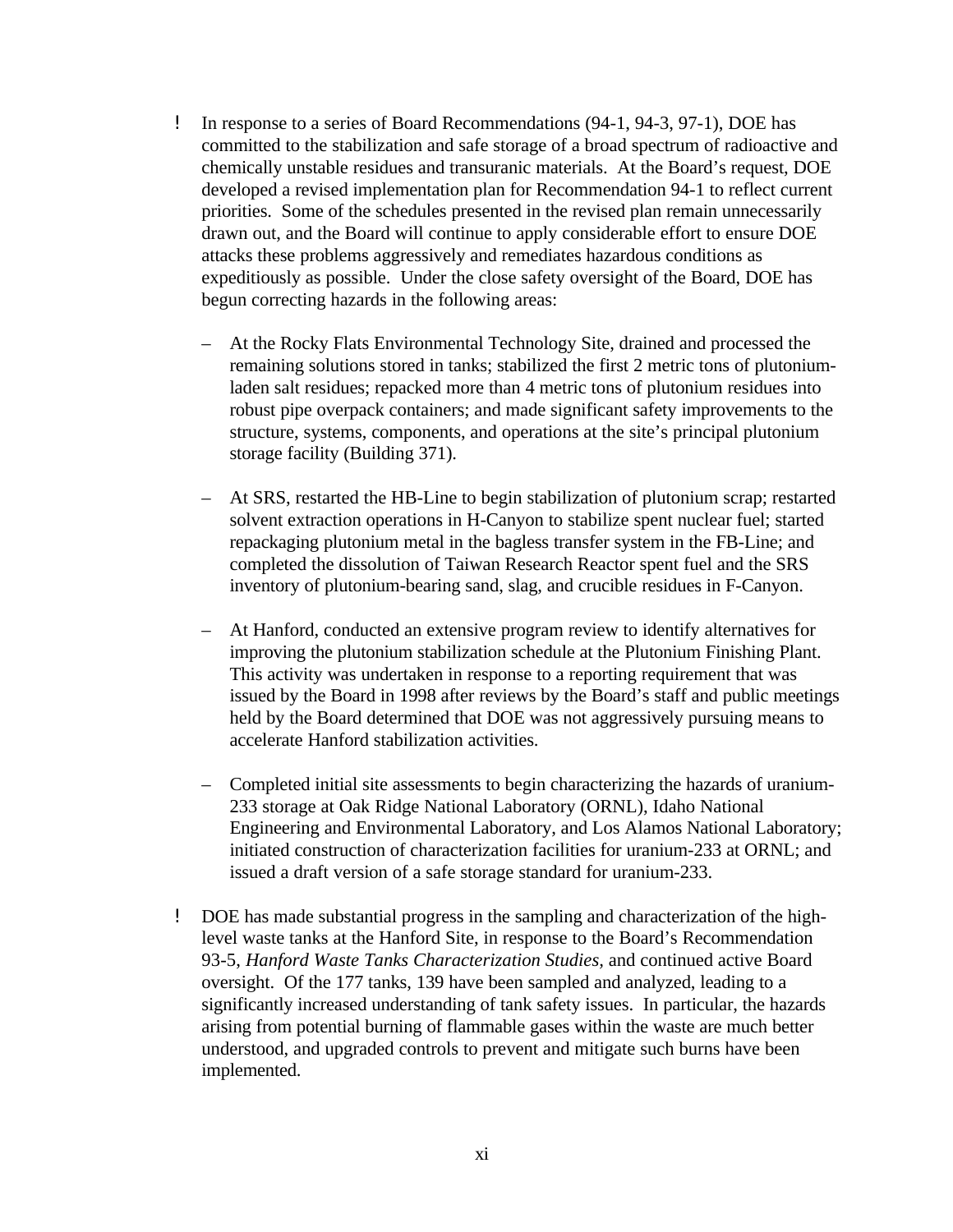- ! The Board and its staff continued to spur improvement in DOE's design and construction projects through reviews of the early stages of the work. Examples of the results of such reviews include the following:
	- Shortcomings were identified in the Spent Nuclear Fuel Project at the Hanford Site, including a hydrogen explosion hazard in a battery room; the lack of sound project management; and an inability to address emerging technical issues in a timely manner, which was delaying the removal and stabilization of the deteriorating fuel. Continued Board pressure through correspondence, project reviews, and public meetings led DOE to address safety hazards, streamline the project's organization, and resolve issues associated with the design and fabrication of the primary containment vessel for spent fuel storage.
	- The scope of the geotechnical investigation for the proposed Actinide Packaging and Storage Facility at SRS was found to have insufficient coverage for the final siting. In January 1998, the Board successfully encouraged DOE to expand the scope of the investigation in order to confirm design inputs and resolve other safety issues associated with the condition of the soil at the site.
- !. Reviews by the Board's staff of DOE's readiness to perform hazardous operations led to improvements by DOE at several facilities. For example:
	- The Board's staff completed reviews of the Waste Isolation Pilot Plant (WIPP) and evaluated its readiness to operate safely. These reviews contributed to improvements in the formality of conduct of operations and in the quality and rigor of the WIPP safety basis. Based on these reviews, the Board transmitted a letter to the Secretary of Energy on June 3, 1998, stating its belief that: (1) WIPP can be operated safely, and (2) start-up of waste disposal should commence as soon as practicable, so that the backlog of transuranic wastes at defense nuclear facilities can be dispositioned.
	- The Board and its staff identified issues regarding the readiness to perform hazardous work in several facilities at the Hanford Site. Though improvements in Operational Readiness Reviews (ORRs) by the contractor and the DOE-Richland Office were observed by the Board's staff, more progress was seen to be needed. This observation led the Board to issue letters in April and June 1998, alerting DOE to the problem.
- ! During 1998, the Board led DOE to improve the safety of deactivation of former defense facilities by applying the tenets of ISM. For example, the Board's staff:
	- Identified vulnerabilities in Building 9206 at the Y-12 Plant, including the potential for a chemical reaction or explosion, inadequate characterization of contamination in the ventilation systems, and the potential for spills of highly enriched uranium during a natural phenomenon event. As a result, DOE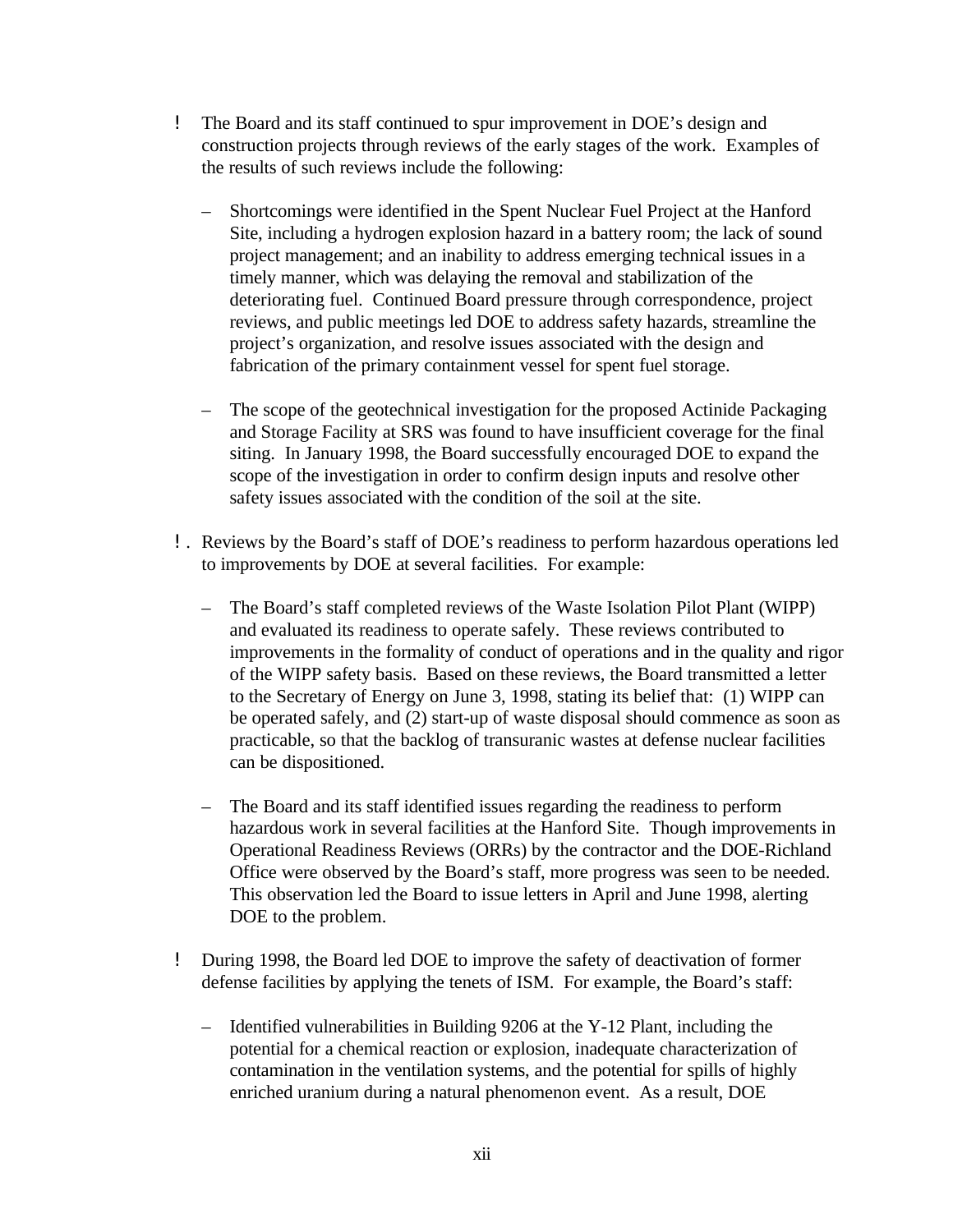developed a plan for eliminating or reducing the backlog of combustibles and to determining actions needed to reduce vulnerabilities associated with the highly enriched uranium.

– Identified issues regarding the readiness to perform hazardous work in the 233-S Plutonium Concentration Facility at the Hanford Site. While improvements in contractor and DOE-Richland personnel were observed during the past year as a result of staff interactions, more progress is needed in this regard.

This Annual Report also contains a summary of the Board's response to a provision of the National Defense Authorization Act for fiscal year 1998 that required the Board to prepare a report and make recommendations as to the future role of the Board should Congress consider legislation for the external regulation of defense nuclear facilities (see Section 1 of this report). In its response, the Board concluded that external regulation of DOE defense nuclear activities could have an adverse effect on national security, would increase operating cost, and would have little or no improvement in safety or DOE's credibility with the public.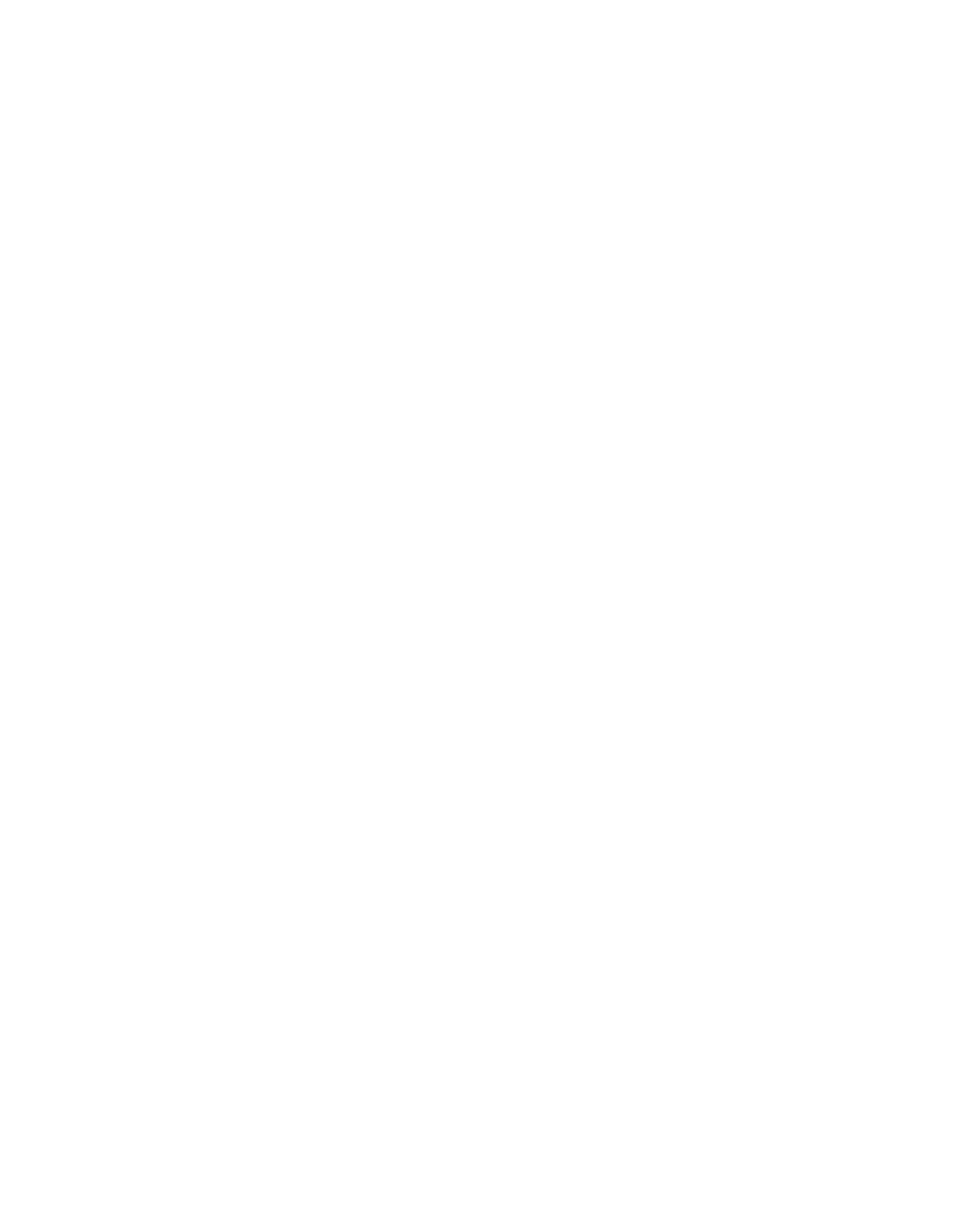## **TABLE OF CONTENTS**

| <b>Section</b>   |                                 |                                                                                        | Page                                                |
|------------------|---------------------------------|----------------------------------------------------------------------------------------|-----------------------------------------------------|
| 1.               |                                 |                                                                                        | $1-1$                                               |
|                  | 1.1<br>1.2<br>1.3               | External Regulation of DOE's Defense Nuclear Facilities                                | $1-1$<br>$1 - 5$<br>$1 - 7$                         |
| 2.               |                                 | COMPLEX-WIDE HEALTH AND SAFETY ISSUES                                                  | $2 - 1$                                             |
|                  | 2.1                             |                                                                                        | $2 - 1$                                             |
|                  | 2.2<br>2.3                      | Institutional Safety Management Framework and Implementation                           | $2 - 4$                                             |
| 3.               |                                 | MANAGEMENT AND STEWARDSHIP OF THE NATION'S STOCKPILE<br>AND NUCLEAR WEAPONS COMPONENTS | $3-1$                                               |
|                  | 3.1<br>3.2<br>3.3               |                                                                                        | $3 - 2$                                             |
| $\overline{4}$ . |                                 | HAZARDOUS REMNANTS OF WEAPONS PRODUCTION                                               | $4 - 1$                                             |
|                  | 4.1<br>4.2<br>4.3<br>4.4<br>4.5 |                                                                                        | $4 - 2$<br>$4-9$                                    |
| 5.               |                                 |                                                                                        | $5 - 1$                                             |
|                  | 5.2<br>5.3<br>5.4<br>5.5        | National Partnership for Reinventing Government Objectives                             | $5 - 1$<br>$5 - 2$<br>$5 - 2$<br>$5 - 4$<br>$5 - 5$ |
| Appendices       |                                 |                                                                                        |                                                     |
|                  |                                 | <b>ROADD DECOMMENDATIONS 08 1 AND 08 2</b>                                             | $\Lambda$ 1                                         |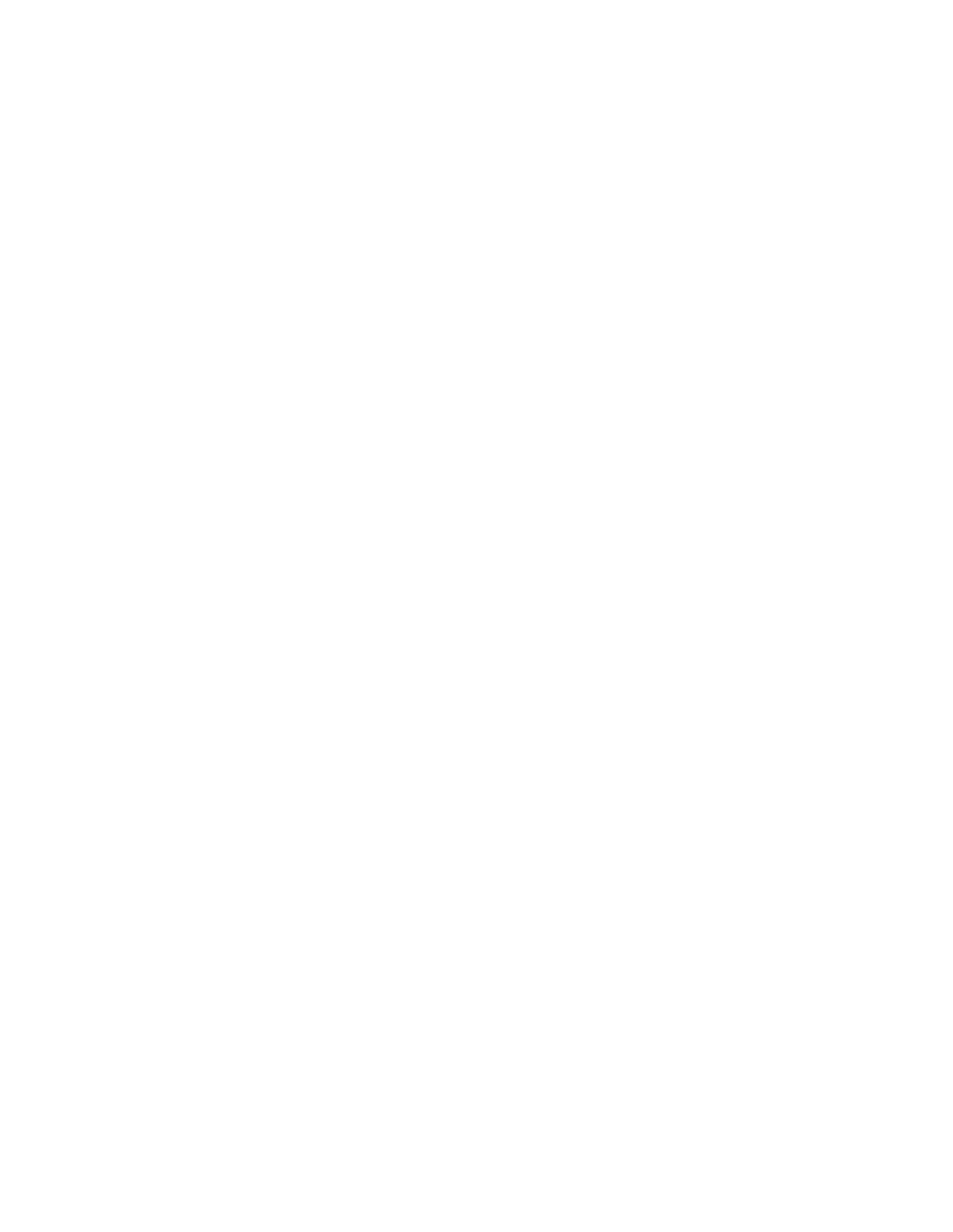#### **1. INTRODUCTION**

#### **CONTENTS OF THIS SECTION**

#### **Section**

#### **Page**

| 1.1 |        |                                                              |  |  |
|-----|--------|--------------------------------------------------------------|--|--|
|     | 1.1.1  |                                                              |  |  |
|     | 112    |                                                              |  |  |
|     | 113    |                                                              |  |  |
|     | 114    |                                                              |  |  |
|     | 115    |                                                              |  |  |
| 1.2 |        |                                                              |  |  |
|     | 1.2.1  |                                                              |  |  |
|     | 1.2.2. |                                                              |  |  |
| 1.3 |        | EXTERNAL REGULATION OF DOE'S DEFENSE NUCLEAR FACILITIES  1-7 |  |  |

#### **1.1 BACKGROUND**

In the late 1980s, a number of public health and nuclear safety issues at aging defense nuclear facilities operated by the Department of Energy (DOE) led Congress to create the fivemember Defense Nuclear Facilities Safety Board (Board). The Board began functioning in late October 1989 with the swearing in of the charter Board Members, three of whom continue in office. To help ensure adequate protection of the health and safety of the public and workers, the Board is empowered to oversee DOE's programs for management of the health and nuclear safety of defense nuclear facilities. The Board believes its greatest imperative is to ensure that DOE safely carries out its mandate to maintain the nation's nuclear weapons stockpile.

#### **1.1.1 Board Responsibilities**

The Board is responsible for independent oversight of safety management by DOE of all defense nuclear and related activities. DOE continues to be actively engaged in the disassembly of numerous nuclear weapons while maintaining the remaining weapons in the stockpile in a safe and reliable condition, and in the conduct of research to ensure the continued safety of DOE's stewardship of the stockpile. DOE also pursues safe disposition of fissionable material removed from dismantled weapons and of hazardous material remaining in facilities that abruptly ceased production activities more than 9 years ago. As in recent years, many of DOE's current activities are associated with characterization, stabilization, and safe storage of special nuclear materials; facility deactivation; and safe handling of radioactive wastes.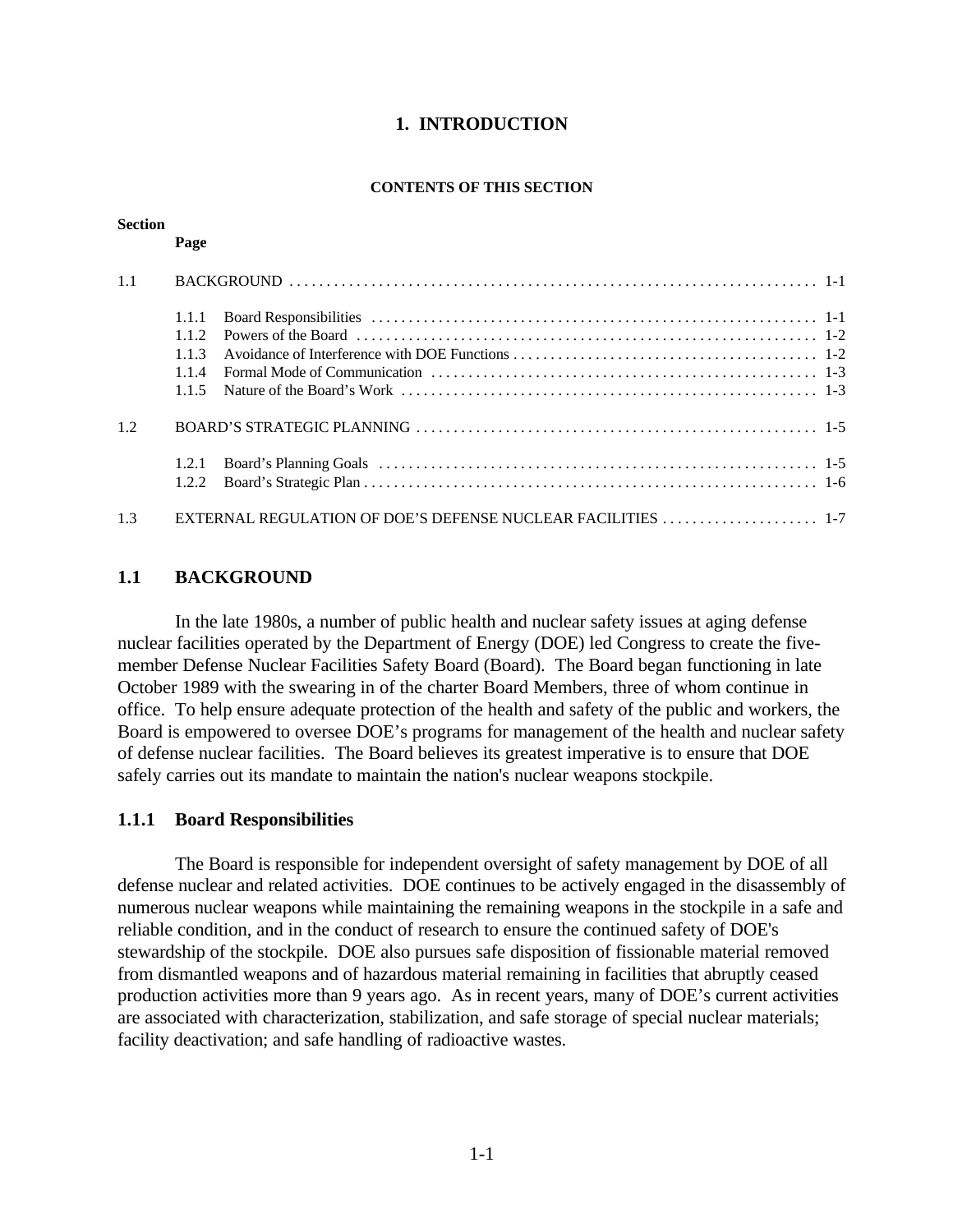The law establishing the Board, 42 U.S.C. § 2286, *et seq.*, requires the Board to review and analyze facility and system design, operations, practices, and events, and make recommendations to the Secretary of Energy that are necessary to ensure adequate protection of public health and safety. In making recommendations, the Board must consider the technical and economic feasibility of their implementation, while the Secretary must report to the President and Congress if implementation of a recommendation is impracticable because of budgetary considerations. If the Board determines that there is an imminent or severe threat to public health and safety, it must transmit its recommendations to the President and Congress, as well as to the Secretaries of Energy and Defense.

#### **1.1.2 Powers of the Board**

In the legislative history of the Board's enabling statute, Congress gave guidance on how the Board was expected to carry out its functions. Congress chose to provide the Board with action-forcing rather than regulatory powers. Congress anticipated that in exercising these powers, the Board would help ensure that DOE safely manages the production, use, and storage of defense nuclear materials and attendant nuclear waste streams, while providing adequate protection of worker and public health and safety. Congress was aware that the safety policies and standards issued by DOE needed upgrading, and that operations by DOE and its contractors had in the past left extensive residual contamination in buildings and their environs. Congress also expected the Board to help raise the technical expertise of DOE's staff and to assist and monitor the continued development of DOE's internal Environment, Safety and Health organization.

Its enabling statute empowers the Board to conduct investigations, issue subpoenas, hold public hearings, gather information, conduct studies, establish reporting requirements for DOE, and take other actions in furtherance of its review responsibilities. The law requires DOE and its contractors at defense nuclear facilities to give the Board their full cooperation.

The Board's review and advisory responsibilities apply throughout the life cycle of DOE's defense nuclear facilities, covering design, construction, operation, and decommissioning. The law explicitly directs the Board to review and evaluate the content and implementation of health and safety standards, including DOE's Orders, rules, and other safety directives pertaining to the design, construction, operation, and decommissioning of defense nuclear facilities. The Board is also required to recommend to the Secretary of Energy any specific measures, such as changes in the content and implementation of those standards, that it believes should be adopted to ensure that public health and safety are adequately protected. In addition, the statute mandates that the Board review the design of new defense nuclear facilities and modifications to older facilities before the start of construction, and recommend any changes found necessary to ensure adequate protection of the health and safety of the public.

#### **1.1.3 Avoidance of Interference with DOE Functions**

The Board recognizes that DOE must perform its essential national defense work without unwarranted delay. The Board has been able to keep its safety reviews synchronized with DOE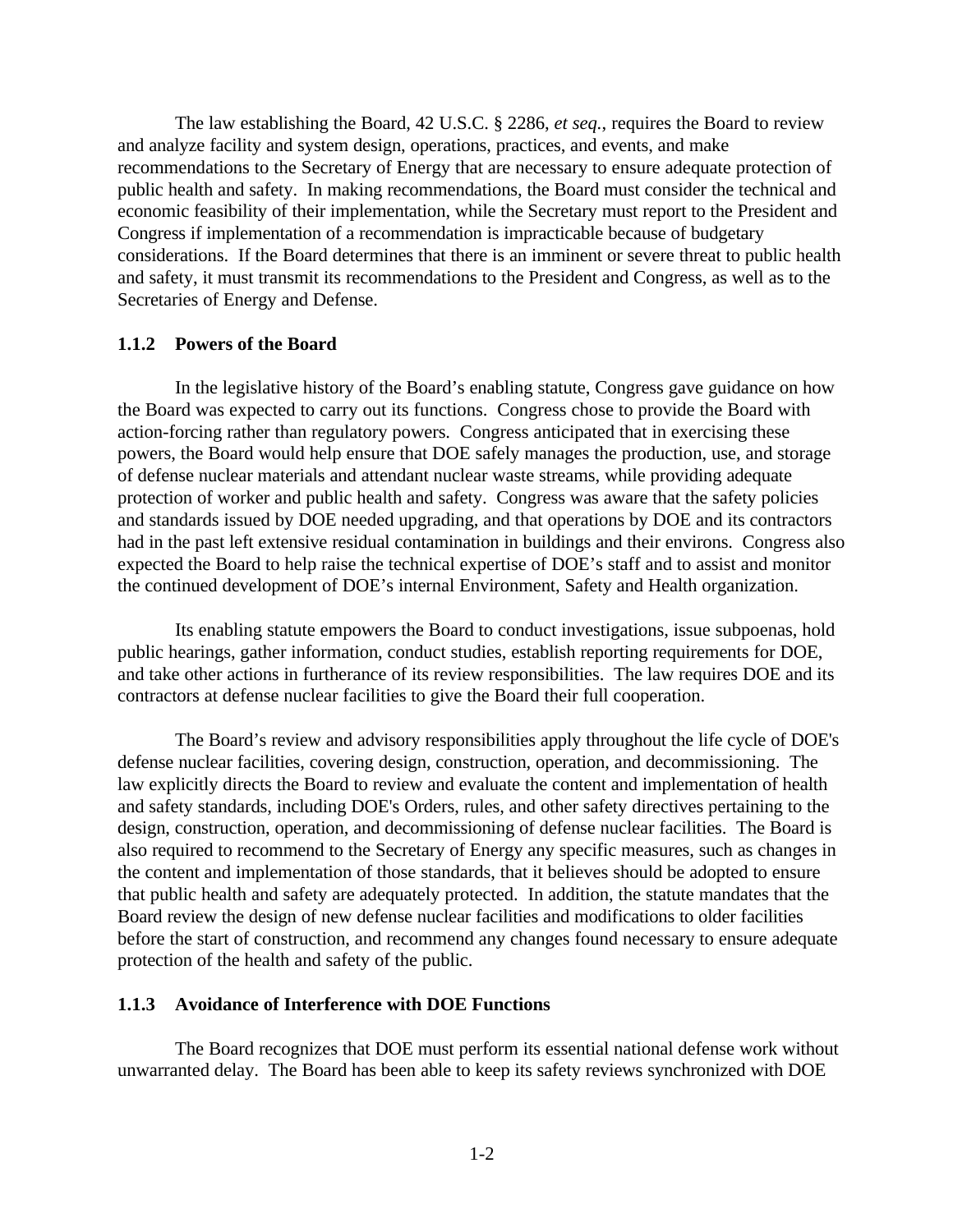activities by timely assignment of its staff to monitor and review work involving design, construction, or preparations for readiness to operate, operations, and decommissioning. The technical staffs of the Board and of DOE and its contractors frequently resolve technical issues that arise during these reviews without the need for formal action-forcing measures by the Board. If the Board identifies safety issues that must be resolved before work may proceed, it can, and frequently does, formally define those issues and recommend that they be resolved by DOE. In the case of operations at the Rocky Flats Environmental Technology Site (RFETS), Congress required that before plutonium operations are resumed in specified buildings, the Board must determine to its satisfaction that DOE's response to specific recommendations by the Board adequately protects public health and safety.

#### **1.1.4 Formal Mode of Communication**

The Board communicates to DOE the most substantive of its findings using the formal recommendation process set forth in the Board's enabling statute. These recommendations describe safety matters meriting Secretarial attention and provide guidance on what the Board considers to be advisable solutions and as required by law are made public immediately after receipt by the public. The Secretary may reject a recommendation, requesting the Board to reconsider. However, to date no Secretary has found cause to do so. Following the Secretary's acceptance of a recommendation, a mutually acceptable plan of action is established. The Board monitors the progress of each step in implementation of the mutually agreed-upon plan until the planned actions have been completed. To date, the Board has issued 38 sets of recommendations containing 174 specific recommendations. DOE has completed the majority of these recommendations and is making progress in implementing the remainder.

#### **1.1.5 Nature of the Board's Work**

The Board's primary function is to assist DOE in upgrading its program for safety management of its defense nuclear facilities. The integration of work planning and safety planning is a fundamental objective. The Board remains closely attuned to the planning and execution of DOE's defense nuclear programs, gathering information from a broad range of sources. These sources include, but are not limited to:

- ! On-site technical evaluations, reviews, and observations by the Board and its staff;
- ! Critical review of DOE safety analyses and proposed safety control schemes by the Board, its staff, and competent technical experts;
- ! Public meetings at Board Headquarters and in the field; and
- ! Daily input from the Board's Site Representatives, as well as weekly summary reports that are placed on the public record.

The Board has optimized its resources by assigning Site Representatives to five highpriority defense nuclear sites. In addition, extensive travel by the Board and its technical staff to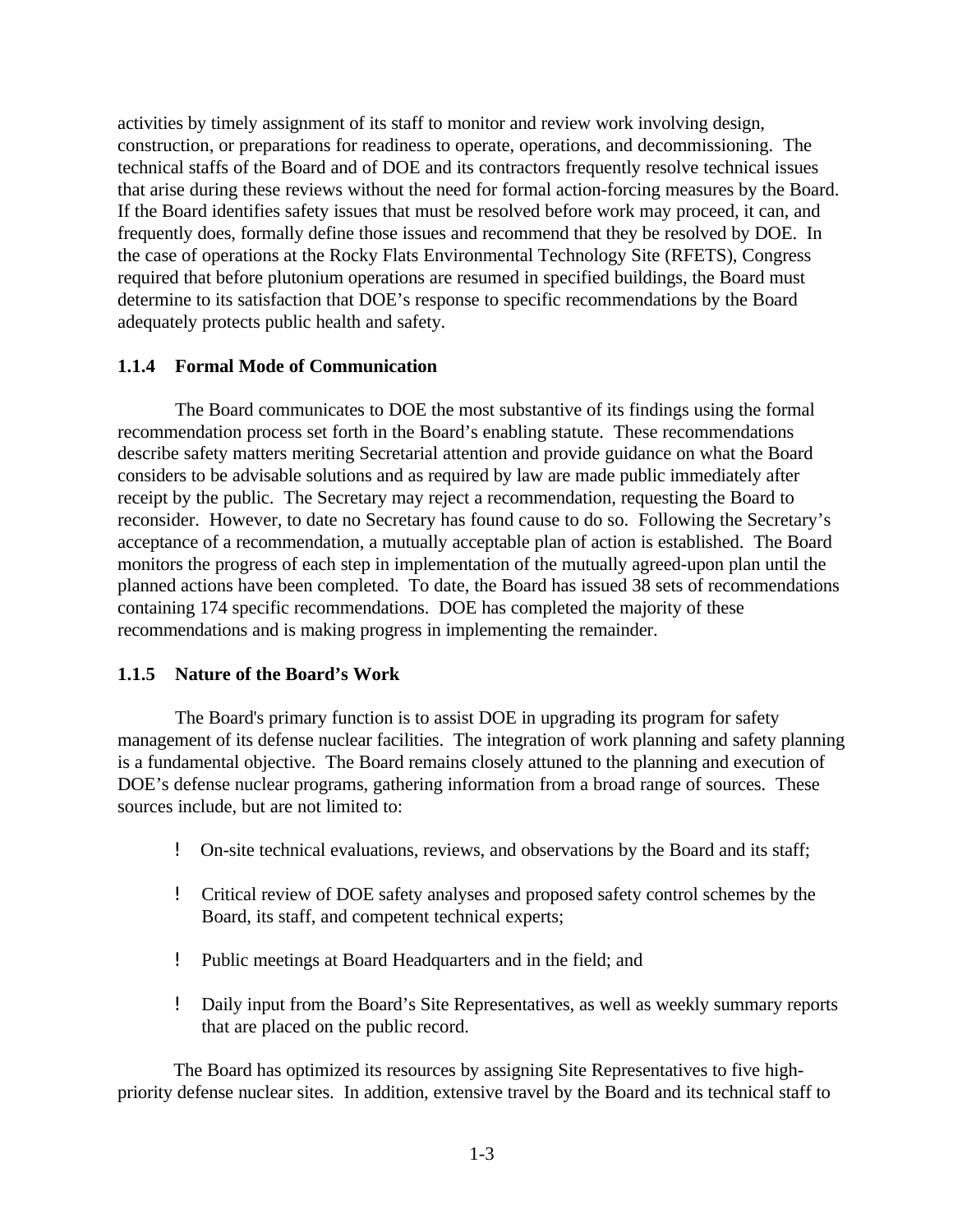defense nuclear facilities remains essential for the Board to accomplish its safety oversight mission.

In order to remain better informed about DOE's activities and initiatives, the Board also receives regular briefings by senior DOE officials. Information obtained by the Board from these briefings is used to keep the Board's oversight activities synchronized with DOE's priority programs, to gauge progress being made on safety, and to monitor upgrade programs to which DOE has committed.

Based on the information gained through the above sources, the Board chooses from the spectrum of action-forcing mechanisms granted to it by law to formally communicate its observations and to promote appropriate DOE corrective actions. These action-forcing mechanisms include the Board's recommendations to the Secretary of Energy (in the case of an imminent threat to public health and safety, recommendations would also go to the President and Congress), requests for reports from DOE, public meetings or hearings, technical exchanges and issuance of technical reports, investigations, and testimony to congressional committees. In addition, the Board often transmits reports prepared by its staff to DOE, thereby sharing the staff's observations and findings.

Individual Board Members and the Board's staff also engage in direct technical dialogue with DOE and its contractors on specific safety-related matters, and participate in technical workshops and conferences where information relevant to safety improvement and risk reduction is exchanged. The Board has directed its senior staff members to meet frequently with their DOE counterparts to ensure that the staff is able to brief the Board on the status of safety issues and programs and on key safety questions, and that DOE understands the Board's safety objectives and initiatives. This type of direct interaction conserves federal resources by ensuring that DOE and the Board understand each other's positions in depth. This understanding, in turn, permits the Board to focus its recommendations, letters, requests for information, and public meetings and hearings on the most important health and safety issues to be addressed. It averts the waste of resources of both DOE and the Board on false starts and contention over easily resolved sideissues. In many cases, the simple exchange of ideas is sufficient to motivate DOE to take appropriate actions without the Board having to make formal recommendations.

In addition to the broad scope of the Board's communications with DOE, the Board has exchanged information with other government agencies (e.g., Nuclear Regulatory Commission [NRC], the General Accounting Office, Office of Management and Budget [OMB], the Department of Defense [DoD], and Environmental Protection Agency [EPA]), as well as outside agencies (e.g., National Research Council and National Academy for Public Administration). Such interactions facilitate the exchange of knowledge, experiences, and factual information on matters of mutual interest with regard to the safety of DOE defense nuclear facilities.

The Board remains committed to this policy of enhanced communication in the belief that in the end, safety is best served by spending federal dollars on real improvements at defense nuclear facilities, not on correspondence. Direct communication and discussions with DOE in an open forum have proven to be a powerful, cost-effective tools for advancing the Board's nuclear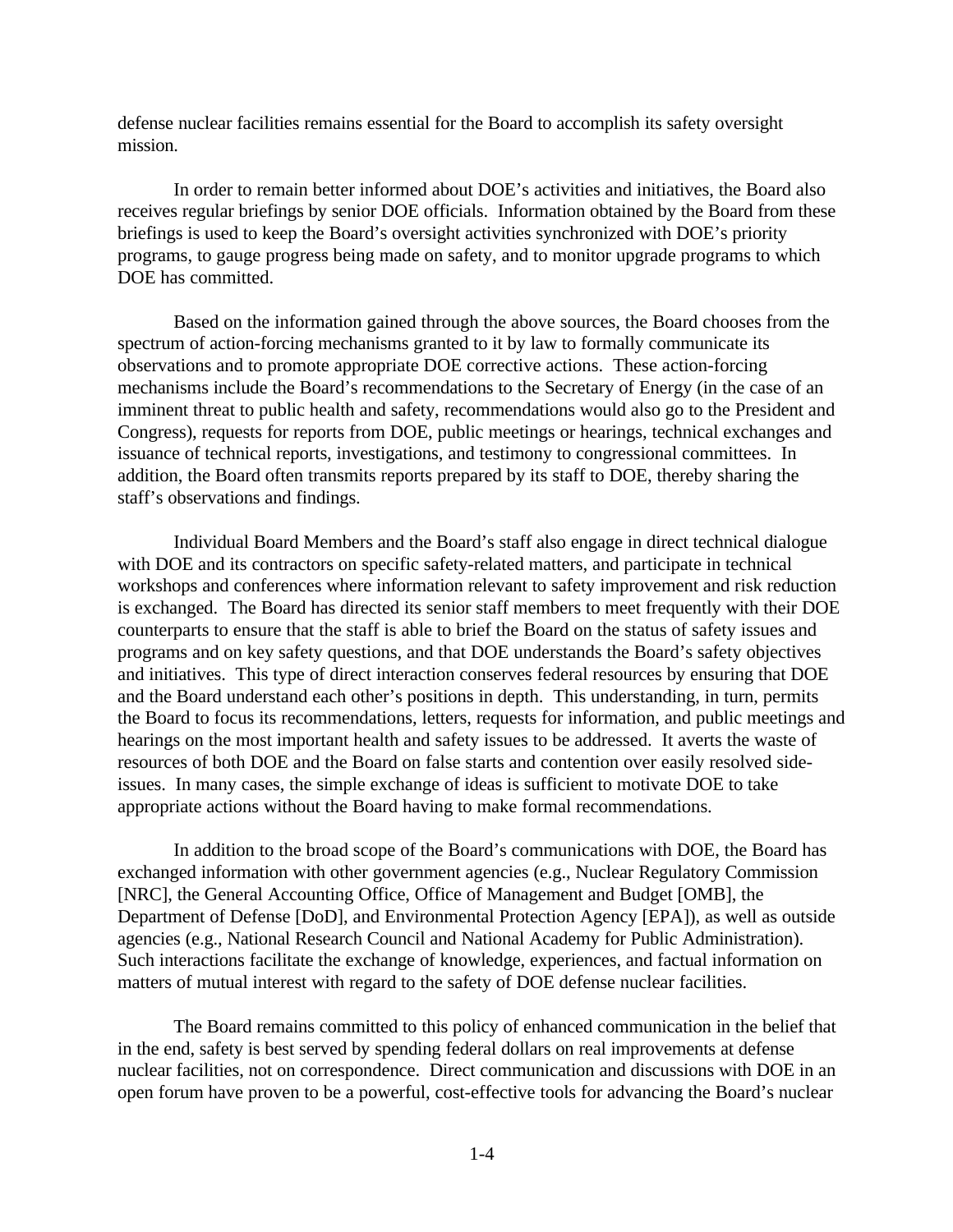safety initiatives. The Board held eight public meetings in fiscal year (FY) 1998, each of which involved substantive interactions with senior DOE officials.

### **1.2 BOARD'S STRATEGIC PLANNING**

In 1993, the Government Performance and Results Act (GPRA) was enacted, which requires federal agencies to develop strategic plans. These strategic plans are to include articulation of the agency's mission statement and goals, as well as proposed methods to achieve the goals. The first edition of each agency's five-year strategic plan was to be submitted by the end of September 1997. Furthermore, starting with FY 1999, agencies are required by GPRA to submit annual performance plans to OMB that establish target levels of performance for program activities.

Performance target levels are required to be defined in objective, measurable terms so that actual achievement can be compared against the targets. Agencies will be required to report their performance annually to the President and Congress, comparing program achievements with the targets specified in the performance plans. Whenever a target has not been met, these performance reports must explain why and describe the actions needed to achieve the unmet goals.

## **1.2.1 Board's Planning Goals**

The Board has developed seven general outcome goals that describe the intended effect or consequence that will occur as a direct result of its oversight activities. Using its action-forcing powers, the Board seeks to effect the following goals:

- 1. The safety of nuclear weapons at DOE defense nuclear facilities will continue to be assured.
- 2. Events or practices at hazardous DOE defense nuclear facilities that have adversely affected or may adversely affect public health and safety will be identified, and, as needed, recommendations will be made to the Secretary of Energy identifying technically and economically feasible measures to address these hazards.
- 3. A flexible and adaptable DOE standards-based safety management program will be established that incorporates recognized good nuclear safety practices and allows for integration of work and safety planning for work that DOE and contractors perform at DOE's hazardous defense nuclear facilities.
- 4. DOE technical expertise will be improved to permit DOE to better manage the hazardous work associated with defense nuclear facilities.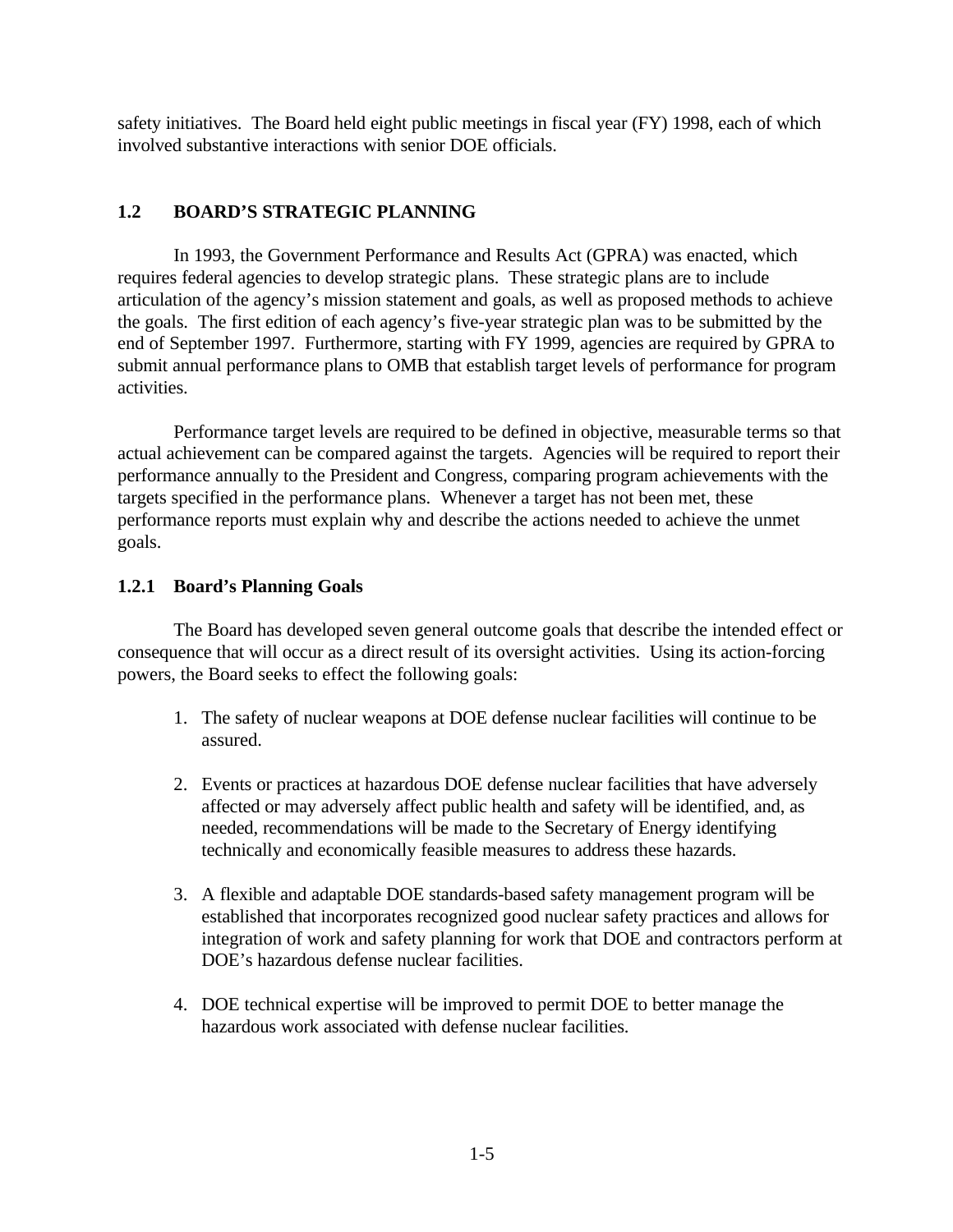- 5. Integrated safety management (ISM) programs will be implemented for operations at defense nuclear facilities, with processes and controls tailored to the hazards involved.<sup>1</sup>
- 6. New defense nuclear facilities under design or construction will meet current safety standards.
- 7. Facilities used in the past for defense nuclear purposes will be safely cleaned up and deactivated in such a manner as to permit safe eventual disposition.

These outcome goals serve as the primary drivers for all oversight activities planned for FY 1999 and beyond. The Board focuses its actions on those activities and facilities that have reached a development stage that is best suited to constructive safety oversight, and on those operations where safety improvements have the greatest potential for risk reduction.

#### **1.2.2 Board's Strategic Plan**

In accordance with the requirements of GPRA and OMB's guidance, the Board issued its first strategic plan in September 1997. That plan discusses the Board's mission and Congressional mandate, the nature of the Board's work, the Board's planning assumptions and external factors with potential impact on planning, and the oversight principles and general goals under which the Board's oversight mission is conducted. In addition, the plan identifies the Board's three strategic areas of concentration for the period of FY 1997–FY 2002 to be:

- ! Complex-Wide Health and Safety Issues;
- ! Management and Stewardship of the Nation's Stockpile and Nuclear Weapons Components; and
- ! Hazardous Remnants of Weapons Production.

In planning work for these three strategic areas of concentration, the Board and its staff have developed a set of seven strategic objectives and sixteen associated action plans that, in the aggregate, will support the implementation of the Board's general goals, as noted above. As required by GPRA, the Board and its staff further refined their planning efforts for the FY 1999 and FY 2000 budget requests to produce measurable performance goals that, when executed, will demonstrate progress toward the Board's strategic objectives in each focus area, and consequently toward its general goals. The first GPRA-required performance reports, addressing each agency's FY 1999 performance goals, are due to the President and Congress by March 31, 2000.

 $<sup>1</sup>$  ISM is the means by which DOE is institutionalizing the process of incorporating into the planning and</sup> execution of every major defense nuclear activity involving hazardous activities those controls necessary to ensure that environment, safety and health objectives are achieved.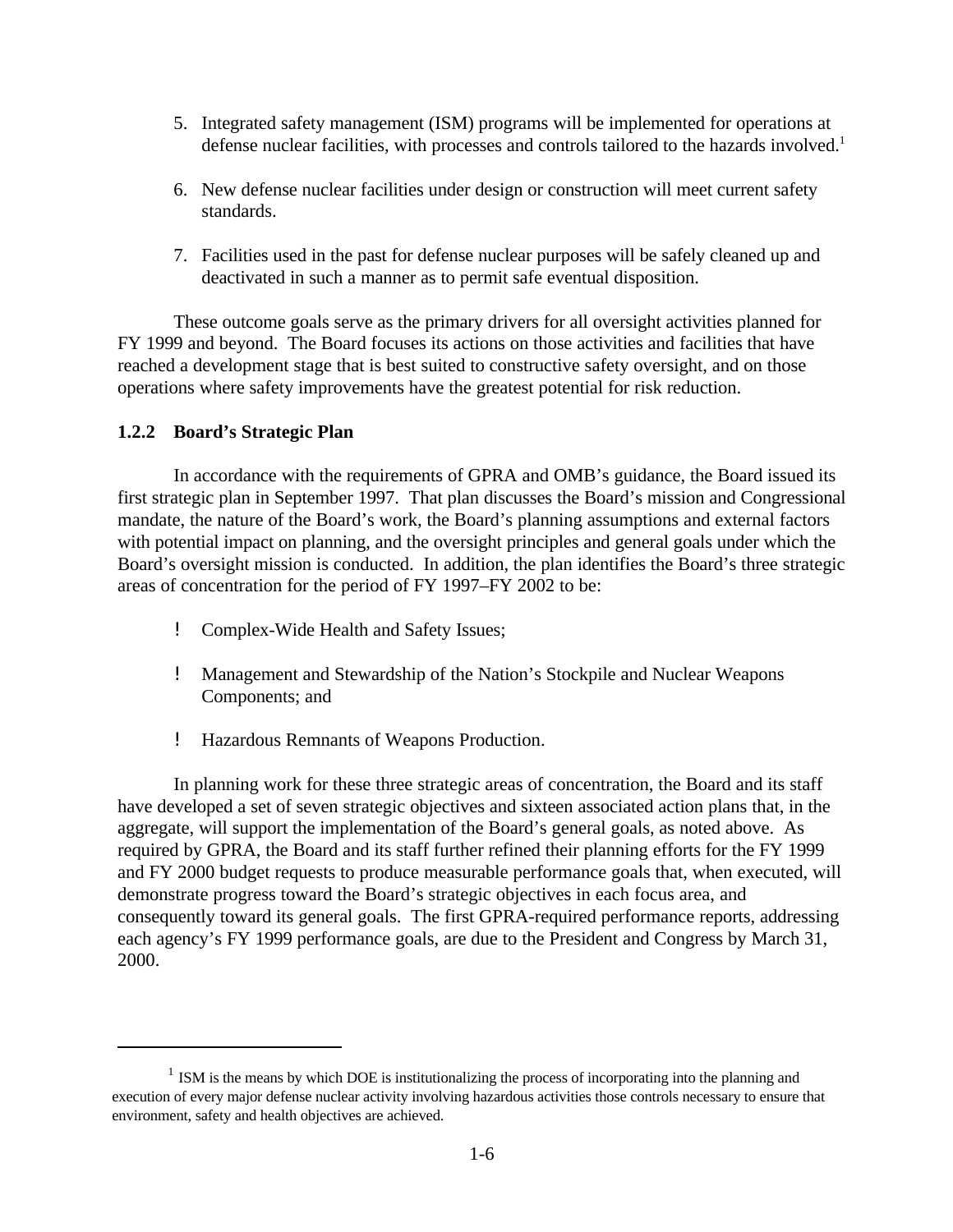During each annual performance reporting period, it is anticipated that DOE's mission and associated schedules for major actions will continue to change, and that the Board's independent evaluations will require adjustments accordingly. As this occurs, the Board may be required to redeploy resources within and among the primary areas of concentration addressed in the Board's strategic plan. The specified facility or activity that is the focus of a performance plan action may change; however, the same or an increased level of performance and output should be achieved in support of the general outcome goals.

In addition to DOE mission/schedule changes and the emergence of new safety concerns, there are other external forces that have the potential to influence the Board's execution of its strategic plan and annual performance plans. In particular, if a major accident or other safety-significant event occurs at a DOE facility involving special nuclear material, the Board's oversight priorities will be changed substantially. This priority shift may require an expeditious reallocation of resources and a substantive revision to the Board's performance planning goals, and potentially may impact the Board's strategic plan objectives and action plans.

This Annual Report is structured according to the above three strategic areas of concentration.

#### **1.3 EXTERNAL REGULATION OF DOE'S DEFENSE NUCLEAR FACILITIES**

On November 18, 1998, the Board issued *Report to Congress on the Role of the Defense Nuclear Facilities Safety Board Regarding Regulation of DOE's Defense Nuclear Facilities*. That report responded to a requirement in the National Defense Authorization Act for FY 1998 that the Board prepare a report and make recommendations to Congress as to what the role of the Board should be in the event that Congress considers legislation for external regulation of nuclear safety at DOE defense nuclear facilities.The Board's responses and supporting analysis considered information from both the NRC and DOE.

Based on available information, the individual experience of Board Members, and current analyses, the Board concluded that:

- ! Congress made the correct decision in 1988 when it adopted the recommendation of the Senate Committee on Armed Services for national security reasons to maintain responsibility for nuclear safety of DOE defense activities with the Secretary of Energy and to establish the Board as an independent advisory agency, not as a regulator.
- ! The most serious problem with any external nuclear regulation of DOE's defense program would be a potential for adverse effects on national security. Delay is a commonly encountered consequence of a regulatory process. The Secretaries of Defense and Energy and the directors of DOE's national laboratories are on record that significant delay in the conduct of DOE's weapons program could have serious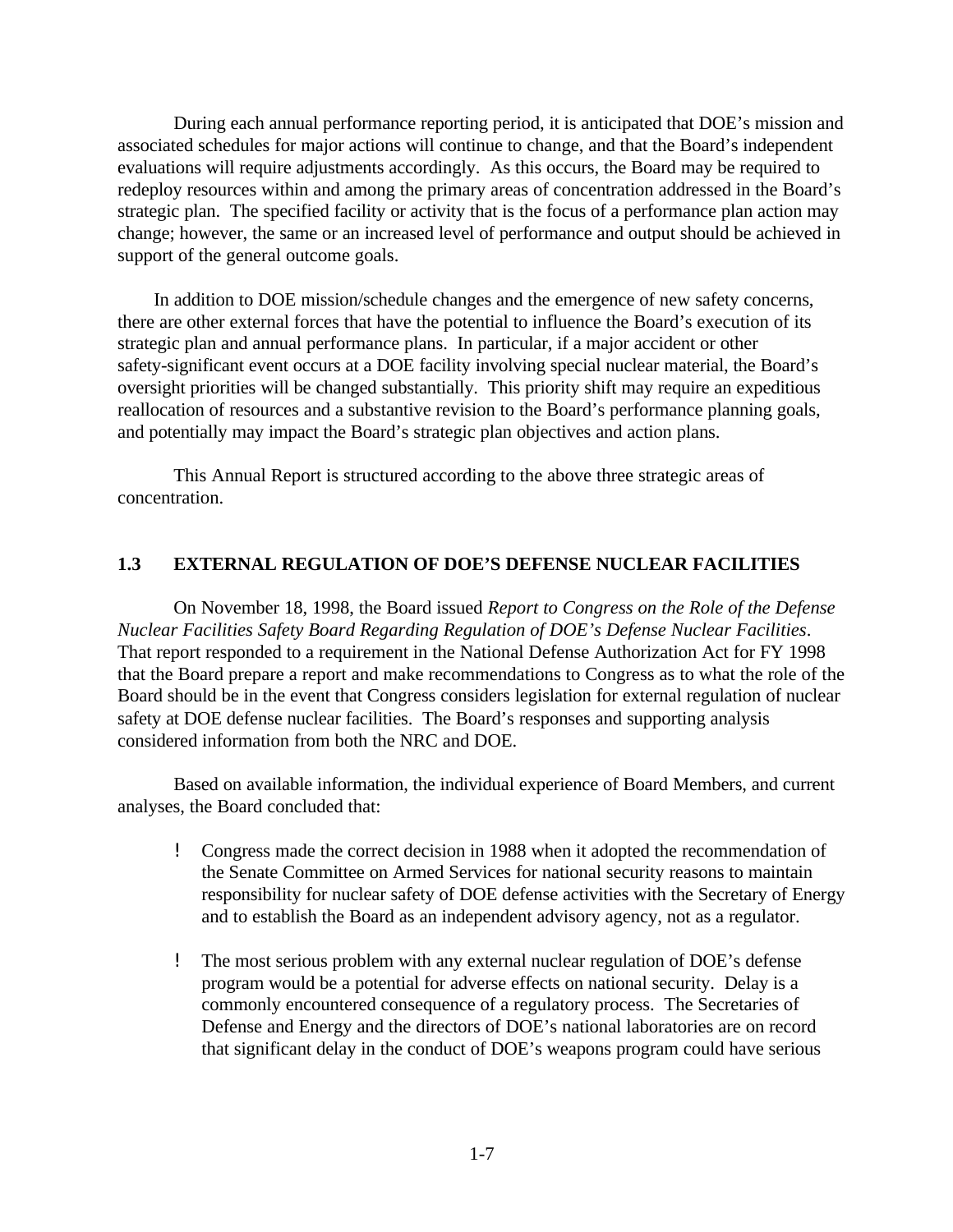national security implications, including causing other entities to doubt or question the credibility of our nation's nuclear deterrent.

- ! While respectful of the views of those seeking change in the regulatory regime for DOE contractors, the Board believes such action is hardly justified by the costs likely to be incurred for any benefits that might accrue. This is particularly true for defense nuclear facilities because the costs include the real potential for undue intervention and delays that could effectively block interminably the construction and operation of new facilities or the upgrades of existing ones that are needed either for safety reasons or to support the national security mission. The potential for increased vulnerability of defense nuclear facilities to litigious proceedings and extended delays needs to be recognized as a potentially serious cost.
- ! There is no basis to assert that cost savings or even cost-neutral results are achievable. On the contrary, it is generally recognized that transition to external regulation of DOE nuclear safety will require a cost increase.
- ! Considerable complications—legal, technical, and fiscal—would accompany any attempt to change the Atomic Energy Act to require DOE defense nuclear facilities to be subject to external nuclear safety regulation.
- ! DOE's credibility with the public improves when it performs its responsibilities in a safe, efficient, and creditable manner, not when additional government regulatory agencies are layered on it. DOE has made notable progress with regard to cooperation and openness with the public, particularly in the formation and utilization of local citizen advisory boards.

The Board's accomplishments during the 9 years since its establishment clearly demonstrate that there are ways of achieving enhanced safety objectives without adding unnecessary regulatory layers and processes. Based on its review of the factors that would attend the external regulation of defense nuclear facilities, the Board concluded in its report to Congress that it does not believe additional external regulation of defense nuclear facilities is in the best interest of our nation.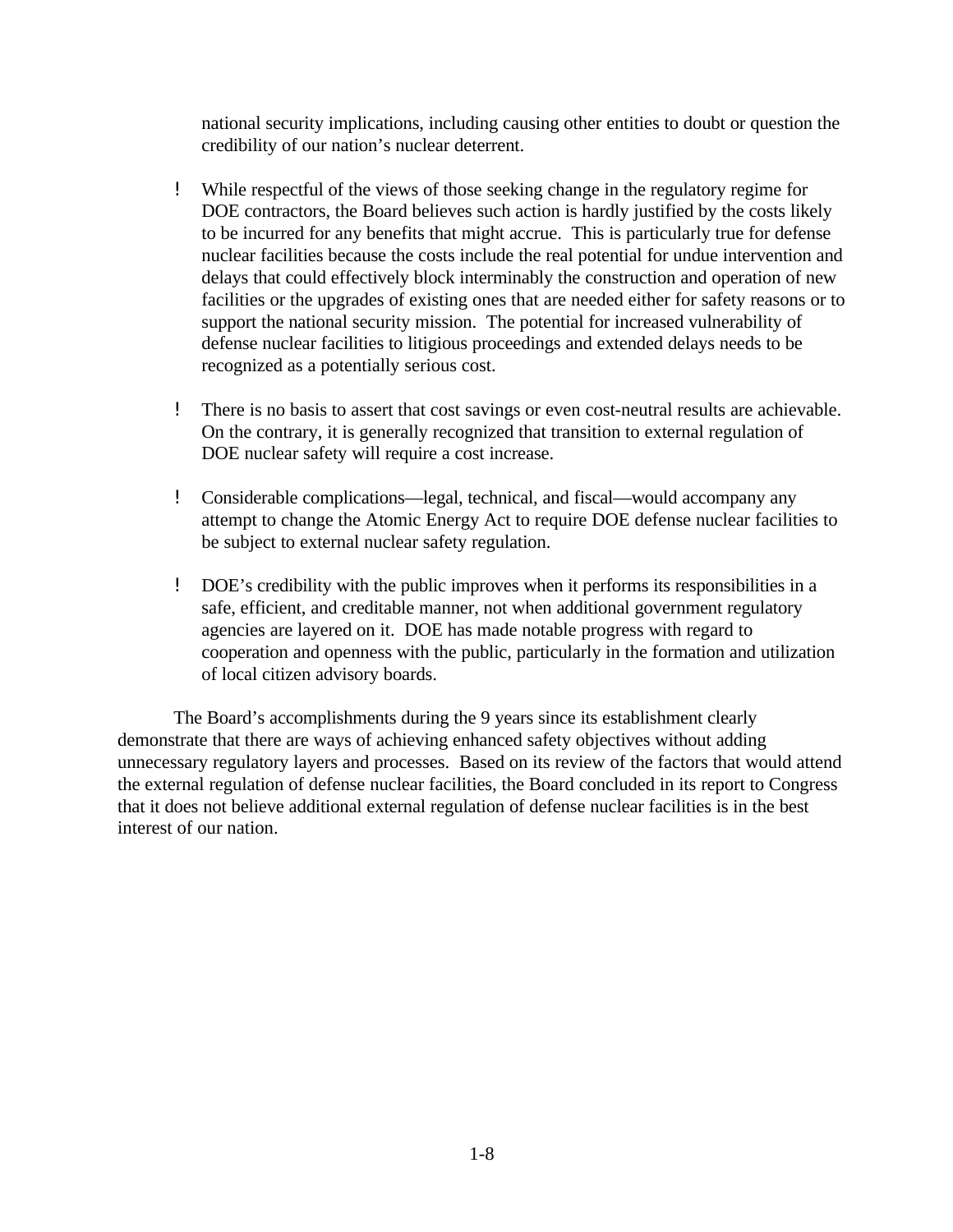## **2. COMPLEX-WIDE HEALTH AND SAFETY ISSUES**

#### **CONTENTS OF THIS SECTION**

| <b>Section</b> |                         |                                                                   | Page |
|----------------|-------------------------|-------------------------------------------------------------------|------|
| 2.1            |                         |                                                                   |      |
| 2.2            |                         | INSTITUTIONAL SAFETY MANAGEMENT FRAMEWORK AND IMPLEMENTATION  2-4 |      |
|                | 2.2.1<br>2.2.2<br>2.2.3 |                                                                   |      |
| 2.3            |                         |                                                                   |      |
|                | 2.3.1<br>2.3.2<br>2.3.3 |                                                                   |      |

The Board devoted a substantial portion of its resources during 1998, as well as in previous years, to advising and assisting DOE in the effort to upgrade its internal safety management program. This effort was focused on:

- ! Upgrading the safety content of DOE's substantial body of existing safety management directives:
- ! Implementing standards-based safety management programs that integrate work planning and safety planning and treat requirements for protection of the public, workers, and the environment in a holistic way; and
- ! Recruiting and retaining highly qualified technical personnel, and upgrading the technical competencies of DOE's workforce.

## **2.1 SAFETY MANAGEMENT UPGRADE PROGRAM**

In establishing the Board in 1988, Congress in its Conference Report<sup>2</sup> stated that, "The Board is expected to raise the technical expertise of the Department substantially and to assist and monitor the continued development of DOE's internal ES&H organization, and to provide independent advice to the Secretary."

 $2$ S. Rep. No. 232, 100th Cong., 1st Sess. 10 (1987).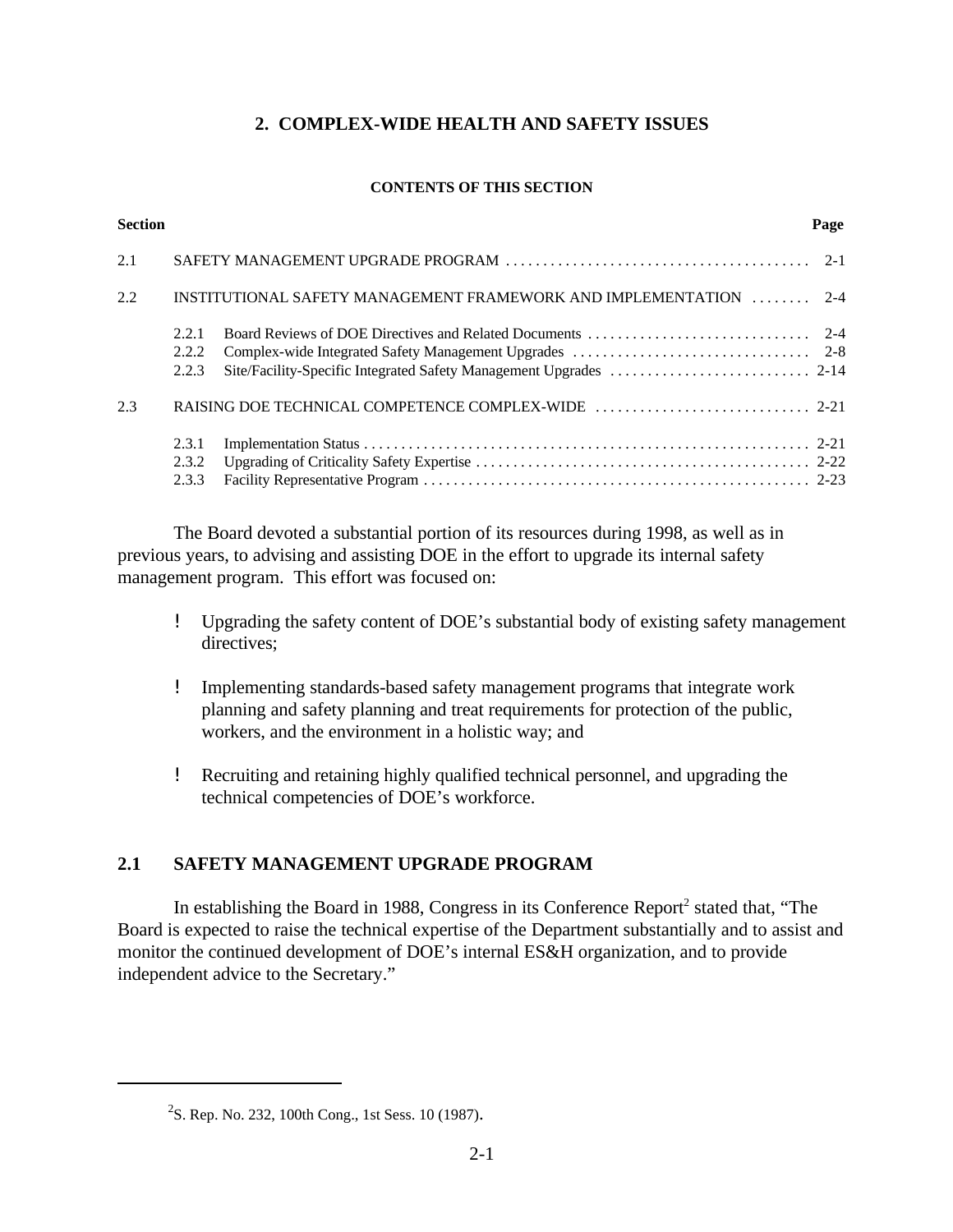Every Secretary of Energy with whom the Board has interacted since 1988 has stressed the importance of performing DOE's missions safely. However, with respect to defense nuclear facilities under the Board's oversight jurisdiction, the Board observed during the intervening years that DOE's program for achieving this objective had been marked by (1) the uncoupling of work planning and safety planning; (2) the development of separate protective programs for the public, for workers, and for the environment; and (3) the use of separate programs for nuclear safety and for chemical safety (hazardous and toxic materials). This situation is not unique to DOE as evidenced by the substantial number of single-sector safety programs that regulatory agencies have required and the commercial industry has developed. Examples of these various initiatives for the different sector protection programs being implemented in DOE include:

#### **Worker Protection**

- ! Voluntary Protection Program
- ! Enhanced Work Planning
- ! DOE Chemical Safety Program

#### **Environmental Protection**

! ISO Standard 140001

#### **Public Protection**

- ! Total Quality Management
- ! Emergency Planning and Community Right to Know
- ! Responsible Care (Chemical Manufacturers Association)
- ! Integrated Emergency Management
- ! Quality Assurance

Given that the source of the hazards that all these programs are intended to address is frequently the same, addressing those hazards in an integrated way appeared to offer substantial benefit. Toward that end, the Board recommended in 1995 (Recommendation 95-2, *Safety Management*) a restructuring of DOE's safety management program to provide a more effective and integrated way for DOE to discharge its responsibilities for protecting workers, the public, and the environment. In support of this recommendation the Board issued DNFSB/TECH-16, *Integrated Safety Management,* which set forth a vision of what integrated safety management could offer.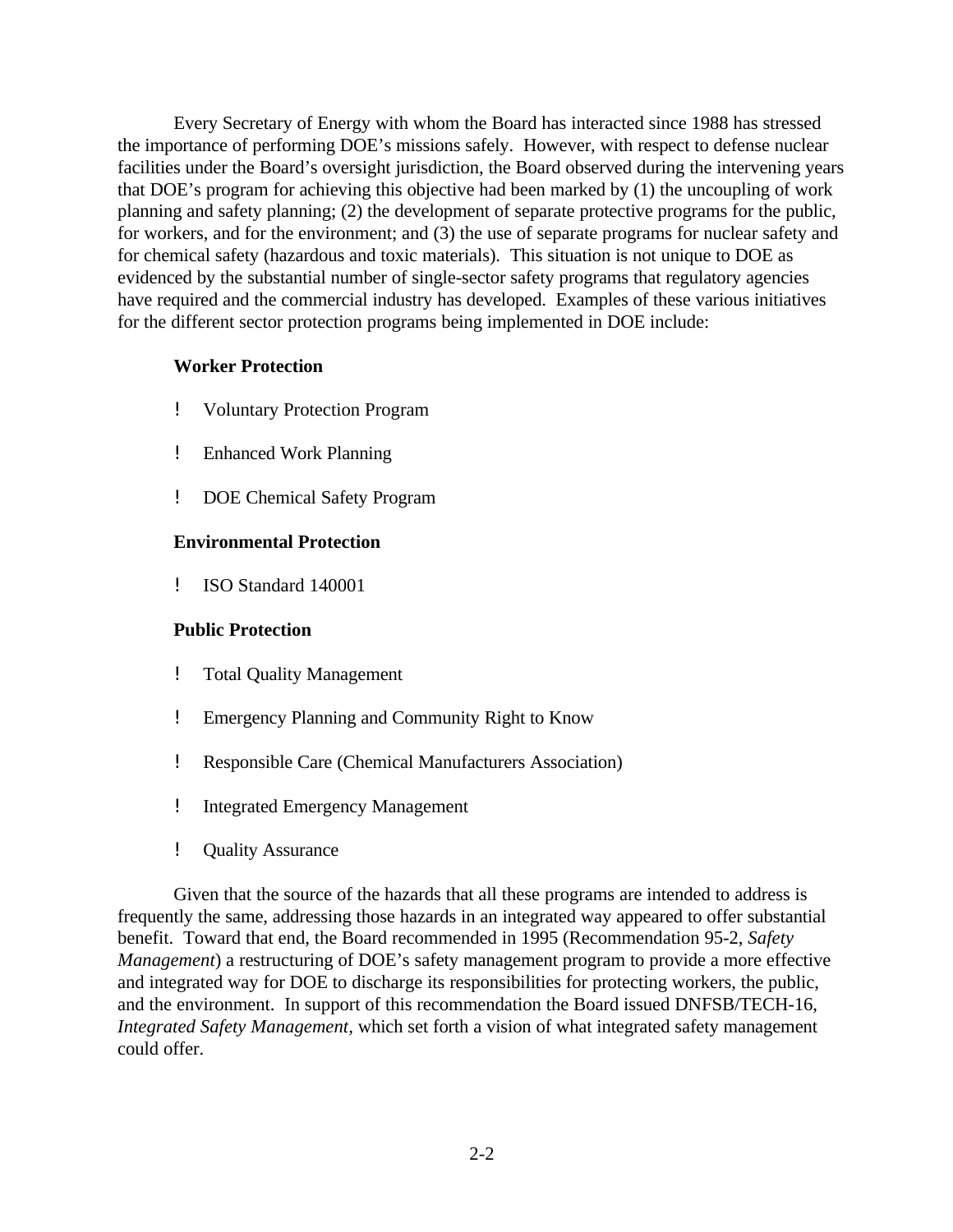Integrated safety management strives to provide a single safety management program rather than the multiple, unintegrated programs listed above. It is a structured, comprehensive, common sense approach to "doing work safely." Through ISM, the Board encouraged DOE to capture the essence of good practices developed for each of the sectors to be protected—public, workers, environment—and to administer them as an integrated whole. The Board recognized that DOE's missions involved widely varying degrees of risk and hazard and that a "one size fits all" requirements approach would not succeed. By combining work planning and safety planning and establishing in advance the controls necessary for protection of workers, the public, and the environment, however, DOE can address any type of hazard that is encountered in the defense nuclear complex.

Secretary of Energy Hazel O'Leary accepted the Board's Recommendation 95-2 and in collaboration with the Board, provided in April 1996 an implementation plan for moving forward. Her successor, Secretary Peña, reaffirmed DOE's commitment to the integrated safety management concept and issued DOE Policy 450.6, *Secretarial Policy Statement Environment, Safety and Health*, making the implementation of the concept a requirement for all DOE's hazardous activities in the complex, nuclear and otherwise. In 1998, Secretary Richardson reinforced these earlier initiatives by issuing strong statements in support of DOE's continuing efforts to upgrade its safety management program.

The basic tenets of ISM were expressed in the implementation plan for Recommendation 95-2 and captured in DOE Policy 450.4, *Safety Management System Policy*, as five core safety management functions and seven guiding management principles.

#### **Core Safety Management Functions**

- 1. Define the scope of work.
- 2. Analyze the hazards.
- 3. Develop and implement hazard controls.
- 4. Perform work within those controls.
- 5. Provide feedback and continuous improvement.

#### **Guiding Principles**

- 1. Line Management is responsible for safety.
- 2. Clear roles and responsibilities must be articulated.
- 3. Competence must be commensurate with responsibilities assigned.
- 4. Balanced priorities must be set.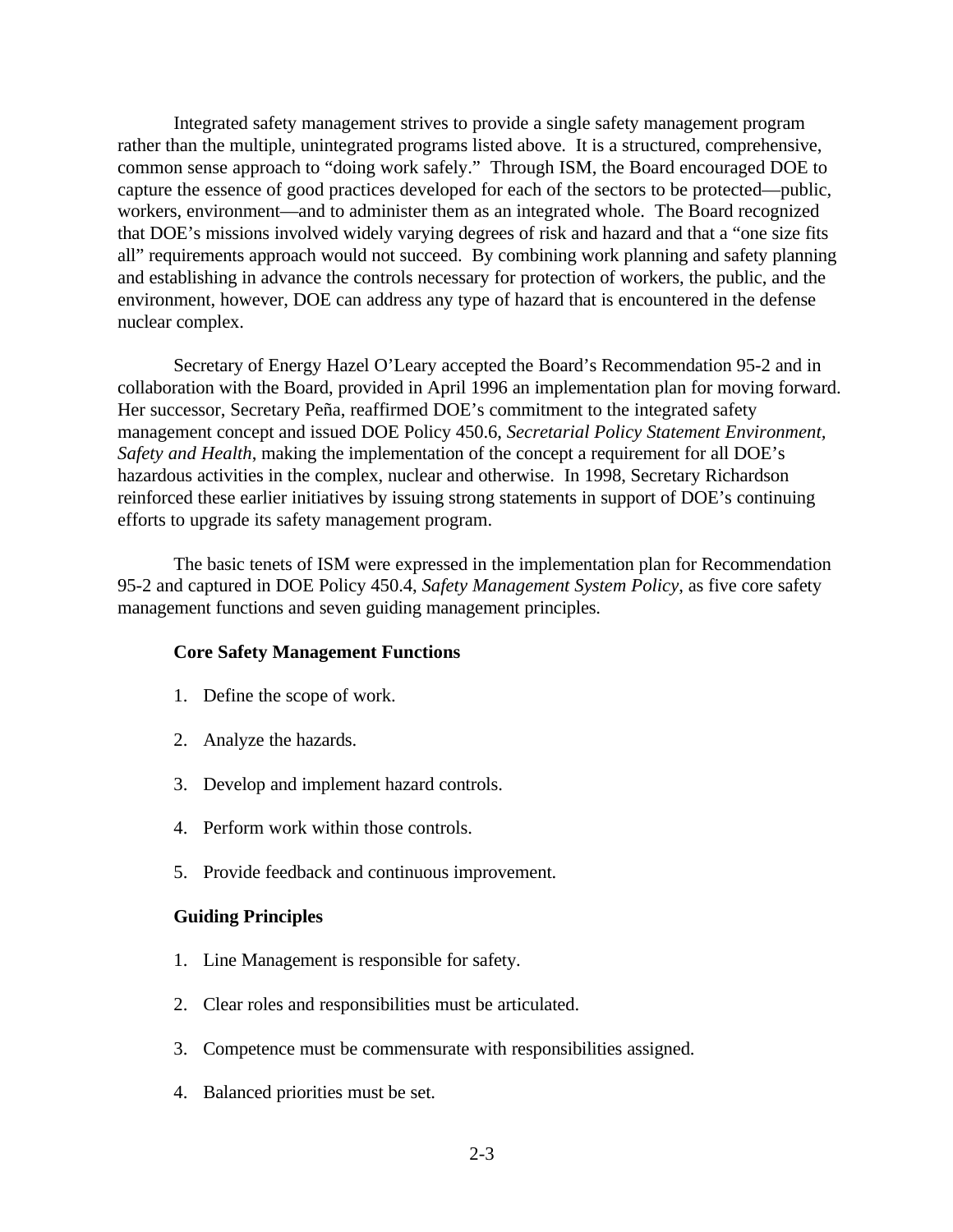- 5. Safety standards and requirements must be identified.
- 6. Hazard controls must be tailored to the work being performed.
- 7. Operations must be authorized.

These functions and principles are to be applied universally and systematically in the management of all hazardous activities, large or small, with control measures tailored to the specifics of the hazards involved.

The following sections present the progress DOE and the Board are making in upgrading DOE directives, institutionalizing ISM, implementing ISM at facilities in the complex, and establishing a growing number of specific sets of control measures (authorization agreements) at most major DOE sites.

## **2.2 INSTITUTIONAL SAFETY MANAGEMENT FRAMEWORK AND IMPLEMENTATION**

In the Board's enabling statute, Congress directed the Board to review and evaluate the content and implementation of standards related to the design, construction, operation, and decommissioning of DOE's defense nuclear facilities, and to recommend to the Secretary of Energy those specific measures that should be adopted to ensure that public health and safety are adequately protected. Congress anticipated that the Board would be instrumental in helping DOE develop appropriate and operationally meaningful safety standards, and in ensuring their incorporation into clear and consistent requirements for DOE management and contractors.

#### **2.2.1 Board Reviews of DOE Directives and Related Documents**

DOE directives set forth requirements and guidance for the way DOE and its contractors are to perform activities throughout the entire facility life cycle; they are key inputs in the development and implementation of ISM programs at DOE facilities and sites throughout the DOE complex. The Board's reviews and those of its staff focus on whether the requirements and guidance in these directives are sufficient to adequately protect the health and safety of workers and the public.

In meeting its enabling statute during 1998, the Board reviewed numerous new or revised DOE safety directives.<sup>3</sup> Extensive reviews conducted by the Board's staff during this process led to substantial improvements in the content of a number of those directives, examples of which are as follows:

 $3$ Forty-five directives and supporting documents were formally logged and reviewed by the Board's staff. In addition, informal comments on a substantial number of early draft documents were furnished by the Board's staff to their DOE counterparts, who were authors of those documents.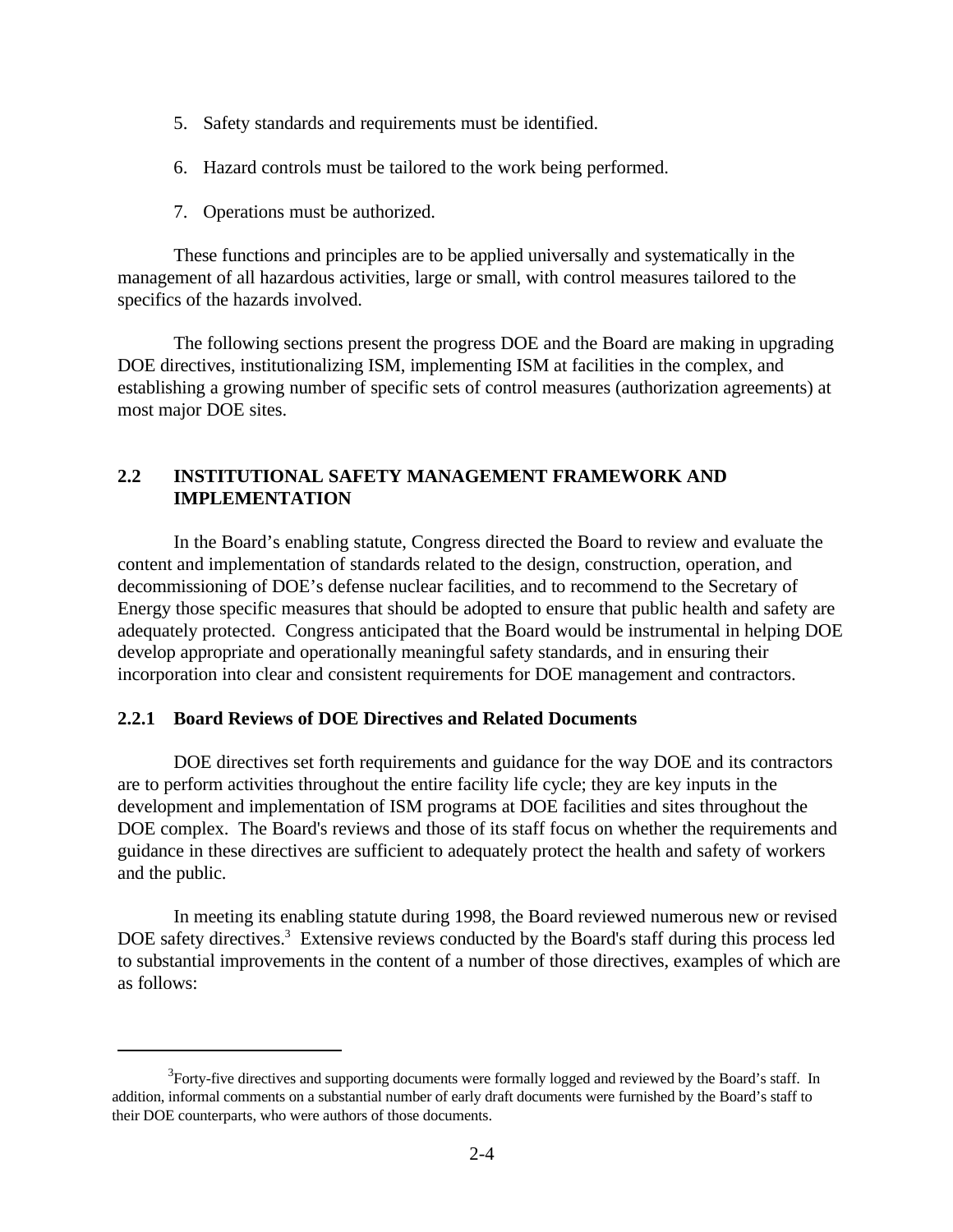- ! **Rule 62 Fed. Reg. 2482.** A significant milestone in the institutionalization of safety management programs, as the Board urged in Recommendation 95-2, was DOE's publication of a final rule (62 Fed. Reg. 2482) that, among other things, includes two new DOE Acquisition Regulations (DEAR) clauses related to ISM. These clauses are 48 CFR § 970.5204-2, *Integration of Environment, Safety, and Health into Work Planning and Execution,* and 48 CFR § 970.5204-78, *Laws, Regulations, and DOE Directives*. Key features of these clauses are requirements for information that contractors for major acquisitions must provide for DOE approval. These include (1) a list of the general DOE requirements that apply to the contracted work, and (2) a description of the ISM system (ISMS) the contractors agree to deploy. The Board focused on these two elements in 1998.
- ! **DOE Guide 450.4-1,** *Integrated Safety Management Guide***.** During 1997, DOE issued Guide 450.4-1 which was developed largely as a result of DOE's initial experience in implementing ISM at priority facilities. The Guide was developed to assist DOE contractors in describing and implementing ISM. It also provides guidance to DOE line managers tasked with oversight of the contractors' ISM programs. The Board worked closely with DOE through the development of this guide. Updating of the Guide is a continuing process that benefits from the additional experience being gained from ISM implementation across the DOE complex. The Board has continued to work with DOE in the updating effort by reviewing the revisions to ensure that the document will continue to be effective and comprehensive.
- ! **DOE Order 251.1,** *Directives System,* **and Manual 251.1-X,** *Directives System Manual.* As a result of reviews by the Board's staff and extensive interactions between DOE and the Board during the latter part of 1997, DOE revised Order 251.1A, *Directives System,* and Manual 251.1-1A, *Directives System Manual.* Mutual agreement with DOE on the revised versions of both of these directives was achieved early in 1998.
- ! **Revision of DOE Order 430.1A and DOE-STD-1120-98 to cover Decontamination & Decommissioning.** The Board provided substantial input into the revision of DOE Order 430.1A, *Life Cycle Asset Management,* and the development of DOE-STD-1120-98, *Integration of Environment, Safety, and Health into Facility Disposition Activities.* These efforts concluded an 18-month period during which the Board's staff worked closely with DOE to develop a standard that comprehensively addressed methodologies for safe deactivation and decommissioning of nuclear facilities, consistent with the functions and principles of ISM.
- ! **10 CFR 835 and Associated Directives.** In November 1998, DOE published an amendment to 10 CFR Part 835, *Occupational Radiation Protection.* DOE's primary authoritative source for requirements on occupational radiation protection. This final rule corrected minor errors in the first version of the rule (issued in December 1993)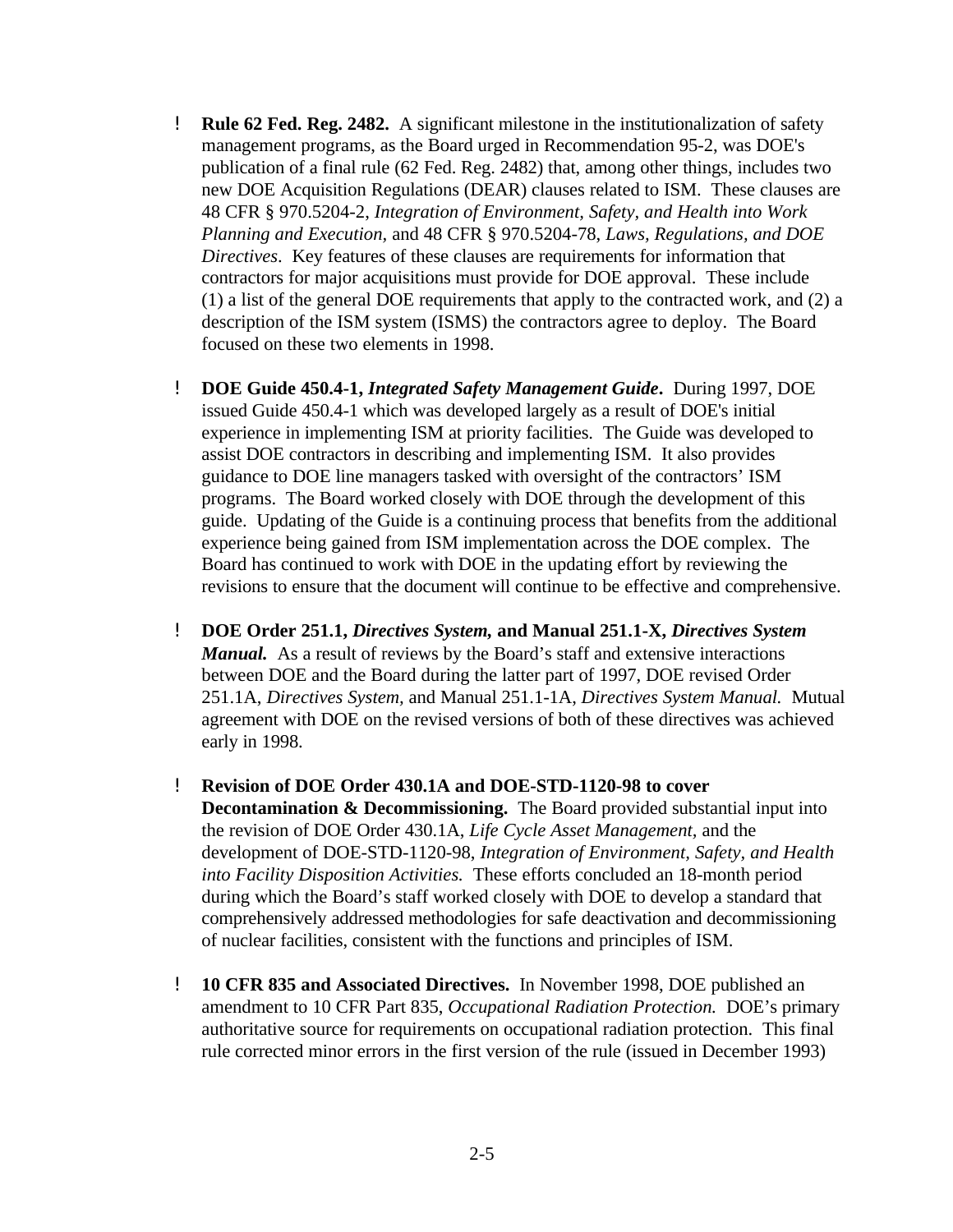and clarified certain issues. The Board's staff reviewed and commented on various versions of the proposed amendment through one-on-one communication and interaction with DOE staff, and in some cases by Board correspondence. These activities led to needed improvements in health and safety requirements.

- ! **Directives Associated with Safety Analysis.** DOE-STD-3009-94, *Preparation Guide for U.S. DOE Nonreactor Nuclear Facility Safety Analysis Reports*, was issued in 1994. The guidance provided in that standard was inadequate to ensure that consistent and appropriately comprehensive safety requirements would be developed for existing facilities, or for new construction and major modifications. In response to comments from the Board and its staff, DOE prepared an appendix to the standard and revised the implementation guide associated with DOE Order 420.1, *Facility Safety.*
- ! **DOE-HDBK-XXXX-98,** *Design Considerations Handbook.* When DOE Order 6430.1A, *General Design Criteria*, was replaced by DOE Order 420.1, *Facility Safety*, a significant amount of general design guidance from the old Order was transferred to the associated implementation guide. During 1998, the Board's staff aggressively pursued with DOE the need to ensure adequate scope and content for the Handbook. DOE's final resolution of comments from the Board's staff occurred in December; issuance of the Handbook is expected in 1999.
- ! **DOE-STD-3XXX-98,** *Stabilization, Packaging, and Storage of Plutonium-Bearing Metals.* A pending revision of DOE-STD-3013, *Criteria for Preparing and Packaging Plutonium Metals and Oxides for Long-Term Storage,* is intended to cover a wider range of materials and to be simpler to implement, with reduced thermal stabilization requirements for oxides, more flexibility in test methods for verifying oxide stabilization, and less restrictive limits for the temperatures of plutonium metal in storage. As a result of suggestions from the Board, DOE has developed additional technical support for the proposed requirements, has made revisions to the standard's scope and requirements, and is requiring more testing of the behavior of metals stored at elevated temperatures.
- ! **Draft DOE Order 461.X,** *Defense Programs Packaging and Transportation***, and DOE Limited Standard DOE-DP-STD-XXXX-YR***, Defense Programs Onsite Packaging and Transportation.* In October 1998, the Board's staff provided comments to DOE regarding these two documents, noting inconsistencies between the draft Order and the existing DOE Order 460.1A, *Packaging and Transportation Safety*, which is applicable to hazardous materials in general. DOE Order 460.1A requires at least an equivalency with Department of Transportation hazardous materials regulations; the draft Order appears to lower this expectation. In addition, the draft standard generally lacks appropriate criteria and implementation guidance. At year-end, these issues were still pending resolution.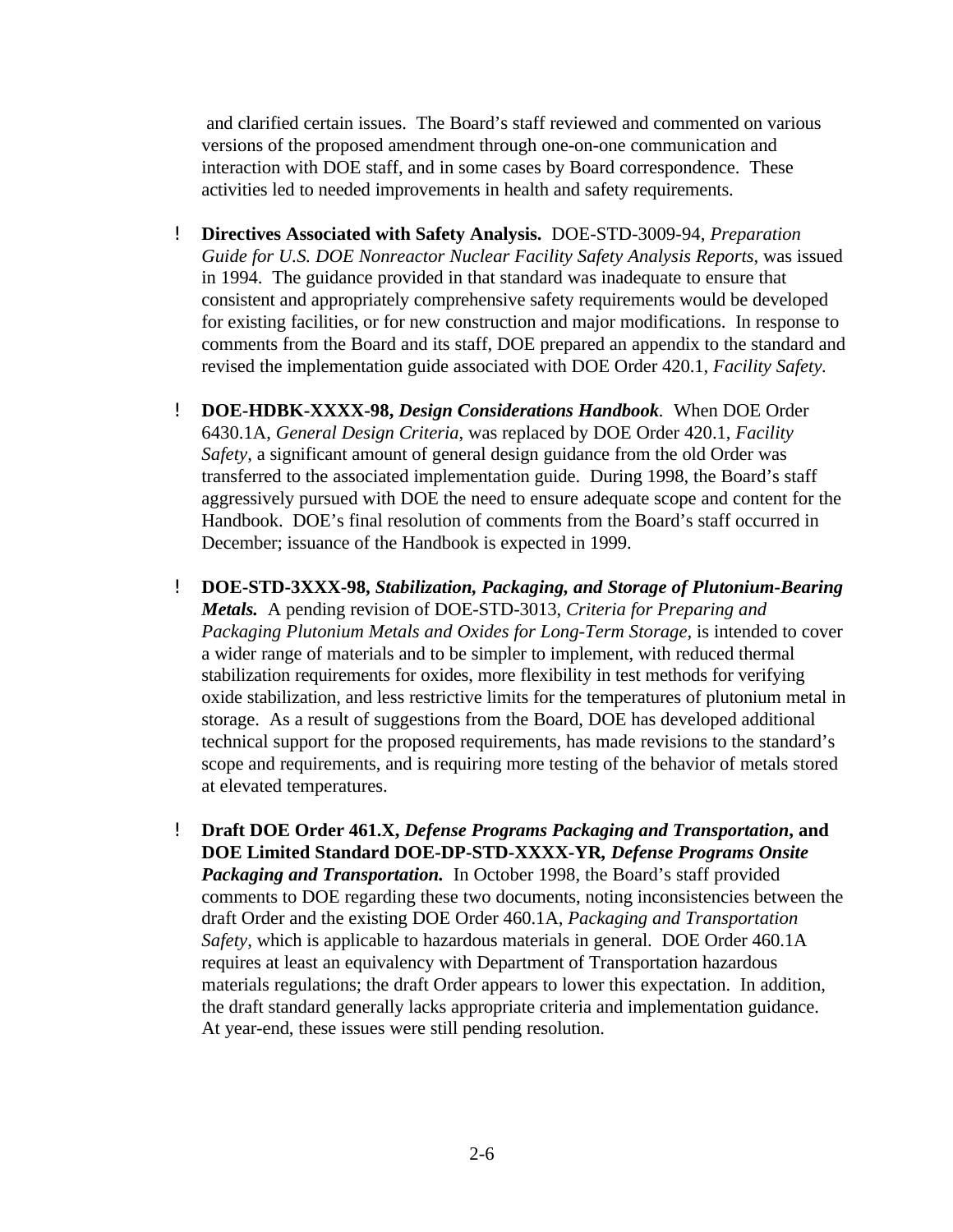- ! **DOE M 411.1-1A,** *Safety Functions, Responsibilities and Authorities* **(FRAM***).* Following receipt of a proposed revision to the Level 1 (corporate) FRAM in October 1998, the Board's staff provided its comments to DOE in November, observing that the proposed revision did not incorporate several of the Board's earlier comments. Most notably, the revised Level 1 FRAM did not clearly require that subtier documents for DOE (headquarters and field office) incorporate the health and safety responsibilities of DOE personnel in applicable DOE Orders, including certain older Orders being canceled. At year-end, these issues were still pending resolution.
- ! **DOE Order 442.X,** *Employee Concerns Program***.** DOE Order 442.X, *Department of Energy Employee Concerns Program,* provides protection to DOE and contractor employees who report health and safety problems to appropriate officials. During its review of this Order, the Board's staff suggested that the draft Order include explicit provisions to implement the DOE policy of "zero tolerance" for reprisals against those who raise concerns and urged that, in light of recent court decisions, the Order include provisions necessary to enforce settlements arrived at under 10 CFR Part 708, *DOE Contractor Employee Protection Program*.
- ! **Other Directives and Related Documents Reviewed.** In addition to the directives and related documents discussed above, the Board's staff reviewed a significant number of directives for which either the comments were minor in character and adopted by DOE prior to publication, or the review was completed late in the year and response was pending at year-end. These included:
	- DOE Order 400.XDMD, *Safety of Accelerator Facilities*
	- DOE Order 414.1, *Quality Assurance*
	- DOE Order 420.1, *Facility Safety,* and Guide 421.1-1, *Criticality Safety Good Practices Guide for DOE Nonreactor Nuclear Facilities*
	- DOE Guide 420.1-X, *Implementation Guide for Non-Reactor Nuclear Safety Design Criteria and Explosives*
	- DOE Order 425.1, *Startup and Restart of Nuclear Facilities*
	- DOE Order 435.1, *Radioactive Waste Management*
	- DOE-STD-1066-97, *Fire Protection/Design Criteria*
	- DOE-HDBK-1089-XX, *Guidance for Identifying, Reporting, and Tracking Nuclear Safety Noncompliance*, and related guidance
	- DOE-STD-3007-93, *Guidelines for Preparing Criticality Safety Evaluations at Department of Energy Non-Reactor Nuclear Facilities*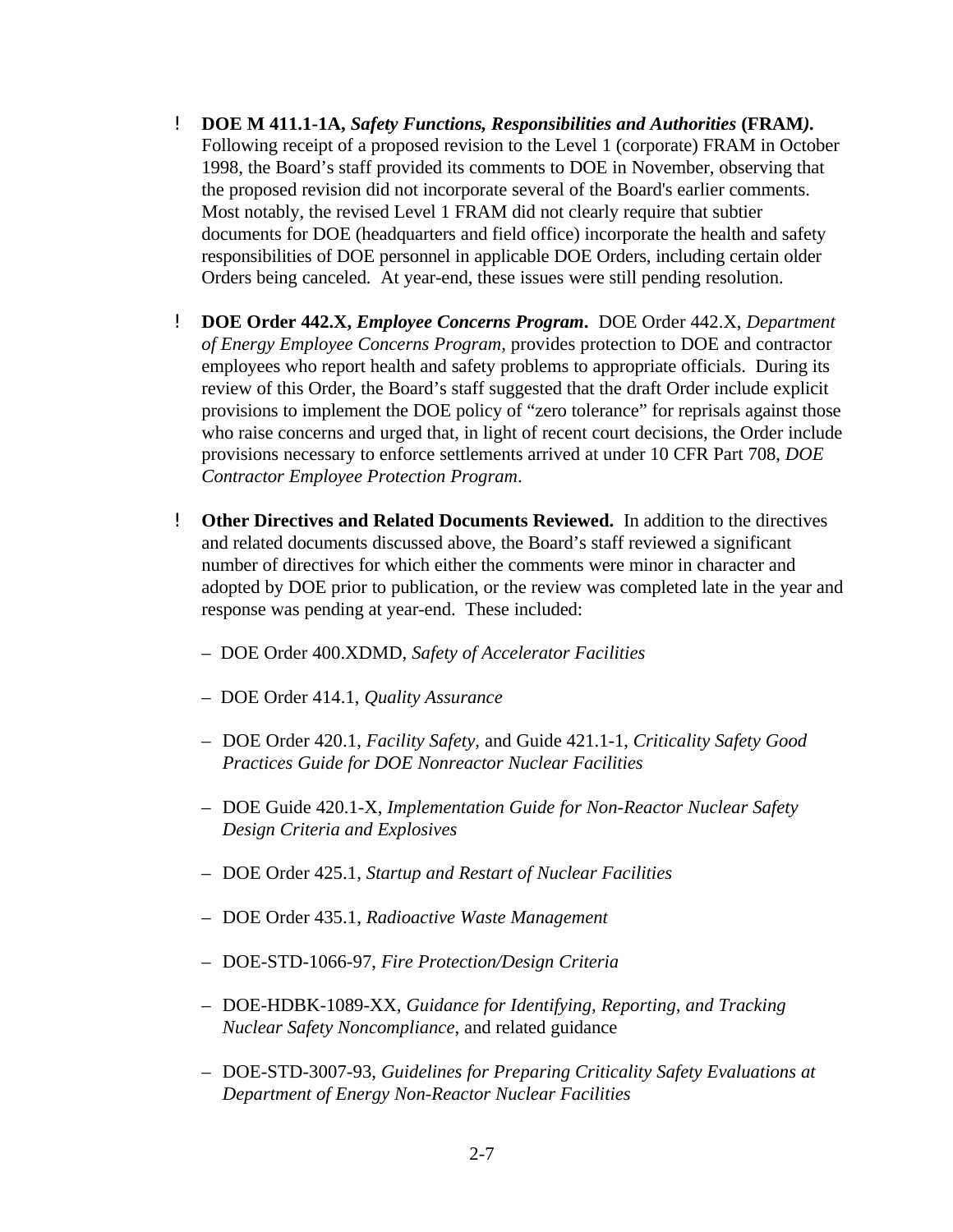- DOE Guide 426.1-1, *Recruiting, Hiring, and Retaining High-Quality Technical Staff*
- DOE Policy 426.1, *Federal Technical Capability Policy for Defense Nuclear Facilities*

#### **2.2.2 Complex-wide Integrated Safety Management Upgrades**

Several key indicators for gauging progress in implementing ISM have been identified as a result of the Board's reviews:

- ! Incorporation of the DEAR clauses into contracts.
- ! Establishment of a DOE/contractor mutually agreed-upon requirements base as the foundation for the ISM program.
- ! Development of an ISMS Description that explains how the contractor will safely manage its hazardous activities.
- ! Performance of a DOE ISMS verification review.
- ! Establishment of work-specific safety control measures for high-hazard operations (i.e., authorization agreement).

 Each of these areas received Board attention in 1998, not only at the 10 priority facilities called out in the implementation plan for Recommendation 95-2, but also in the 43 facilities designated in the Board's December 23, 1997 letter as "follow-on" facilities.

#### **DOE Acquisition Regulations Clauses**

During 1998, the Board confirmed that all major maintenance and operation contracts at sites with defense nuclear facilities have been modified to incorporate the key provisions of the DEAR requiring a description by contractors of the ISMS they agreed to deploy. DOE plans to release an additional DEAR clause in 1999, 970.5204-XX, *Conditional Payment of Fee or Incentives*, that calls for the establishment of performance measures relating to ISM implementation and the establishment of an awards fee structure regarding those measures.The Board will work closely with DOE on implementing this new clause that the Board views as an important reinforcement by DOE of its commitment to safety management.

#### **Selection of Contractual Environment, Safety, and Health Requirements (List A/List B)**

The DEAR clauses require contractors to use DOE-approved processes for determining appropriately tailored sets of environment, safety, and health standards, practices, and controls to govern hazardous work. Once approved by DOE, the resulting requirements become binding contract terms. During 1998, the Board reviewed the application of the DOE-approved Work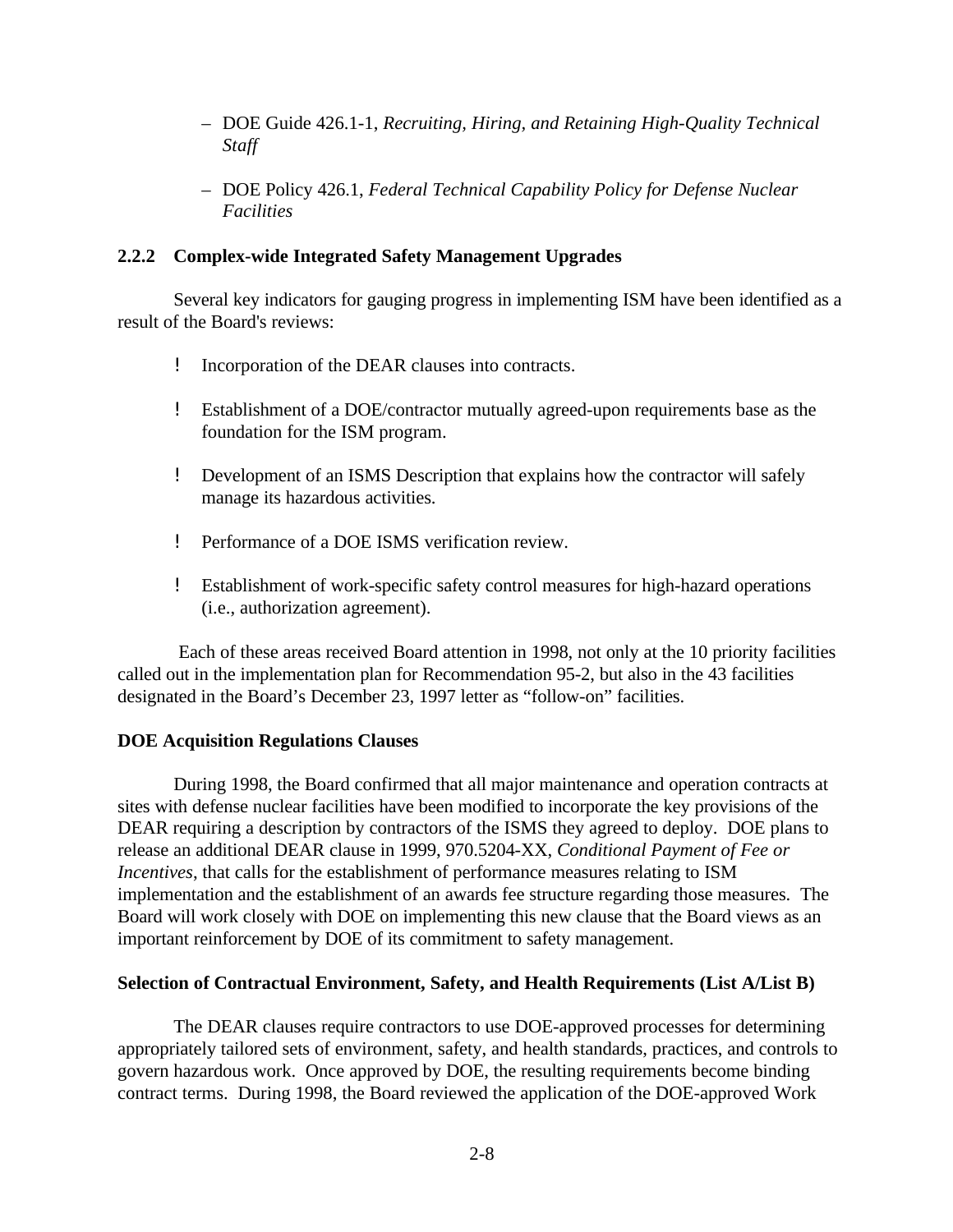Smart Standards (WSS) process at the Lawrence Livermore National Laboratory (LLNL) and the Los Alamos National Laboratory (LANL). These reviews identified areas where improvements were needed, including the need to update DOE's guidance to bring the process more into consonance with ISM principles. The staffs of the Board and DOE are working towards such improvements.

#### **System Descriptions**

The Board has followed the development of ISMS Descriptions, required by the DEAR clause. These documents describe how the contractor will integrate ISM into work practices. Only the Savannah River Site (SRS), the Y-12 Plant, and RFETS have had their ISMS Descriptions approved by DOE. All other sites are developing their Descriptions or have submitted them to DOE for approval. A key step in their approval by DOE is the completion of a verification review.

#### **Verification Reviews**

In Recommendation 95-2 the Board recommended that a formal process be established for reviewing and approving contractors' safety management programs. In response to the Board's urging, DOE established a protocol for performing verification reviews, and in February 1998, issued the *Integrated Safety Management Systems Verification Process Team Leader's Handbook* (DOE-HDBK-XIX-98, February 1998). As with the *Integrated Safety Management System Guide*, DOE G 450.4-1, this initial version of the Handbook is scheduled for revision in a year to reflect additional lessons learned from the ISMS verification process.

There are two targets of verification reviews:

- ! The site-wide upgraded safety management infrastructure, and
- ! The state of implementation at hazardous facilities where agreed-upon safety control measures are to be clearly established.

During 1998, the Board's staff observed and constructively critiqued all DOE verification reviews conducted at defense nuclear facilities, including RFETS, SRS, Pacific Northwest National Laboratory, Sandia National Laboratories (SNL), the Y-12 Plant, the Pantex Plant, the Hanford Site, and the Waste Isolation Pilot Plant (WIPP). In a March 1998 letter, the Board informed DOE of important lessons learned that merited consideration as future verification review approaches were developed.

These verification reviews, led by senior technical staff of DOE and supplemented by outside subject matter experts, have been highly beneficial to both those performing the work (contractors) and those who provide the technical oversight (DOE management). These benefits accrue from an enhanced understanding of the work that results from the systematic application of the functions and principles of ISM. The results of these reviews have shown that, in general, all sites have a considerable site-wide safety management infrastructure in place, but all can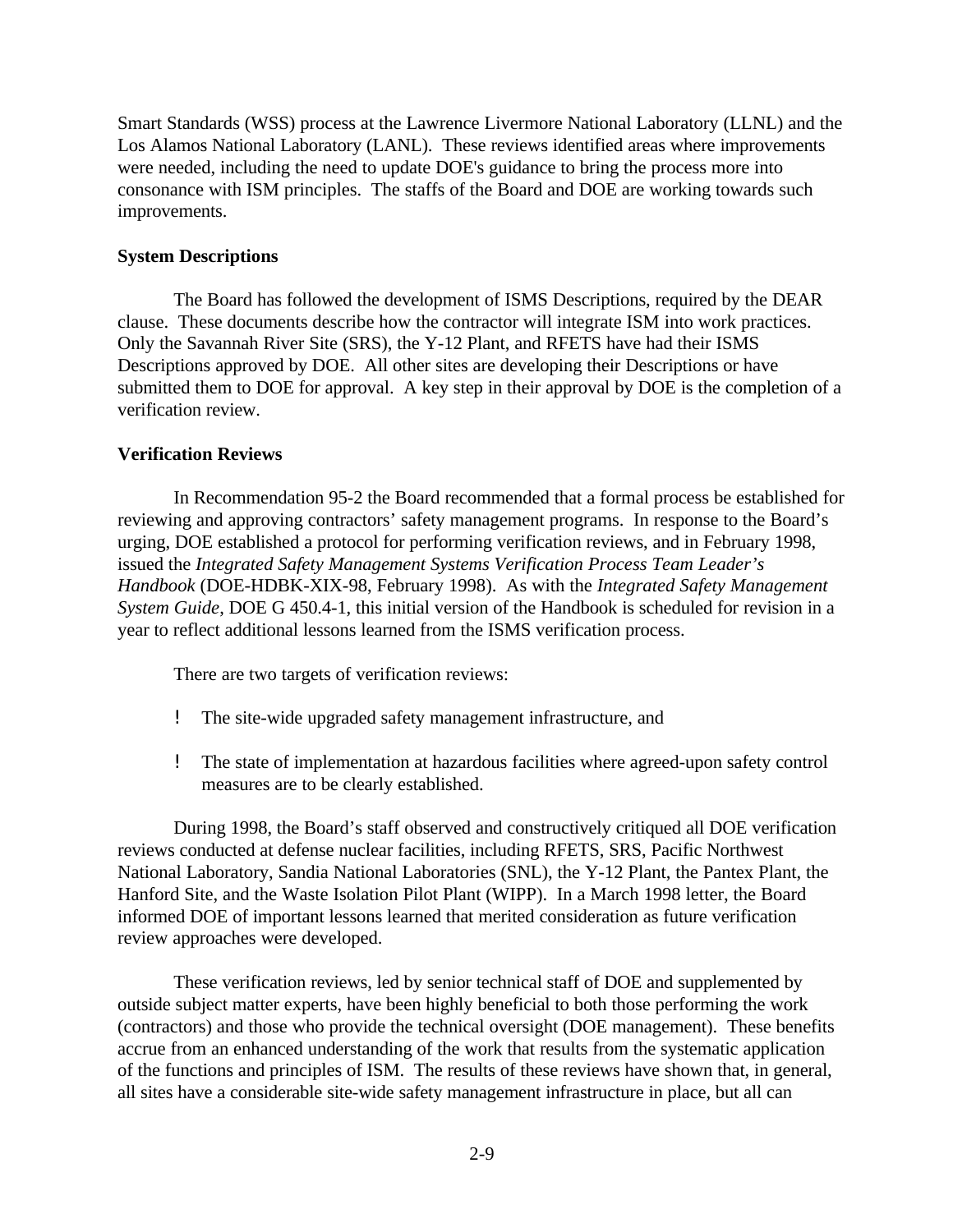benefit from more manual-capture of good practices for planning and performing hazardous work. Such upgrade efforts are under way. (Site-specific status is reported in Section 2.2.3)

The Board has observed that verification reviews have improved, but the Board continues to find areas for further improvement, especially in team composition and qualification, review scope, and timing of the reviews. The Board intends to continue its oversight and constructive advisories on DOE's verification reviews in 1999.

#### **Authorization Agreements**

The Board has assigned great importance to the timely execution of authorization agreements covering hazardous work at defense nuclear facilities. An authorization agreement is a documented agreement between DOE and a contractor incorporating a statement of work to be done and the contractor's proposed means for conducting the work safely. An authorization agreement includes appropriate limits on safety-related parameters and activities and sets forth key terms and conditions under which the contractor is authorized to perform the work. Some restrictions may be identified as administrative controls, and specific technical requirements necessary for safety are specified as commitments, thereby making the use of certain procedures and practices contractually binding. Authorization agreements (similar to the licenses of commercial nuclear facilities) greatly facilitate the identification, implementation, and maintenance of safety controls needed to prevent an accidental release of radioactive materials in or from the work place, or mitigate the consequences of an accident if one should occur.

To assist DOE and its contractors in developing authorization agreements, the Board issued DNFSB/TECH-19, *Authorization Agreements for Defense Nuclear Facilities and Activities* (April 1998). In addition, Board Members and individuals of the Board's staff presented associated technical discussions at various meetings, participated in DOE workshops, and discussed authorization agreements at three public meetings. As a result of these and other efforts, more than 40 facilities or major activities are operating within the bounds of signed authorization agreements. This accomplishment by DOE is a notable outcome of the ISM effort and a substantive measure of successful implementation. It is particularly noteworthy that all 10 operating priority facilities that require authorization agreements have been approved. As presented in Table 1 below, 43 authorization agreements have been approved. This represents a substantial fraction of the authorization agreements that remain to be set in place for defense nuclear facilities. If this pace is maintained, authorization agreements for all operational Hazard Category 1 and 2 defense nuclear facilities and much of the ISM infrastructure should be in place at all defense nuclear sites by the end of 1999. Table 1 provides the current status of authorization agreements for these 53 facilities (10 priority and 43 follow-on).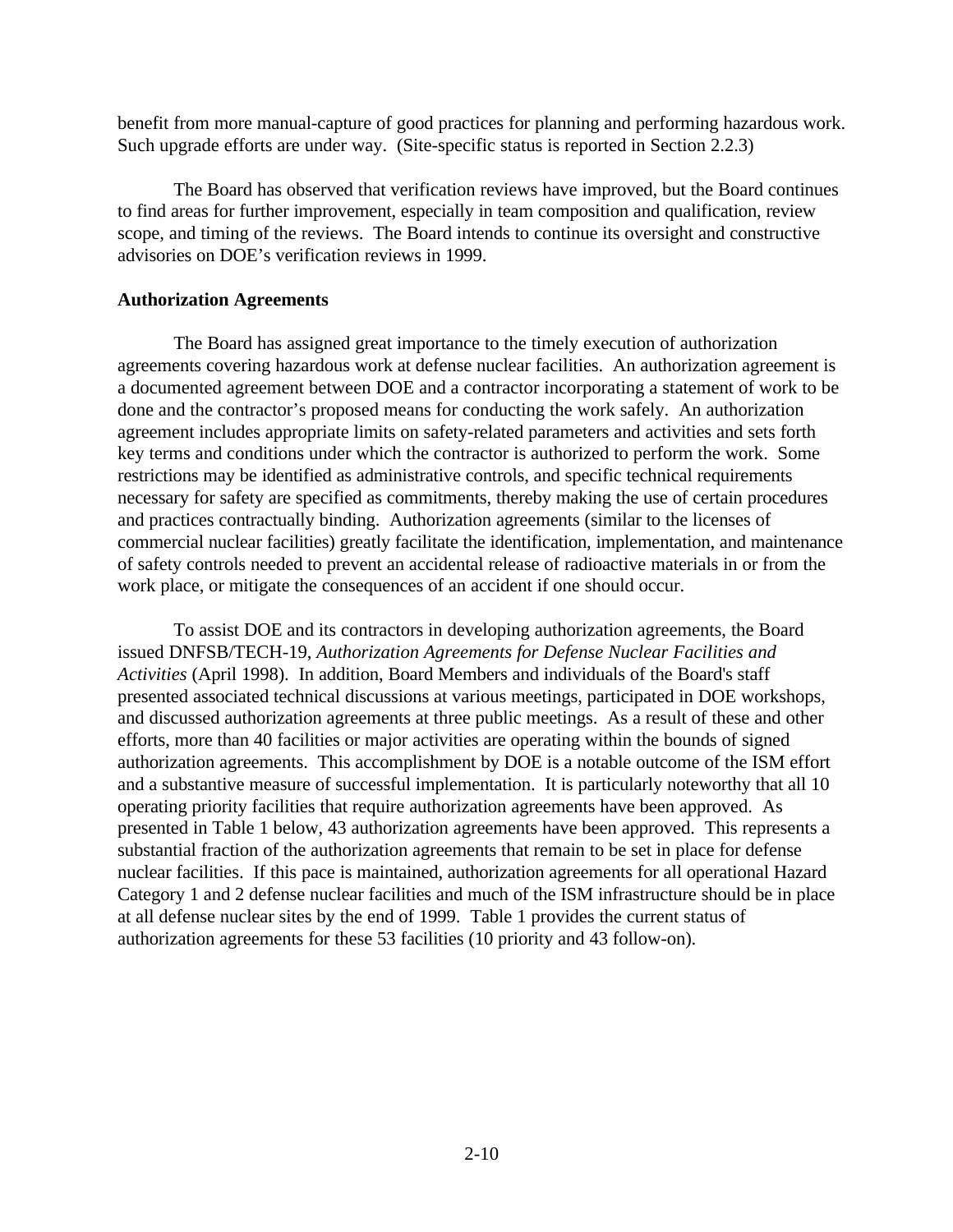|                | PRIORITY FACILITIES                                                     | AA in<br><b>Place</b> | <b>Approval Date/Status</b>                                                                                      |  |
|----------------|-------------------------------------------------------------------------|-----------------------|------------------------------------------------------------------------------------------------------------------|--|
|                | <b>DEFENSE PROGRAMS</b>                                                 |                       |                                                                                                                  |  |
|                | <b>Lawrence Livermore National Laboratory</b>                           |                       |                                                                                                                  |  |
| 1              | Superblock:                                                             |                       |                                                                                                                  |  |
|                | Building 332, Plutonium Facility implement                              | Yes                   | 6/97                                                                                                             |  |
|                | Building 334, Weapon Design & Testing Facility                          | N <sub>0</sub>        | Not required for B334 and                                                                                        |  |
|                | Building 331, Tritium Facility                                          | No                    | B331, but LLNL will develop<br>as ISM is implemented                                                             |  |
|                | <b>Los Alamos National Laboratory</b>                                   |                       |                                                                                                                  |  |
| $\overline{c}$ | TA-55, Bldg.4, Plutonium Facility                                       | Yes                   | 1/99                                                                                                             |  |
| 3              | TA-3, Bldg. 29, Chemistry and Metallurgy Research (CMR) Facility        | Yes                   | 1/99                                                                                                             |  |
|                | <b>Oak Ridge</b>                                                        |                       |                                                                                                                  |  |
| 4              | $Y-12:$                                                                 |                       |                                                                                                                  |  |
|                | Bldg. 9212, Wet Chemistry, Casting, Storage                             | Yes                   | 5/15/98                                                                                                          |  |
|                | Bldg. 9206, Enriched Uranium Chemical Processing                        | N <sub>0</sub>        | 6/99                                                                                                             |  |
|                | Bldg. 9720-5, Warehouse Operations                                      | Yes                   | 4/6/98                                                                                                           |  |
|                | Bldg. 9204-2E, Disassembly Operations                                   | Yes                   | 4/6/98                                                                                                           |  |
|                | Bldg. 9204-4, Quality Evaluation                                        | Yes                   | 4/6/98                                                                                                           |  |
|                | Bldg. 9215, Special Nuclear Materials (SNM) Processing &<br>Fabrication | Yes                   | 5/15/98                                                                                                          |  |
|                | <b>Pantex Plant</b>                                                     |                       |                                                                                                                  |  |
| 5              | Zone 12, Nuclear Explosive Bays and Nuclear Explosive Cells             | N <sub>0</sub>        | AAs will be approved for<br>specific weapon activity,<br>not for the facility. See<br>follow-on facilities list. |  |
|                | <b>Hanford Site</b>                                                     |                       |                                                                                                                  |  |
| 6              | K Basins Facility                                                       | Yes                   | 9/24/98                                                                                                          |  |
| 7              | Tank Farms                                                              | Yes                   | 7/24/98                                                                                                          |  |
|                | <b>Rocky Flats Environmental Technology Site</b>                        |                       |                                                                                                                  |  |
| 8              | Bldg. 371, Plutonium Chemical Processing Facility                       | Yes                   | 9/11/97                                                                                                          |  |
| 9              | Bldg. 771, Plutonium Recovery Facility                                  | Yes                   | 12/31/97                                                                                                         |  |
|                | <b>Savannah River Site</b>                                              |                       |                                                                                                                  |  |
| 10             | Canyons                                                                 |                       |                                                                                                                  |  |
|                | F Canyon                                                                | Yes                   | 9/9/97                                                                                                           |  |
|                | FB Line                                                                 | Yes                   | 9/26/97                                                                                                          |  |
|                | H Canyon                                                                | Yes                   | 8/1/97                                                                                                           |  |
|                | HB Line                                                                 | Yes                   | 3/19/98                                                                                                          |  |

Table 1 - Status of Authorization Agreements (AAs) for Priority Facilities and Follow-on Facilities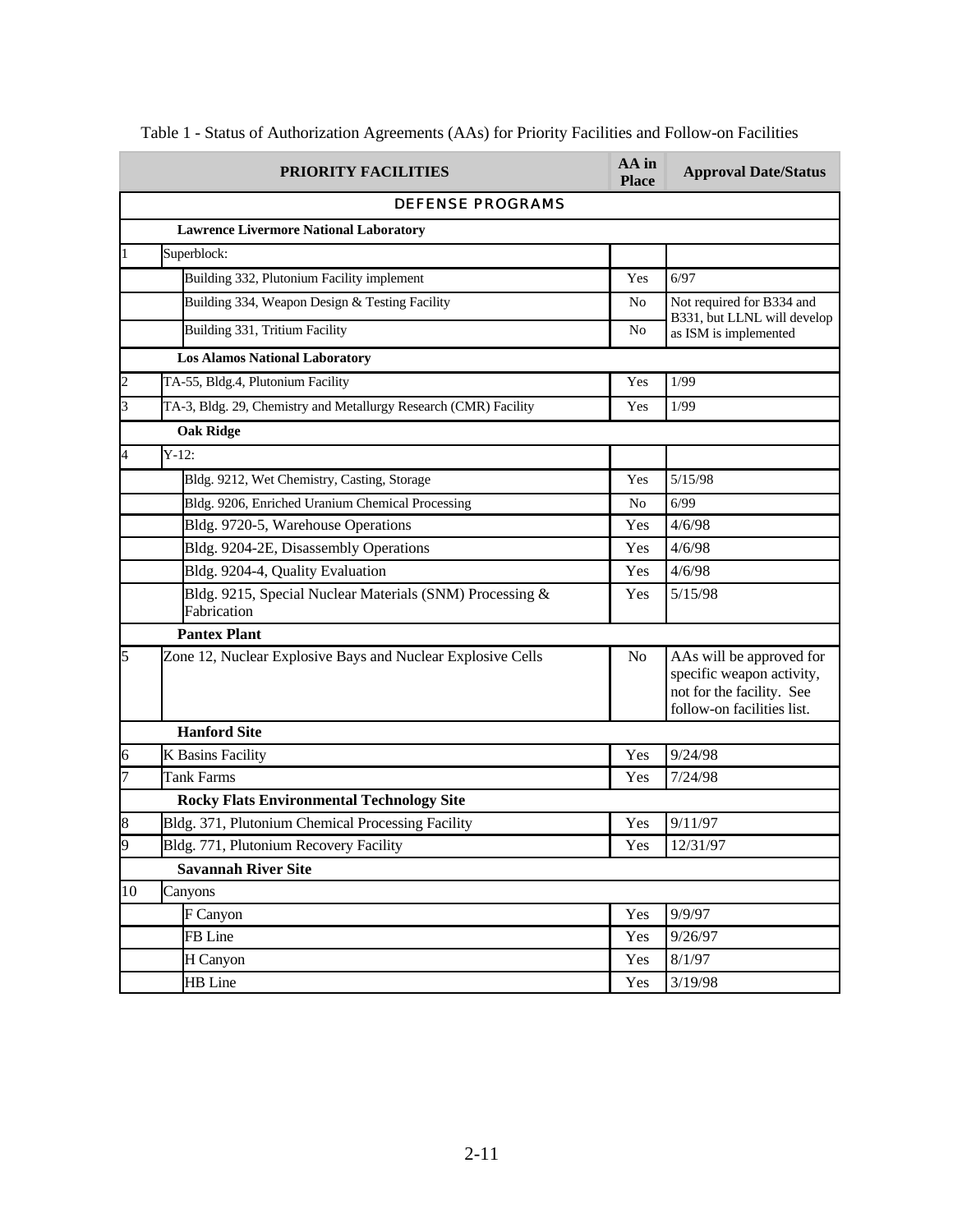### Table 1 - Status of Authorization Agreements (AAs) for Priority Facilities and Follow-on Facilities (Continued)

| <b>FOLLOW-ON FACILITIES</b>         |                                                                                          |                | <b>Approval Date/Status</b>            |  |
|-------------------------------------|------------------------------------------------------------------------------------------|----------------|----------------------------------------|--|
|                                     | <b>DEFENSE PROGRAMS</b>                                                                  |                |                                        |  |
|                                     | <b>Lawrence Livermore National Laboratory</b>                                            |                |                                        |  |
| 1                                   | Building 231 Complex (Vaults)                                                            | No             | Not required for Cat. 3<br>facilities. |  |
| $\overline{c}$                      | Building 251, Heavy Element Facility                                                     | N <sub>o</sub> | Not required for Cat. 3<br>facilities. |  |
|                                     | <b>Los Alamos National Laboratory</b>                                                    |                |                                        |  |
| $\mathfrak{Z}$                      | TA-18, Pajarito Laboratory                                                               | No             | 2/99                                   |  |
| $\overline{4}$                      | TA-16, Weapons Engineering Tritium Facility                                              | N <sub>o</sub> | 2/99                                   |  |
| 5                                   | Defense Nuclear Activities at TA-15, Dual Axis Radiographic<br><b>Hydrotest Facility</b> |                | Not Applicable - Under<br>Construction |  |
| 6                                   | Defense Nuclear Activities at TA-53, Los Alamos Nuclear Scattering<br>Center             | N <sub>o</sub> | 2/99                                   |  |
|                                     | <b>Nevada Test Site</b>                                                                  |                |                                        |  |
| 7                                   | Abel Site, Area 27 (to be replaced by the Device Assembly Facility,<br>Area 6)           | Yes            | 1/14/99                                |  |
| 8                                   | U1a Complex                                                                              | Yes            | 1/14/99                                |  |
|                                     | <b>Oak Ridge National Laboratory</b>                                                     |                |                                        |  |
| 9                                   | ORNL: Material Storage (Building 3019)                                                   | N <sub>o</sub> | 9/99                                   |  |
|                                     | <b>Pantex Plant</b>                                                                      |                |                                        |  |
| 10                                  | Building 12-116, SNM Staging Facility                                                    | Yes            | 7/98                                   |  |
| 11                                  | Building 12-104A, Special Purpose Bays (New - not operational)                           | No             | 3/99                                   |  |
| 12                                  | Dynamic Balancer (Bldg. 12-60)                                                           | Yes            | 11/97                                  |  |
| 13                                  | <b>Weapons Programs</b>                                                                  |                |                                        |  |
|                                     | W56                                                                                      | No             | Spring 1999                            |  |
|                                     | W69                                                                                      | Yes            | 7/97                                   |  |
|                                     | W76                                                                                      | N <sub>o</sub> | FY 99                                  |  |
|                                     | W78                                                                                      | No             | FY 99                                  |  |
|                                     | W79                                                                                      | Yes            | 7/98                                   |  |
| 14                                  | Paint Bays (Bldg. 12-41)                                                                 | No             | 3/99                                   |  |
| <b>Sandia National Laboratories</b> |                                                                                          |                |                                        |  |
| 15                                  | Sandia Pulse Reactor Facility                                                            | N <sub>o</sub> | 3/99                                   |  |
| <b>Savannah River Site</b>          |                                                                                          |                |                                        |  |
| 16                                  | <b>Tritium Facilities</b>                                                                |                |                                        |  |
|                                     | Tritium Inventory Storage Area (217H)                                                    | Yes            | 8/26/97                                |  |
|                                     | Tritium Isotope Separation/Purification Facility, Lines I/II (232H)                      | Yes            | 8/26/97                                |  |
|                                     | Tritium Reservoir Finishing/Packing Facility (234H)                                      | Yes            | 8/26/97                                |  |
|                                     | Tritium Reservoir Loading/Unloading Facility (233H)                                      | Yes            | 8/26/97                                |  |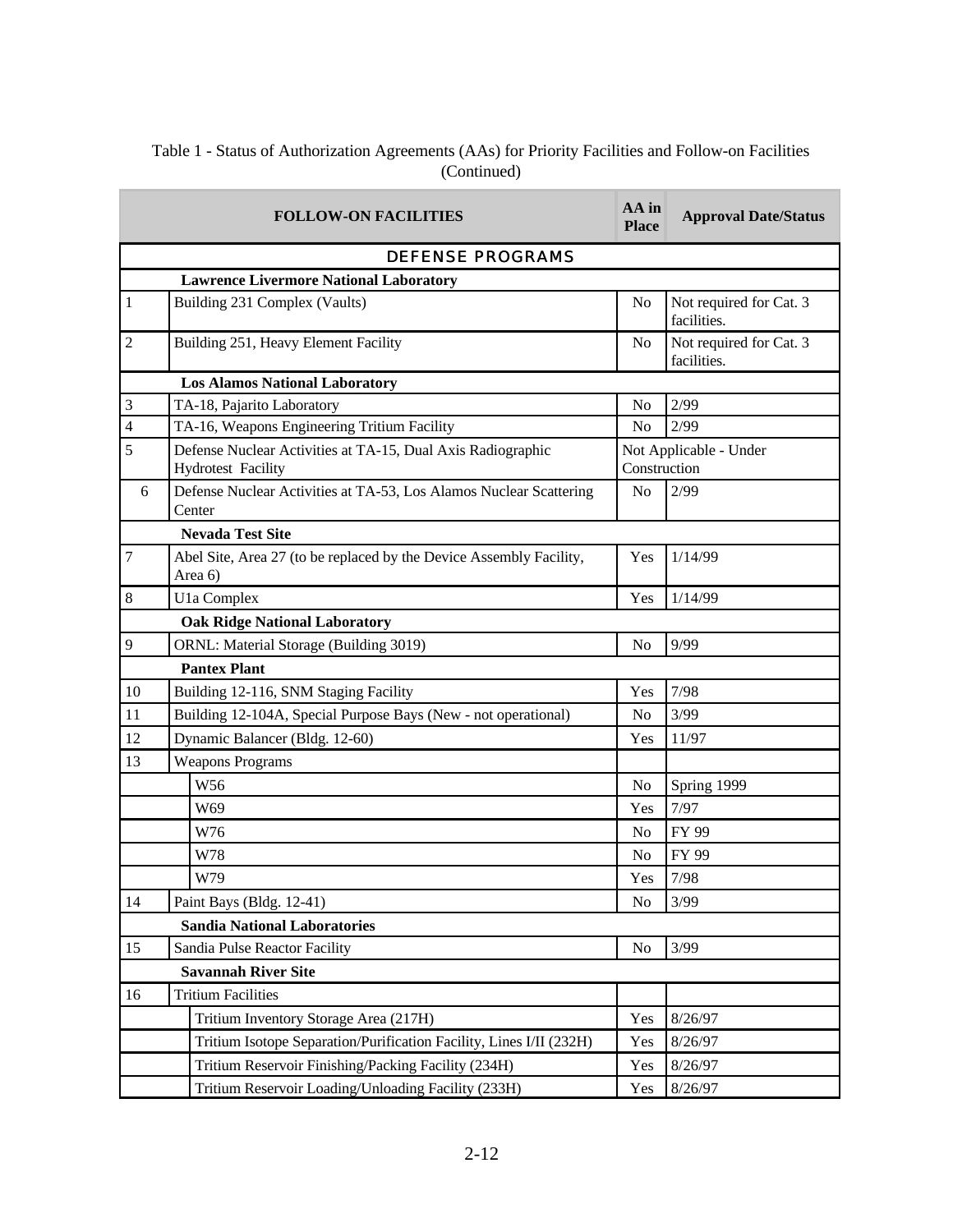|                 | <b>FOLLOW-ON FACILITIES</b>                                             | AA in<br><b>Place</b> | <b>Approval Date/Status</b> |
|-----------------|-------------------------------------------------------------------------|-----------------------|-----------------------------|
|                 | Tritium Burst Test Facility (236H)                                      | Yes                   | 8/26/97                     |
|                 | Tritium Byproduct Purification Facility (236H)                          | Yes                   | 8/26/97                     |
|                 | Tritium Extraction Facility, Line III (232H)                            | Yes                   | 8/26/97                     |
|                 | Tritium Reservoir Reclaiming Facility (238H)                            | Yes                   | 8/26/97                     |
|                 | Tritium Storage/Spare Parts/Shipping (237H)                             | Yes                   | 8/26/97                     |
|                 | <b>ENVIRONMENTAL MANAGEMENT</b>                                         |                       |                             |
|                 | <b>Hanford Site</b>                                                     |                       |                             |
| 17              | Waste Encapsulation and Storage Facility                                | N <sub>o</sub>        | 3/99                        |
| 18              | <b>Plutonium Finishing Plant</b>                                        | No                    | FY99                        |
|                 | <b>Idaho National Engineering and Environmental Laboratory</b>          |                       |                             |
| 19              | Underwater Fuel Storage (CPP-603-A)                                     | N <sub>o</sub>        | 3/99                        |
| 20              | Irradiated Fuel Storage Facility (Dry SNM Storage) (CPP-603-B)          | No                    | 3/99                        |
| 21              | New Waste Calcining Facility (CPP-659)                                  | N <sub>o</sub>        | 3/99                        |
| 22              | Underwater Fuel Storage (CPP-666)                                       | N <sub>o</sub>        | 3/99                        |
| 23              | Radioactive Waste Management Complex                                    | No                    | 3/99                        |
| $\overline{24}$ | Unirradiated Fuel Storage Facility (CPP-651)                            | No                    | 3/99                        |
|                 | <b>Nevada Test Site</b>                                                 |                       |                             |
| 25              | Radioactive Waste Management sites in Area 5, Area 3 and the TRU<br>Pad | Yes                   | 1/14/99                     |
|                 | <b>Oak Ridge National Laboratory</b>                                    |                       |                             |
| 26              | K-25 (East Tennessee Technology Park) HEU Remediation<br>Deactivation)  |                       |                             |
| $27\,$          | Depleted Uranium Tailings                                               | Yes                   | 11/30/98                    |
| 28              | Material Storage (Molten Salt Reactor Experiment)                       | No                    | To be determined            |
|                 | <b>Rocky Flats Environmental Technology Site</b>                        |                       |                             |
| 29              | Building 707, Plutonium Manufacturing Bldg.                             | Yes                   | 8/15/97                     |
| 30              | Building 776, Manufacturing Bldg.                                       | N <sub>o</sub>        | Anticipated 2/99            |
| 31              | Building 559, Analysis Laboratory                                       | Yes                   | 3/1/98                      |
| 32              | Building 774, Waste Processing                                          | No                    | Anticipated 2/99            |
|                 | <b>Savannah River Site</b>                                              |                       |                             |
| 33              | FA-Line                                                                 | N <sub>o</sub>        | No plans to operate.        |
| 34              | HA-Line                                                                 | Yes                   | Covered in H-Canyon AA      |
| 35              | 235-F                                                                   | Yes                   | 12/15/98                    |
| 36              | <b>Defense Waste Precessing Facility</b>                                | Yes                   | 10/6/97                     |
| 37              | <b>ITP/ESP</b>                                                          | Yes                   | 7/16/98                     |
| 38              | <b>High Level Waste Storage Tanks</b>                                   | Yes                   | 3/9/98                      |
| 39              | Receiving Basin for Offsite Fuel                                        | Yes                   | 9/17/97                     |
| $40\,$          | <b>K-Reactor Basin</b>                                                  | Yes                   | 9/17/97                     |
| 41              | L-Reactor Basin                                                         | Yes                   | 9/17/97                     |

# Table 1 - Status of Authorization Agreements (AAs) for Priority Facilities and Follow-on Facilities (Continued)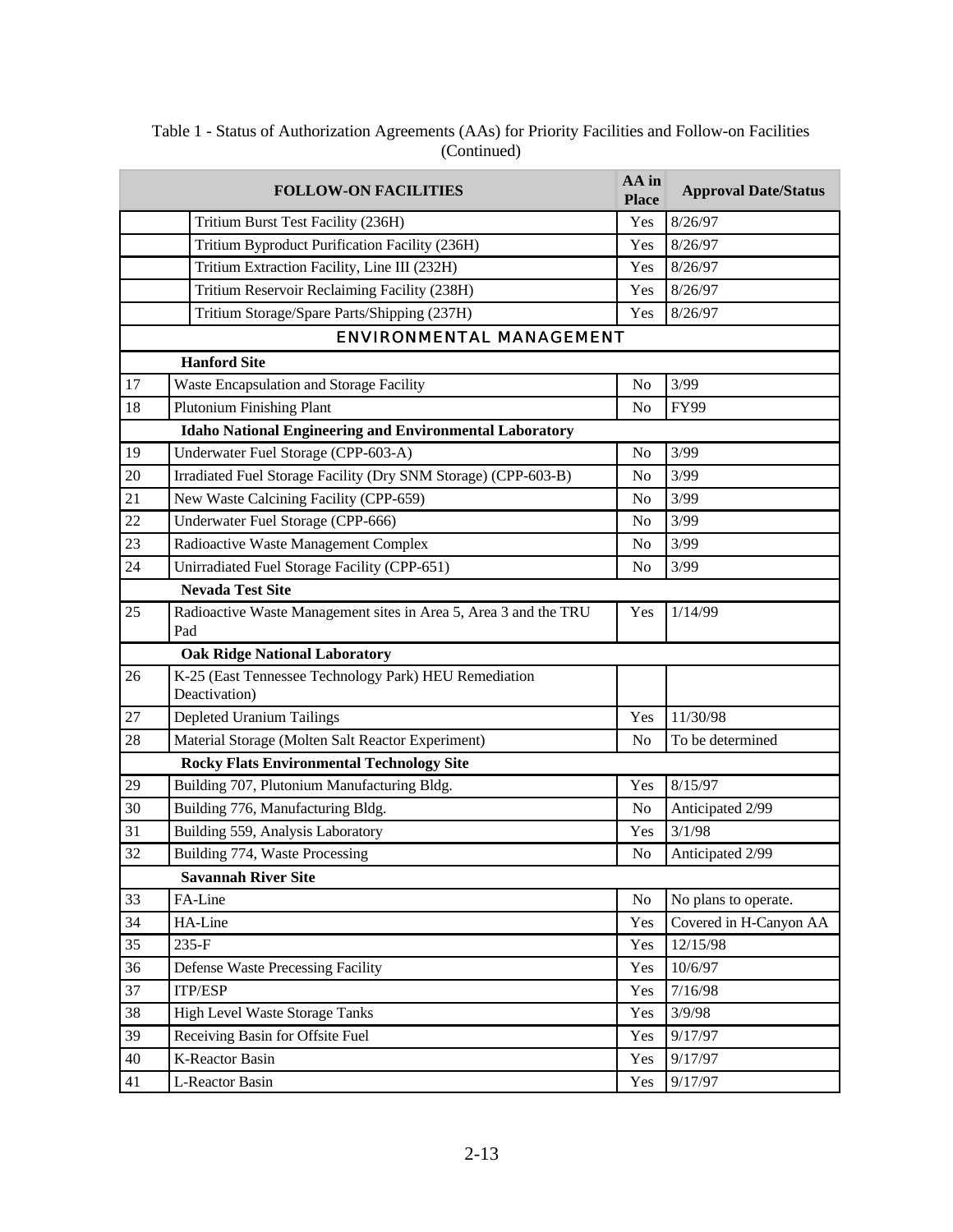### Table 1 - Status of Authorization Agreements (AAs) for Priority Facilities and Follow-on Facilities (Concluded)

| <b>FOLLOW-ON FACILITIES</b>                                    |                                    |                | <b>Approval Date/Status</b>                                                                                                       |  |  |  |
|----------------------------------------------------------------|------------------------------------|----------------|-----------------------------------------------------------------------------------------------------------------------------------|--|--|--|
|                                                                | <b>WIPP</b>                        |                |                                                                                                                                   |  |  |  |
| 42                                                             | <b>Waste Isolation Pilot Plant</b> | N <sub>o</sub> | Draft AA prepared in July<br>1998. AA will be<br>completed after legal<br>challenges to facility start-<br>up have been resolved. |  |  |  |
| <b>NUCLEAR ENERGY</b>                                          |                                    |                |                                                                                                                                   |  |  |  |
| <b>Idaho National Engineering and Environmental Laboratory</b> |                                    |                |                                                                                                                                   |  |  |  |
| 43                                                             | <b>Advanced Test Reactor</b>       | No             | 3/99                                                                                                                              |  |  |  |

## **Feedback and Improvement**

A key function for achieving the objectives of ISM is feedback on operating experience to improve the safety of operations. During 1998, the Board focused considerable attention on DOE's efforts to implement an acceptable feedback and improvement function. In March 1998, the Board requested from DOE information about its feedback and improvement programs. Among the specific topics on which the Board sought more information was the status of safety assessments performed by contractors, by DOE line managers, and staff members responsible for independent oversight from DOE's Office of Environment, Safety, and Health (EH-2). The Board was particularly interested in the disposition of a list of specific assessments by EH-2, including obstacles posed by line organizations to effecting response.

Interactions between the Board and DOE on this topic, which included a public information session on June 24, 1998, led to (1) an agreed-upon set of initiatives volunteered by DOE to strengthen its feedback and improvement program and (2) the Board's Recommendation 98-1, advising DOE to establish clearer lines of responsibility and authority for resolution of findings of its internal, independent safety organization (EH-2). The Board and its staff will continue to work closely with DOE in 1999 as it improves its feedback and improvement programs.

## **2.2.3 Site/Facility-Specific Integrated Safety Management Upgrades**

During the past year, DOE has been working to fully implement ISM at the priority facilities designated in DOE's implementation plan for Recommendation 95-2. These facilities were selected because of the importance of their mission or because they involved especially hazardous work. As noted earlier, they also serve as pilot facilities for the implementation of ISM across the defense nuclear complex, with the expectation that lessons learned at each of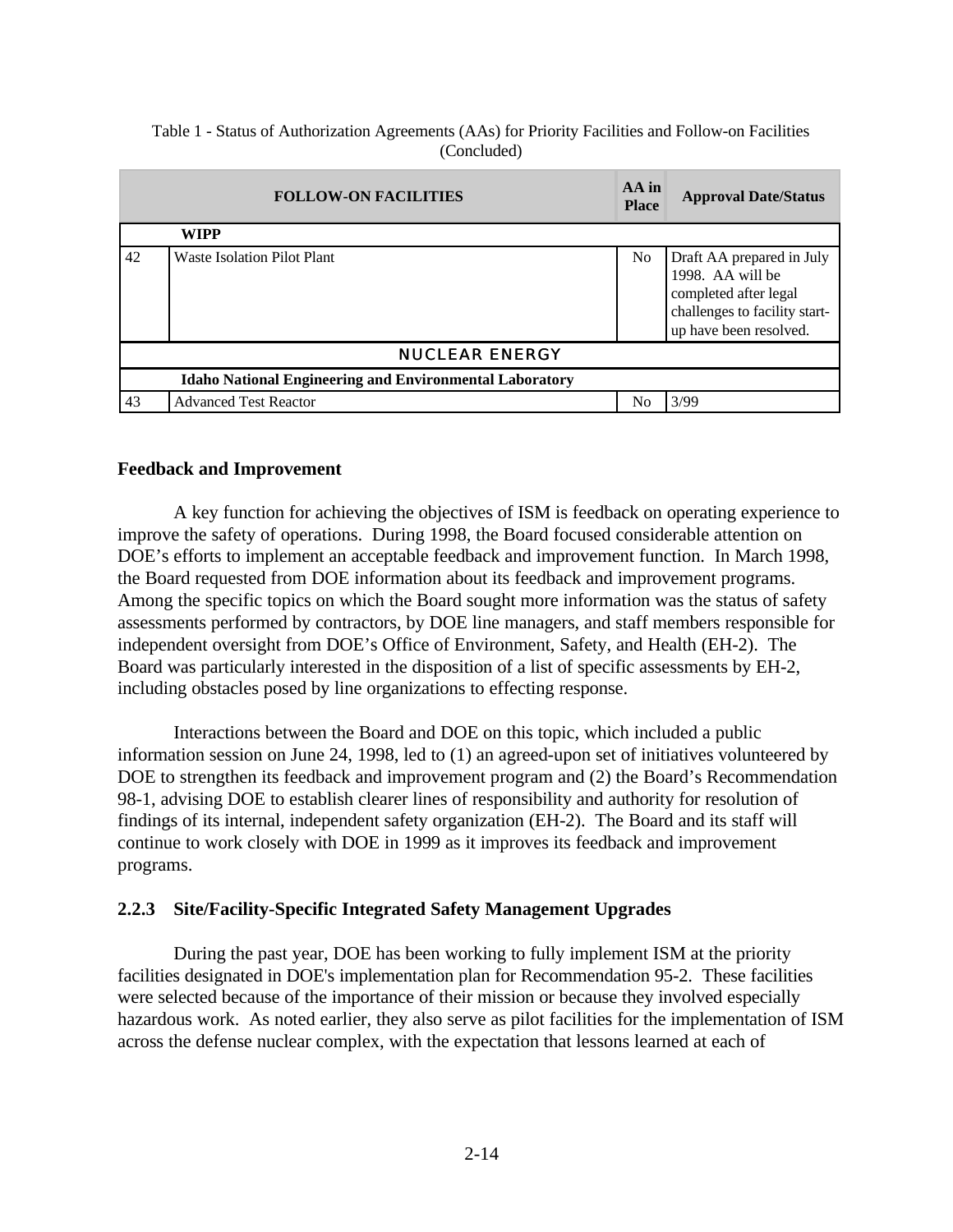these pilot facilities will make it possible to accelerate implementation in the remaining follow-on facilities.

The *Department of Energy Strategic Plan* explicitly states that DOE will "implement ISM Systems at DOE's ten priority facilities and in all major management and operations contracts in FY 1999." Throughout 1998, the Board urged DOE to continue its efforts to define and operate in accordance with explicit control measures at the priority facilities, and also expand its efforts to include all high and moderate hazard defense nuclear facilities.

 Although the key indicators previously discussed show DOE is making progress implementing ISM, there still is a need to provide insight into the quality and effectiveness of the ISM programs involved. The Board and its staff have focused considerable resources on determining whether the requirements established in each contract are reflected in safety management processes or implementing procedures used in specific work activities covered by the ISMS. The staff has also continued reviewing whether the facilities are implementing the ISMS adequately. In general, the Board has found that most facilities have at least basic elements of an acceptable ISMS in place. However, much work remains to be done to embed the functions and principles of ISM deeply into the planning and execution of work at all levels of the organization in order to achieve the goal of enhanced safety for the public, workers, and the environment.

In general, more progress has been made in upgrading safety management programs for individual priority facilities than in modifying site-wide requirements, manuals, and procedures at sites where priority facilities are located. On the other hand, the site-wide ISMSs are progressing ahead of the development of facility-specific ISM programs at the follow-on facilities. This finding was neither surprising nor disturbing; in fact, it reflects the priorities the Board has encouraged. The following Sections provide specific insight into the progress at each site.

# **Pantex Plant, Texas**

Pantex has taken positive actions to develop an ISMS in response to DOE's requirement to do so. As described earlier in this report, these actions represent an upgraded program, not a drastic course change. The Board's staff observed the conduct of ISMS verification reviews completed by DOE in September 1998, and provided insights to the verification review team leaders as the review progressed. The DOE team concluded that in general, the ISMS established for each of the two major Pantex missions—high explosives operations and special nuclear material storage—was sufficiently well defined and executed, but could still be improved. The team also concluded that the processes for executing safety management functions for the Pantex mission of nuclear explosive operations required further definition in the ISMS Description and implementing documentation. For example, improvements were needed in the flowdown from safety requirements to plant directives and/or plant standards and manuals. In addition, the team identified inconsistent execution of the ISM functions for nuclear explosive operations.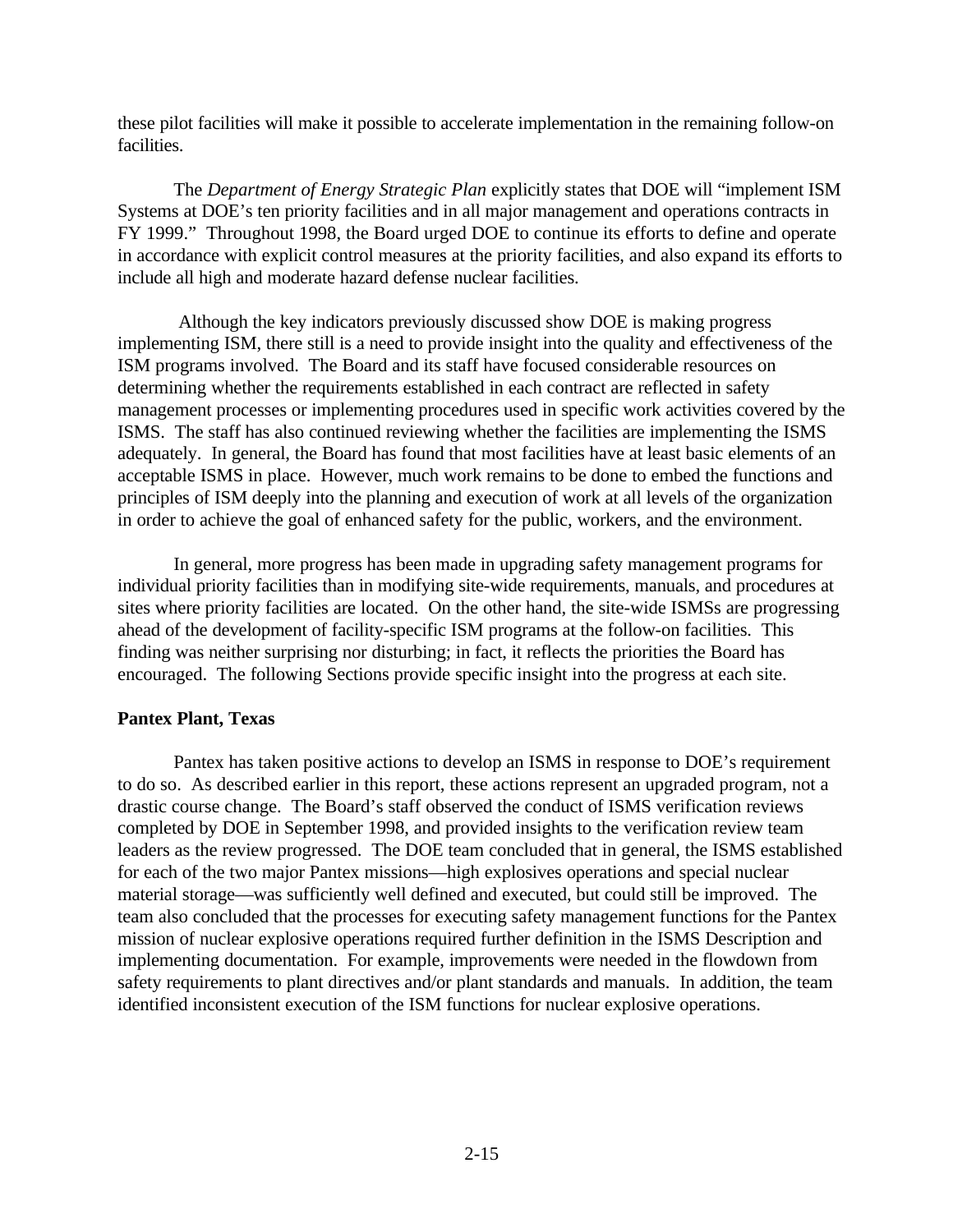The DOE verification team recommended that DOE and the contractor complete their ongoing effort to formally define the processes unique to nuclear explosive operations that are intended to provide an evolved system of safety management, and that the ISMS reviews be repeated for the nuclear explosive mission area after an appropriate implementation period. In its final report in October 1998, the team acknowledged that participation by the Board's staff contributed to the success of the review.

## **Y-12 Plant, Tennessee**

In early 1998, the Board's staff worked closely with Y-12 personnel as they began to define needed elements of an upgraded safety management program. These efforts resulted in substantial progress toward implementation of ISM in support of restart of enriched uranium operations (EUO) at Y-12. Subsequently, the Board and its staff observed DOE's efforts in performing a combined Phase I/Phase II verification review<sup>4</sup> at the Y-12 Plant as a whole, ending in September 1998. The DOE verification review team found the ISMS Description to be a good road map to the Lockheed Martin Energy Systems (LMES) implementing manuals and procedures. However, the team noted that the ISMS was in the early stages of implementation. Therefore, the team concluded that additional focused management assessment would be required to ensure a mature and consistent implementation of ISMS at Y-12. The team recommended that the Y-12 Site Office Manager schedule a subsequent verification of implementation at selected facilities after the site-wide program at Y-12 had time to progress.

### **Los Alamos National Laboratory, New Mexico**

The current contract between DOE and the University of California for managing LANL became effective October 1, 1997. DOE's Work Smart Standards process was used to identify the safety standards and requirements that the university and DOE agreed to as terms of the contract. Based upon these requirements, LANL has proceeded systematically and aggressively to develop implementing procedures and manuals of practices tailored to the needs of its laboratory activities. The Board through its oversight role has endeavored to assist the laboratory's commendable efforts. Toward this end, in December 1997, the Board noted the absence of project management requirements such as those in DOE Order 430.1A, *Life Cycle Asset Management*, and the inadequacy of the chosen requirements relating to natural phenomena hazards. DOE was so advised.

In response, DOE and LANL instituted a continuous improvement process, referred to in a June 1998 letter from the Board to DOE. As a result, DOE and LANL are identifying project management requirements that need to be added to the contract. Some contractual changes have

 ${}^{4}$ The Phase I Verification review is a DOE review of the contractor's site-wide safety management infrastructure (i.e., functions, responsibilities, system description requirements, procedures, policies, and manuals of practice). The primary goal of the review is to provide a recommendation to the DOE contracting officer as to whether the contractor's safety management plan should be approved. The purpose of the Phase II review is to verify that the contractor's ISMS Description submitted to and approved by DOE is in place at the site, facility, or activity.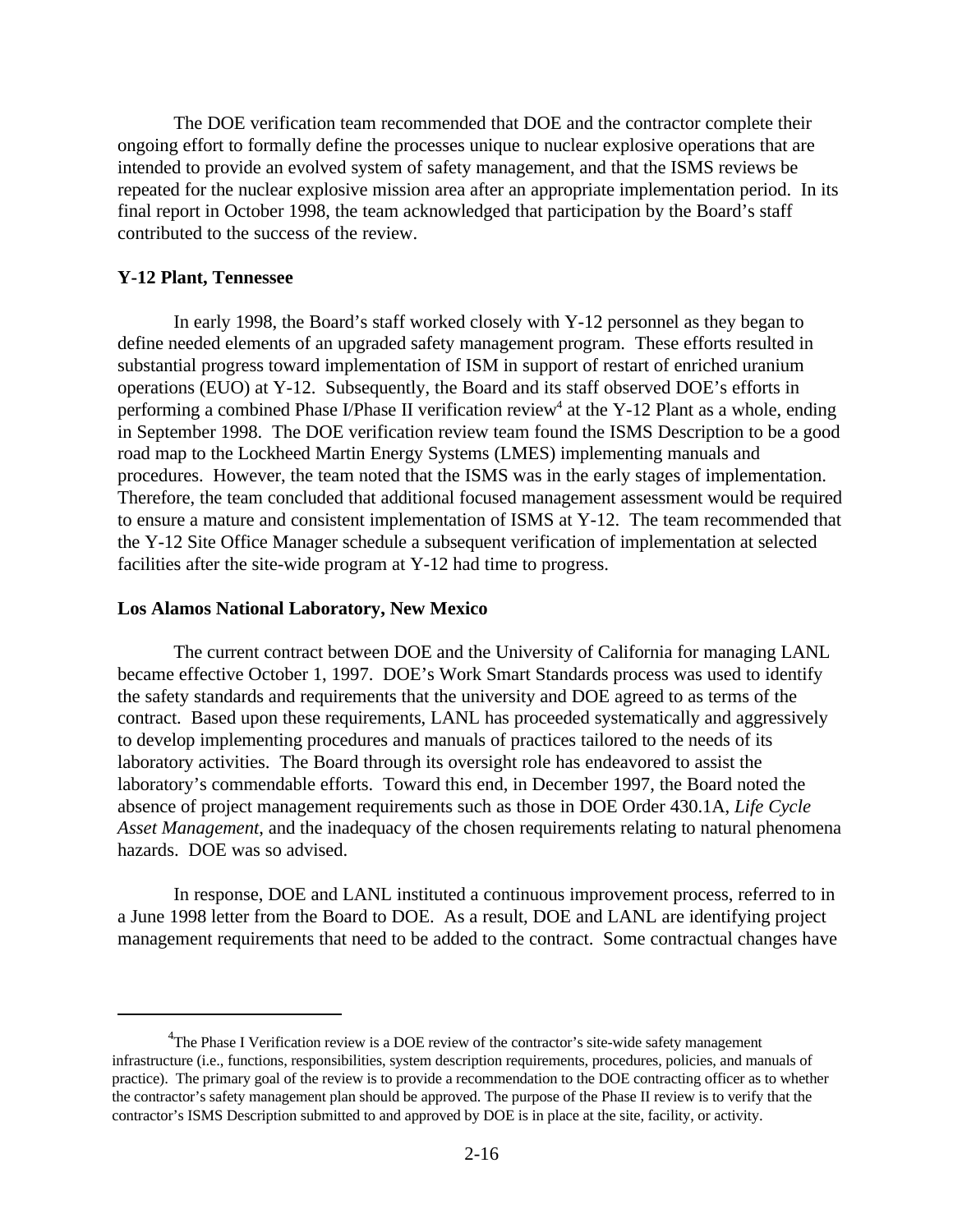been made, including the addition of the section of DOE Order 420.1, *Facility Safety,* concerning natural phenomena hazard mitigation, and the addition of DOE Order 4330.4A, *Maintenance Management Program.*

Senior management of the Technical Area-55 (TA-55) Plutonium Facility has played a leadership role in the development of the institutional site-wide infrastructure. This was done largely by a pace-setting application of the tenets of ISM in structuring a facility-specific safety management program for activities to be conducted in TA-55. In 1998, TA-55 reviewed its safety management program to effect improvements that would make its directives more consistent with the new institutional requirements. Moreover, TA-55 has developed and is implementing comprehensive safety control measures set forth in an authorization agreement approved by DOE. The Board applauds this achievement.

# **Lawrence Livermore National Laboratory, California**

LLNL has long operated under a safety management program based upon safety requirements specified by rules and contract terms. The laboratory reflected these requirements in its Health and Safety Manual and its Environmental Compliance Manual. However, in the early period of the Board's oversight of LLNL's weapons-related activities, the Board and its staff noted that there was no formal mandate that these manuals be used to plan and perform work, nor was there a clear correlation of work practices and procedures with the safety requirements specified by contract. Early attempts by LLNL to address what appeared to be significant shortcomings revealed the need to better select from DOE's generally applicable requirements specified by contract those requirements most suitable for laboratory-type activities and the research environment. The laboratory was challenged by the Board to do so. As LLNL undertook this challenge, the Board and DOE developed the concept of ISM (DOE Policy 450.4), with its core framework built around the five functions and seven principles enumerated earlier that can be universally applied to integrated work planning and safety planning for any potentially hazardous activity.

While continuing to operate its nuclear facilities under its current contractual safety requirements, LLNL is moving to transition its management programs to the ISM framework, tailoring its program to best fit a laboratory environment. During the past year, this effort focused on:

- ! Resumption of nuclear operations in the Superblock facilities after systematic reassessment of all hazardous activities under way there, and affirmation of the adequacy of safety measures.
- ! The systematic review of safety standards and requirements and selection of those deemed most appropriate for performing the laboratory's weapons-related missions.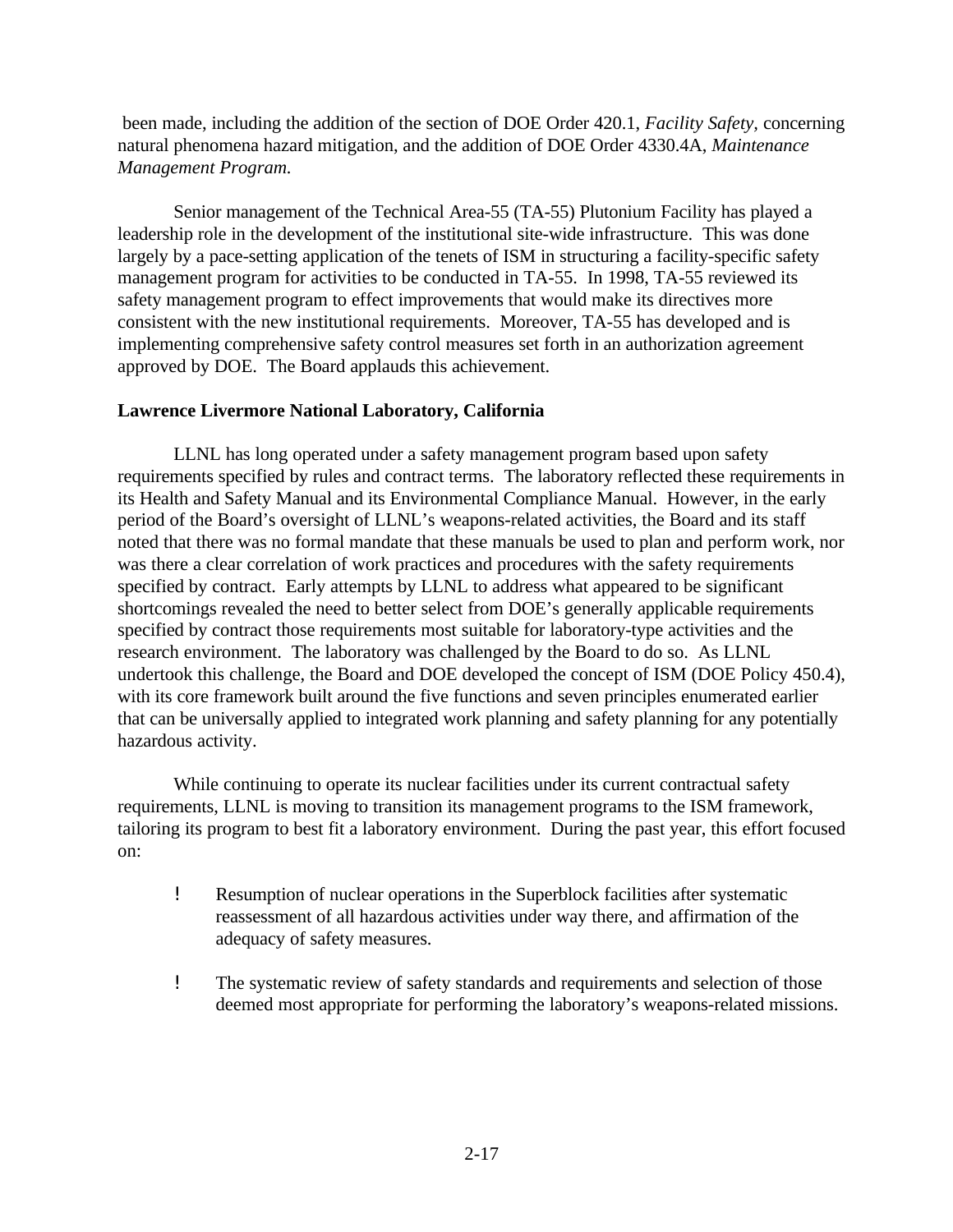### **Nevada Test Site, Nevada**

DOE faces a unique challenge in tailoring a safety management program to the functions and principles of ISM for the Device Assembly Facility (DAF) and subcritical experiments at the Nevada Test Site (NTS). These operations are conducted, and even managed, by national laboratory personnel who are not under contract to DOE-Nevada. This makes it difficult for DOE-Nevada to enter into contractually binding agreements with the laboratories regarding safety expectations. The operations at DAF and for subcritical experiments are conducted under a memorandum of understanding. One aspect that mitigates the current difficulties at NTS is that the hazardous activities conducted by the laboratories at NTS are discrete and relatively infrequent such that they can be controlled through an activity-specific ISM approach. The Board and its staff have reviewed this approach during assessments of DAF and subcritical experiment operations. These operations are conducted in accordance with DOE-Nevada Orders that reflect the functions and principles of ISM. The NTS program for safety management of experiments to be conducted at the site will be assessed by an independent DOE team in early 1999. The Board's staff will interact with the participants.

## **Sandia National Laboratories, New Mexico**

In 1998, the Board's staff continued to assess safety management improvements at SNL and at the Sandia Pulsed Reactor Facility (SPRF). In October and November, the Board's staff observed DOE's SNL site-wide combined Phase I and Phase II ISMS verification review. DOE found that the ISMS Description for the entire institution had not been fully developed. It is anticipated that most of the corrective actions will be completed during 1999. The Board's staff will continue to monitor SNL's progress in this area.

On the other hand, the DOE review team found that, in general, SPRF has a welldeveloped Safety Analysis Report and a defined set of safety controls. A rigorous experiment proposal and review process ensures that the safety basis of the facility is maintained for all reactor operations. The Board's staff agreed with these findings. During a visit by the Board's staff, SPRF managers acknowledged that some difficulties exist with integrated control of the work of all personnel at the site. The staff also noted substantial improvement in the DOE-Kirtland Area Office Facility Representative program previously assessed during a staff review in 1996.

## **Savannah River Site, South Carolina**

SRS has implemented one of the more mature ISM programs in the DOE complex. The Board worked closely with SRS during the development of the integrated safety management system for the site and during its first DOE verification review, which served as the pilot for verification reviews elsewhere across the DOE complex. SRS updated its ISMS Description in 1998 according to the provisions of the DEAR clause, and DOE approved it on June 3, 1998. The priority Environmental Management facilities at SRS and most of the follow-on facilities now have authorization agreements in place. SRS deserves considerable credit for its success in this endeavor.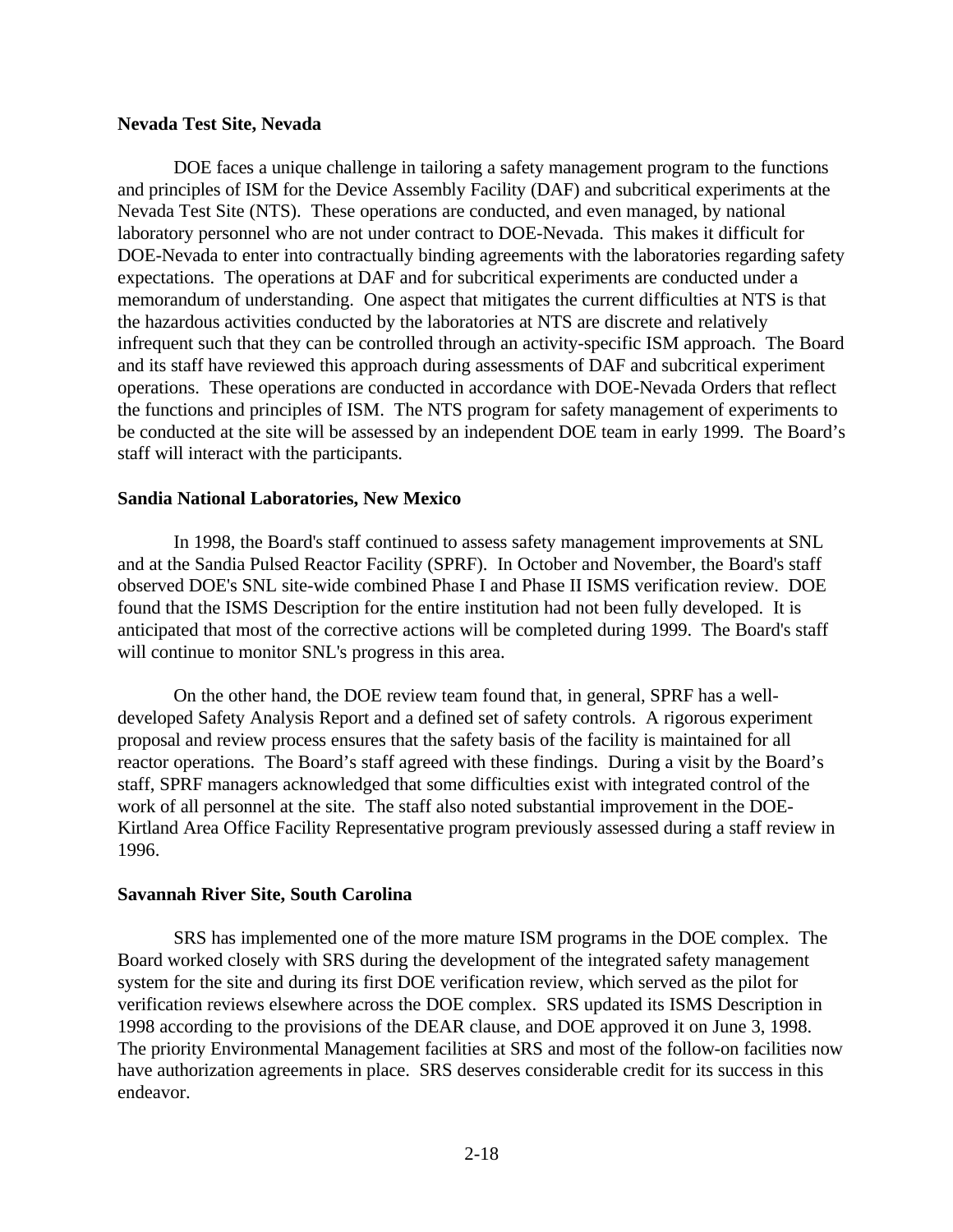In 1998, the Board's staff evaluated whether it was appropriate to conduct Phase II facility-specific ISM program verification reviews using SRS's existing Facility Evaluation Board (FEB). The staff observed the pilot facility-specific verification review at the Defense Waste Processing Facility. The Board's staff agreed with DOE's assessment that the FEB is a viable mechanism for performing facility-specific verification reviews, provided that the FEB process is modified to specifically include the ISMS fundamentals, additional team training is provided on ISMS verification techniques, and continued DOE oversight is applied. In 1999, the Board intends to continue to observe and critique SRS's management self-assessment activities and the actions taken to resolve issues identified by these reviews.

### **Rocky Flats Environmental Technology Site, Colorado**

At RFETS, ISM is a site-wide process focused on work activities. Many of those activities are unique, one-time efforts; therefore, focusing on individual work activities is appropriate. The site historically has had difficulties with identifying hazards and safety controls, and incorporating those controls into work procedures. These functions showed marked improvement this past year. The Board's staff has continued to encourage RFETS to define and implement more rigorous safety controls for the activities performed.

During 1998, the Board's staff observed DOE verification reviews for activities in Buildings 371 and 771 at RFETS. The team concluded that activities at both facilities can be conducted safely and noted that many of the procedures required to safely perform the mission of site closure were in the process of being revised and formalized.

As a result of the DOE verification review, revised work control procedures were implemented to bring most aspects of safety management under a single work control document. The Board's staff has reviewed this document and believes it can help improve the identification and implementation of safety controls needed for work activities, and should partially address weaknesses in ISM mechanisms noted by the DOE verification team. Additionally, RFETS had developed an acceptable ISMS Description for the site. Following the verification review, DOE approved this ISMS Description, signifying its agreement with the contractor's plan for conducting work safely at RFETS. RFETS has made substantial progress in implementing ISM at the site, and the Board commends RFETS for this effort.

In 1999, the Board's staff will continue to assess preparations for and conduct of work activities, and to encourage the continued rigorous application of ISM as described in the site's ISM Description.

## **Hanford Site, Washington**

Several processes are in place at the Hanford Site for identifying and controlling work and hazards as part of ISM implementation. These processes provide a minimum level of safety necessary to accomplish work at the site; however, many are not institutionalized to ensure their consistent use. The Board's staff observed ISM verification reviews for the Spent Nuclear Fuel Project (SNFP), the Pacific Northwest National Laboratory, and the Tank Waste Remediation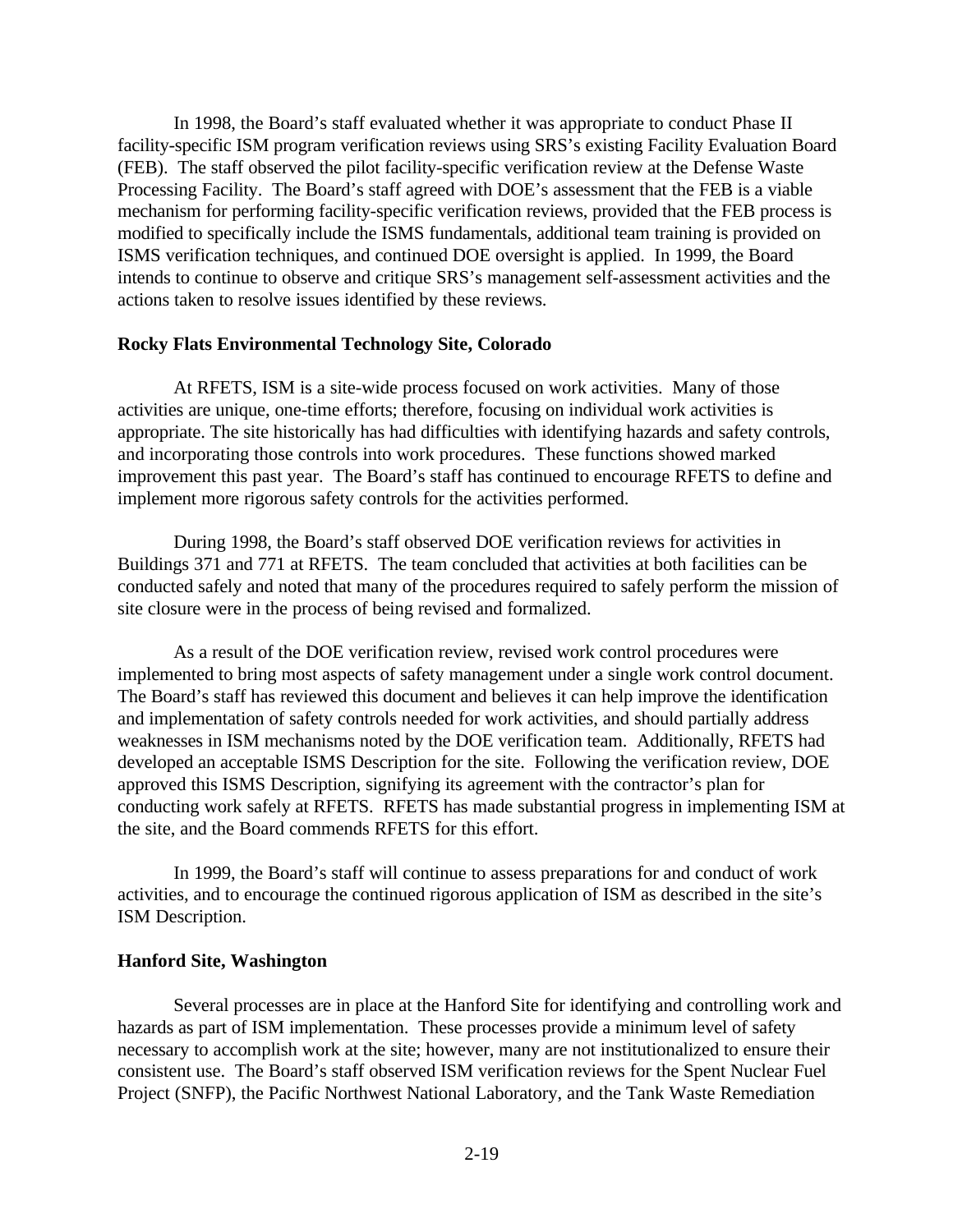System (TWRS). In addition, the Board's Hanford Site Representative conducted detailed reviews of ISM implementation in work control systems within SNFP and TWRS. Through face-to-face feedback and formal letters, the Board prompted DOE and its contractors to make improvements in ISM implementation, particularly in work control and job hazard analyses. Particular improvement is required at the activity level, where job hazard analyses are performed inconsistently at the various facilities.

## **Waste Isolation Pilot Plant, New Mexico**

The Board and its staff have been following closely the efforts to open WIPP. In 1998, the staff observed the ISMS verification review for WIPP. Based on the results of these reviews, it appears that ISM implementation at WIPP is adequate. An ISMS Description has been submitted by the contractor for DOE approval. The DOE Carlsbad Area Office is expected to issue an authorization agreement in 1999.

## **Idaho National Engineering and Environmental Laboratory (INEEL), Idaho**

INEEL is in the early stages of implementing ISM at the Idaho Nuclear Technology and Engineering Center (formerly the Idaho Chemical Processing Plant), at the Test Reactor Area, and at the Radioactive Waste Management Complex. On April 22, 1998, the Board forwarded to DOE a staff report on the INEEL work planning process and ISM implementation. The existing work control and planning process, which contains some elements of ISM, appeared to be weak. DOE's Type A investigation into a worker death at INEEL confirmed this finding. In an October 1, 1998 memorandum to all DOE employees, the Secretary of Energy stated that the "accident could have been prevented had we effectively implemented the principles of Integrated Safety Management." A Board member visited INEEL to review its plans for accelerating implementation of ISM and to offer guidance and advice with respect to its upgrade efforts. In 1999, the Board will observe the ISMS verification review and work closely with DOE to see ISM implemented at all INEEL facilities under the Board's purview.

## **Oak Ridge National Laboratory, Tennessee**

In 1998, the Board and its staff reviewed the implementation of ISM at the Oak Ridge National Laboratory (ORNL) to confirm that lessons learned from Y-12 would be shared with follow-on facilities, including the Molten Salt Reactor Experiment and Building 3019; and depleted uranium tailings not only at Oak Ridge, but also at Paducah, and Portsmouth. At the Board's public meeting in September 1998, the Board's staff reported on the results of its review of the implementation of ISM at these facilities. Overall, progress has been slow. ISM has not been fully implemented at the institutional level or in the facilities. ORNL is developing ISMS Descriptions, but firm plans for verification reviews are not complete. Several facilities have authorization agreements based on existing safety management programs; however, they will require updating following ISM implementation.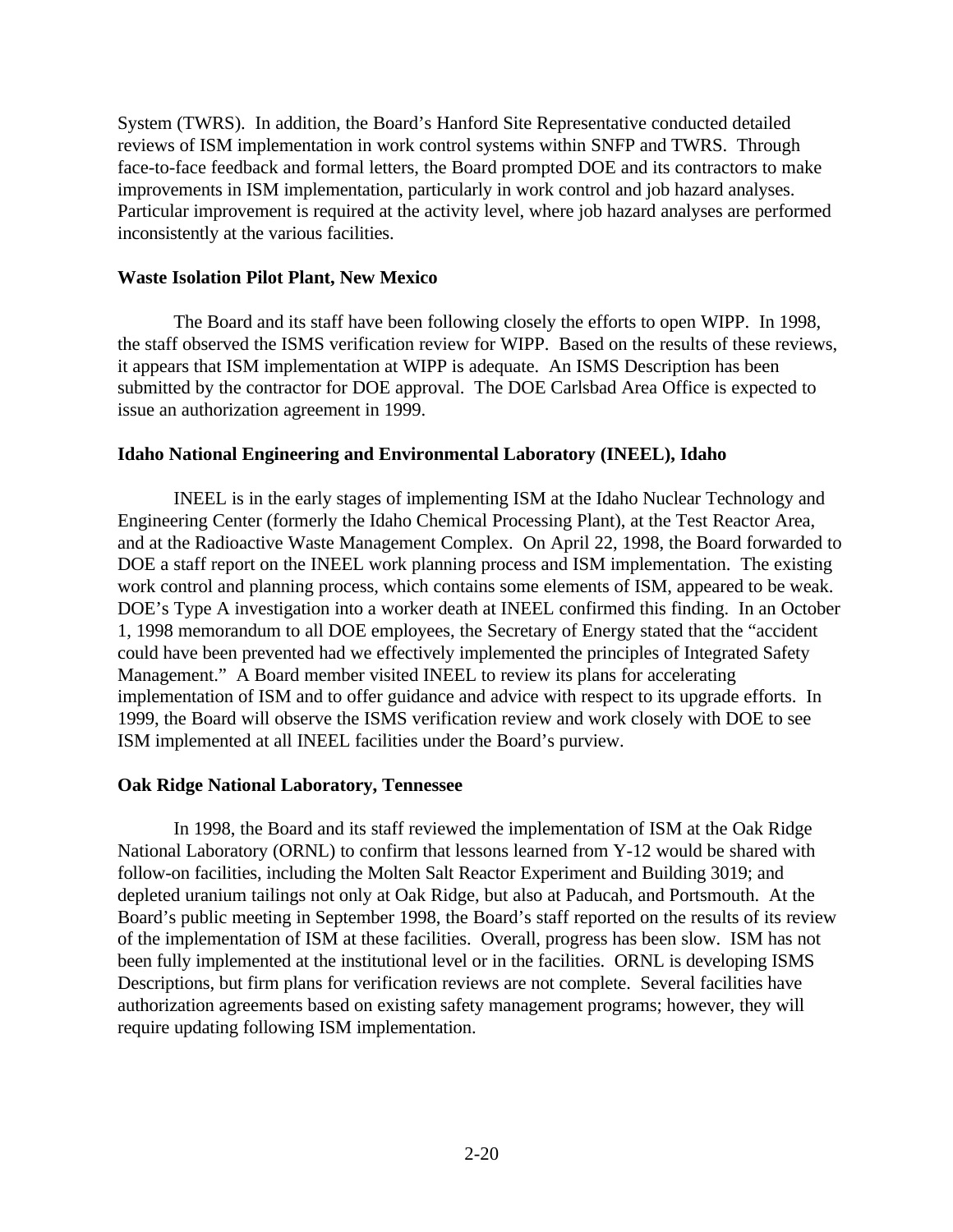## **2.3 RAISING DOE TECHNICAL COMPETENCE COMPLEX-WIDE**

#### **2.3.1 Implementation Status**

Accomplishment of DOE's missions in a manner that protects the health and safety of workers and the public depends heavily on the technical qualifications of DOE personnel who are assigned safety-related responsibilities. Congress, the Board, and other external agencies have emphasized a need for raising the technical competence of both federal and contractor personnel in the defense nuclear complex. In June 1993, the Board focused DOE's attention on this issue through issuance of Recommendation 93-3. An implementation plan was provided by DOE in November 1993. DOE had made measurable progress on several aspects of its 93-3 implementation plan, including (1) development of a standardized technical qualification program for approximately 1,800 federal employees, (2) identification of 251 senior technical safety management positions required for continued safe operation of defense nuclear facilities, and (3) acquisition of excepted service hiring authority for an additional 200 positions beyond the 200 positions allowed under the DOE Organization Act.

By early 1997, however, many of the specific commitments in the implementation plan for Recommendation 93-3 had not been met or had not achieved the desired effect. Missions, resources, and personnel constraints affecting DOE had changed considerably since 1993. As a result, the Board requested in a letter of April 1997 that DOE revise its 93-3 implementation plan to reflect revised DOE initiatives and provide more realistic milestones. DOE commenced working with the Board toward this objective in mid-1997. However, progress stalled in the summer of 1997 when a reduction in personnel was seriously threatened in response to reduced FY 1998 funding levels proposed by Congress. DOE informed the Board that a number of technically qualified DOE employees hired in response to Recommendation 93-3 might be terminated to comply with regulations governing reductions in force. The final FY 1998 budget levels for DOE, however, allowed major reductions in force to be avoided.

In an October 1997 letter to DOE, the Board stressed that DOE needed to prepare in advance to avert the loss of technically competent safety personnel in the face of likely future budget reductions. The Board stressed that while DOE must comply with government regulations as they affect downsizing, it is also essential to preserve the technical expertise needed to perform those functions that protect public and worker health and safety. Any actions to preserve technical expertise should include staff in key health and safety positions at defense nuclear facilities, competent personnel in senior technical safety management positions (identified during the implementation of Recommendation 95-2), and critical technical expertise developed under the DOE Technical Qualification Program in response to Recommendation 93-3. Progress in this area is discussed further below.

In the ensuing months, the Board and its staff worked closely with DOE managers in developing a revised implementation plan for Recommendation 93-3. In May 1998, the Secretary of Energy submitted a revised plan, which was subsequently accepted by the Board in June 1998. This plan focused on line management ownership for development and preservation of DOE's essential technical capabilities.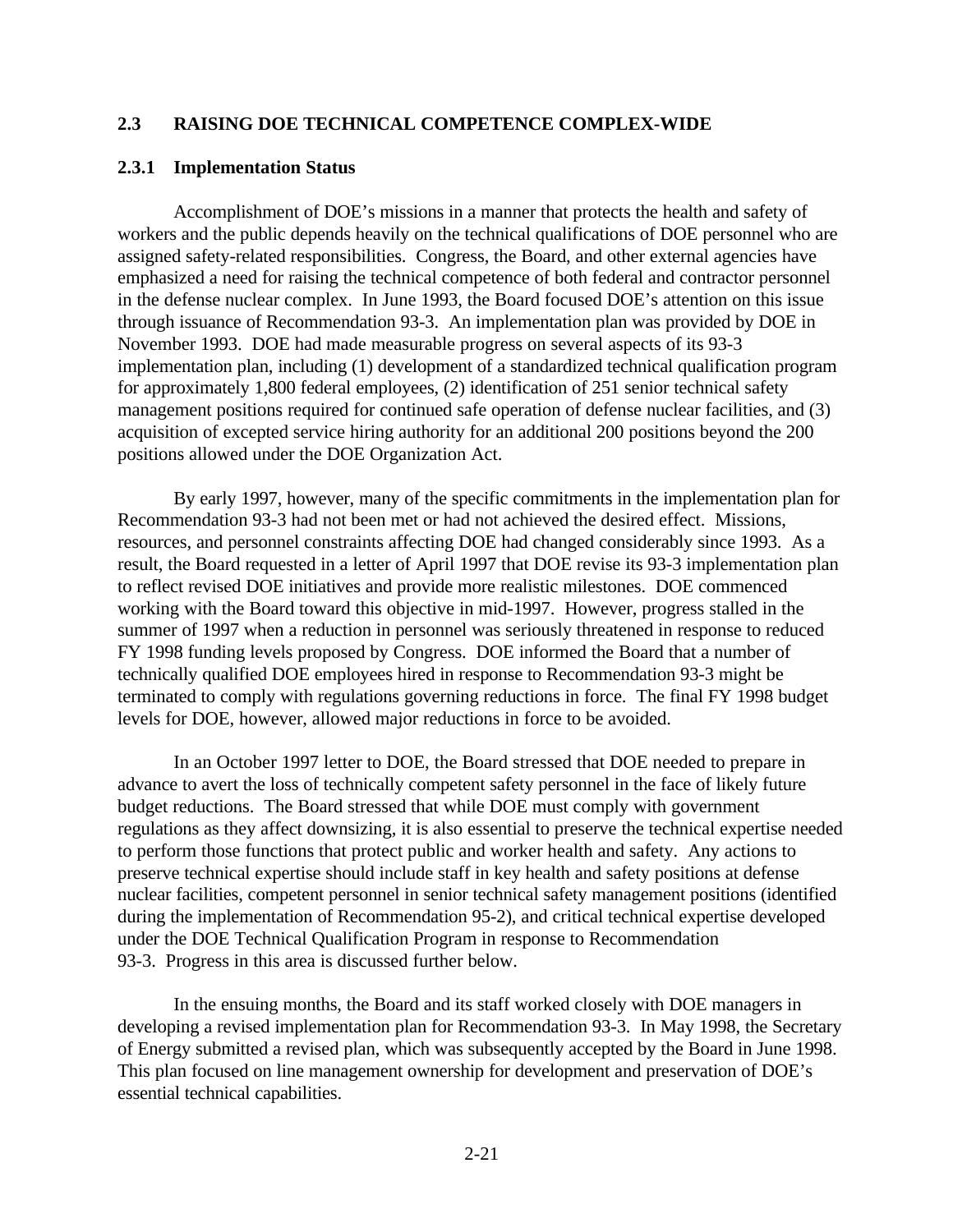Using its revised implementation plan, DOE had formed a panel of senior line managers to ensure successful implementation of efforts to recruit, develop, deploy, and retain technical capability at defense nuclear facilities. Regarding concerns about the effects of downsizing on technical capabilities, most of the DOE organizations with responsibility for defense nuclear facilities had completed an interim workforce analysis. Based on this interim analysis, the panel identified approximately 740 critical technical positions, including 175 Senior Technical Safety Managers and 201 Facility Representatives, and took administrative action on nearly all of these positions to reduce the potential impact of further downsizing. Additionally, workshops on administrative flexibilities in the recruiting, hiring, and retention of high-quality technical staff were conducted in the field and at Headquarters by panel members in the fall of 1998. In December 1998, a new DOE Policy on Federal Technical Capability and a DOE Handbook entitled *Recruiting, Hiring and Retaining High Quality Technical Staff: A Manager's Guide to Administrative Flexibilities* were issued through the DOE Directives System. Throughout this period, the Board and its staff closely followed the functions and deliberations of the line management panel and provided comments on the development of the related DOE policies, procedures, and processes.

The Board is aware of the difficulty of the task it has asked DOE to accomplish in the face of potential reductions in total manning levels. As a result of such downsizing activities, however, the need to preserve and improve DOE's pool of unique technical expertise becomes all the more imperative. The senior management of DOE recognizes the importance of recruiting and retaining highly qualified staff, and the Board sees in DOE's 1998 efforts added impetus toward such ends. The Board intends to follow closely the leadership and actions of DOE's senior management in developing and preserving the key DOE technical expertise required to ensure safety.

# **2.3.2 Upgrading of Criticality Safety Expertise**

In its implementation plan for the Board's Recommendation 97-2, DOE committed to developing criticality safety training requirements and qualification standards for technical personnel at defense nuclear facilities. DOE made meaningful progress in 1998 toward defining the technical competencies for a comprehensive nuclear criticality safety qualification standard. Throughout the past year, the Board's staff has been providing feedback on the development of this functional-area qualification standard. DOE is on a satisfactory path forward.

DOE also made adequate progress this year in conducting the basic hands-on criticality safety training at the Los Alamos Critical Experiments Facility. However, an expanded training course is late in both its development and implementation, in part because of a suspension of operations at the facility. The Board's staff will continue its oversight and constructive critique of this program. The funding of the program rests on shaky grounds, because the benefits are DOEwide, and support of the activity is not a mission objective of any single Program Secretarial Officer.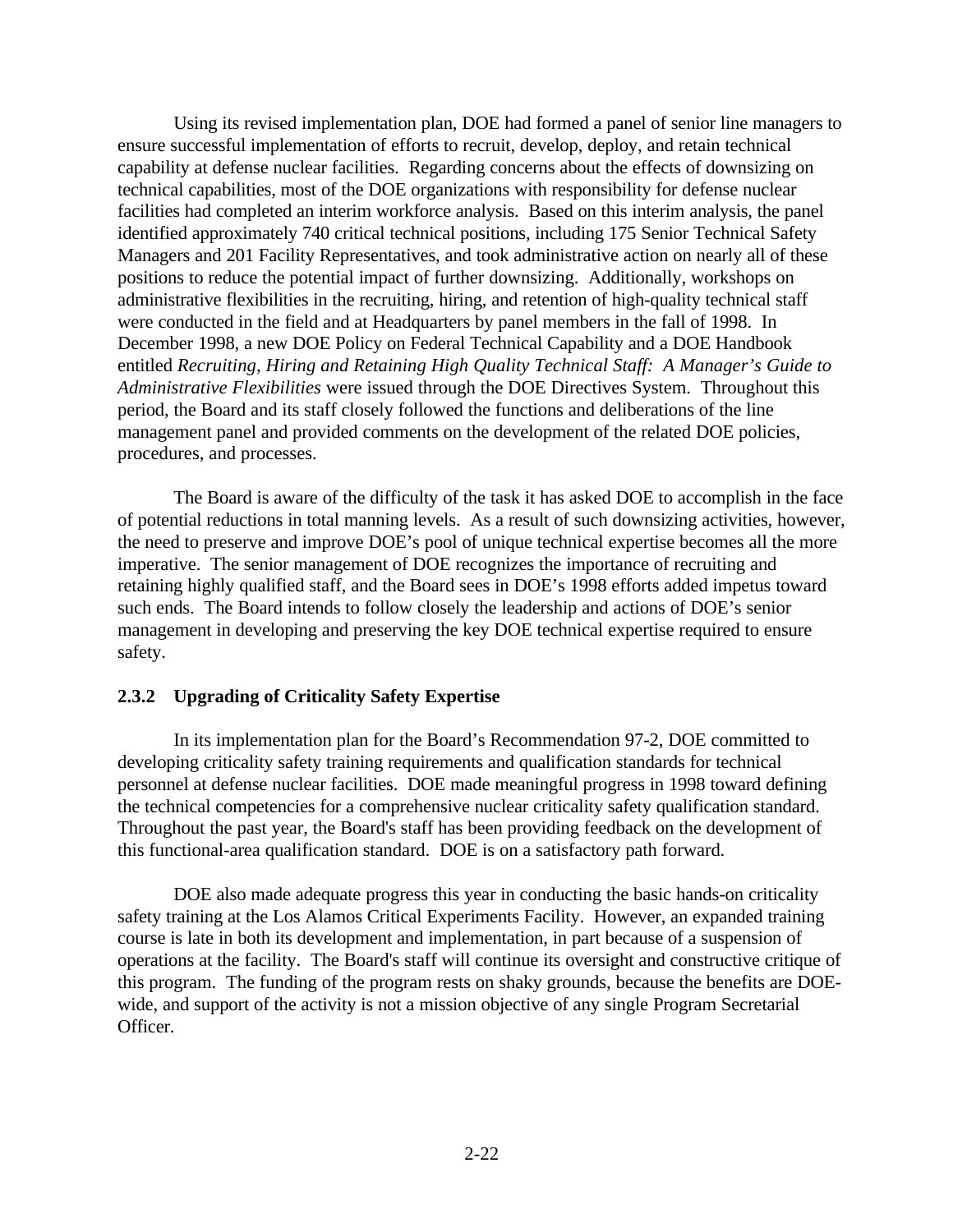## **2.3.3 Facility Representative Program**

A significant contribution to the safety of DOE defense nuclear facilities is made by Facility Representatives (FRs), who are required to have detailed knowledge of their assigned facilities and the daily operations conducted therein. The success of the FR program is largely the result of major improvements recommended by the Board in its Recommendation 92-2, *DOE's Facility Representative Program at Defense Nuclear Facilities.* The Board considers Recommendation 92-2 to be one of the most successfully implemented Board recommendations.

Since closure of Recommendation 92-2 in 1996, the Board's staff has continued to monitor the operation of FR programs across the complex. The Board's actions in 1998 led to improved FR programs at the Fernald Environmental Management Project and at WIPP.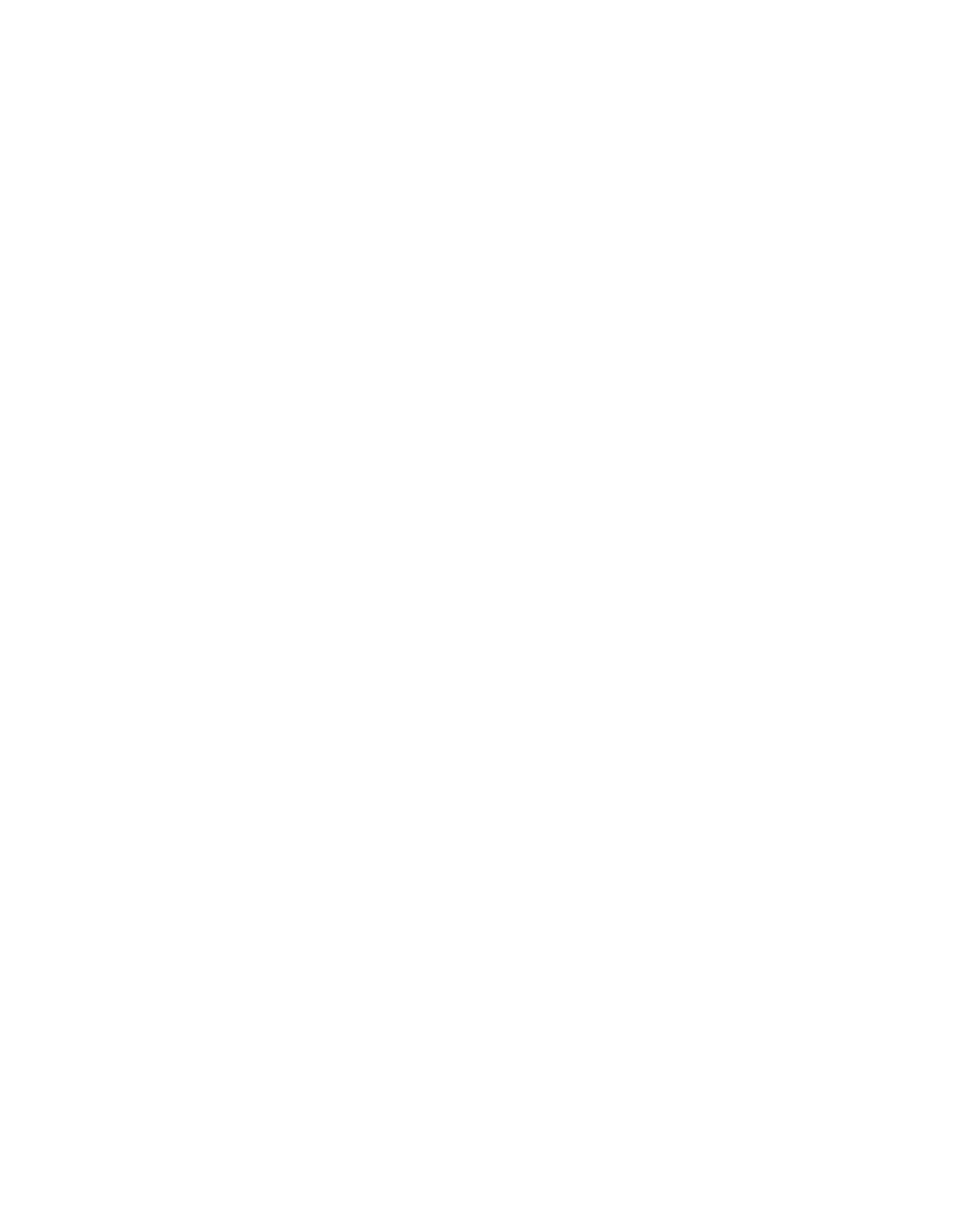## **3. MANAGEMENT AND STEWARDSHIP OF THE NATION'S STOCKPILE AND NUCLEAR WEAPONS COMPONENTS**

#### **CONTENTS OF THIS SECTION**

| <b>Section</b> |       | Page |
|----------------|-------|------|
| 3.1            |       |      |
|                | 3.1.1 |      |
|                | 3.1.2 |      |
|                | 3.1.3 |      |
|                | 3.1.4 |      |
| 3.2            |       |      |
|                | 3.2.1 |      |
|                | 3.2.2 |      |
|                | 3.2.3 |      |
| 3.3            |       |      |
|                | 3.3.1 |      |
|                | 3.3.2 |      |
|                | 3.3.3 |      |
|                | 3.3.4 |      |
|                |       |      |

The Board has a unique role in overseeing the safety of operations in the DOE nuclear weapons complex. These vital national security activities include assembling, disassembling, and verifying nuclear components; conducting research and experiments in connection with stockpile stewardship; and providing replacement components and materials. A major thrust of the Board's oversight has been to review and assess safety management programs for these activities to ensure that they are conducted in a manner that adequately protects public health and safety.

The defense nuclear complex has changed considerably since the charter Board Members were appointed in 1989. As a matter of national policy, production of new weapon systems has stopped, and dismantlement of a large fraction of the nuclear weapons stockpile is under way. With the Administration's commitment to the Comprehensive Test Ban Treaty, all underground testing of nuclear weapons has ended as well.

Existing nuclear weapon systems are likely to remain in the nation's stockpile longer than in the past, potentially much longer than their original design lifetime. It will be necessary to ensure that nuclear weapons within DOE custody remain safe. In the absence of underground nuclear testing, alternative means to confirm the safety and reliability of weapons throughout their life cycle are being developed. DOE's strategy for dealing with this challenging new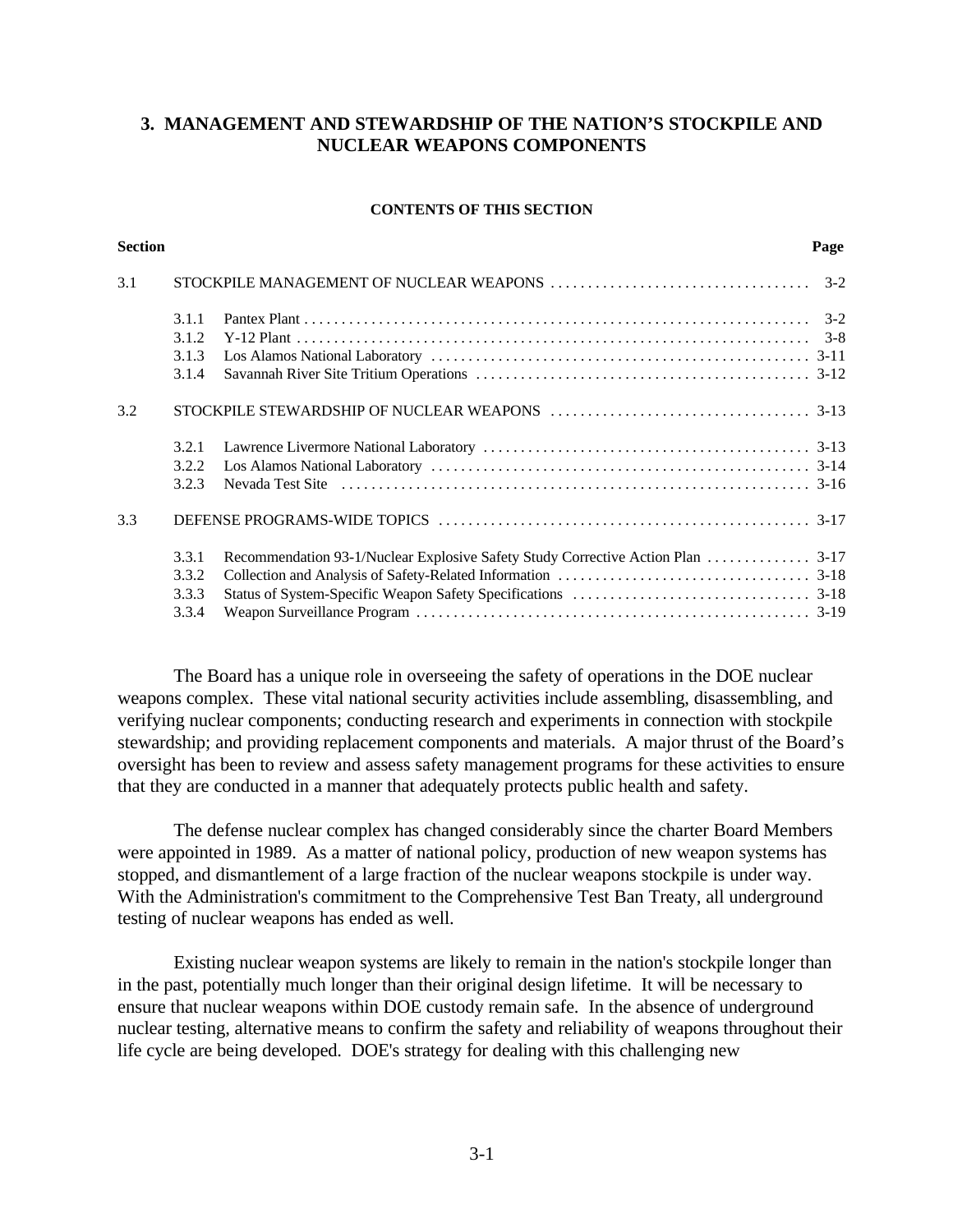mission is embodied in its Stockpile Stewardship and Management Plan.<sup>5</sup> This plan provides for continuation of the ongoing defense missions at eight DOE sites, and includes appropriate adjustments consistent with post-Cold War national security policies.

The facilities for assembly and disassembly of nuclear weapons were constructed in the period between the late 1940s and 1960s, and they are now quite old. DOE is refurbishing facilities intended for continued use and is changing the functions of other facilities. DOE's plans also call for construction of some facilities with enhanced experimental capabilities at the nuclear weapons laboratories. Manufacturing capabilities at some existing plants are to be maintained, but their capacity will be reduced. The last tritium production reactor was closed a decade ago at SRS, and DOE has initiated a project to secure a new source of tritium that will likely require new defense nuclear facilities at SRS. In addition, a limited capability for manufacturing components of plutonium pits is planned for a weapons laboratory.

DOE must also institute Life Extension Programs for specific weapon systems. Life Extension Programs will likely result in increased activity at the Pantex Plant and the Y-12 Plant. The Board accordingly posted a full-time Site Representative at the Y-12 Plant in June 1998. Board Site Representatives have been located at the Pantex Plant since July 1992.

## **3.1 STOCKPILE MANAGEMENT OF NUCLEAR WEAPONS**

Stockpile management is a term used by DOE to describe the industrial aspects of maintaining the nuclear weapons complex. A program of research and development to develop improved ways of ensuring safety and reliability in the absence of underground testing of nuclear weapons has also been started; this is called stockpile stewardship. Activities at the major sites with defense nuclear facilities that are engaged in stockpile management activities are discussed below.

## **3.1.1 Pantex Plant**

The Pantex Plant, located outside Amarillo, Texas, plays a central role in the stockpile management program. Operations at Pantex include the assembly, disassembly, and surveillance of nuclear weapons. Pantex also serves as an interim storage site for strategic reserve plutonium removed from retired weapons.

#### **Recommendation 98-2,** *Safety Management the Pantex Plant*

In response to the Board's Recommendation 93-1*,* DOE had developed and began implementing an upgraded work planning/safety planning process, called Seamless Safety for the  $21<sup>st</sup>$  Century (SS-21), to guide the development of safety bases, procedures, and tooling for

<sup>&</sup>lt;sup>5</sup>The Stockpile Stewardship and Maintenance Program, U.S. Department of Energy, Office of Defense Programs, May 1995.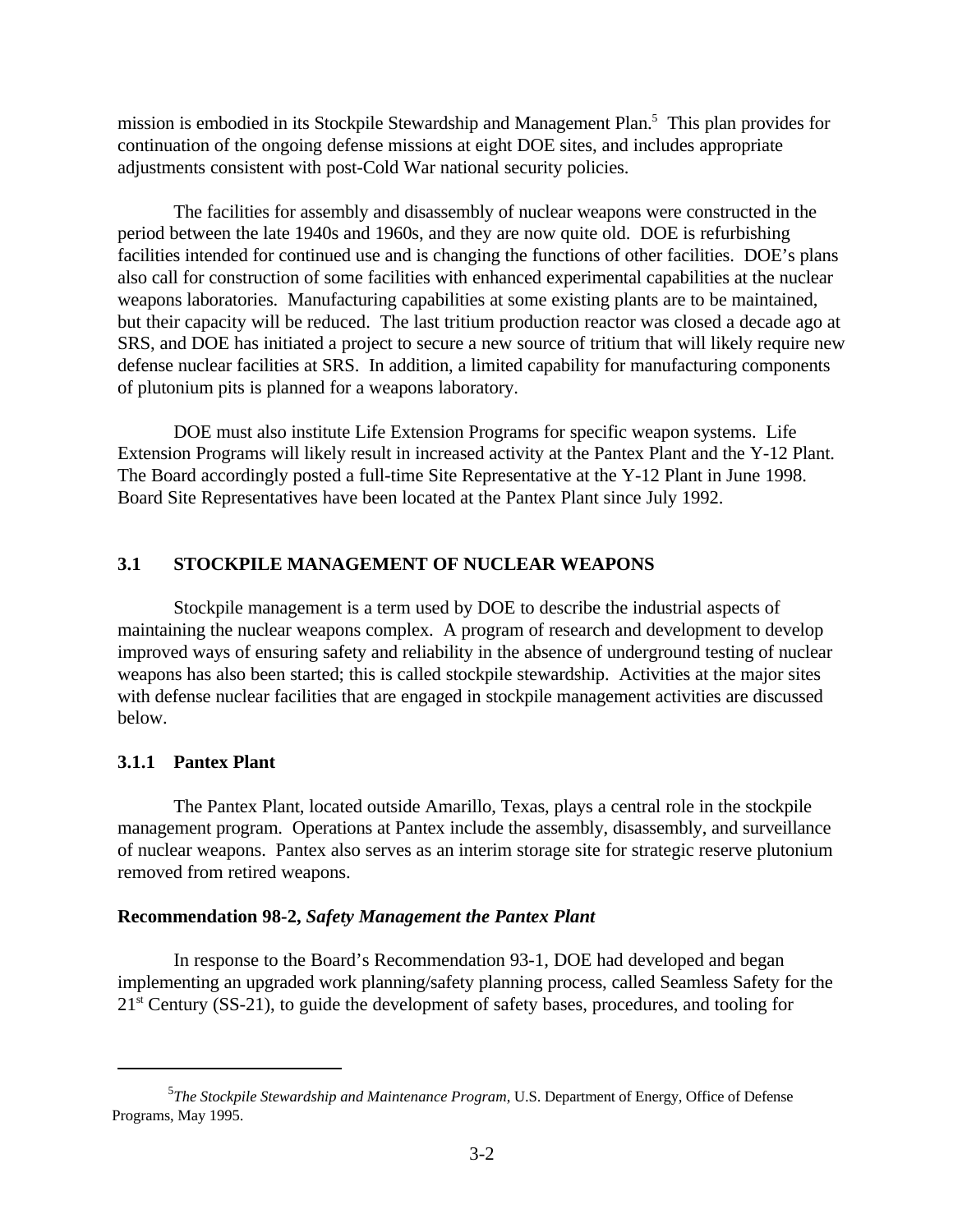nuclear explosive operations at the Pantex Plant. The SS-21 process has yielded excellent results where it has been used, by integrating safety planning and work planning for dismantlement operations. However, the SS-21 process has been executed for only a few programs because of its reported complexity and labor-intensive requirements.

The SS-21 process was meant to ensure that surveillance and dismantlement of nuclear weapons take place in an orderly fashion that profits from input by all appropriate organizations. This process is relied on for assurance of safety at all stages. In 1998, the Board observed that the process was so cumbersome that it could not be followed simultaneously for all the types of weapons to be dismantled or surveilled at once, and the assurance of safety had begun to suffer. Recommendation 98-2 was issued in response to this observation. It called for redesign of the management process to simplify it and to reinstitue line responsibility for actions, which had suffered in the existing process. The recommendation was not prescriptive; it proposed that DOE and the Pantex contractor develop the new system.

The Board believes that line management must control and be responsible for the safety of hazardous operations. However, the roles, responsibilities, and accountability for nuclear explosive operations at Pantex have been weakened. Nuclear Explosive Safety Study Groups were found to be regularly imposing specific remedies for safety deficiencies they identified, rather than charging line management to develop and resubmit appropriate corrective actions for the work its workforce was ultimately to execute. This situation compromised the role of the Nuclear Explosive Safety Study Group (NESSG) as an additional review body, independent from line management. Furthermore, an effective process for change control by line management, related directly to the approved safety basis, did not exist.

## **Specific Weapon Programs**

**W69 Dismantlement Program.** The W69 is the retired warhead from a short-range attack missile. The W69 dismantlement program was the first nuclear explosive operation to undergo the full SS-21 process. The Board and its staff conducted an extensive review of the proposed W69 dismantlement operation in 1997 and found it acceptable for start-up, while identifying a number of areas meriting further improvement. DOE's successful resolution of the W69-specific safety issues, including those identified by the Board, resulted in approval by DOE of the first authorization agreement for a nuclear explosive operation. This integrated work planning/safety planning program resulted in installation of a series of added engineered safety features for lightning protection and fire protection. The W69 dismantlement program proceeded, with enhanced safety, in a highly efficient and productive manner. The last W69 was successfully dismantled ahead of schedule in October 1998. The W69 dismantlement operation has been widely characterized by both DOE and the Board as the best nuclear weapon dismantlement process designed and implemented to date.

**W56 Dismantlement Program.** The W56 is a retired Minuteman II warhead. The full SS-21 process was also employed in the development of the W56 dismantlement operation. The Board and its staff closely reviewed preparations for this major dismantlement program, including the identification and on-the-floor implementation of safety controls derived from the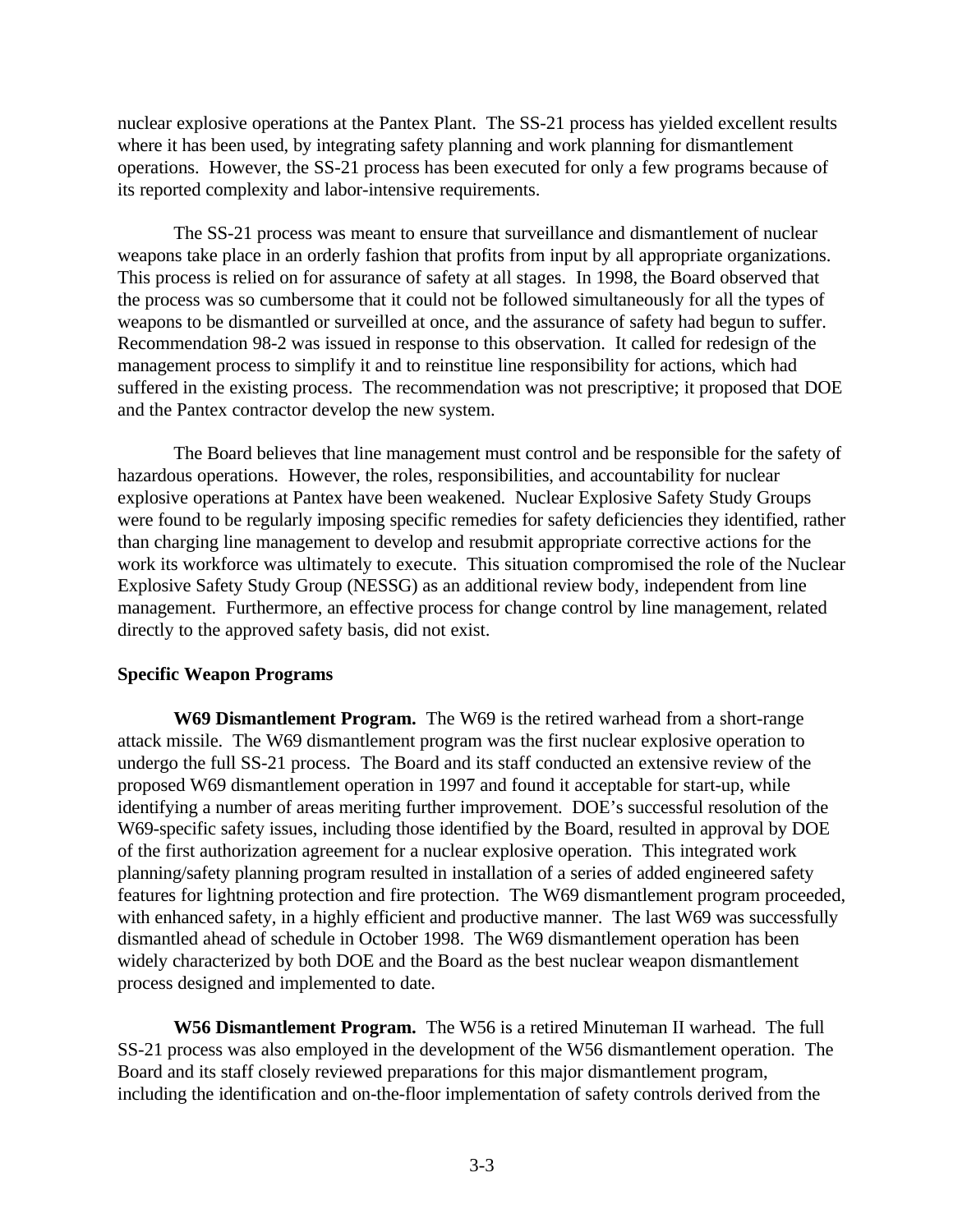SS-21 process. A review of the Hazard Analysis Report (HAR) for the W56 conducted by the Board's staff revealed relatively few issues and determined that the analysis was methodical and generally comprehensive. The HAR initially identified numerous specific controls to ensure the safety of the operation. When the results of the HAR were fed back to the process designers, they were able to improve the procedures and tooling. For example, lifts (which provide the opportunity for accidental drops that threaten the high explosive in the weapon) have been eliminated, including crane lifts of the warhead in any configuration. In addition, the tooling used in dismantlement has been designed to better protect the weapon and its components by removing or reducing hazards wherever possible.

In 1998, the Board's staff questioned how the W56 dismantlement program intended to identify, implement, and preserve the important controls that are relied upon to prevent inadvertent detonation of the high explosive components in the weapon. In the original drafts of the Activity-Based Control Document, there was little to differentiate these vital controls from the many other safety controls identified for the W56 dismantlement operation. In response to this issue, DOE revised its approach and committed to clearly identifying the controls most important in this respect, defining the bases for these controls, mandating appropriate requirements to maintain the functionality of these controls, and dictating actions to be taken should a control be compromised. This effort represents a real improvement in DOE's management of nuclear explosive operational safety, since it contributes to the preservation of those controls most relied upon to prevent a high-consequence accident.

The Board's staff observed the Nuclear Explosive Safety Study (NESS) for the W56, as well as a Readiness Assessment for the W56 that was completed in December 1998. The common purpose of these two different forms of readiness reviews by panels of experts is to assure DOE that the contractor is ready to begin work safely. Briefings to the NESSG were an improvement over those in earlier studies, as they were appropriately interspersed with physical demonstrations of the dismantlement procedures by the Production Technicians (i.e., the hands-on operators). The importance of adding such realistic demonstrations has been noted repeatedly by the Board and its staff, since it allows the reviewers to make better associations between the assessed hazards and actual operations.At year's end, Pantex was working to address several important issues raised during the W56 NESS and Readiness Assessment. The Board and its staff will continue their oversight of these safety planning activities. Start-up of the W56 dismantlement program is expected in early 1999.

**W79 Dismantlement Program.** The W79 is an artillery-fired atomic projectile. The dismantlement operations for the W79 began in April 1998 after a year of Readiness Reviews and demonstrations of the process, tooling, and equipment. Design and development of the W79 dismantlement process started before the concepts of SS-21 and current expectations for a weapon system had been completely formulated in a HAR. Therefore, the W79 process was not designed to the full SS-21 requirements.

The Board and its staff positively influenced the identification, review, and resolution of several potential safety issues related to W79 dismantlement. These issues were related to the flammability of the dissolution solvent, safety controls needed for the hot water heating system,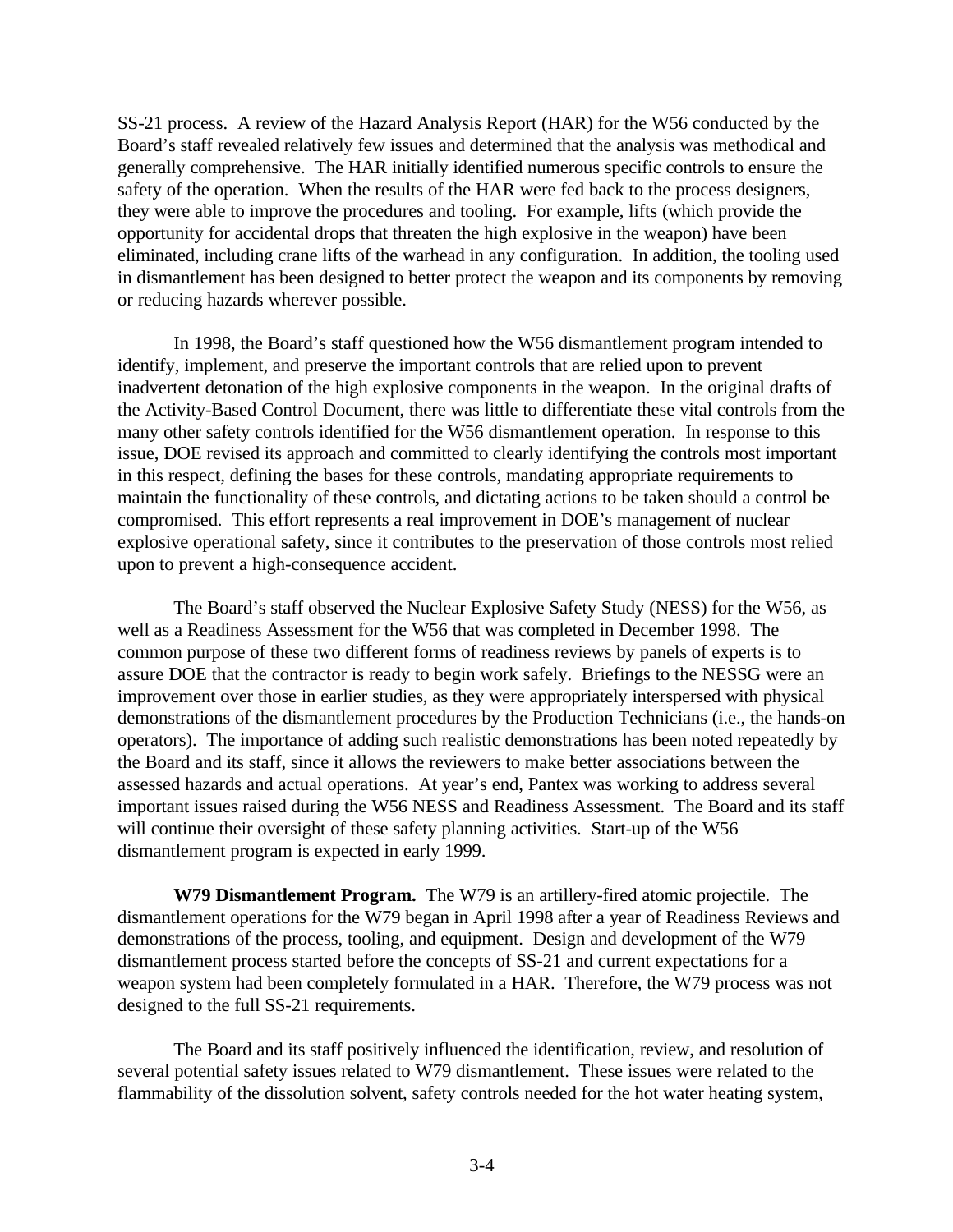potential ignition sources (particularly electrostatic discharge), combustible loading and fire protection, lightning protection, the review process, documentation of controls, and change control. In response, a DOE-led project team solicited an independent peer review of the safety of the systems for dissolution of the high explosive, improved the safety controls for the hot water heating system, and revised dismantlement procedures to address the remaining issues.

The Board and its staff also reviewed and provided feedback on the NESS, Safety Evaluation Reviews, and Readiness Reviews for the W79. When the NESSG and review teams appeared to lack technical expertise in specific areas and to accept presentations without adequate questioning, the Board's staff posed additional questions. Overall, however, the work planning/safety planning process for the W79 was an improvement over previous reviews. Issues identified by the Board were satisfactorily addressed.

**W62 Disassembly and Inspection (D&I) Program.** The W62 is an enduring stockpile warhead used in the Minuteman III missile system. The NESS authorization for dismantlement and inspection of the W62 expired in 1997. DOE decided to revalidate the expired W62 NESS in June 1998 (i.e., use of the same tools, controls, and procedures previously used), rather than pursue a tailored SS-21 approach to develop an improved set, which would then be the subject of a new, full-scope NESS review. The revalidation process is allowed under the DOE nuclear explosive safety Orders, but sometimes it is not advisable from a safety perspective. The Board noted that, at this stage, the W62 was one of those cases. This observation was a principal reason for issuance of Recommendation 98-2. As of the end of 1998, DOE had agreed that an additional hazard analysis and other actions will be needed to support safe D&I operations for the W62. These actions include reviews of the W62 authorization basis, a walkdown of the W62 operations, and development of a HAR and an Activity-Based Controls Document.

**W87 Life Extension Program and D&I Operations.** The W87 is an enduring stockpile warhead used on the Peacekeeper missile system. Throughout 1998, DOE has been preparing to begin a life extension program for the W87. A HAR for Life Extension Program (LEP) operations that will take place at the Pantex Plant has been completed, and safety controls have been identified through a HAR and an Activity-Based Control Document. The W87 LEP First Production Unit is anticipated in early 1999.

In a November 1998 letter to DOE, the Board identified several issues associated with planned W87 LEP operations. One of these was the need to designate clearly the most important controls that are relied on for preventing inadvertent detonation of the high explosives. There was little in the initial draft documents to differentiate these controls from the many other safety controls identified for the W87 LEP. Additionally, the Board's letter noted that the authorization basis for the ongoing W87 D&I operations was not based on a documented hazard analysis.

As a result of interactions with the Board and its staff, DOE has decided to include the W87 D&I operations within its ongoing hazard analysis and identification of controls for the W87 LEP operations. This will provide the W87 D&I program with a documented safety basis. DOE efforts to evaluate and improve the W87 hazard analysis and the set of controls are being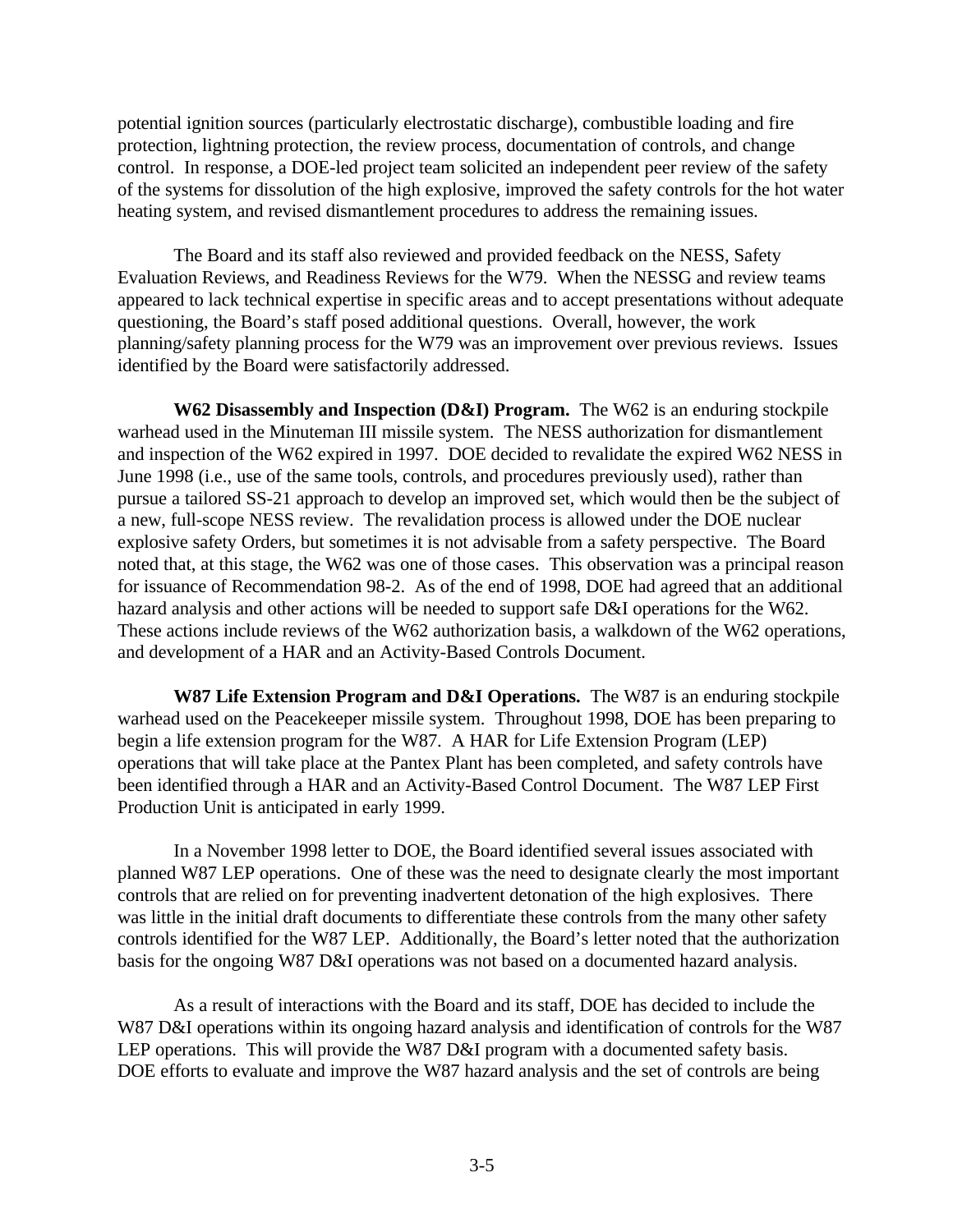strengthened and can be improved even further when the final HAR and the Activity-Based Controls Document are issued.

### **Additional Pantex Safety Management Issues and Advances**

Throughout the year, the Board and its staff identified or followed up on a number of additional matters that pertain more generally to the safety of weapons system operations at the Pantex Plant. The discussion that follows highlights actions taken by the Board to address these matters.

**Facility Selection.** Bays at Pantex available for dismantlement operations involving conventional explosives in proximity to nuclear materials are of different vintages. The older ones, in general, were built to less stringent seismic design requirements and less quality control on bonding of the reinforcing steel. The latter affects the capability of the structure to divert lightning strikes to ground, should they be experienced. Because explosives safety is highly dependent upon exclusion of energy sources, nuclear explosive operations involving older, less safe systems should be carried out in the most robust and safe facilities. The Board observed that the relevant safety features of the bays did not appear to have been considered in the selection of the facility for performing dismantlement.

In a letter dated August 8, 1997, the Board questioned the selection of the older bays in Building 12-64 for the W69 dismantlement campaign. The Board specifically observed that this building has weaknesses compared with other facilities at the Pantex Plant that might have been chosen for such dismantlement activities. DOE's response, in February 1998, was that the process for facility assignment used prior to the introduction of current procedures did not evaluate the relative hazards of operations against the preventive and mitigative capabilities of facilities. Accordingly, in early 1998, DOE and Mason and Hanger Corporation (MHC) developed a formal procedure for facility selection that more appropriately addressed safety considerations. DOE has continued to make improvements in facility selection as further lessons have been learned. DOE has subsequently completed the nuclear explosive operations in Building 12-64 (except for weapon staging) and is now considering the possible modification of these bays for less hazardous operations, such as pit repackaging.

**Upgrades of the Site-wide Basis for Interim Operations (BIO).** Initiatives of DOE and MHC to upgrade the Pantex BIO, which began in 1997 primarily as a result of the Board's urging during the last several years, continued in 1998. The Pantex BIO contains analyses of common operations at the Pantex Plant, identifies hazards from a facility perspective or hazards that are common to more than a single weapon system, and demonstrates that work can be done safely. The safety basis will remain interim until systematic safety analyses have been completed for all activities and an ISMS has been fully developed. With technical input from the Board and its staff, DOE switched to a plan for upgrading the site-wide BIO in a modular fashion by subject areas (lightning protection, on-site transportation, fire protection, etc.), rather than defer implementation of new controls and safety improvements until all analytical work has been completed and approved. Updating the BIO in a modular fashion ensures that additional safety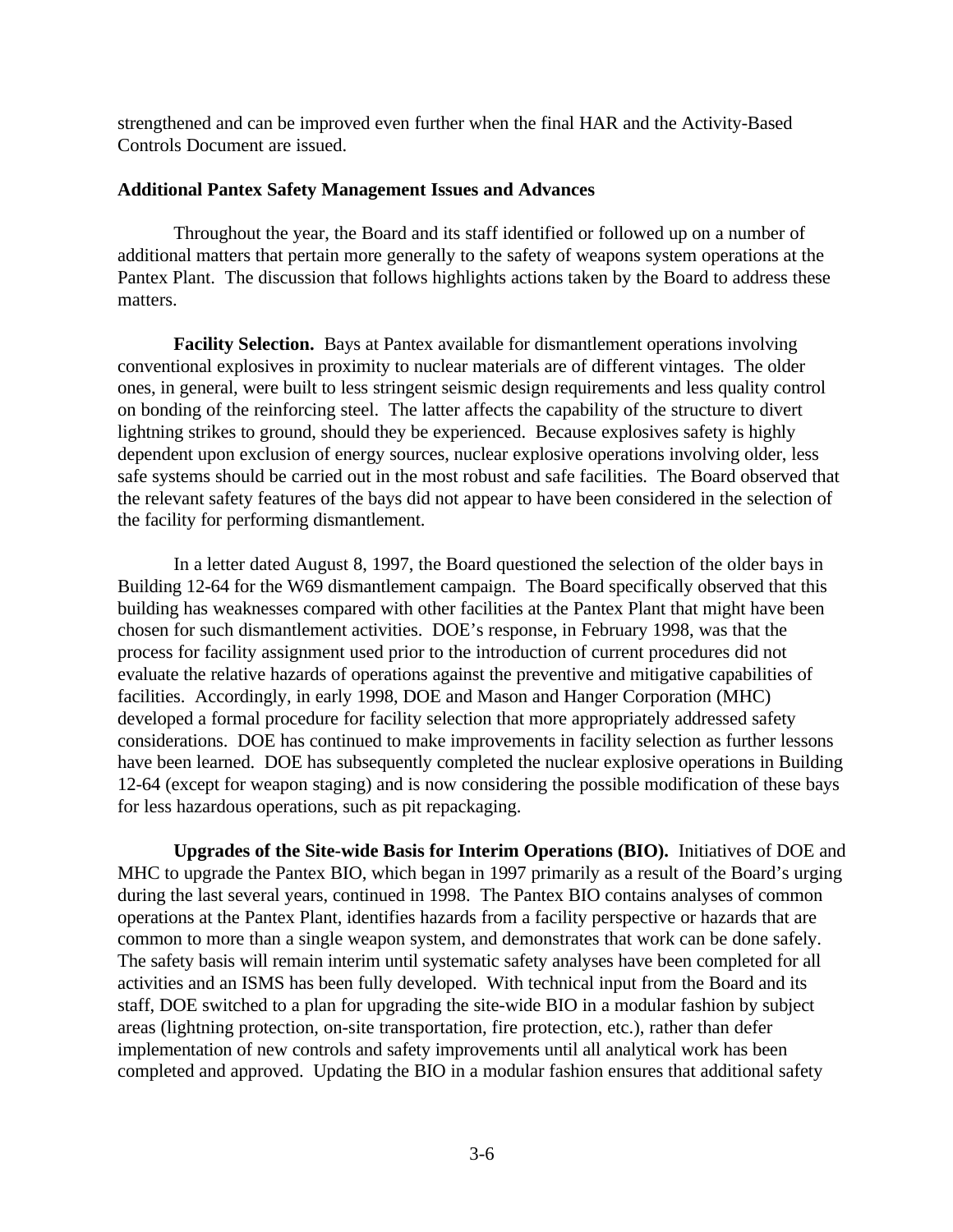improvements will be made in the most expeditious manner. Examples of the Board's activities related to the BIO upgrades are as follows:

- ! **Lightning Protection**—In 1997, the Board requested that DOE prepare a technical report addressing a comprehensive analysis of the hazards posed by lightning to nuclear explosive operations at the Pantex Plant and the controls necessary to prevent and mitigate those hazards. In response, DOE established a project team to address the lightning protection issue. DOE and MHC have already begun to identify and install additional protective measures, including electrically bonding metallic penetrations, surge protectors for communications circuits, transportation carts that are effective at mitigating lightning hazards during movement of nuclear explosives, and isolation requirements to prevent electrical energy from being inadvertently applied to explosive circuits.
- ! **On-site Movements of Nuclear Explosives**—The Board and its staff have emphasized the safety of weapons movements at the Pantex Plant. With the aid of the Board and staff discussions, DOE and MHC have come to recognize that this activity is one of the least well analyzed nuclear explosive operations at Pantex. Work on the on-site movement module of the BIO is now one of the highest priorities at the plant.

## **Pit Storage at Pantex**

**Integrated Pit Storage Program Plan.** The Board continues to evaluate the safety implications of projected long-term storage of plutonium pits at the Pantex Plant. From an ISM standpoint, the proposed pit storage system at Pantex can be viewed as a combination of interrelated barriers to radioactive release (i.e., the pit cladding, the container, and the facility) and associated controls needed to maintain these barriers. However, for most pits the pit cladding is the only reliable confinement since the containers are unsealed and subject to corrosion, and since current storage facilities lack confinement features. On December 31, 1997, the Board formally transmitted to DOE its report DNFSB/TECH-18, *Review of the Safety of Storing Plutonium Pits at the Pantex Plant*, urging that activities recently initiated to improve pit storage be completed in a thorough and well-considered manner. The Board emphasized that accomplishing this would necessitate attention by high-level DOE management, logical development of an integrated program plan, and sensible allocation of resources.

During 1998, DOE proceeded with activities aimed at improving pit storage conditions, including the development of a pit storage specification and the selection of MHC's AL-R8 Sealed Insert as the preferred storage container, replacing the existing container (the AT-400A). Qualification of the AL-R8 Sealed Insert is ongoing, with repackaging scheduled to begin in March 1999 and end in 2004.

Development of the Integrated Pit Storage Program Plan (IPSPP) has proceeded in parallel with the AL-R8 Sealed Insert development. The first draft of the IPSPP was issued in November 1998. The Board found that this draft plan incompletely defines activities needed to repackage pits into the AL-R8 Sealed Insert, and indefinitely defers discussions related to the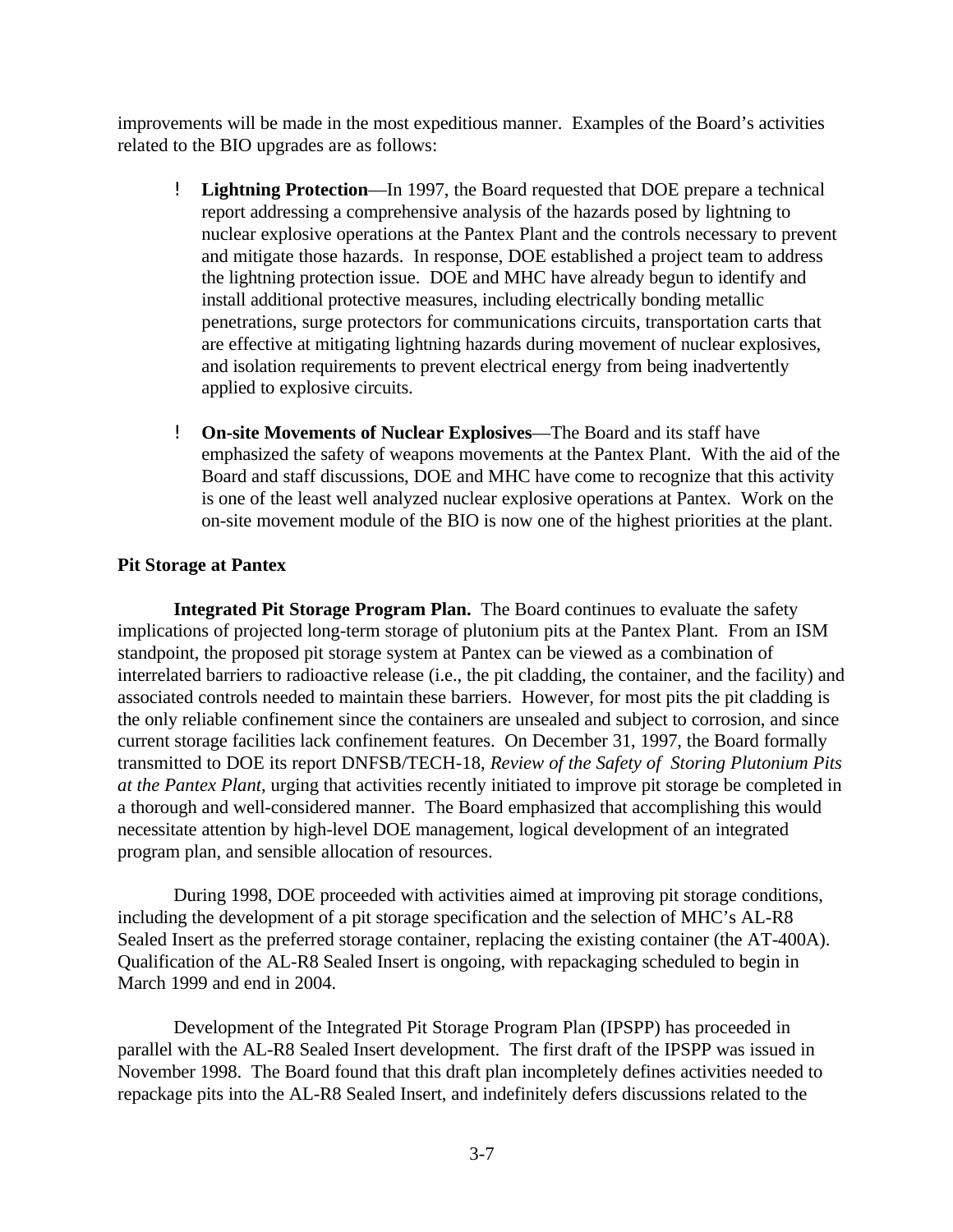systematic integration of pit storage activities to a future revision. As of year's end, these issues had not been resolved.

**Special Nuclear Material Component Storage Facility (Building 12-116).** Building 12-116 is a new Pantex facility for consolidated storage and nondestructive testing of strategic reserve components (pits, reservoirs, and secondaries). Construction was largely completed in 1993, but operations did not start until 1998. The protracted period before start-up resulted from a shift in the facility's primary mission—from staging pits for weapon assembly to providing longer-term storage of strategic reserve components. This shift led to roughly a five-fold increase in the intended pit inventory. To accommodate this increase, DOE plans to load the building in phases to increase the number of pit vaults from two to four and nearly double the effective stacking height of container pallets.

During 1998, the Board reviewed the progress toward start-up. In August 1998, the Board issued a letter to DOE forwarding its staff's observations on the DOE Operational Readiness Review (ORR) of Building 12-116. The Board noted the need for improvements in planning, operations, and authorization basis controls; better maintenance of safety systems; identification of safety controls for components with safety-related temperature restrictions; improved planning for future upgrades; and designation of pit containers as safety systems. The Board observed that many similar issues had been identified in its letter of December 1997 transmitting DNFSB/TECH-18. The Board and its staff intend to follow closely and constructively critique the efforts of DOE and MHC to resolve these issues, and their planning and progress in implementing the required work.

# **3.1.2 Y-12 Plant**

The Y-12 Plant, near Oak Ridge, Tennessee is designated as the site for conduct of the secondary component and weapons case fabrication mission. The Y-12 mission also includes fabrication, surveillance, inspection, and testing of weapons components.

## **Enriched Uranium Operations Restart**

Enriched Uranium Operations at the Y-12 Plant involve a system of metallurgical operations (casting, rolling, forming, and machining), waste processing operations (thermal, solution, and wet chemistry processes), and metal production operations. EUO, like other nuclear activities at the Y-12 Plant, was suspended by the contractor in 1994 following the identification of numerous criticality safety problems. Since that time, Y-12 has been working to resolve the fundamental safety issues identified in the Board's Recommendation 94-4, *Deficiencies in Criticality Safety at the Oak Ridge Y-12 Plant*. At the beginning of 1998, all nuclear facilities except those unique to EUO had resumed normal operations. The restart of the metallurgical operations, designated Phase A1, and waste processing operations, designated Phase A2, was planned in 1998. Y-12 successfully started Phase A1 in June 1998. Restart of Phase B metal production operations is planned for 1999. Resumption of these operations, conducted in Buildings 9212 and 9215, is needed to support high-priority national security missions.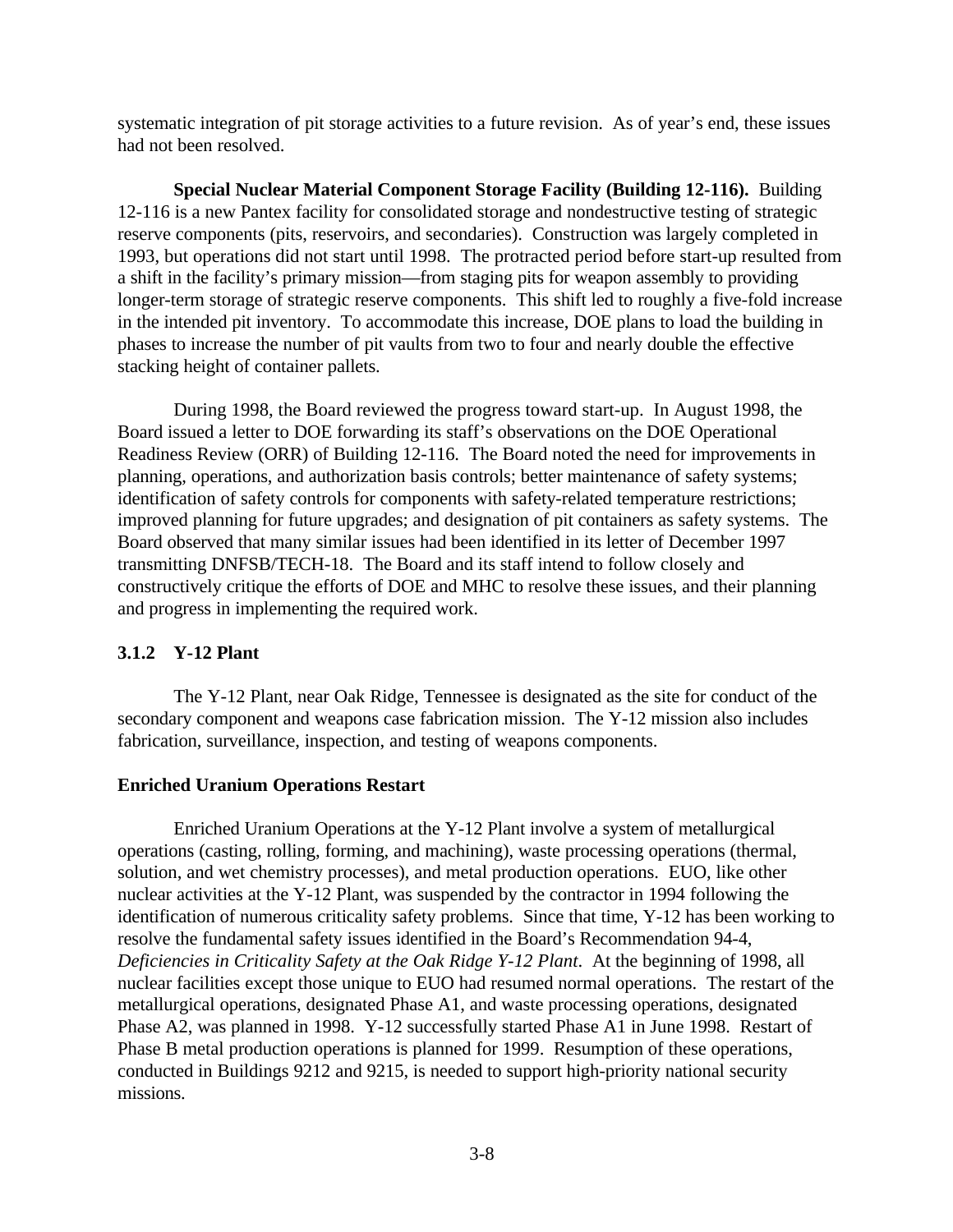**Phase A1.** During the first part of 1998, the Board and its staff evaluated Phase A1 preparations for restart. In a January 1998 letter, the Board identified several design and equipment deficiencies related to electrical and fire protection systems, such as emergency lighting, instrumentation and control systems, and dry vacuum systems. Additionally, the Board identified a lack of appropriate identification and implementation of safety controls for the ventilation systems and the system for detecting water in the casting furnace. The following are examples of Board/DOE interactions that led to safety upgrades.

- ! **Fire Protection**—The Board and its staff found that the method by which action items from Fire Hazards Analyses (and other external reviews and audits) were tracked and dispositioned was inadequate and ineffective. Resolution of the findings significantly improved fire protection safety for the facilities.
- ! **Ventilation Filtration Systems**—The accident assessments in the BIOs for Buildings 9212 and 9215 rely heavily on filtration in ventilation systems operating at peak efficiency to mitigate postulated exposures from credible accidents. A review by the Board's staff found that appropriate controls to ensure preservation of the capability of the ventilation systems' filtration had not been identified. In response, DOE and LMES identified new surveillances of the ventilation system to test appropriate operating parameters, and included them as key safety basis controls.
- ! **Emergency Lighting**—The adequacy of emergency lights and the status of compliance with the Life Safety Code had not been verified, even though compliance with this standard is assumed in several accident analyses. In response, DOE and LMES installed new emergency lights in Buildings 9212 and 9215.
- ! **Dry Vacuum Systems**—A review by the Board's staff of the systems used for removing particulates in various areas revealed that safety interlocks could be bypassed and that a single failure of one relay could prevent any of the three safety interlocks from shutting down the system. In response, DOE and LMES redesigned and modified operations of the dry vacuum systems to resolve these issues.

Efforts to address the fundamental safety control issues discussed above coincided with the desire of both DOE and LMES to complete required ORRs on a predefined schedule. The ORR conducted by LMES for Phase A1 was started prematurely in March 1998, with numerous safety issues not resolved, safety controls not fully implemented, and equipment not fully ready. These deficiencies were recognized by LMES' ORR team, which suspended the ORR. After 6 weeks of additional preparations, LMES' ORR and later DOE's ORR were successfully conducted.

ORRs by both the LMES and DOE resulted in findings indicating continued deficiencies in the identification and the implementation of safety controls and preparation of procedures. The nature of the findings, along with clear problems with the LMES process for addressing findings/issues from various assessments, was such that both ORR teams recommended independent verification of the development and completion of corrective action plans for the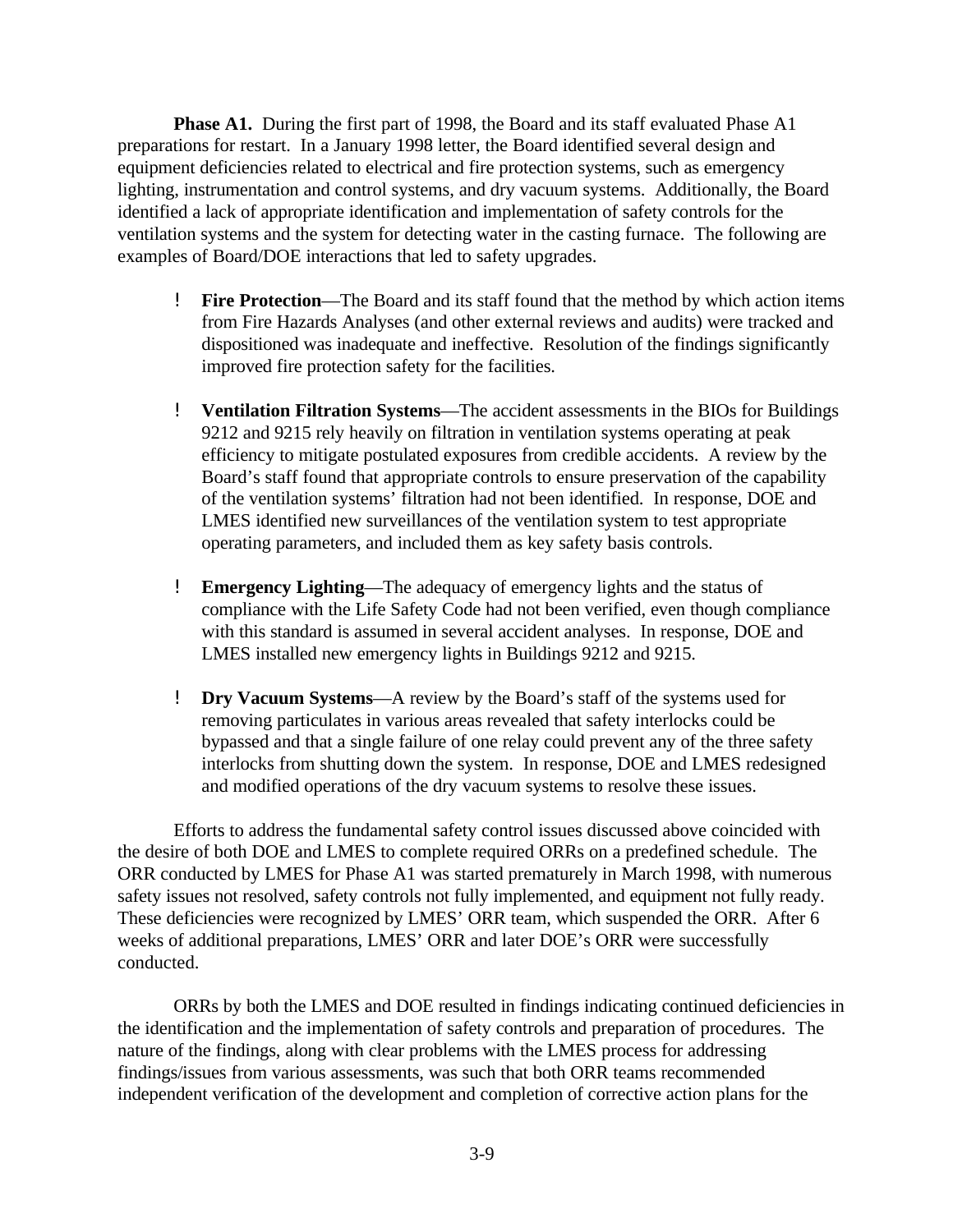ORR's prestart findings. After this period of erratic preparation for restart, Phase A1 operations were resumed in June 1998 and continued to support DOE operations through the remainder of 1998.

**Phase A2.** In a June 1998 letter to DOE, the Board identified issues such as the need for systematic assurance that all safety basis controls be identified and implemented, and that issues be properly closed prior to conducting an ORR. The Board believed that resolving these issues would aid restart preparations and improve the safety of the EUO operations in Phases A2 and B. In response, DOE and LMES committed to several improvements for the Phase A2 and Phase B restart, including more deliberate, disciplined preparations for restart.

The Board and its staff reviewed the preparations for restart of Phase A2, including a detailed review of controls. The Board issued a letter to DOE in October 1998 forwarding staff observations. In particular, the staff identified numerous differences between National Fire Protection Association (NFPA) codes and the way in which a furnace was installed, tested, operated, and maintained. In response, LMES performed a rigorous review of adherence to the NFPA codes and identified even more noncompliances. By the end of 1998, LMES had addressed the identified noncompliances through several equipment and procedural modifications.

The Board's staff observed the ORRs conducted by LMES and DOE for Phase A2 operations in October and November 1998, respectively. Overall, the conduct of operations and readiness demonstrated for these ORRs were much improved as compared with the ORRs for Phase A1. Phase A2 operations were resumed in December 1998.

**Phase B Restart Preparations.** Metal production in Phase B includes chemical recovery/extraction, conversion, and reduction operations to produce enriched uranium metal from a number of material forms. In mid-1998, LMES proposed preliminary plans indicating that an ORR might not be performed to confirm the readiness of the Phase B activities. This would have been counter to the requirements of DOE Order 425.1, *Startup and Restart of Nuclear Facilities*, calling for ORRs for restart of such activities after an extended shutdown. The Board noted this issue in a letter to DOE in June 1998. In response, DOE informed the Board in July 1998 that an ORR will be performed to confirm the readiness of these operations.

Y-12 is in the process of constructing a new anhydrous hydrogen fluoride (HF) delivery system to support metal production. HF is an extremely corrosive gas, and a sound pressure boundary in the HF delivery system is critical to worker and public safety. After a DOE Facility Representative from the Y-12 Site Office discovered defects in completed welds in the HF system pressure boundary, the Board's staff called attention to this breakdown in weld quality assurance on the HF system. Additionally, the staff found that the process hazard analysis performed for the HF system was ambiguous and was not used in the process to design engineered features; safety controls were not systematically developed with an appropriate level of detail.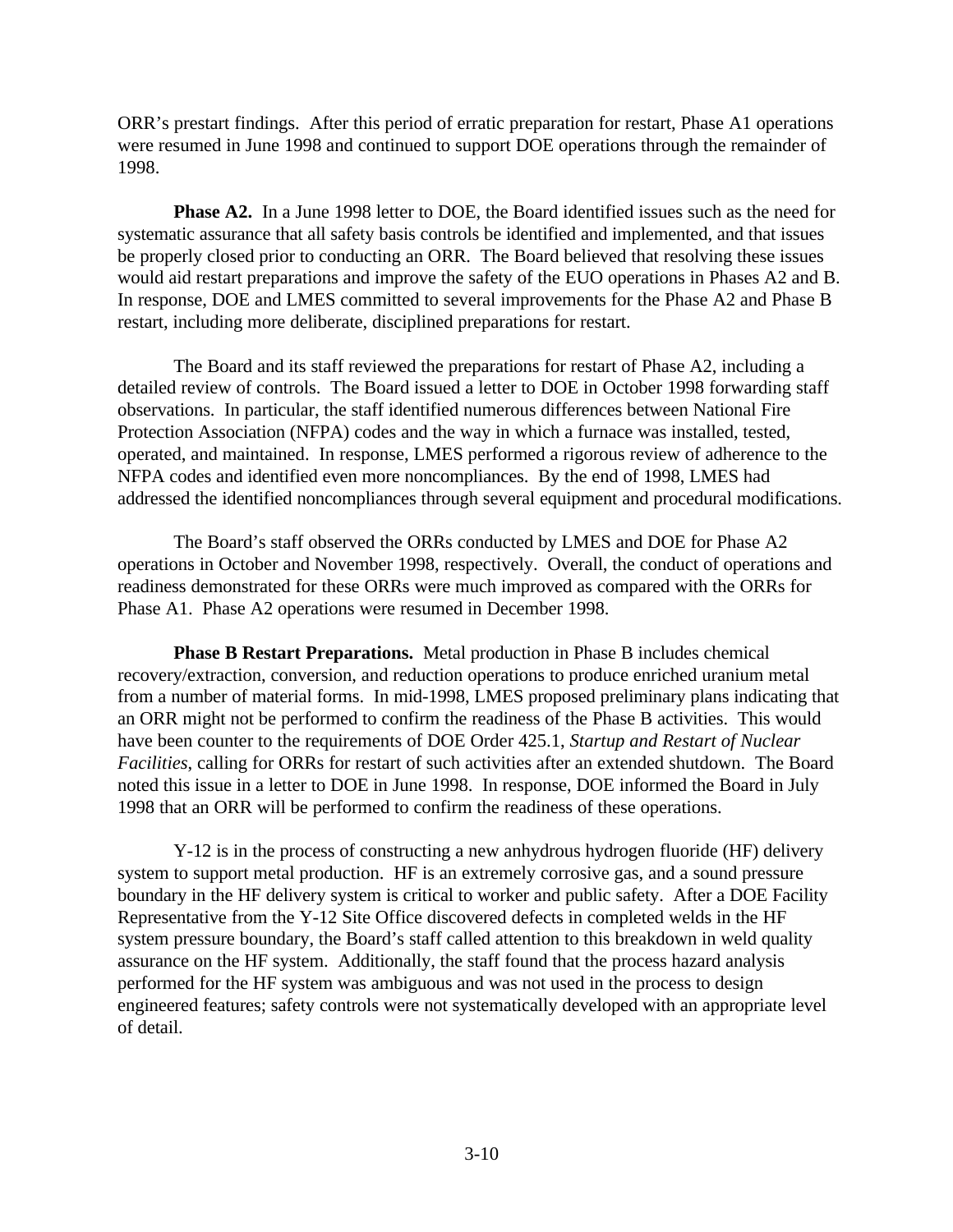The Board presented these observations on the HF system in a letter to DOE in August 1998. Subsequently, DOE and LMES decided to perform field radiographic inspections of completed HF system welds to ensure proper weld quality. DOE and LMES also decided to perform a new hazard analysis of the HF system to ensure that proper safety controls are identified. In December 1998, DOE initiated field radiography of HF system welds. Of the first four welds radiographed, one was defective and required replacement. This weld had passed the previously required inspections. Short of this radiography, a failure of this pressure-containing weld could have occurred upon placing the HF system into service.

#### **Control of Maintenance Activities**

At the Y-12 Plant, most maintenance activities, including maintenance on safety systems, are accomplished by the Facilities Management Organization—an organization distinct from the operations management organizations, such as EUO. In early 1998, the Board found that there was a lack of operations management awareness and control of the maintenance of safety systems at the Y-12 Plant, as evidenced by several off-normal events or occurrences. These were viewed by the Board as symptomatic of a fundamental problem with control of maintenance at the Y-12 Plant. In June 1998, the Board issued a reporting requirement to DOE, asking that DOE review these occurrences, identify the root causes, and determine corrective actions. In August 1998, DOE and LMES responded with actions to address the root causes and identified corrective actions that should substantially improve operations control of maintenance of safety systems.

Overall, the Board has been favorably impressed with the receptivity of both DOE and LMES to constructive critiques of their work planning/safety planning and the progress being made in effecting a continuing upgrade program.

#### **3.1.3 Los Alamos National Laboratory**

LANL has a unique mission as compared with other nuclear-weapons-related research and development laboratories—to provide a small-scale capability for producing pits for enduring stockpile weapons to replace existing pits taken out of service for destructive testing or other reasons. This mission is related to stockpile management, even though activities at DOE's weapons laboratories usually emphasize stockpile stewardship.

The Capability Maintenance and Improvement Project (CMIP), as originally conceived, was intended to develop the capability to manufacture pits at LANL. In a December 1997 letter to DOE, the Board identified weaknesses in the manner in which technical project management for CMIP was being conducted. Those weaknesses included a lack of adequate safety design criteria; the need for technical personnel experienced in the management of major projects that are complex and hazardous; and the need to implement suitable technical project management processes. The Board requested a report providing an evaluation of actions aimed at improving project management for CMIP. Subsequently, DOE began to redefine the CMIP mission and the near-term development of a limited pit manufacturing capability at LANL, now being called Transition Manufacturing and Safety Equipment. DOE and LANL have acknowledged that the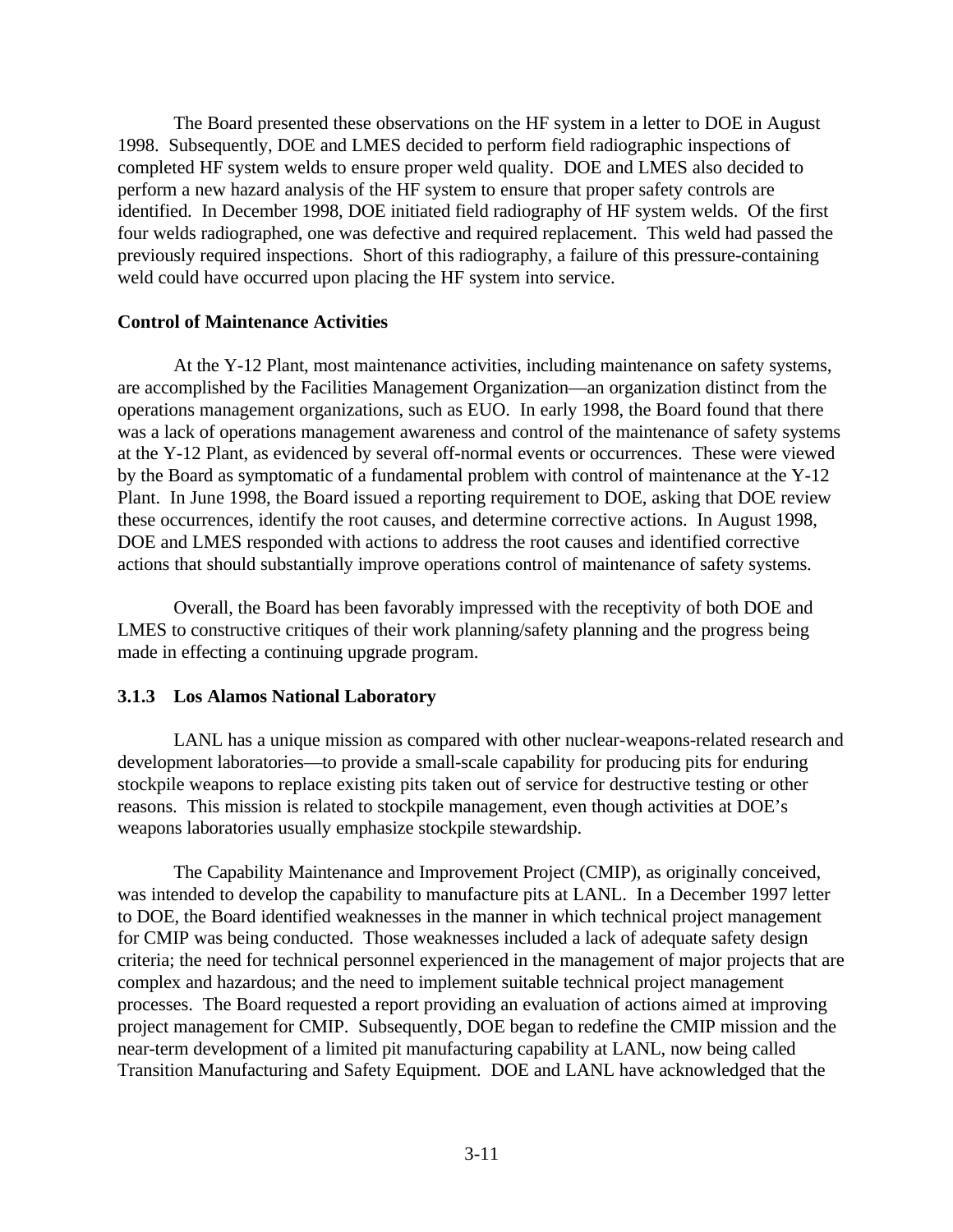project management problems identified by the Board were systemic and extended to several other stockpile management projects at LANL in addition to Transition Manufacturing and Safety Equipment. DOE committed to addressing these issues and correcting the associated deficiencies that impact both DOE's and LANL's ability to effectively manage and execute major projects.

DOE's response, in June 1998, identified corrective measures to be implemented by the Nuclear Construction Projects Office within the Albuquerque Operations Office. The plan's provisions included the development of a technically competent organization that is responsible, has authority, and is accountable for safe execution of projects. From May to October 1998, the Board and its staff met with DOE to review the implementation of these commitments. Significant improvements were observed in project management by DOE and LANL at the senior management and project levels. Although DOE's plan was not fully implemented at year-end, the revised strategy for technically managing major projects at LANL is sound. The Board will continue to closely follow DOE's and LANL's efforts and to provide advisories as appropriate to assist LANL in its attempts to upgrade its project management capabilities and performance.

### **3.1.4 Savannah River Site Tritium Operations**

The tritium facilities at SRS, located near Aiken, South Carolina, are vital to support the nation's capability to replenish certain weapons components with tritium gas and to process and store the gas. Tritium, a radioactive isotope of hydrogen, has a relatively short half-life (12.3 years) and must be replaced periodically. Tritium was last produced in the K-Reactor at SRS, which was shut down in 1988. DOE does not have current capability to produce tritium, but is planning to acquire this capability.

#### **Tritium Production Options**

On December 6, 1995, the Secretary of Energy issued a Record of Decision announcing that DOE would pursue a dual track on tritium supply alternatives: (1) the use of a commercial light water reactor, and (2) the development of an accelerator system. On December 22, 1998, the Secretary of Energy selected the commercial reactor alternative as the primary alternative and indicated that development and design of the accelerator would continue as a backup alternative.

During 1998, the Board and its staff communicated comments directly to DOE and its contractor on the safety aspects of the preliminary design of the tritium extraction facility, which will be used to extract tritium from special rods irradiated in a commercial reactor. This facility will be built within the existing tritium complex at SRS, and will be operational by 2006. The Board and its staff have focused their safety reviews of the accelerator alternative mainly on the tritium-producing target, which is expected to have a high inventory of radioactive spallation products. The Board expects to continue safety-related reviews of the tritium extraction facility in 1999, to ensure that appropriate engineered safety features are incorporated in the final design. Key design features associated with safety of the accelerator itself will be reviewed as the design evolves.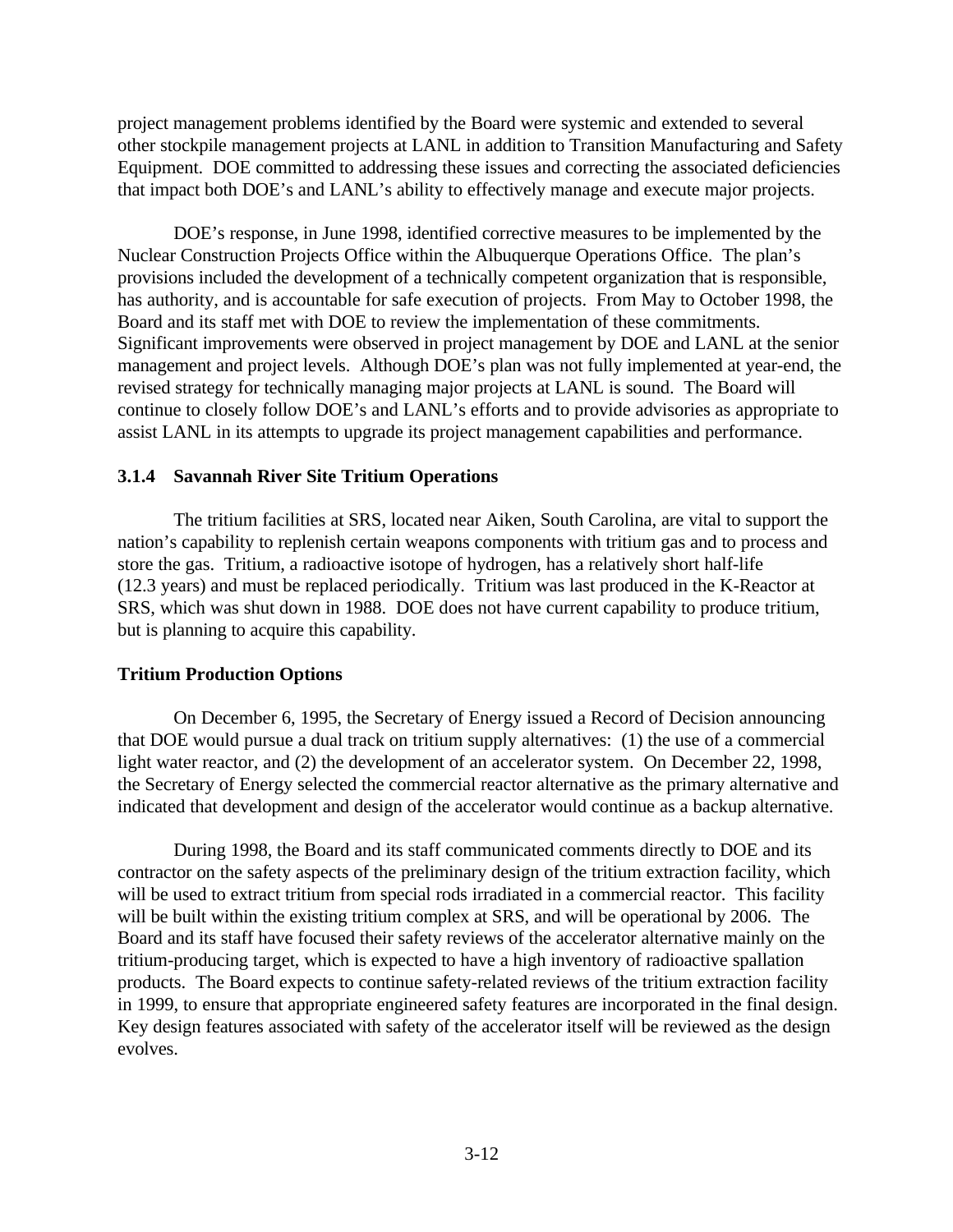### **Ongoing and Existing Tritium Operations**

The Board and its staff have dedicated substantial effort to overseeing the safety of the installation and start-up of new tritium activities at SRS for surveillance testing of tritium reservoirs. In 1998, the Board's staff reviewed the design and safety analyses for the environmental conditioning chambers. These chambers subject tritium reservoirs to conditions they may experience during deployment. In response to issues raised by the Board regarding the likelihood and consequences of accident scenarios involving explosion of tritium, DOE improved the safety analyses and supporting documentation for operating these chambers. Through further staff interactions, the formality of readiness was significantly strengthened. Several safety issues were identified, resulting in fire protection upgrades, pressure protection improvements, and enhanced operating procedures to support safe operations of the environmental conditioning chambers.

In 1995, the Board called DOE's attention to the possibility that certain natural phenomena could cause an adjacent ventilation stack to fall on Building 217-H, which houses a large number of filled tritium reservoirs and hydride storage vessels. Such an event could cause release of large quantities of tritium. As a result, DOE and Westinghouse Savannah River Company (WSRC) designed and installed highly invulnerable encased safes (HIVES) in the Vault of Building 217-H. These safes are designed to maintain their structural integrity in the event of collapse of either the building or an adjacent ventilation stack. Installation of the HIVES has been completed, and all reservoirs and hydride storage vessels in the 217-H Vault were to be located in the HIVES by early 1998. However, the Board's staff noted that a large number of reservoirs were still being stored in the old-style storage cabinets in the 217-H Vault. As a result, DOE and WSRC committed to eliminating storage of reservoirs outside of HIVES by March 1999. Additional HIVES have been installed, and WSRC is now on schedule to meet its commitment.

# **3.2 STOCKPILE STEWARDSHIP OF NUCLEAR WEAPONS**

Stockpile stewardship is the term used by DOE to refer to activities carried out in the absence of nuclear testing to assure confidence in the safety, security, and reliability of the weapons in the stockpile. Stockpile stewardship includes using past nuclear test data in combination with future non-nuclear test data and aggressive application of computer modeling, experimental facilities, and simulations. Activities at the major sites engaged in stockpile stewardship are discussed in turn below.

## **3.2.1 Lawrence Livermore National Laboratory**

LLNL, located 45 miles southeast of San Francisco, California, is a DOE nuclear weapons research and development laboratory. It provides technical expertise to support stockpile stewardship and management, including consultation on the surveillance and dismantlement of LLNL-developed nuclear weapons. Its most significant defense nuclear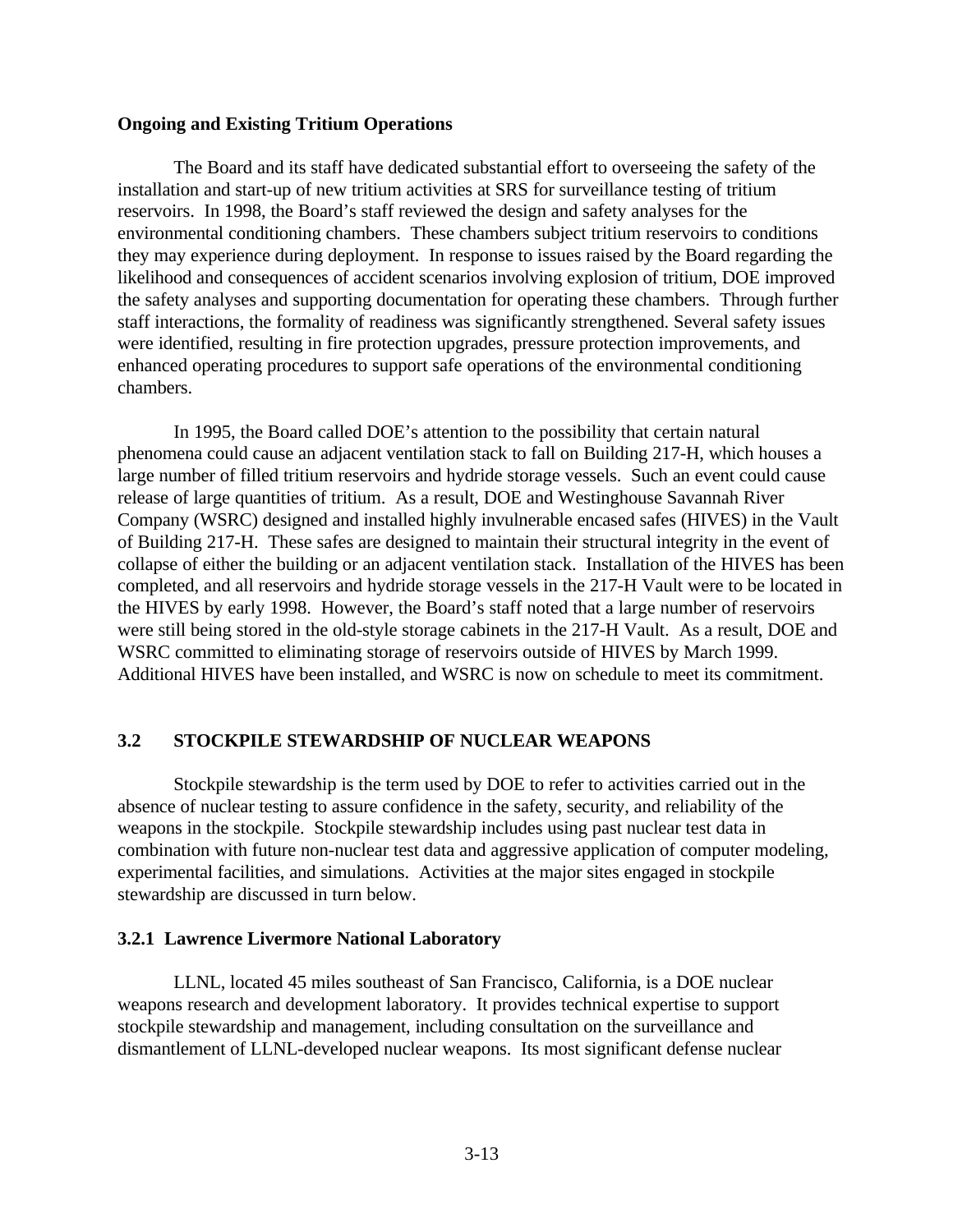facilities are in the Superblock complex, e.g., the Building 332 (B332) Plutonium Facility and Tritium Facility.

## **Resumption of Operations at the Plutonium Facility**

LLNL halted operations at the B332 Plutonium Facility in July 1997 as a result of concerns with safety management, criticality safety, and conduct of operations.

Throughout 1998, the Board and its staff reviewed efforts and activities to upgrade the safety management program at the B332 Plutonium Facility and the remainder of the Superblock, as part of efforts to restart this facility. The Board's staff reviewed and assisted in the development of the Plutonium Facility Resumption Plan, and reviewed and provided feedback on efforts and activities to resume operations. In general, the staff's efforts were focused on assisting the nuclear facilities in developing and improving programs and procedures for the identification of hazards and implementation of controls for operations and storage of special nuclear and radiological materials.

The resumption of operations in B332 was an evolutionary process. The process resumed operations in stages, provided for iteration of improvements in work practices in subsequent work, and gradually developed standing work practices. The process required rigorous compensatory measures to ensure that the work was thoroughly defined, hazards were identified and analyzed, controls were identified and implemented, workers were trained and qualified, work was executed as prescribed, and lessons learned were fed back into the process. The compensatory measures included consistent review of the work descriptions, hazards, and controls; verification of readiness to begin work; performance of work as prescribed; maintenance of controls; and review to ensure that the full scope of operations for an activity was effectively demonstrated before the workstation was approved for further operations. The combination of increased laboratory management attention, DOE mentoring and assistance, and strong oversight by the Board has resulted in most of the activities in the facility being restarted with substantial safety improvements. Moreover, this effort has not diminished support to important missions, such as stockpile stewardship and material disposition.

# **3.2.2 Los Alamos National Laboratory**

LANL, located in northern New Mexico, is the DOE weapons laboratory with the largest number of defense nuclear facilities and weapons-related activities. It is the main site for ongoing research and development on the means for certifying the safety and reliability of nuclear weapons in the absence of nuclear testing. As noted earlier, it is also to be the location of DOE's limitedscale manufacturing capability for replacement pits for nuclear weapons.

**Chemistry and Metallurgy Research Facility.** CMR has had a long history of problems relating to safety management. In the fall of 1997, LANL chose to temporarily suspend operations at CMR. On February 2, 1998, responsibility for operating CMR was transferred to the Nuclear Materials Technology Division, which also manages the TA-55 Plutonium Facility. CMR was subsequently restarted, following extensive review of safety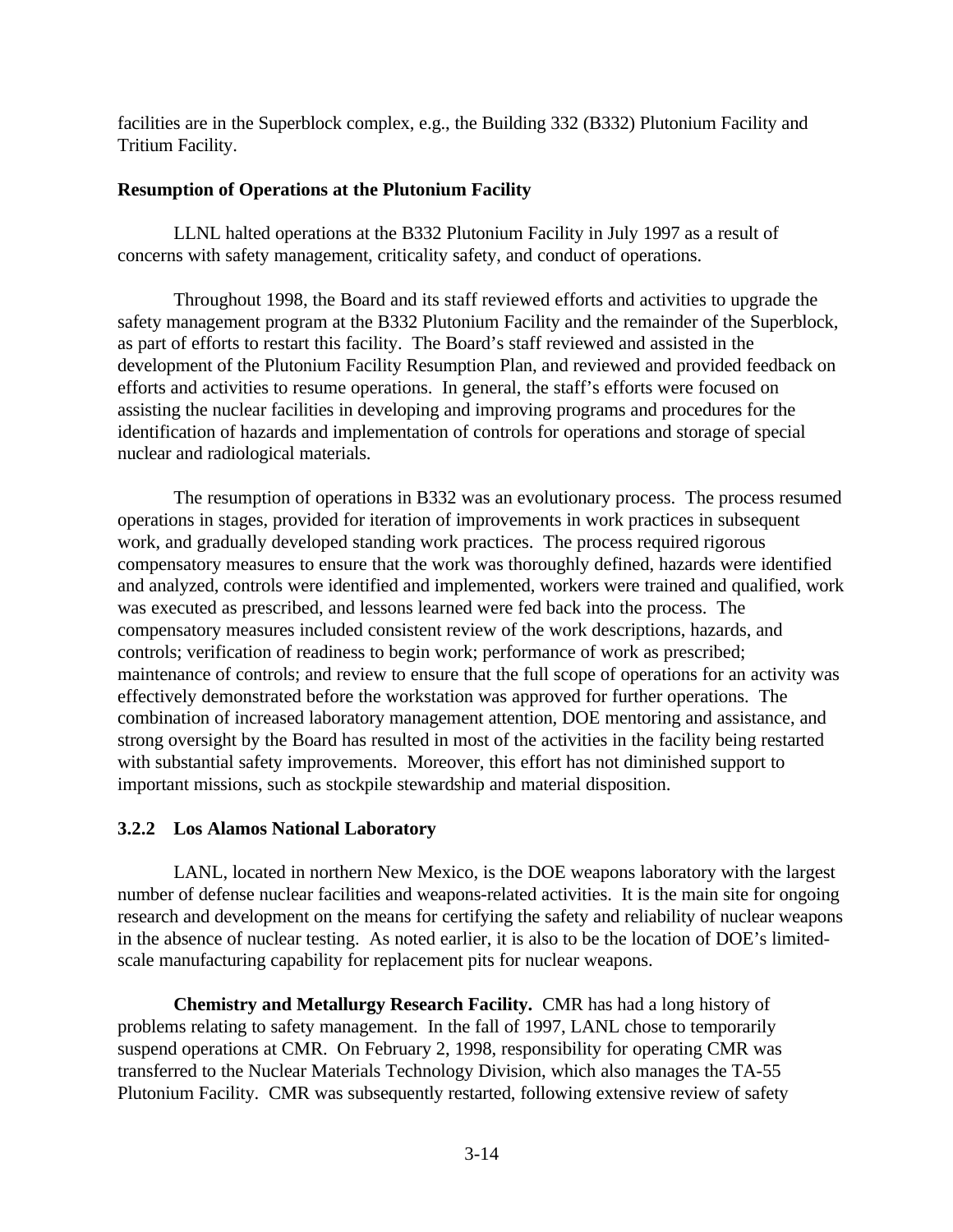management for each of its activities. The CMR safety management program is being patterned after the TA-55 ISMS where possible, and it is still under development. Basic safety management functions are in place to ensure that work can be performed safely. A BIO for CMR was approved by DOE on August 31, 1998. Technical Safety Requirements for CMR have been drafted and are expected to be finalized shortly.

**TA-18, Pajarito Laboratory.** In May 1998, a member of the Board's staff attended the LANL Safety Review Committee's review of operations at the Pajarito Laboratory, which is the only hands-on nuclear criticality safety training facility in the DOE complex. The review uncovered numerous deficiencies. The Board's staff member noted some additional issues that underscored the need for improved conduct of operations. On August 12, 1998, LANL placed TA-18 in a stand-down mode as a precautionary safety measure following a criticality safety violation and other recent safety infractions. Based on its own subsequent review, LANL correctly identified the root causes of safety issues at the Pajarito Laboratory as inadequacies in the work planning aspects of ISM (define work, analyze hazards, develop controls, and implement controls) and in formality of operations. DOE's Los Alamos Area Office has been interacting extensively with LANL to improve safety management at this facility. The Board's staff is continuing to monitor the development of the ISM program at the Pajarito Laboratory.

## **Hydrodynamic and Dynamic Experimentation**

Experiments for studying the performance of nuclear weapon components are to be conducted on mockups of the components and on simplified structures in specially designed vessels. LANL has been planning a series of such tests to compare the performance of aged weapons components with that of new ones. The Board has been reviewing documentation and plans for the ORR to verify that rigorous controls are in place before testing proceeds. In November 1998, the Board issued a reporting requirement to DOE in order to stimulate better planning, thus ensuring that sufficient time and expertise will be available to conduct the necessary technical reviews prior to start-up.

## **Seismic Hazard at Los Alamos National laboratory**

For several years, DOE has been actively evaluating the seismic hazard at LANL. A major milestone in this effort was completion of the Woodward-Clyde seismic hazard report in February 1995. One issue identified by the Board resulting from the Woodward-Clyde investigation was that the seismic capabilities of the nearby Pajarito fault were not adequately understood because, in contrast with two other nearby faults, geologically recent (i.e., Holocene, or less than 10,000 years ago) movements on the Pajarito had not been evaluated. These three faults, known collectively as the Pajarito Fault System, are close to LANL and are the main contributors to the seismic hazard at the site. As a result, the seismic hazard projections at LANL are extremely complex to account for incomplete data and a high reliance on expert opinion. To address this issue, DOE initiated additional field investigations to identify the expected Holocene movements. Complete results are expected in 1999, and the new information should lead to a more robust assessment of the LANL seismic hazard.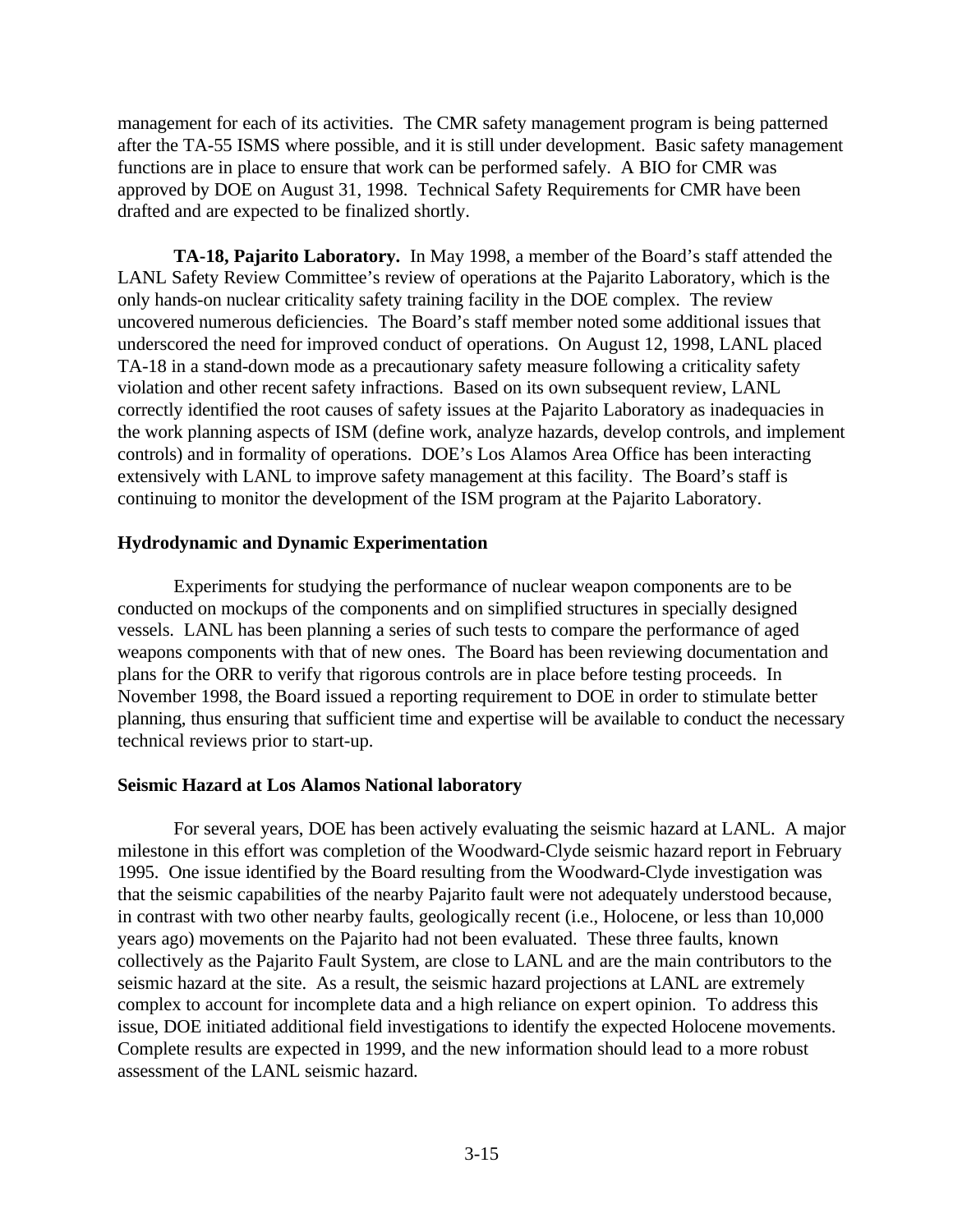Another seismic-related matter raised by the Board is the possibility that the Rendija Canyon fault (another of the three faults) extends into the LANL Technical Areas and could pose a potential surface rupture hazard during an earthquake. To address this uncertainty, LANL initiated a program to survey the mesa side walls and possibly identify recent fault displacements. While results from this survey have eliminated the concern for TA-55, they now point to the possibility of the fault trending toward TA-3, particularly CMR. A further bore-hole investigation supported the existence of two small, closely spaced, faults under CMR. Human activity and disturbance of the area will make it exceedingly difficult to determine the seismic capability of this fault.

The Board's staff and consultants are interacting regularly with DOE and its contractors on these matters.

## **3.2.3 Nevada Test Site**

Underground testing of nuclear weapons is no longer being conducted at NTS. However, NTS is required to maintain readiness to allow resumption of underground testing within a certain timeframe if required by the President to do so. In 1993, the Board issued Recommendation 93- 6, which addressed, among other things, the need for DOE to retain access to and capture the unique knowledge of individuals who have significant experience in nuclear testing, and the need for DOE to identify and preserve the knowledge necessary to resume testing operations safely. Since 1993, DOE-Nevada and the weapons laboratories have made substantial progress toward completing commitments under Recommendation 93-6.

## **Device Assembly Facility**

DAF is a new facility at the Nevada Test Site. In previous years, the Board closely monitored preparations for start-up of DAF, ensuring that many elements of a satisfactory ISM program were in place. DAF successfully started up in 1998 and has supported several activities related to the subcritical experiments. The Board and its staff reviewed these activities and found them to be well within the authorization basis for DAF operations. The Board continues to monitor operations planned for the DAF.

## **Subcritical Experiments**

DOE's subcritical experiments program is a vital materials research component of its stockpile stewardship and management program. Subcritical experiments involve devices containing both high explosives and special nuclear material. The experimental configurations are designed, however, to preclude the possibility of nuclear criticality.

During 1998, the Board and its staff reviewed the proposed operations for the STAGECOACH, BAGPIPE, CIMARRON, and CLARINET experiments. The Board called DOE's attention to a number of specific matters with regard to the hazard analyses prepared for these experiments and emergency management. At the encouragement of the Board, LANL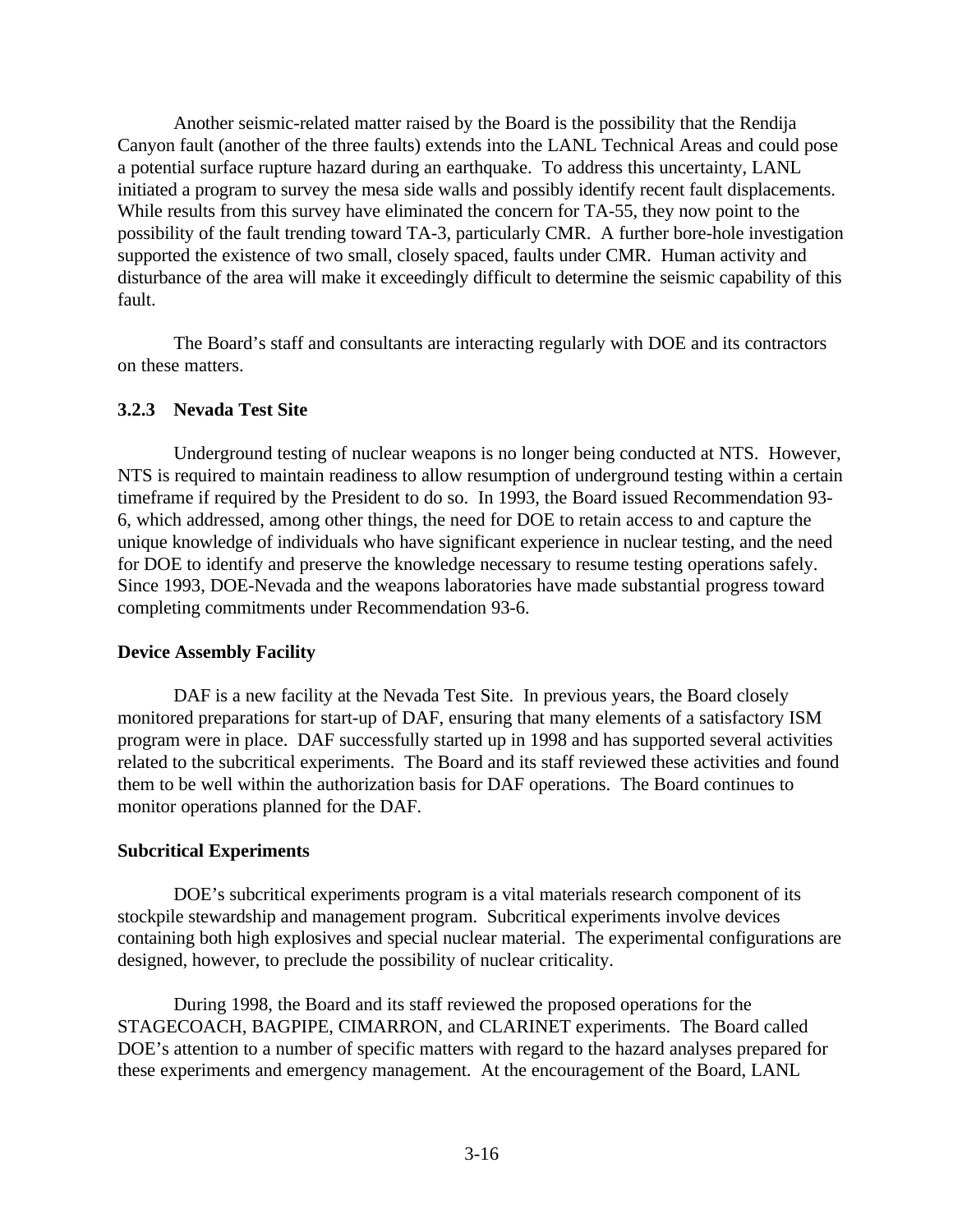updated the bounding hazard analysis for the U1a Complex, where subcritical experiments are performed, to address the hazards during these operations.

The Board has encouraged DOE to take actions to capture lessons learned from each experiment to continue to enhance the safety of these experiments.

# **3.3 DEFENSE PROGRAMS-WIDE TOPICS**

# **3.3.1 Recommendation 93-1/Nuclear Explosive Safety Study Corrective Action Plan**

For several years, the Board has worked with DOE to improve the directives governing the safety of nuclear explosive operations. In implementing the Board's Recommendation 93-1, *Standards Utilization in Defense Nuclear Facilities*, and the Nuclear Explosive Safety Study Corrective Action Plan, DOE has produced a revised and expanded set of safety-related Orders, standards, and guides that, taken together, significantly improve the definition of what DOE expects of its contractors to ensure the safety of operations. The implementation of the 452-series Orders and the development and implementation of the SS-21 process have yielded excellent results where they could be applied, by integrating safety planning and work planning for dismantlement operations. The following discussions outline DOE's progress during 1998.

# **Implementation of Nuclear Explosive Safety Orders**

In July 1998, DOE notified the Board that many of the requirements of the Orders had, in fact, been implemented for the Pantex Plant. The 452-series Orders were added to the MHC contract in May 1998. One of the DOE-Albuquerque supplemental directives, which provides operations office direction for implementing the Orders, is in final draft form; several other supplemental directives are nearing completion. DOE-Nevada and the national laboratories plan minimal additional efforts to implement the nuclear explosive safety Orders at NTS, primarily because of the absence of any ongoing nuclear explosive operations there. The safety analysis for test preparation and the training and qualification of personnel for those tasks would be included in the three-year preparation time to conduct a nuclear test.

# **Headquarters Roles and Responsibilities**

DOE has assured the Board that all necessary actions will be taken to ensure that its Office of the Deputy Assistant Secretary for Military Application and Stockpile Management (DP-20) is able to carry out its responsibilities under the new directives. DOE has agreed to ensure that any adjustments to DOE Headquarters staffing will not result in inadequate staffing related to the nuclear explosive and weapons surety function. To this end, DOE will utilize technical support contractors, certified in accordance with the requirements of the DOE standard for NESS, to support the NESS process; national laboratory personnel who have been detailed to DP-20; and excepted service appointment authority.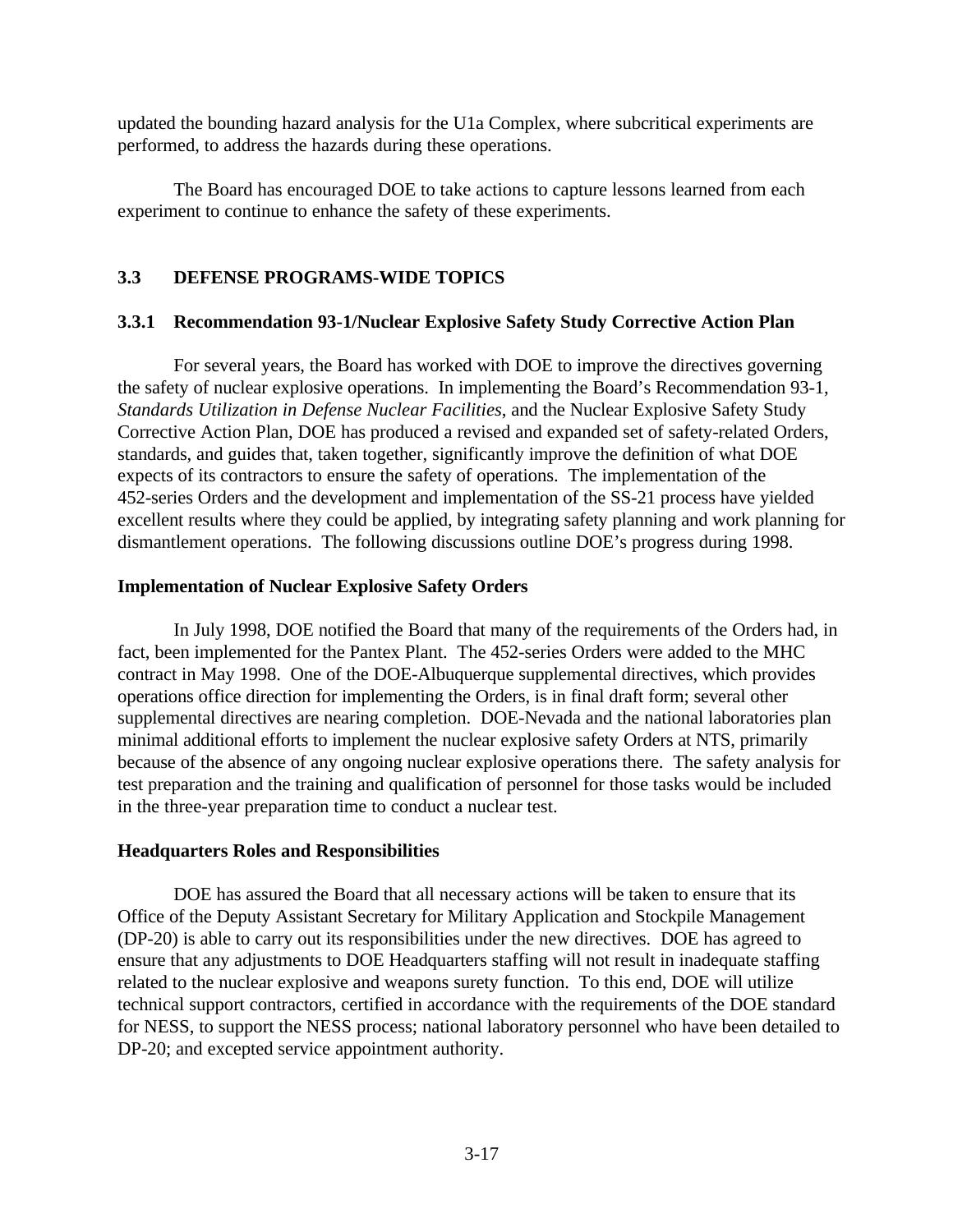### **Hazard Analysis Report Standard**

Publication of a DOE standard providing guidance on the preparation of HARs for nuclear explosive operations was one of the last DOE commitments in response to the Board's Recommendation 93-1. DOE published this important standard in January 1999, after incorporating changes responding to a substantial number of comments from the Board and its staff. This standard is referenced in the revised set of DOE nuclear explosive safety Orders and defines an adequate set of operation-unique controls to ensure the safety of nuclear explosive operations.

## **3.3.2 Collection and Analysis of Safety-Related Information**

## **Board Recommendation 93-6**

In 1993, the Board noted that individuals possessing essential weapons information were being lost from the defense nuclear complex in large numbers. To address this concern, the Board issued Recommendation 93-6, *Maintaining Access to Nuclear Weapons Expertise in the Defense Nuclear Facilities Complex*, which urged DOE to capture safety-related design and operational knowledge from these individuals. In response to this recommendation, Defense Programs (DP) initiated several programs for preserving and archiving information at the nuclear weapons laboratories, NTS, the Pantex Plant, and the Y-12 Plant. In April 1998, DP initiated a weapons complex-wide assessment of existing programs for preserving and archiving knowledge. The scope of this assessment went beyond the safety focus of the Board's Recommendation 93-6 to include preservation of all critical weapons program data and information.

In late May 1998, senior DP management briefed the Board on the assessment's preliminary findings and recommendations. The preliminary findings validated many of the concerns expressed by the Board in 1997. In particular, the assessment revealed that there was "no comprehensive, strategic plan in place to deal with the capture of data, information, and knowledge." The recommendations called for the establishment of strategic policy and plans for "enterprise-wide information management." As of the end of 1998, a Nuclear Weapons Information Management Strategic Plan for Defense Programs had been drafted, and a senior manager responsible for information management policy, plans, and priorities had been appointed. On December 22, 1998, the Board received a letter from the DOE Assistant Secretary for Defense Programs, which stated that "the strategic plan and the appointed senior manager's involvement will meet the intent of the Board's Recommendation 93-6 and allow it to be closed." Based on review of the strategic plan and the information to be provided in early 1999, the Board will determine whether DOE's program management strategy for knowledge preservation resolves the remaining issues still impeding the closure of Recommendation 93-6.

# **3.3.3 Status of System-Specific Weapon Safety Specifications**

Weapon Safety Specifications are intended to record the hazards of each existing nuclear weapon, including historical information and interviews with current and retired program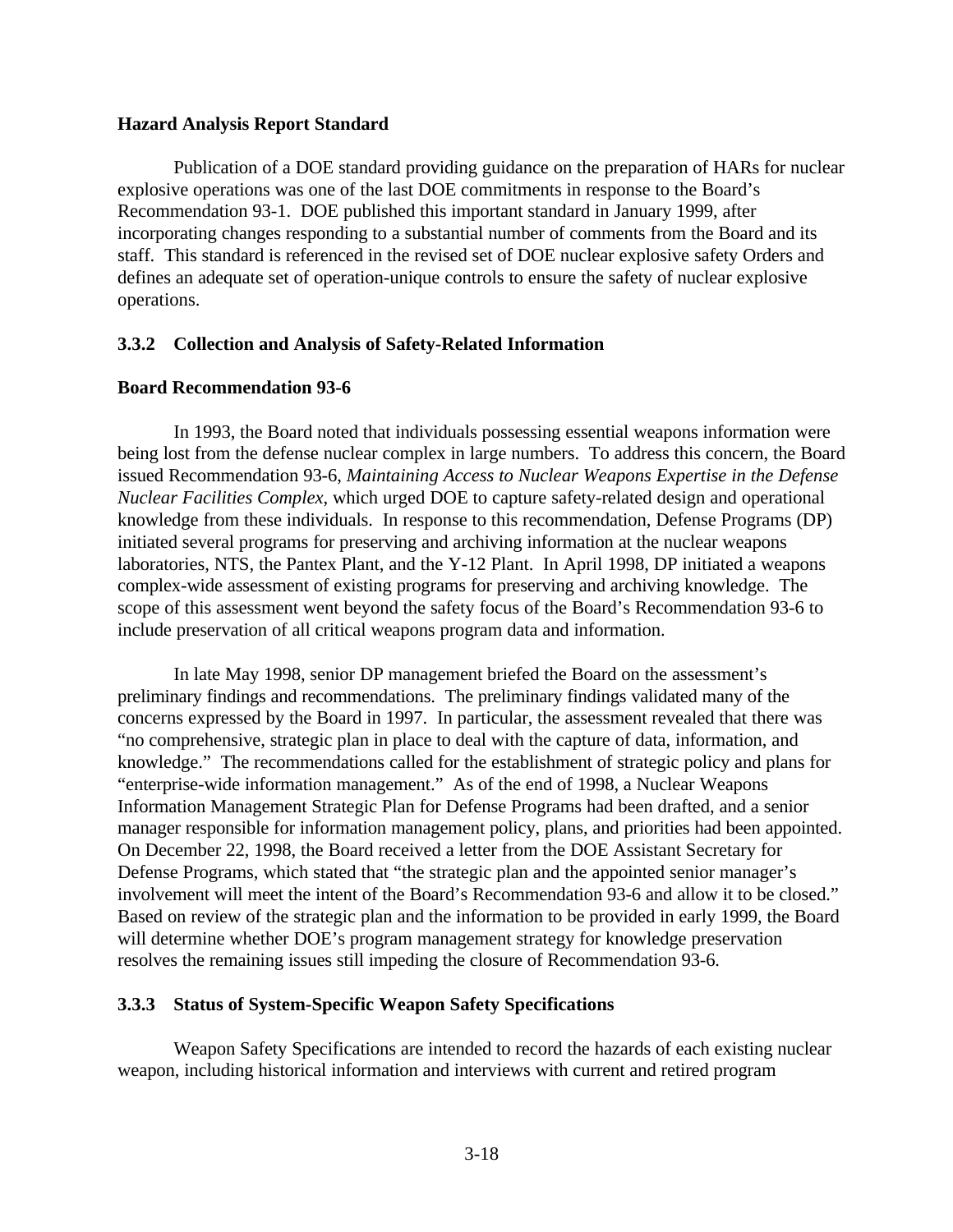personnel. These documents, developed in response to a Board initiative, are vehicles for capture and channeling of the knowledge of laboratory personnel into the hazard analyses for each weapon system and use of that knowledge to increase the involvement of design agency personnel in the efforts to ensure safety at Pantex. By the end of 1998, DOE had completed WSSs for all weapon systems, with only one WSS not yet formally released. In addition, DOE has decided to enhance the utility of the WSSs by asking the design laboratories to specify, where possible, the weapon response expected if a weapon is exposed to specific abnormal environments.

## **3.3.4 Weapon Surveillance Program**

Weapon surveillance is the responsibility of DOE's Albuquerque Operations Office. The weapon surveillance program has two major components—the Core Surveillance Program and the Enhanced Surveillance Program. These programs assess the viability of the nuclear weapon stockpile through sampling, testing, and analysis. The purpose of the Core Surveillance Program is to discover defects, if any, in the safety and reliability of weapons systems and to verify compatibility of DOE and Department of Defense weapon system interfaces. The purpose of the Enhanced Surveillance Program is to develop cutting-edge methods and models that can be incorporated into the Core Surveillance Program, and increase DOE's ability to predict the effects of aging on weapons in order to determine whether these effects will impact weapon function or safety. The Board is monitoring these activities to confirm that safety issues are given adequate attention in both programs.

DOE surveillance programs are focused, in part, on ensuring the continuing performance and safety of the explosive components of nuclear weapons. In early 1998, the Board issued a report to DOE entitled *Surveillance of Nuclear Weapons High-Explosive Operations at Pantex,* which raised concerns about the sampling frequency for the selection of components for testing and the process for initiating detailed investigations based on preliminary surveillance findings.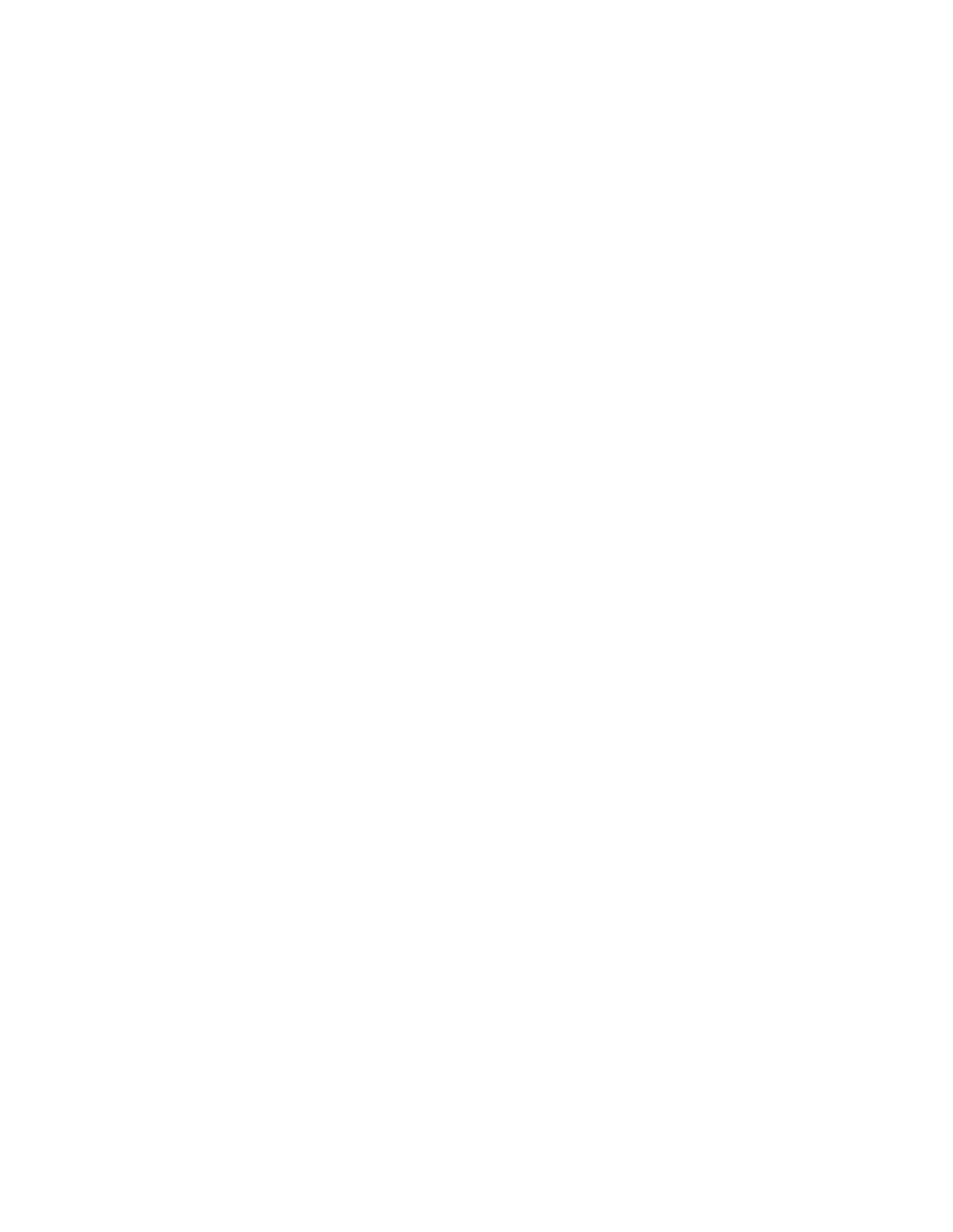## **4. HAZARDOUS REMNANTS OF WEAPONS PRODUCTION**

#### **CONTENTS OF THIS SECTION**

| <b>Section</b> |       | Page                                                                           |         |
|----------------|-------|--------------------------------------------------------------------------------|---------|
| 4.1            |       |                                                                                | $4 - 2$ |
|                | 4.1.1 |                                                                                | $4 - 4$ |
|                | 4.1.2 |                                                                                | $4 - 7$ |
|                | 4.1.3 |                                                                                | $4 - 7$ |
|                | 4.1.4 |                                                                                | $4 - 8$ |
| 4.2            |       |                                                                                | $4-9$   |
|                | 4.2.1 |                                                                                |         |
|                | 4.2.2 |                                                                                |         |
|                | 4.2.3 |                                                                                |         |
| 4.3            |       |                                                                                |         |
|                | 4.3.1 | Plutonium Storage Facilities at the Savannah River Site-Actinide Packaging and |         |
|                |       |                                                                                |         |
|                | 4.3.2 |                                                                                |         |
|                | 4.3.3 |                                                                                |         |
|                | 4.3.4 |                                                                                |         |
| 4.4            |       |                                                                                |         |
|                | 4.4.1 |                                                                                |         |
|                | 4.4.2 |                                                                                |         |
|                | 4.4.3 |                                                                                |         |
| 4.5            |       |                                                                                |         |
|                | 4.5.1 |                                                                                |         |
|                | 4.5.2 |                                                                                |         |
|                | 4.5.3 |                                                                                |         |
|                | 4.5.4 |                                                                                |         |
|                | 4.5.5 |                                                                                |         |

As DOE attempts to close facilities and sites that are no longer needed for weapons production, it is faced with many new challenges. Myriad activities must be accomplished safely to ensure adequate protection of the public, workers, and environment. The Board has consistently encouraged DOE and its contractors to undertake these activities in a methodical and controlled manner; that is, they must understand the hazards presented by the activity and materials involved, control those hazards, perform the work using appropriate safety controls, and learn how the activity could be performed better. These are fundamental tenets of the Board's Recommendation 95-2 on Integrated Safety Management.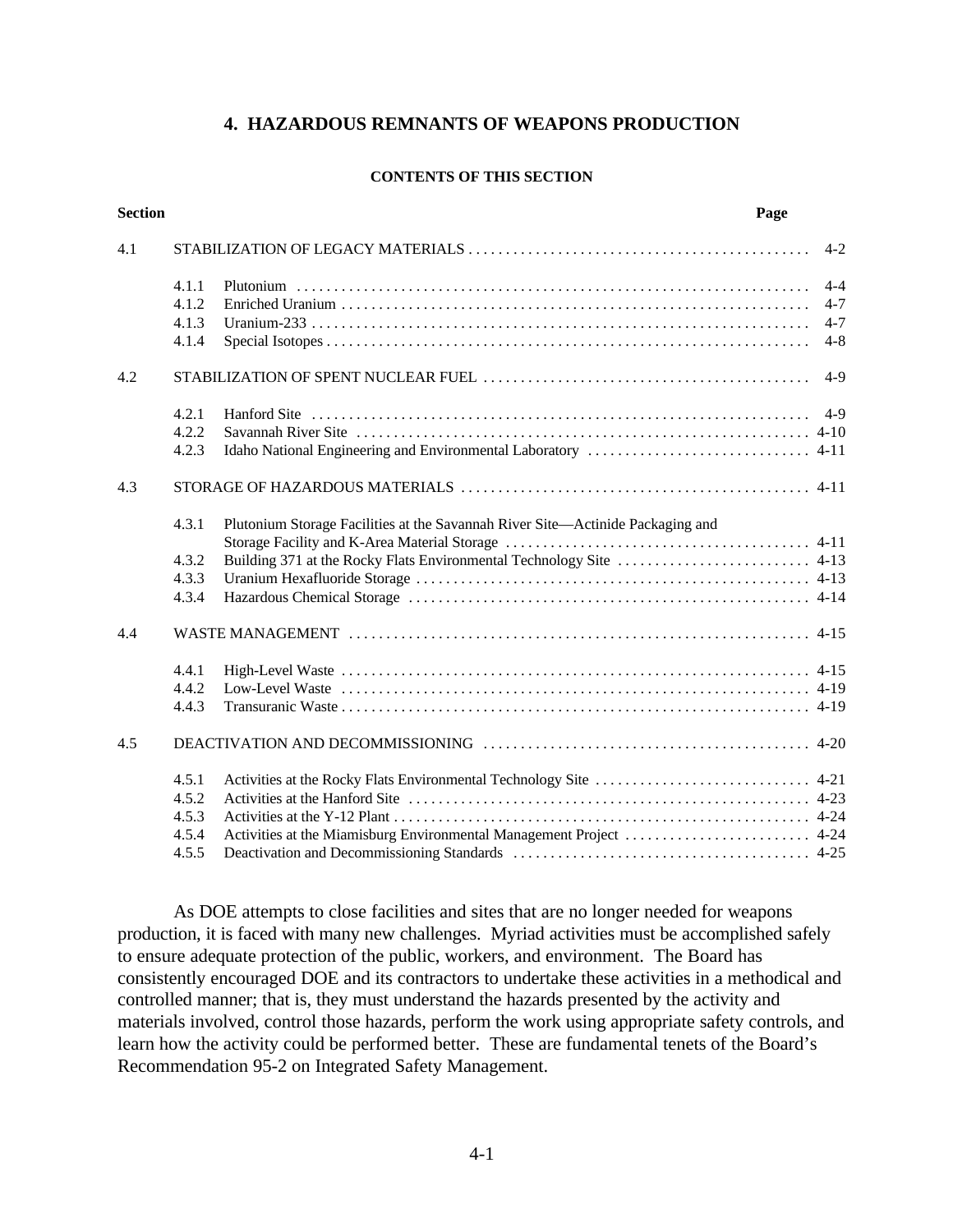Following the shutdown of many nuclear weapons production facilities in the late 1980s, much of the special nuclear material in the complex—most at the Rocky Flats Environmental Technology Site, the Hanford Site, and the Savannah River Site—was not stored in conditions considered safe for the long term. For example, solutions of plutonium remained in tanks and bottles at RFETS and the Hanford Site where they happened to be located when shutdown orders were given. In addition, at SRS, the Hanford Site, and INEEL, spent nuclear fuel was in transfer basins not designed for long-term storage. Although DOE had tentative plans for correcting some of these conditions, there was no sense of urgency regarding the need for stabilization and repackaging of those materials for safer storage.

In Recommendations 94-1, 95-1, 96-1, and 97-1, the Board urged DOE to take action to correct the storage problems in a timely manner, recognizing that unsafe conditions would become worse with time. Since then, DOE has taken action to mitigate some of the most immediate concerns, but much of the material has yet to be stabilized or packaged for long-term storage or ultimate disposition. This need to stabilize unsafe material is seen by the Board as having the utmost urgency.

During the processing of material for stabilization, packaging, and storage, the fundamental tenets of ISM must be satisfied. Such control remains essential as DOE facilities no longer needed for the weapons mission make the transition to deactivation and decommissioning. In many cases, greater hazards, particularly to workers, arise during deactivation and decommissioning of these facilities than existed when the facilities were in operation.

In the discussion that follows, the Board reemphasizes the importance of stabilizing and packaging legacy materials on an expedited basis and providing the necessary resources to accomplish this objective. This is not a matter of preference; rather, it is an issue of public health and safety that must be dealt with aggressively. The Board intends to assist DOE in this regard through its strong focus on the safety of defense nuclear facilities and activities and through its analysis of issues deserving high-priority attention.

## **4.1 STABILIZATION OF LEGACY MATERIALS**

The Board issued Recommendation 94-1 in May 1994, stating, "The halt in production of nuclear weapons and materials to be used in nuclear weapons froze the manufacturing pipeline in a state that, for safety reasons, should not be allowed to persist unremediated." At the time, fissile materials and related materials required treatment on an accelerated basis to be converted to forms more suitable for safe interim storage, and it was even more unclear how these materials should be dealt with for the long term. The Board expressed concern with the then current slow pace of remediation, and stated its belief that additional delays in stabilizing these materials would be accompanied by further deterioration of safety and unnecessary increase in risks to workers and the public. DOE accepted the Board's recommendation on August 31, 1994, and submitted its implementation plan on February 28, 1995. DOE broadened the scope of its response to propose safe interim storage of additional liquids and solids containing fissile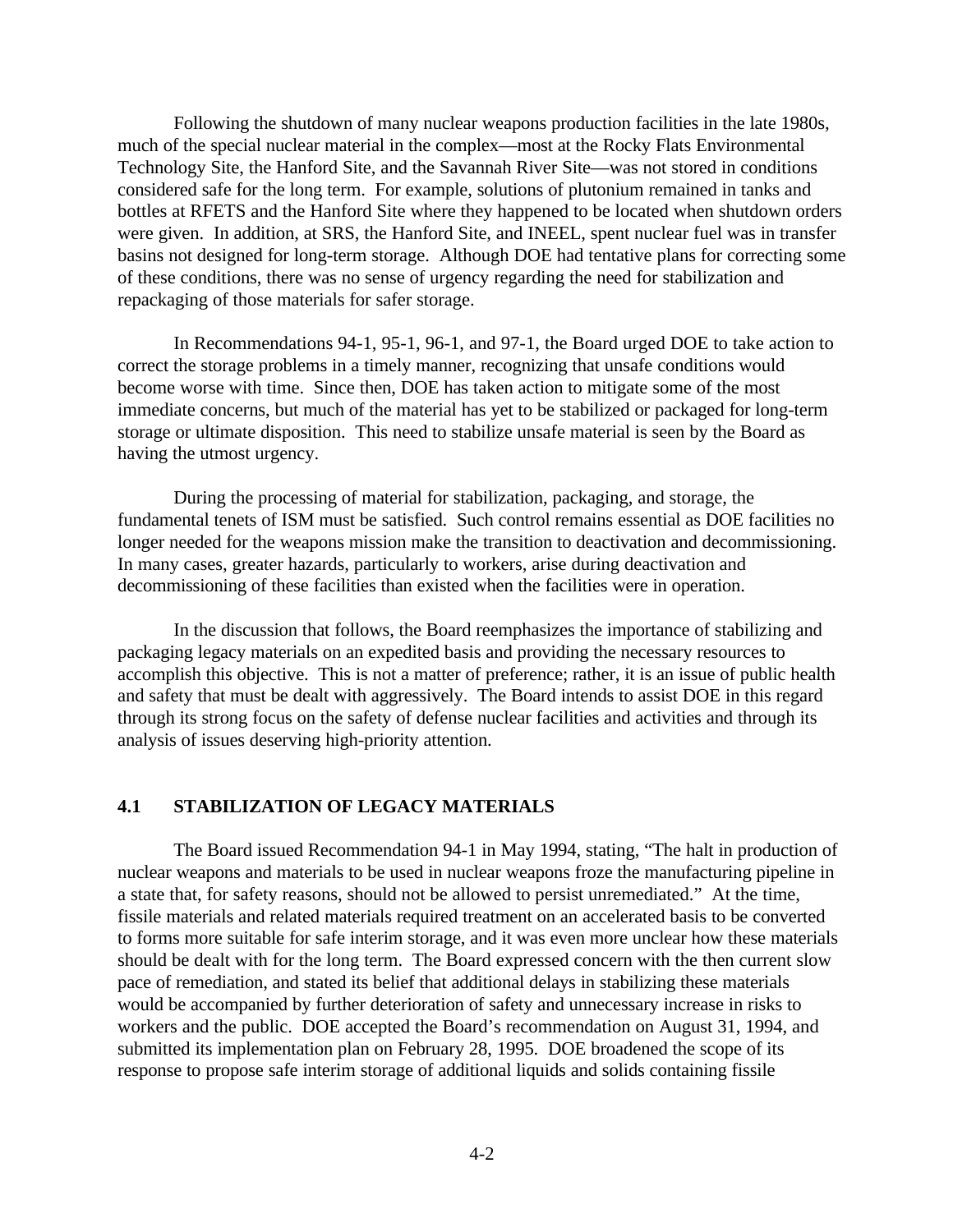materials and other radioactive substances in spent fuel storage pools, reactor basins, reprocessing canyons, and processing lines.

Significant risk reduction and material stabilization were accomplished during the following two years, and much of the plutonium solutions, special isotopes, and plutonium residues have been stabilized by the end of 1998. However, stabilization of about 8 metric tons of plutonium metals, 6 metric tons of plutonium oxides, and more than 200,000 liters of uranium solutions has not yet been started. Stabilization of spent nuclear fuel is in progress at the SRS canyon facilities, but has not yet begun at the Hanford Site, which accounts for more than 90 percent of the 94-1 inventory. Additionally, substantial quantities of americium, curium, and neptunium at SRS remain to be stabilized. In late 1997, it was apparent to the Board that the plan for most of the remaining stabilization activities was outdated and needed to be revised to ensure an aggressive but realistic path forward.

In December 1997, the Board requested that DOE develop and submit a revised implementation plan. During the preparation of this revision, the Board raised many questions about the impact of proposed changes and compensatory measures being taken as a result of the proposed delays. In addition, the Board considered that some proposed delays were not justified by the evidence provided. As a result, DOE delayed submittal of a revised plan, and instead, on September 2, 1998, provided the Board with an update to show progress toward completing a revised plan, as well as the current status of Recommendation 94-1 actions and DOE's then current estimates for completion of those actions.

In a letter dated October 8, 1998, the Board expressed concern about the rate of progress in stabilizing the remaining materials. The Board's letter indicated that, to be meaningful, the implementation plan needed revision to provide aggressive paths forward for the remaining materials and mitigation of the risks caused by continued delays. During the last quarter of 1998, the Board engaged DOE management on several significant open issues requiring resolution to support a necessary and acceptable revision. Only after sustained, intensive, interaction by the Board and its staff did the issues get addressed and resolved. In particular, development of a plan for stabilizing the plutonium-containing materials at Hanford's Plutonium Finishing Plant (PFP) required repeated Board attention. On December 28, 1998, a revised implementation plan for Recommendation 94-1 was issued by the Secretary of Energy. The revision provides the following:

- ! Plans and schedules for the completion of remaining stabilization activities;
- ! Specific commitment dates for completion of stabilization activities; and
- ! Assessment of the safety risks associated with delayed stabilization activities and compensatory measures being taken to minimize those risks.

In particular, DOE's revised plan for stabilizing the plutonium-bearing materials at the PFP at the Hanford Site represents a significant improvement to DOE's September 1998 technical update. It provides more aggressive recovery schedules; reflects an enhanced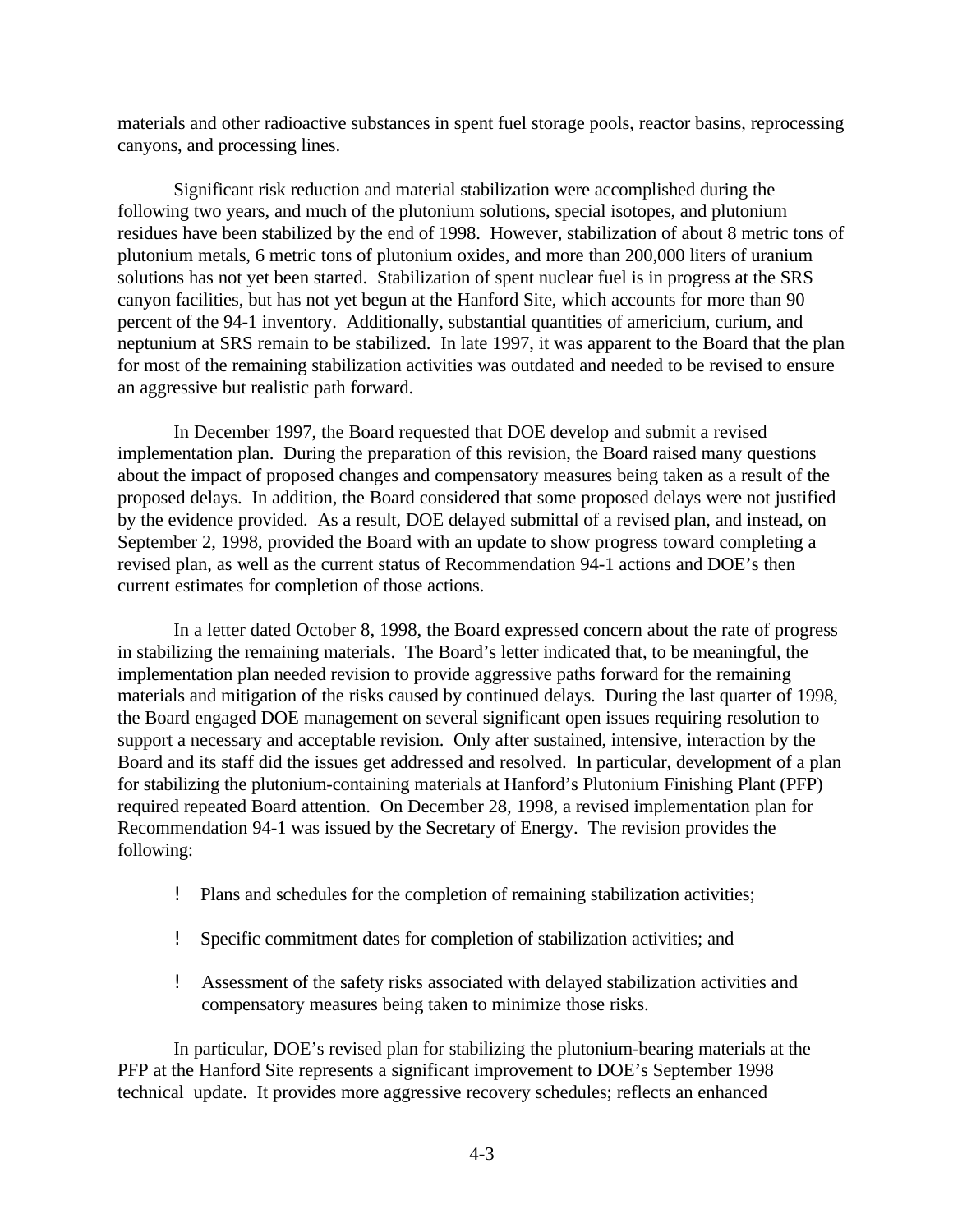understanding of the technical logic and safety risk associated with each activity; and plans for the preparation and execution of major activities in parallel.

Most of the questionable material is scheduled to be stabilized before the end of 2003. Depending on DOE's success in accelerating the operation of the HB-Line at SRS to stabilize plutonium and neptunium solutions in H-Canyon, some activities may continue for a few more years. Additionally, construction of the Actinide Packaging and Storage Facility (APSF) at SRS may be delayed for as much as two years, which will result in corresponding delays in the stabilization and storage of plutonium metals and oxides.

The success of the 94-1 program is dependent on aggressive execution of the activities defined in the revised implementation plan, which will ensure timely stabilization of the remaining nuclear materials covered by the recommendation. The Board will continue to closely monitor these activities to ensure that DOE management provides the resources and commitments needed to accomplish the actions in the revised plan on schedule.

## **4.1.1 Plutonium**

## **Plutonium Finishing Plant**

Throughout 1998, the Board urged DOE to restart plutonium stabilization at PFP and to plan for meeting Recommendation 94-1 commitments in a timely manner. PFP has a relatively large inventory of plutonium-bearing materials in unstable forms and packaging exhibiting degradation. The Board intends to exert pressure on DOE to get these materials safely stabilized using demonstrated technologies on an aggressive schedule.

Fissile material handling at PFP had been halted in 1996 because of repeated instances of poor conduct of operations. In April 1998, fissile material movements for laboratory and vault operations were finally approved, but plutonium stabilization had not yet been restarted. This lack of progress led to increased Board scrutiny, which has led to some improvements. The Board issued letters to DOE on April 15, 1998, and July 13, 1998, containing requirements to report on key problems at PFP. Problems included the lack of aggressive recovery plans for meeting Recommendation 94-1 commitments, the need for a properly scoped Operational Readiness Review to ensure the safe restart of plutonium stabilization operations, and the need to consider more aggressive risk reduction through accelerated stabilization options. At year-end, stabilization had not yet been restarted.

While response has been slow, the Board appears to have stimulated change at PFP. For example, PFP initially had failed to supply meaningful input for the proposed change to the implementation plan for Recommendation 94-1. As a result of pressure from the Board, the facility chartered a team in November 1998 to develop such input. In addition, in November and December 1998, PFP carried out a focused Operational Readiness Review to verify the plant's ability to safely handle and stabilize plutonium oxides in muffle furnaces. This process did start up in early 1999.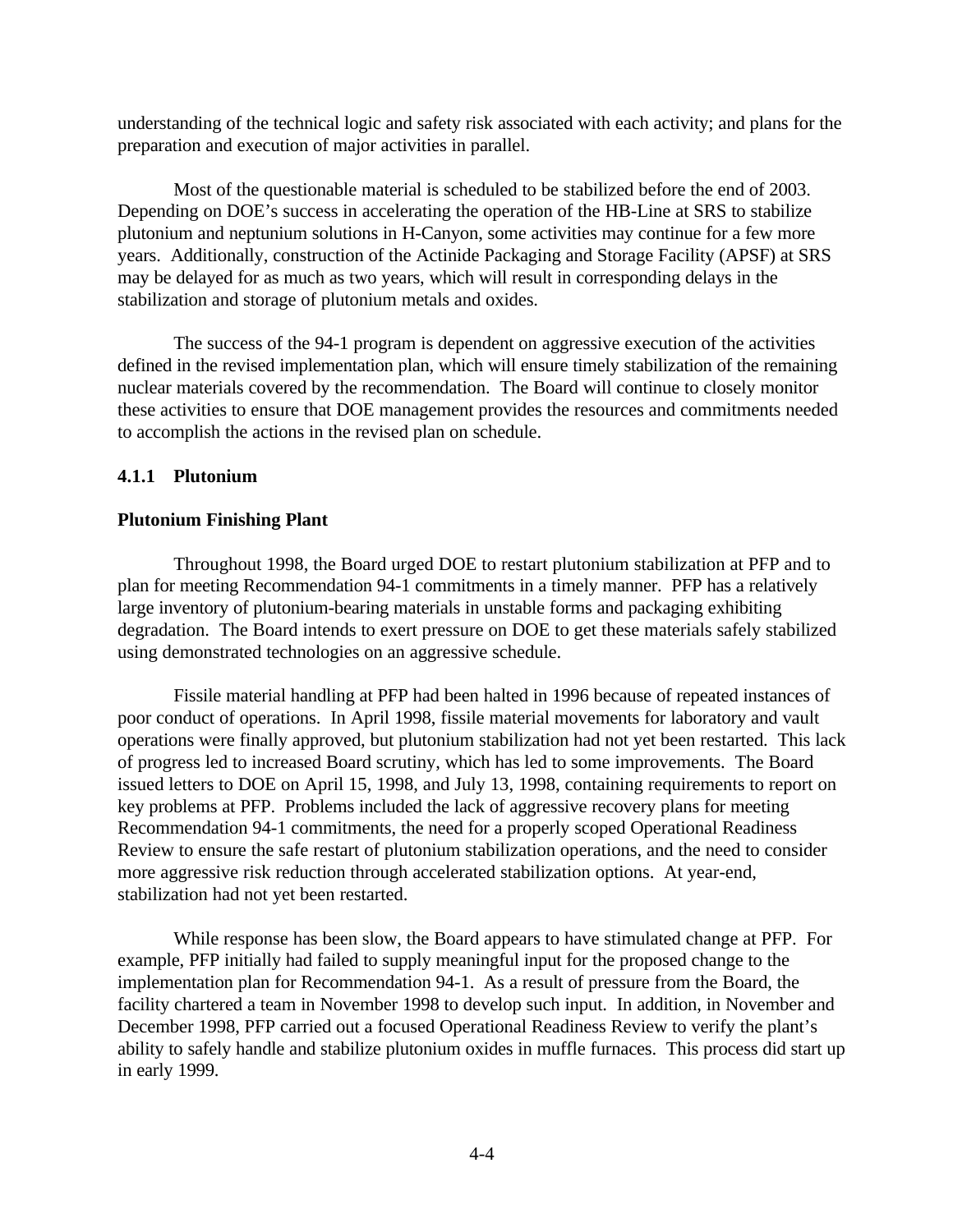In early 1998, the PFP contractor decided to defer thermal stabilization activities for plutonium oxides and metals until 1999. The Board was not satisfied with this slow approach, and communicated its concerns to DOE. As a result, the PFP contractor now intends to implement several of the Board's suggestions for accelerating stabilization activities during 1999. These include completing the installation of three additional muffle furnaces for thermal stabilization, restarting the prototype vertical calciner to continue development work and to stabilize some plutonium solutions until the production calciner is operational, and pursuing an alternative precipitation process used at RFETS for stabilizing impure plutonium solutions. The Board has also stressed the need to stabilize plutonium-bearing polycubes, which are a high hazard for plutonium dispersal. The PFP contractor now intends to reestablish interactions with LANL to procure a pyrolysis unit during 1999 for polycube stabilization.

#### **Stabilization of Plutonium Metal and Oxide**

In Recommendation 94-1, the Board urged DOE to place plutonium metal and oxide in storage configurations that meet DOE's standard for long-term storage (DOE-STD-3013). The Board and its staff have continued to actively follow each site's preparations for stabilizing and packaging plutonium metal and oxide to this standard. Some progress on stabilizing plutonium metals and oxides is continuing. However, little progress has been made in packaging material to DOE-STD-3013, and delays in construction of the APSF at SRS will further delay DOE's progress in this area. DOE has continued efforts to make the requirements of the long-term storage standard less rigorous. The Board has discouraged such attempts and has insisted that DOE provide strong technical bases for the adequacy of any proposed changes to the standard.

DOE is procuring automated systems for packaging material to meet the long-term storage standard. A prototype unit was procured for RFETS. During 1998, DOE had mixed success with this prototype. Operation of the packaging system was successfully demonstrated, but difficulties with the stabilization system led DOE to decide not to install this portion of the unit. Manual stabilization furnaces are planned to be used instead. The prototype unit was accepted by DOE, and post-acceptance testing has begun and is expected to continue into 1999. The Board's staff plans to continue its oversight of this testing, as well as preparations for installation of the system in 1999. The Board's staff has actively encouraged DOE to incorporate lessons learned from the prototype unit into the procurement of follow-on units for SRS, LLNL, and the Hanford Site.

DOE had considered not packaging material at RFETS and the Hanford Site to meet the long-term storage standard before shipment to SRS for extended storage. The Board did not believe this was the best option for safe storage of the material. In part because of involvement in this issue by the Board and its staff, DOE has now decided to package the material to the standards specifications before shipment.

#### **Stabilization of Plutonium Solid Residues**

Since the Board issued Recommendation 94-1 in May 1994, DOE has made progress in reducing the risks and uncertainty associated with "possibly unstable" residues. Of particular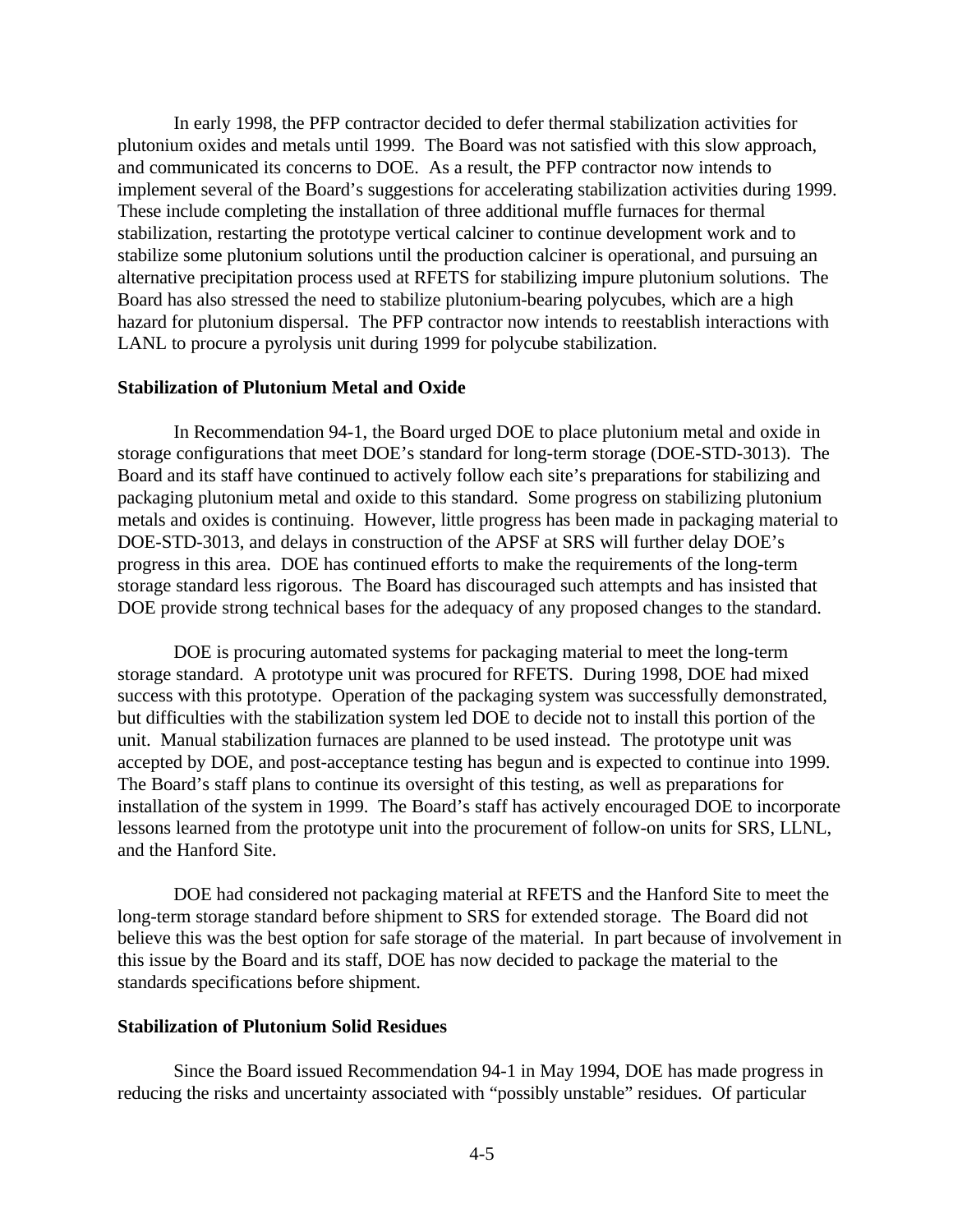note is progress being made at RFETS. On January 29, 1998, the Board wrote to the Secretary of Energy, encouraging DOE to revise its plans to emphasize timely removal of solid residues to a final repository, rather than stabilizing most residues. The Board noted that the more hazardous residues have now been treated and are relatively benign for the near future, and that expeditious burial of low-risk residues at WIPP without further processing would satisfy the intent of Recommendation 94-1. Based upon the results of the RFETS residue characterization program, DOE expects many residues to be reclassified from high to low risk. To resolve plutonium dispersibility issues under the Board's Recommendation 94-3, DOE plans to repack dispersible residues into more robust containers (e.g., pipe overpack containers) pending their shipment to WIPP.

After years of preparation, residue processing and repacking began at RFETS in 1998. Pyro-oxidation of high-risk salts began in January 1998, after the Board had determined that this operation could be safely started. Approximately 2 metric tons of high-risk salts was oxidized in 1998. Multiple process lines also began repacking ash, dry, and combustible residues in compliance with the Interim Safe Storage Criteria; more than 4 metric tons of these packaged materials is now awaiting shipment to WIPP. RFETS modified its combustible repacking strategy after the Board's staff identified packaging configurations that did not comply with the Interim Safe Storage Criteria. The bulk of the remaining work at RFETS involves repackaging the lowrisk residues into pipe overpack containers, stabilizing a small subset of residues as dictated by characterization, and ultimately removing the residues from RFETS to support earlier site closure.

The Board has consistently noted that many residues could be better processed at facilities other than those where they are currently stored. During its public meetings on Recommendation 94-1 in mid-1998, the Board noted that only SRS currently had the capability to stabilize RFETS sand, slag, and crucible residues and encouraged DOE to stabilize these residues at SRS. During 1998, RFETS repackaged approximately 1.5 metric tons of sand, slag, and crucible residues into shipping containers. Shipment of this material to SRS for processing began in December 1998 after the residue Record of Decision had been issued.

#### **Stabilization of Liquid Plutonium Residues**

RFETS has continued to make progress in stabilizing plutonium-bearing solutions. In late 1997, solutions containing high concentrations of plutonium were drained into plastic bottles from four tanks in Building 771. These bottles, along with similar bottles from Building 771 and Building 776, were transferred to Building 371 and stabilized using the Caustic Waste Treatment System. (Reviews by the Board's staff on the conduct of tapping and draining activities in Building 771 are summarized below in Section 4.5, Deactivation and Decommissioning.) Liquids from the last criticality line tank in Building 371 were drained in early 1998 and used to blend down higher-concentration solutions from Building 771 before processing. In June, tapping and draining of piping began in Building 371, and five areas were drained during the remainder of the year. New techniques were also used in 1998 to fix contamination in two highly contaminated rooms in order to simplify future draining operations.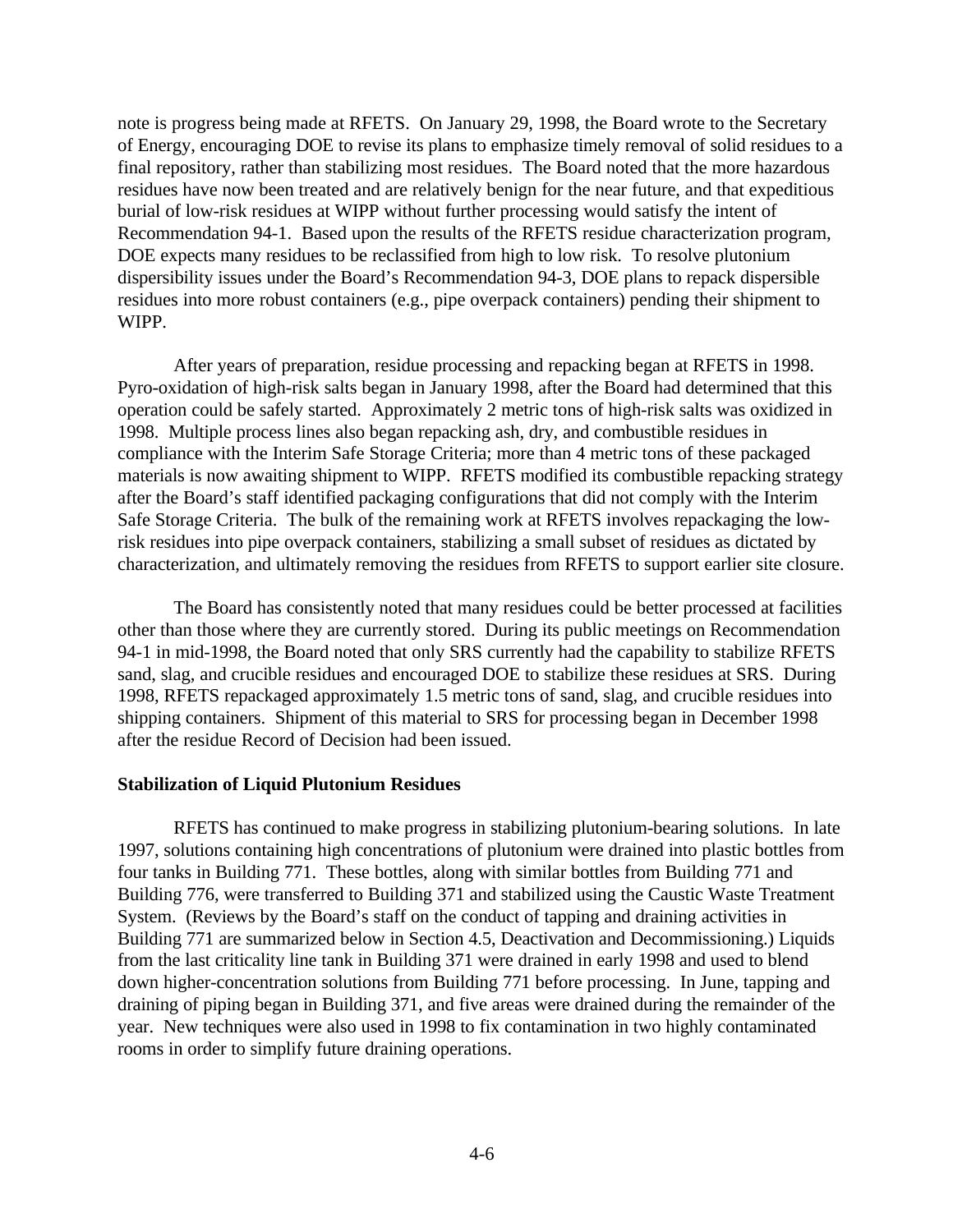#### **4.1.2 Enriched Uranium**

The Board's staff continued its oversight of stabilization and removal of uranium fluoride gases from the Molten Salt Reactor Experiment at ORNL in accordance with Recommendation 94-1. The successful completion of reactive gas removal (primarily fluorine and uranium fluoride) from the head spaces of drain tanks and from off-gas system piping reduced the total uranium remaining in the system from greater than 37 kg to less than 15 kg and decreased the pressure enough to allow preparations to remove uranium deposits from the Auxiliary Charcoal Bed (ACB) to commence. Chemical operations required to denature the reactive fluorinated charcoal in the ACB (the first phase of uranium deposit removal) were safely completed following a review of the proposed operations by the Board's staff. The Board's staff will observe the readiness review for uranium deposit removal and assess the results in early 1999. Subsequent risk reduction activities include removal of fuel and flush salt from the drain tanks and stabilization/conversion of uranium to oxides.

#### **4.1.3 Uranium-233**

Uranium-233 (U-233) is a man-made isotope of uranium whose decay products are highly radioactive. Most of it is stored at ORNL and INEEL, with a smaller quantity at LANL. The Board issued Recommendation 97-1 to urge DOE to stabilize its U-233 materials and to provide for their safe storage. The Board recommended that DOE characterize the U-233, develop a storage standard, assess the adequacy of current storage conditions, and preserve technical competency in U-233 expertise. Because most of the U-233 at these sites has not been inspected for many years, there is uncertainty as to the safety of its current storage condition. Moreover, because of the high radiation associated with U-233, material handling and examination are likely to be difficult, requiring protection from both alpha particles and gamma rays.

ORNL, LANL, and INEEL have begun to take actions to characterize their U-233 materials. ORNL is constructing two hot cells for performing inspection and stabilization activities, has designed a shielded enclosure that will protect workers from radiation during inspection, and is developing an inspection plan. The Board's staff reviewed ORNL's plans and concluded that continued technical oversight by engineering personnel at ORNL will be required if the inspection program is to be completed safely and successfully.

During the past two years, LANL has visually inspected the exterior of all containers of U-233 at the Critical Experiments Facility (TA-18). No visual evidence of degradation has been found. In the near term, LANL plans to transfer its U-233 to the CMR facility. Ultimately, LANL plans to ship all but a small amount of its U-233 to ORNL for long-term storage; the retained material will be used for research purposes. Most of the U-233 at INEEL is contained in unirradiated fuel assemblies and buried waste. INEEL plans to continue its current visual inspection program for the exterior of fuel assembly containers. The majority of the remaining U-233 material is buried in retrievable waste mounds and cannot be readily inspected. A sampling of some unburied waste drums opened to check the condition of the packaging showed minor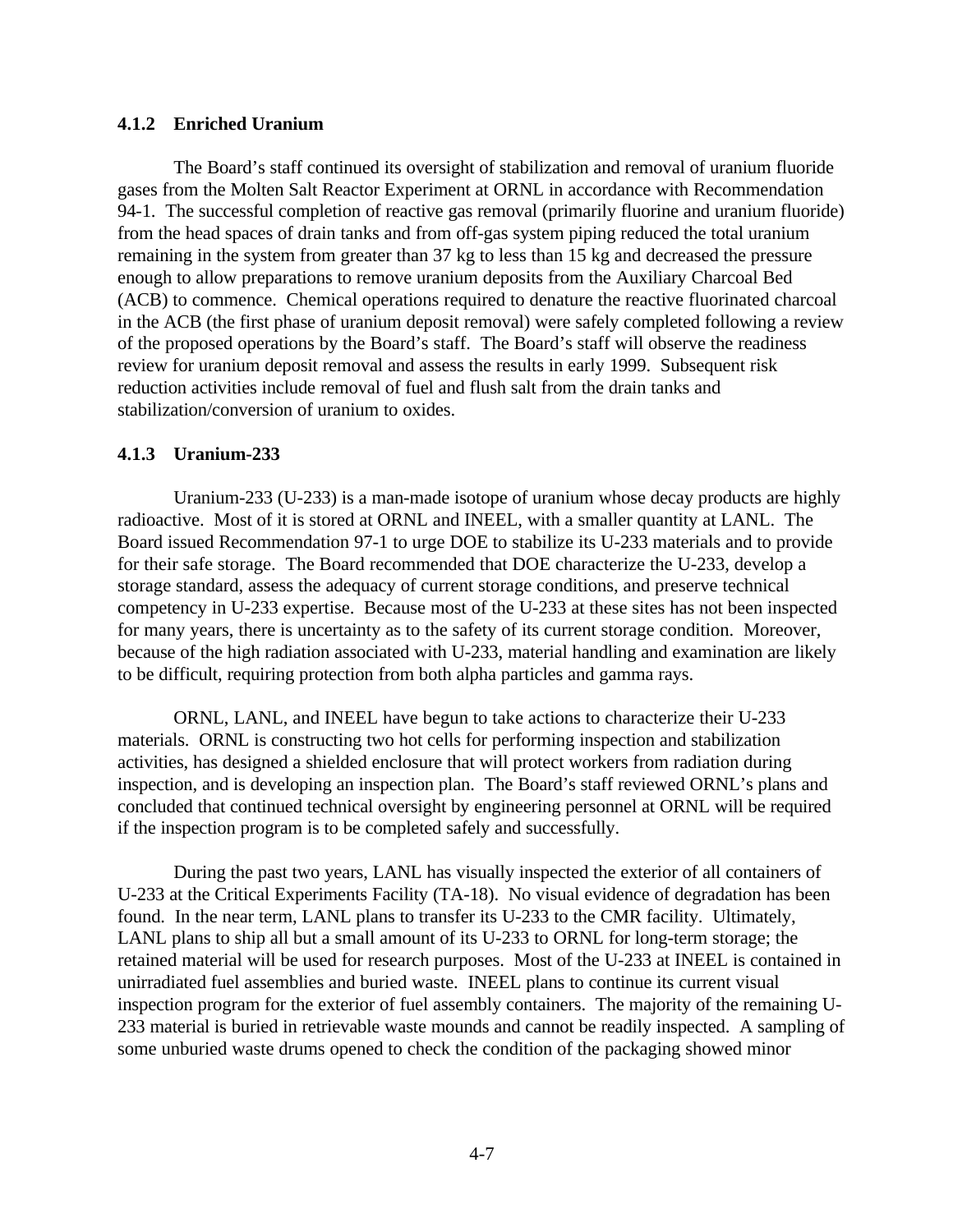degradation of the drums. Additional inspections are planned to evaluate the condition of some of the stored materials.

DOE has completed a technical competency study that identified more than 50 U-233 experts within DOE and its contractors. Much of this expertise is centered at ORNL, where a number of retirees are actively involved in the U-233 Safe Storage Project by mentoring younger engineers. DOE also formed a 97-1 Technical Team comprising experts from the DOE complex. The DOE 97-1 Technical Team completed several implementation plan deliverables. These included criteria for determining which U-233 is designated as waste, a study to identify long-term disposition options for U-233, a report on sites with small amounts of U-233 that can be shipped to ORNL for storage, and an ORNL Building 3019 Alternatives Trade Study.

On October 2, 1998, DOE issued a proposed U-233 safe storage standard. DOE also produced a System Requirements Document (SRD) for the U-233 Safe Storage Program in 1998. After reviewing the standard, the Board issued formal comments to DOE in a letter of December 14, 1998, stating that DOE needed to strengthen its technical basis; ensure that containers do not contain significant quantities of plastics and volatile materials; and ensure that the required attributes of materials, packages, and facilities credited as barriers are adequately specified. Furthermore, because of the large number of policy, programmatic, and technical uncertainties identified in the SRD, the Board considers that document incomplete. In 1999, the Board and its staff will continue to monitor risk reduction through on-site reviews, review of the U-233 inspections, and review of efforts to complete the U-233 standard.

#### **4.1.4 Special Isotopes**

#### **Americium/Curium Solution at SRS**

In Recommendation 94-1, the Board recommended expediting the stabilization of americium/curium solutions stored in F-Canyon. In October 1997, design and construction activities were suspended as a result of numerous unforseen complications with the proposed bushing melter vitrification system. In January 1998, after evaluating alternative stabilization methods, Westinghouse Savannah River Company concluded that vitrification remained the preferred stabilization method and proposed restarting design activities after sufficient system research had been conducted.

A staff review of the project identified several areas needing improvement to ensure safe and timely stabilization of the americium/curium solutions, including the need for a detailed research and development plan and schedule, improved project management, pursuit of backup stabilization alternatives, and mitigatation of ongoing solution storage risks. On July 10, 1998, the Board issued a letter communicating these observations to DOE, with a 45-day reporting requirement. In response to the Board's letter, WSRC made several changes in the americium/curium project. A more detailed research and development plan and schedule were issued in August 1998; periodic updates are planned. A new project management structure was established to improve management focus on the project. Several backup alternatives for the vitrification process are being researched. Additional safety controls for the americium/curium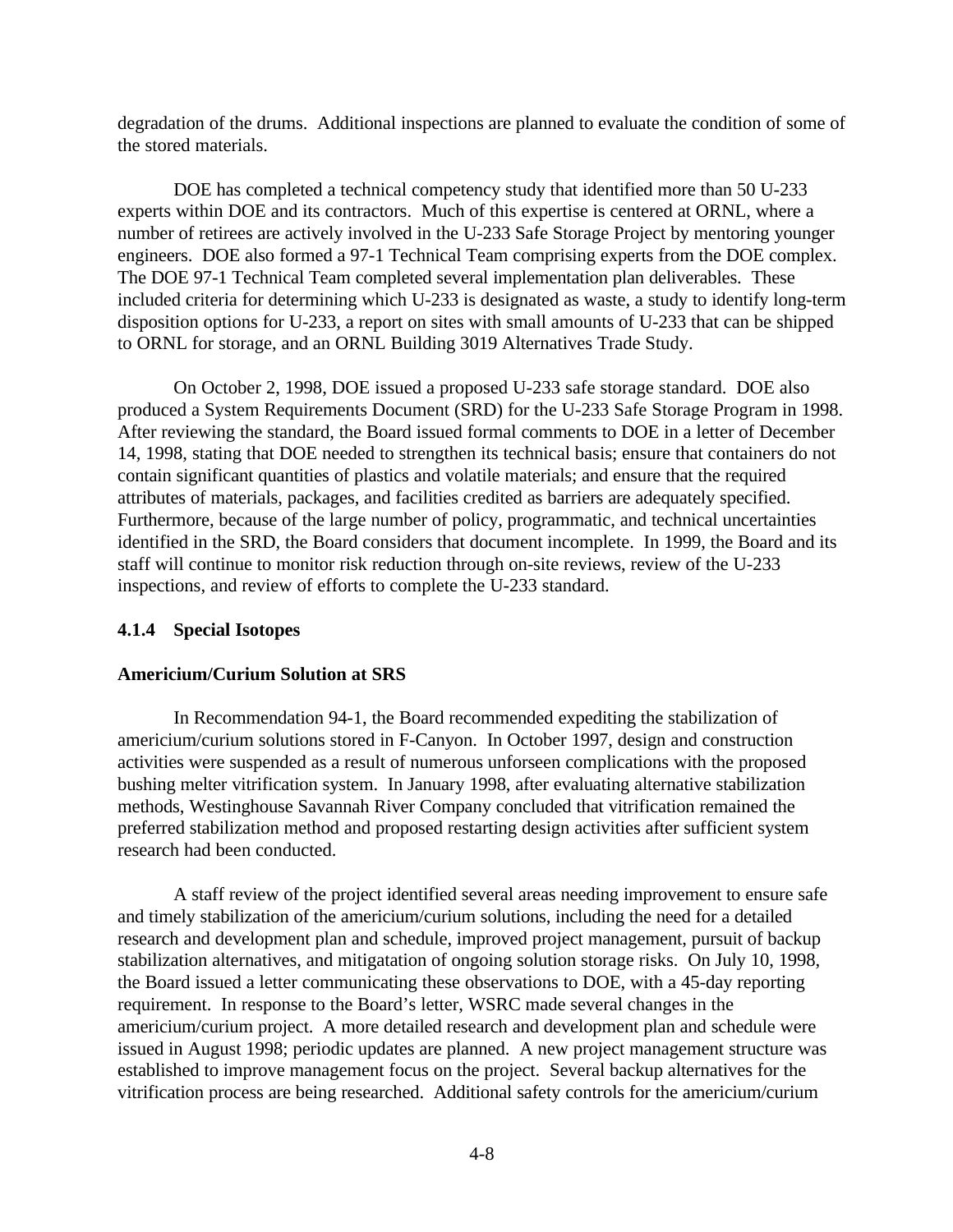storage tank are being implemented. Design activities resumed in October 1998, and a substantial portion of the design is planned for completion by May 1999. The Board and its staff continue to monitor the progress of the americium/curium stabilization project.

#### **Neptunium Solution at SRS**

SRS has 6,000 liters of neptunium-237 nitrate solution in H-Canyon. A decision on the method to be used for processing this solution has been delayed until DOE's Office of Environmental Management and DOE's Office of Nuclear Energy develop a memorandum of agreement formalizing commitments for the stabilization of this solution and its transfer from the site. Pending resolution of the form and method of disposition, compensatory measures have been implemented to reduce the risk associated with the material; these measures include a sampling and monitoring program, cooling system modifications, and preparation of actions in case deficiencies occur in current storage conditions. The implementation plan for Recommendation 94-1 committed DOE to stabilizing and packaging the neptunium material by December 2002. This date was subsequently revised to September 2003 and accepted by the Board. However, the delays experienced in determining the disposition form and method for this material appear to have caused a further delay of at least 6 months past this revised date.

#### **4.2 STABILIZATION OF SPENT NUCLEAR FUEL**

DOE's National Spent Nuclear Fuel Program coordinates activities at the various DOE sites involved in placing spent nuclear fuel into safe interim storage. An additional goal of this program is to ensure that the canisters used for interim storage can be used for shipment to and burial at a national repository without repackaging. During 1998, the Board's staff worked with DOE's staff to emphasize coordination of spent fuel storage activities at the Hanford Site, SRS, and INEEL.

#### **4.2.1 Hanford Site**

Deteriorating spent nuclear fuel in the K-Basins at the Hanford Site has the potential to release radioactive contamination to the environment, posing a threat to the health and safety of workers and the public. In response to Recommendation 94-1, DOE made a commitment to remove the spent fuel from the basins, stabilize it, and place it in interim dry storage at the site. Initially, DOE planned to initiate spent fuel removal by December 1997 and to complete it by December 1999. However, in 1997, the Spent Nuclear Fuel Project experienced substantial delays because of equipment design changes and modifications to the spent fuel stabilization process. On November 17, 1997, the Board transmitted to DOE its report DNFSB/TECH-17, *Review of the Hanford Spent Nuclear Fuel Project*. This in-depth technical and project review identified deficiencies in the project's processes and practices for identifying and resolving technical and safety issues, and noted that these deficiencies could lead to additional delays.

In 1998, DOE outlined corrective actions needed to improve SNFP project management and ensure the timely and technically justifiable resolution of emerging issues. Additional major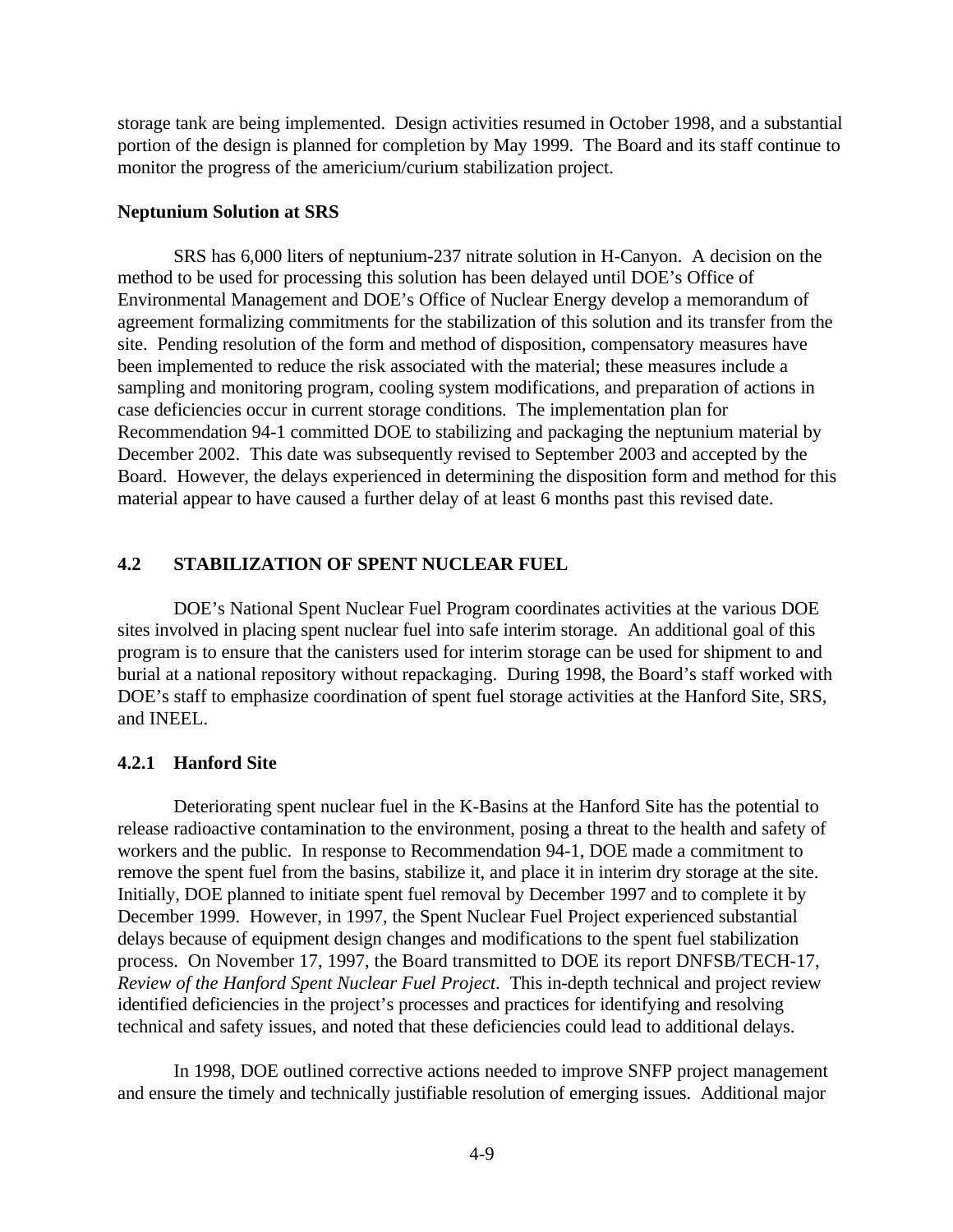delays were identified during 1998 as the SNFP developed a revised project schedule that proposed commitment dates for the start of fuel removal by the end of November 2000 and for the completion of fuel removal by the end of December 2003.

During 1998, the Board and its staff closely followed project progress in the design, safety analysis, and construction of the SNFP facilities. During numerous meetings and discussions with DOE and in a letter to DOE in March 1998, the Board and its staff questioned the design basis for the Multi-Canister Overpack, which is intended to provide primary containment of the spent fuel during stabilization and storage. As a result, the design was revised to use more conventional materials, to provide periodic monitoring during storage, and to require code stamping to demonstrate compliance with American Society of Mechanical Engineers Code for nuclear components.

Additionally, reports documenting reviews by the Board's staff of instrumentation and control systems and fire protection for the proposed process facilities were forwarded to DOE in February and December 1998. DOE's response to these reports resulted in a reduced hazard of a hydrogen explosion in the battery rooms and in improved calibration of the electrical protective devices at the K-Basins. DOE is evaluating additional actions in response to these letters to further improve safety. The Board and its staff intend to continue to review the SNFP to ensure urgent reduction of the risks associated with continued storage of the spent fuel in the K-Basins.

#### **4.2.2 Savannah River Site**

In a previous technical report issued by the Board (DNFSB/TECH-7, *Stabilization of Deteriorating Mark 16 and Mark 22 Aluminum-Alloy Spent Nuclear Fuel at the Savannah River Site*), the technical rationalization was established for using chemical separation to stabilize the deteriorating defense-related spent nuclear fuel stored in the basins at SRS. The Mark 31 target elements had been stabilized in the F-Canyon/FB-Line prior to 1998. During 1998, stabilization of Mark 16 and Mark 22 spent nuclear fuel elements continued in the H-Canyon. To date, about 147 of 154 metric tons of heavy metal fuel have been stabilized. In its implementation plan for Recommendation 94-1, DOE made a commitment to complete stabilization by November 1999; this date was later revised to December 2000. The date continues to slip, and stabilization is now expected to be completed in December 2001. The Board's staff considers these operations as necessary to verify the continued use of appropriate safety measures and to ensure the timely resolution of safety issues. The Board has placed specific emphasis on the need for DOE to demonstrate the most technically justified process for stabilization; this emphasis has contributed to the attainment of measurable progress in remediating the problem of deteriorating spent nuclear fuel.

A large inventory of non-defense-related, aluminum-alloy spent fuel is also in wet storage in defense nuclear facilities at SRS. This inventory will continue to increase as additional fuel is received from off-site research reactors and other DOE sites. This aluminum-based spent fuel cannot be left in wet storage indefinitely, and will likely require treatment before ultimate disposal. DOE is continuing to evaluate alternatives for removing this spent fuel from wet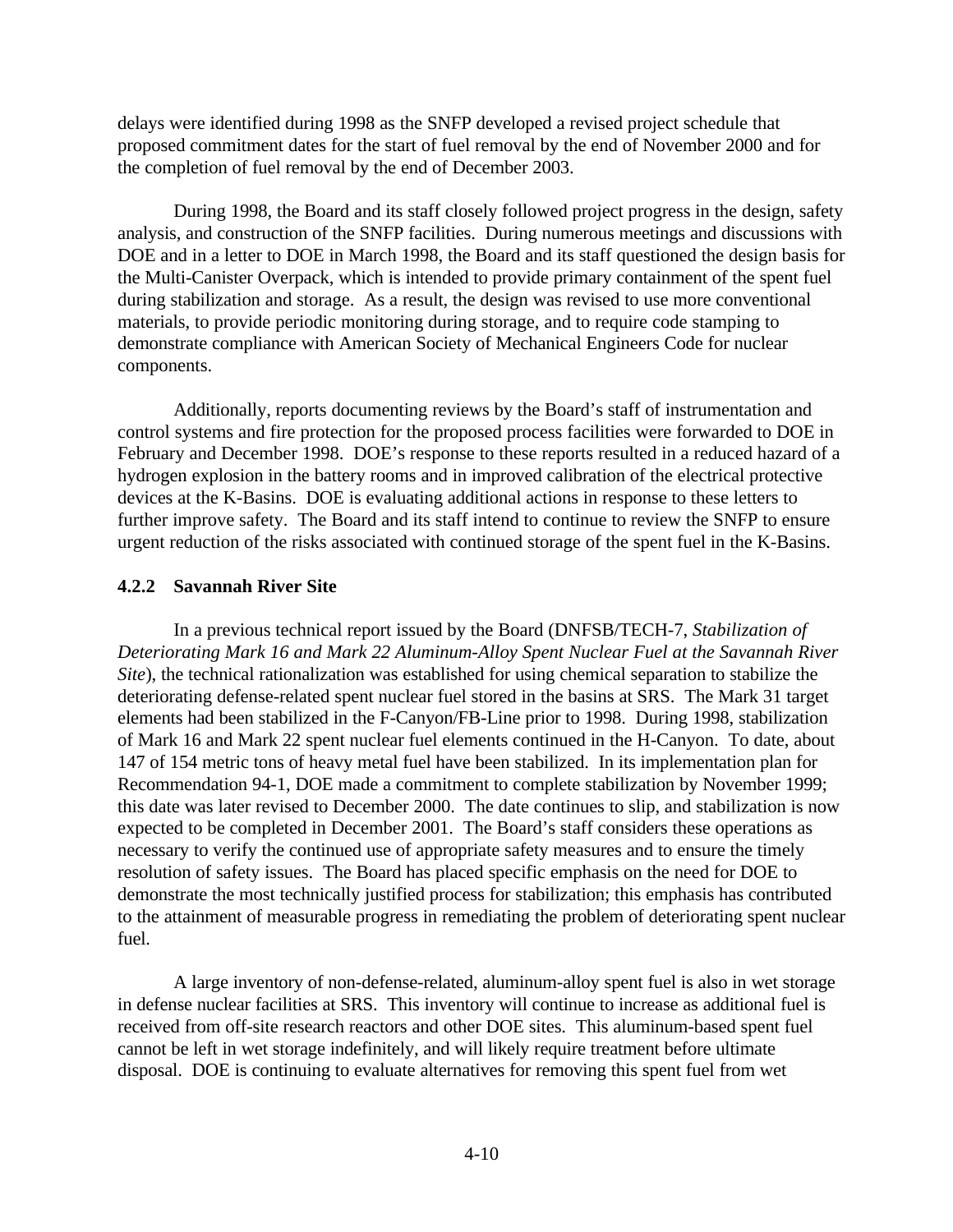storage. The Board reviewed these developments during 1998 and intends to continue to monitor DOE's progress, particularly as it affects defense nuclear facilities.

#### **4.2.3 Idaho National Engineering and Environmental Laboratory**

The implementation plan for Recommendation 94-1 committed DOE to remove fuel from the CPP-603 Basin, a spent fuel storage basin at INEEL, by December 2000 because of concerns with underwater spent fuel storage conditions. DOE has met all milestones to date. Most spent fuel that does not require overpacking has been removed from CPP-603. Approximately 225 fuel units were removed from the CPP-603 fuel basins during 1998, leaving only 229 units. The Board and its staff continue to review these activities to ensure that they are performed in a timely and safe manner.

# **4.3 STORAGE OF HAZARDOUS MATERIALS**

Since ultimate disposition of most legacy materials is many years away, it is important to ensure that these materials are adequately and safely stored in the interim. During recent years, the Board has issued several recommendations intended to upgrade storage conditions for these materials, and the Board continues to review new storage areas and evaluate existing storage conditions.

# **4.3.1 Plutonium Storage Facilities at the Savannah River Site—Actinide Packaging and Storage Facility and K-Area Material Storage**

The Board's Recommendation 94-1 addressed the need to stabilize surplus plutonium metal and oxide and provide safe interim storage of this material. After stabilization and packaging, DOE intends to ship surplus plutonium from the Hanford Site and RFETS to SRS and store it with SRS material in two facilities—APSF and the K-Area nuclear materials storage project. DOE's plans are described in the amended *Record of Decision on Storage and Disposition of Weapons-Usable Fissile Materials* (August 1998), and depend upon SRS being selected as the surplus plutonium immobilization site. Numerous reviews by the Board and its staff have focused on the planning, safety analyses, and design activities for these two facilities.

APSF is intended to stabilize and repackage SRS plutonium by May 2002, in accordance with the DOE implementation plan for Recommendation 94-1, and to provide safe, secure storage of special nuclear material for up to 50 years. This project has been subject to shifting project requirements and increasing scope, including expansion of its mission from storing only SRS material to storing all surplus material from the Hanford Site, as well as some material from RFETS. While much progress on design has been made in 1998, the current schedule for construction, start-up, and operation of APSF is optimistic.

Because numerous safety issues, as well as DOE's surplus plutonium disposition strategy, depend on timely APSF start-up, the Board has closely monitored progress on the design and construction of this facility. In February 1998, the staff reviewed an early version of the system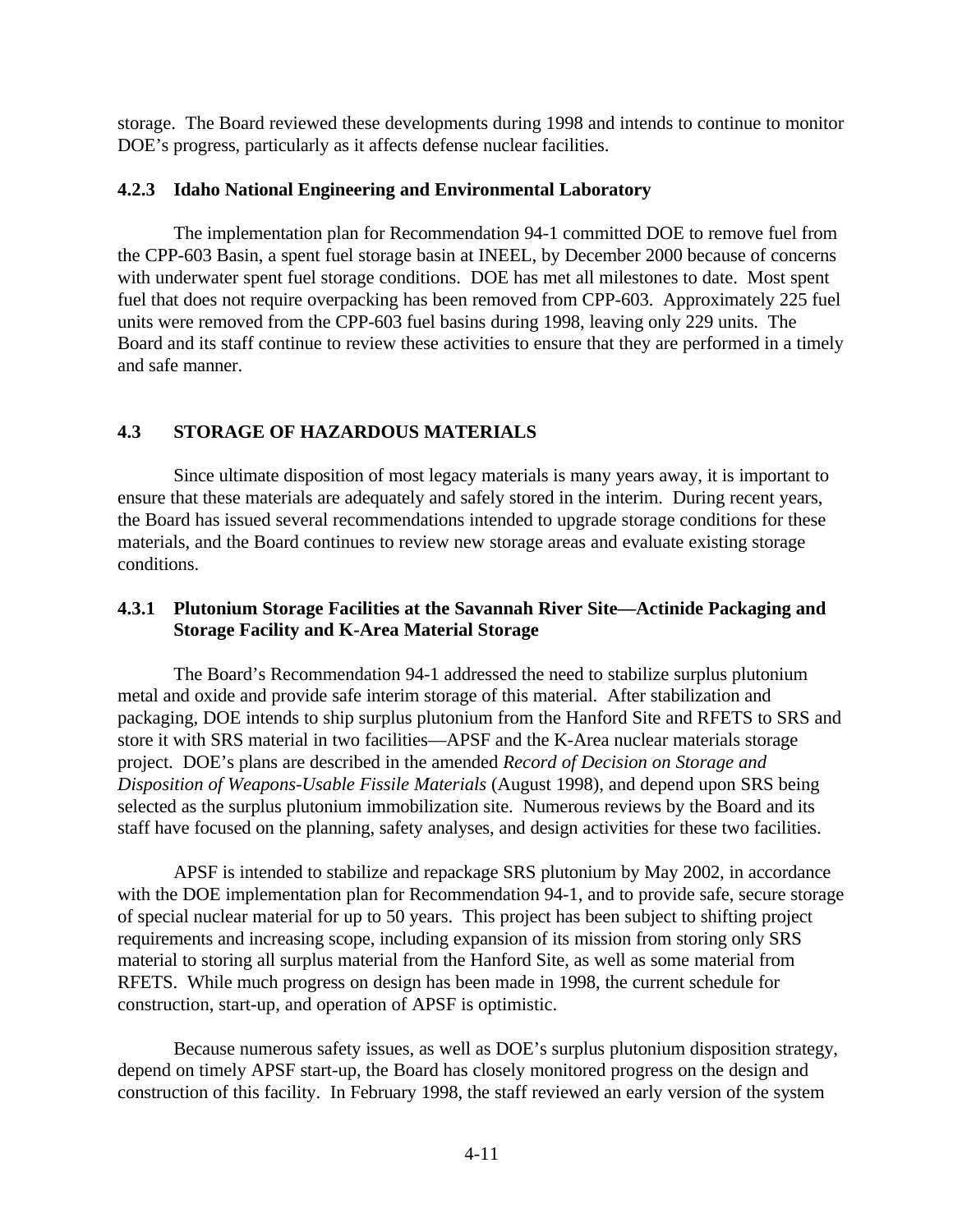design packages and concluded that more details were needed to assist the constructor, particularly the identification of codes and standards being invoked and the systems and components that are important to safety. Also in early 1998, the Board and its staff made suggestions for improving the robustness of the structural design and confirming design assumptions. For example, it was known early in 1997 that a soil soft zone existed beneath the planned footprint of the facility, but by early 1998, this soft zone still had not been adequately characterized. In February 1998, DOE and WSRC agreed to perform a more comprehensive geotechnical investigation to ensure an appropriately safe structural design. Also during 1998, DOE and WSRC increased the design tornado loading and completed a thorough seismic verification study, following suggestions of the Board and its staff.

Furthermore, to improve confidence in the seismic design and evaluation of SRS facilities, the Board's staff and DOE initiated a generic review of ground motion assumptions at SRS. The questions explored included (1) the magnitude and distance assumptions used to bound the 1886 Charleston earthquake, (2) the historical record of nearby ground motion estimates from the Charleston earthquake, (3) modeling of the crustal structure for the attenuation of ground motion, (4) modeling of probabilistic ground motion parameters, and (5) comparison of detailed sitespecific data on the seismic hazard with generic data on national seismic hazard maps prepared by the U.S. Geological Survey. Considerable progress was made in addressing these issues, and as a result, SRS has modified design practices for future designs to improve structural performance under extreme loads. Continuing efforts in this area should streamline the selection of appropriate seismic design criteria and ground motions, thus ensuring the safe design of future defense nuclear facilities at SRS.

By the end of 1998, staff reviews of APSF had concluded that there were still open safetyrelated items, particularly for electrical and fire protection systems. DOE and WSRC need to continue to apply high-level attention to managing the remaining issues. One difficult challenge will be the installation, start-up, and operation of the plutonium stabilization and repackaging system, in light of the difficulties experienced at RFETS during start-up of a similar system. The Board will continue to closely follow progress on these matters.

The K-Area nuclear material storage project started in early 1998 and is an outgrowth of the APSF project. In early 1998, DOE began to pursue early closure of RFETS, and developed a strategy dependent upon SRS receiving RFETS material starting in 2000, about 1 year before APSF is due to be completed. Since APSF would not be ready, DOE began planning to upgrade K-Area facilities and to store shipping containers of properly stabilized and packaged RFETS material in K-Area. This strategy takes advantage of extensive upgrades completed in the early 1990s to support K-Reactor start-up. Additional modifications are required for security, criticality monitoring, and structural repairs. Of particular interest from a safety standpoint is the planned longer-term use of certified shipping containers to maintain plutonium containment in a storage environment. The Board and its staff will continue to review the planned K-Area modifications and supporting safety analyses, as well as progress in APSF design and construction.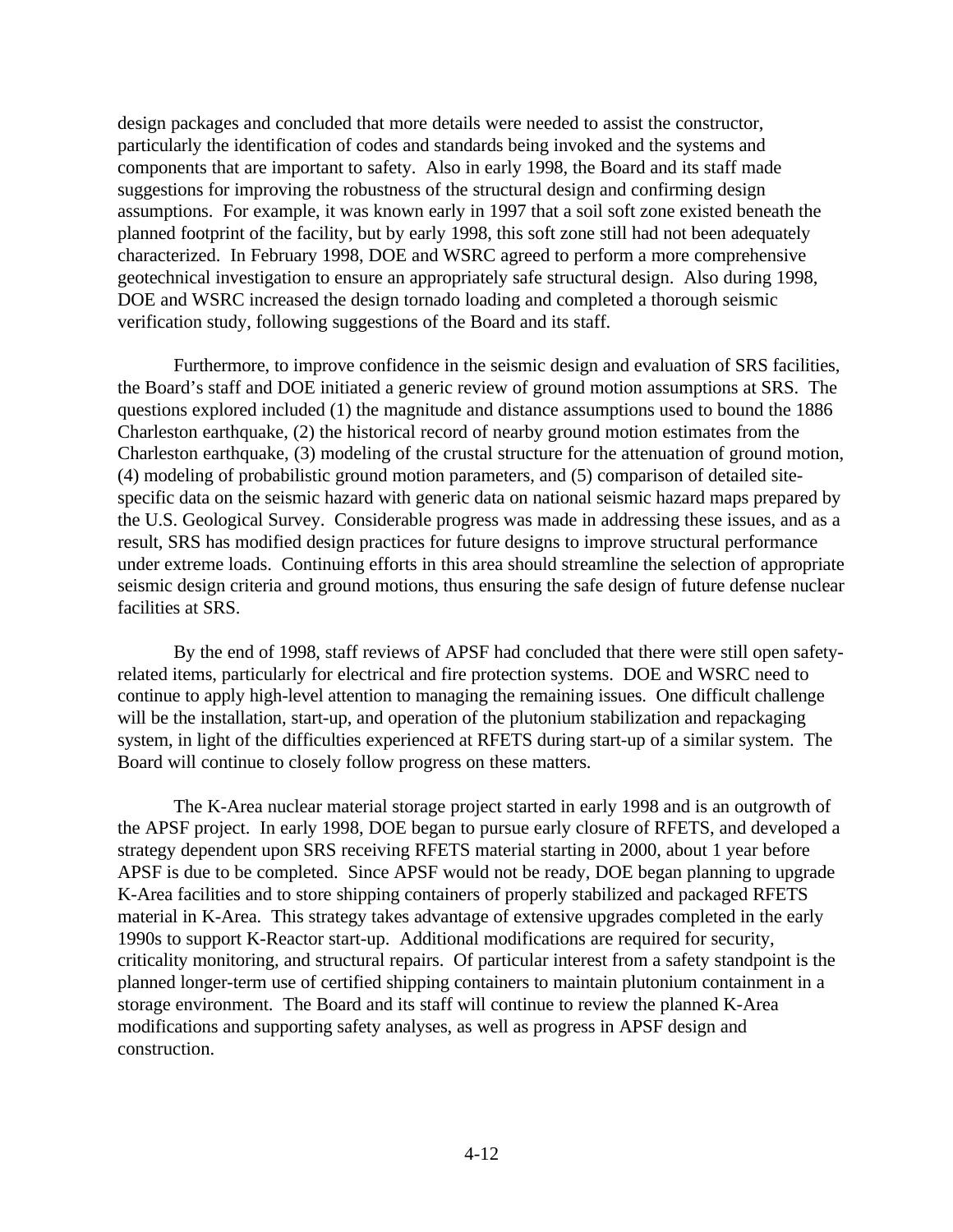#### **4.3.2 Building 371 at the Rocky Flats Environmental Technology Site**

The Board issued Recommendation 94-3, *Rocky Flats Plutonium Storage*, to ensure that the large quantity of SNM at RFETS would be safely stored. The Board recommended that DOE take a systematic approach to evaluating the suitability of Building 371 for the proposed new mission of storing the site's entire SNM inventory, and prepare a program plan for building upgrades and improvements consistent with the building's mission. Based on its reviews, the Board had concluded that activities to prepare Building 371 for this role were neither logically structured nor sufficiently broad in scope to ensure that the material would be adequately stored. In response, DOE determined that upgrades to Building 371's structure, systems, and components, as well as its safety basis, were needed. The Board and its staff followed DOE's progress closely and were instrumental in DOE taking a systems engineering approach to evaluating and developing upgrades, as well as integrating this approach into project management. Without the Board's proactive interaction, these evaluations would not have been completed in a timely manner.

In mid-1998, the Board's staff had reviewed progress on upgrades, the design adequacy of several upgrades, and the implementation of a new safety basis for the building. As a result of the Board's Recommendation 94-3, the safety basis was upgraded to be adequate for the building's mission. However, the staff's review had also identified the fact that analysis of one upgrade was inconsistent with accepted industry practice, and analysis of another upgrade functional test contained errors. Based on this review, the Board suggested that DOE independently evaluate work packages to ensure that the functional requirements of the upgrades have been satisfactorily met. DOE completed an independent review, which revealed that in general, upgrades were satisfactory, but additional controls were needed, and several issues required further resolution.

#### **4.3.3 Uranium Hexafluoride Storage**

Approximately 50,000 cylinders containing more than 500,000 metric tons of depleted uranium hexafluoride from the production of enriched uranium for both defense and civilian purposes are stored outdoors in carbon steel cylinders at gaseous diffusion plants in Oak Ridge, Tennessee; Portsmouth, Ohio; and Paducah, Kentucky. In Recommendation 95-1, *Improved Safety of Cylinders Containing Depleted Uranium*, the Board recommended that DOE (1) begin an early program to improve the corrosion resistance of the cylinders, (2) evaluate additional measures that would protect the cylinders from corrosion, and (3) determine the proper form for long-term storage of the uranium hexafluoride.

In response, DOE has taken substantial actions to slow the degradation of cylinders from external corrosion. Handling, inspection, surveillance and maintenance procedures have been upgraded, and more than 20,000 visual inspections of cylinders have been performed. Hundreds of severely corroded cylinders have been measured ultrasonically for wall thickness, and cylinder recoating efforts are well under way for cylinders with the highest levels of corrosion. A pilot lot of approximately 2,200 cylinders has been recoated at Paducah, and production programs at Oak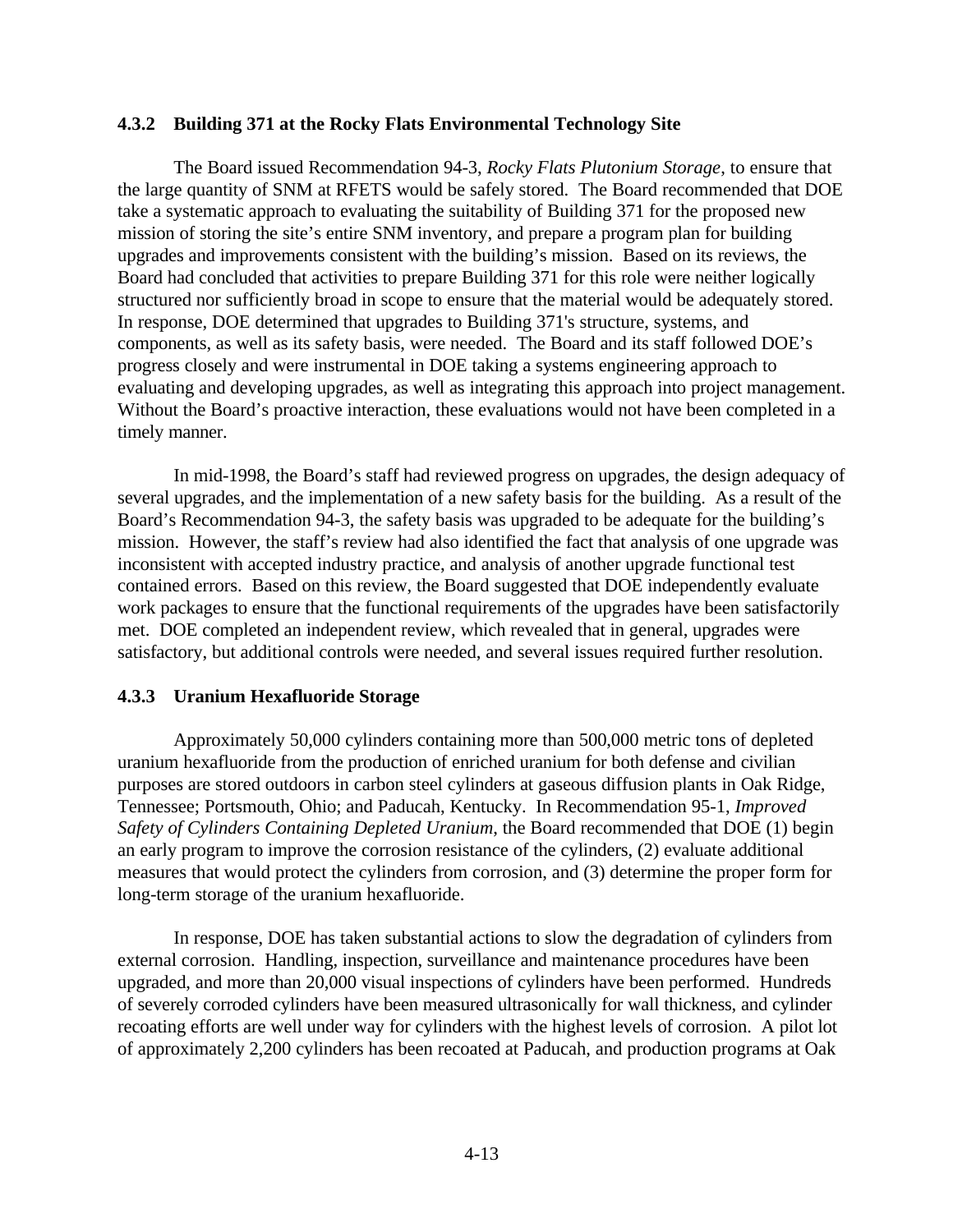Ridge and Paducah started up in June 1998 and have recoated about 1600 cylinders to date. More than 1,000 cylinders are projected to be completed annually.

In December 1997, in response to a June 1997 letter from the Board regarding inadequate coverage in the Final Safety Analysis Report of a cylinder handler fire that would cause a rupture of a cylinder, DOE committed to a new set of controls. During 1998, the needed safety controls were implemented, including installation of fire suppression equipment. Technical Safety Requirements were modified to limit the allowable cylinder handler fuel loading, and additional procedural and maintenance controls were developed and finalized.

#### **4.3.4 Hazardous Chemical Storage**

The Board's staff is reviewing the chemical safety programs at all major DOE sites, even though chemical safety is not specifically under the Board's cognizance. This is because unplanned chemical reactions could lead to the release of radioactive material at defense nuclear facilities, and such incidents are within the Board's purview. The Board has observed that DOE has not rigorously followed up on its Chemical Vulnerability Study of 1994 or the Secretary of Energy's safety initiatives following the explosion at the Plutonium Reclamation Facility in May 1997. Since the Board's staff began its chemical safety study, DOE Headquarters has established a combined DOE/Contractor Chemical Safety Interest Group under the auspices of the Energy Facilities Contractors Group to formulate chemical safety issues and propose possible resolutions to DOE for line management action. The Board has expressed concern about the initial lack of line management involvement in the chemical safety issue. Line management involvement is a fundamental part of integrated safety management necessary to establish appropriate chemical safety controls.

The Board has also initiated a dialogue with the Center for Chemical Process Safety and has encouraged DOE's ES&H secretarial officers to similarly engage. Operating under the auspices of the American Institute of Chemical Engineers, the Center has much to offer regarding good chemical safety practices.

The Board's staff has observed deficiencies in the characterization of legacy chemicals and the incorporation of chemical safety programs into ISM programs at the major sites. For example, SRS does not have a chemical management program that is integrated with its nuclear safety program. After meeting with the Board's staff in October 1998, DOE called for the establishment of such a program, and followed up on several identified deficiencies in the safety program. RFETS and the Hanford Site have made progress in incorporating chemical safety into their ISMSs. The Hanford Site now requires its contractors to use an automated hazards identification form that helps identify chemical hazards. However, Hanford has not characterized all of its legacy chemicals, especially those in miscellaneous inactive underground storage tanks, as required by the Secretary of Energy's more recent directives.

Two reviews conducted by the Board's staff at the Y-12 Plant have disclosed weakness in job hazard analysis procedures relevant to chemical safety. Several facilities contained abandoned and excess or improperly stored chemicals not addressed in the facility safety basis.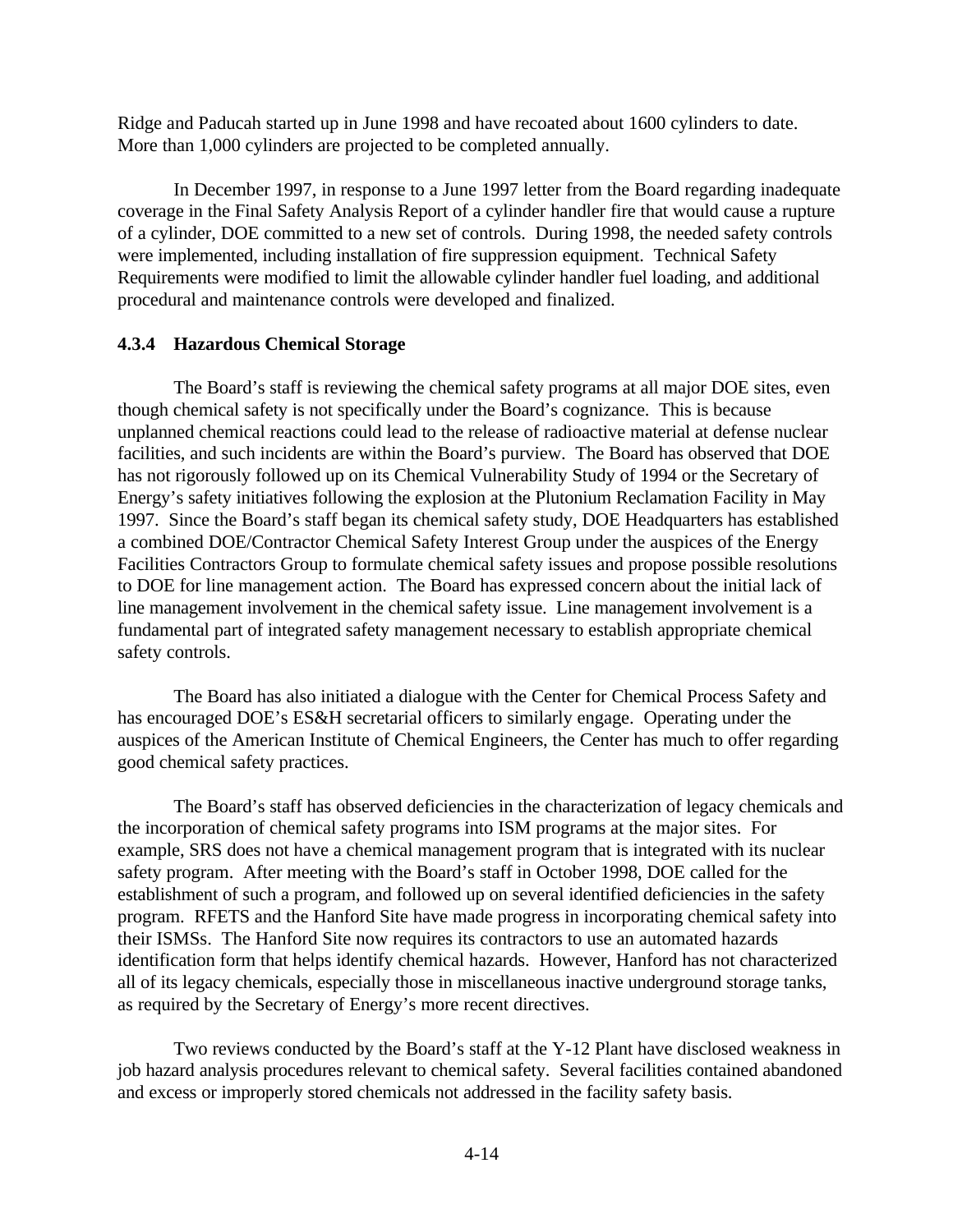Acknowledging such deficiencies, the contractor has indicated it would make improvements in conjunction with the implementation of ISM at the Y-12 Plant. Recently, the Board's staff noted some improvement in the storage conditions at the facilities.

Chemical reactions have caused several problems in radioactive waste packaging operations at the Fernald Environmental Management Project during the past two years. Investigation by DOE found that procedures and management systems were not adequate to prevent the packaging of chemically incompatible wastes together in a single container. After these events occurred, the Board's staff held discussions with DOE and the contractor regarding the root cause of the events and proposed corrective actions. Questions and comments by the Board's staff led to improved quality and level of detail of the reviews, and to upgraded safety of waste management operations. The Board's staff will continue to follow not only safety management at Fernald in general, but also the nexus of chemical safety and nuclear safety.

# **4. 4 WASTE MANAGEMENT**

In keeping with the Board's statutory mandate to ensure the establishment of appropriate safety standards for DOE's activities, the Board has emphasized the importance of issuing DOE Order 435.1, *Radioactive Waste Management,* to incorporate the safety-related measures of Recommendation 94-2 and as a replacement for the existing DOE Order 5820.2A. DOE Order 435.1 addresses three major waste types—high-level, transuranic, and low-level waste—and the safety requirements for design, construction, operation, and decommissioning of associated facilities. The following subsections address, for each of those waste types, those activities in defense nuclear facilities essential for the protection of the health and safety of the public.

# **4.4.1 High-Level Waste**

# **Savannah River Site In-Tank Precipitation Facility**

The In-Tank Precipitation (ITP) Facility was intended as a pretreatment facility for use in concentrating and removing radioactive fission products from high-level waste liquids at SRS. The separated fission products would have been processed at the Defense Waste Processing Facility. The decontaminated liquids would have been processed at the Saltstone Production Facility. With the ITP process, chemical and radiolytic decomposition of the tetraphenylborate precipitating agent occurs, generating substantial quantities of benzene, a flammable and carcinogenic gas. If the accumulated precipitates were to decompose rapidly, the resulting benzene release could be very large. Such an event would pose a major flammability hazard. The Board's Recommendation 96-1, *In-Tank Precipitation System at the Savannah River Site*, was issued in August 1996 to ensure that the hazards associated with the ITP process would be adequately understood and controlled before the ITP Facility commenced operations. Laboratory experiments carried out in response to Recommendation 96-1 confirmed the Board's concerns and led DOE to conclude early in 1998 that the ITP process could not be operated safely without significant upgrades to the ITP Facility. As a result, DOE has halted efforts to begin operations at the ITP Facility, and alternatives to the ITP process are under evaluation.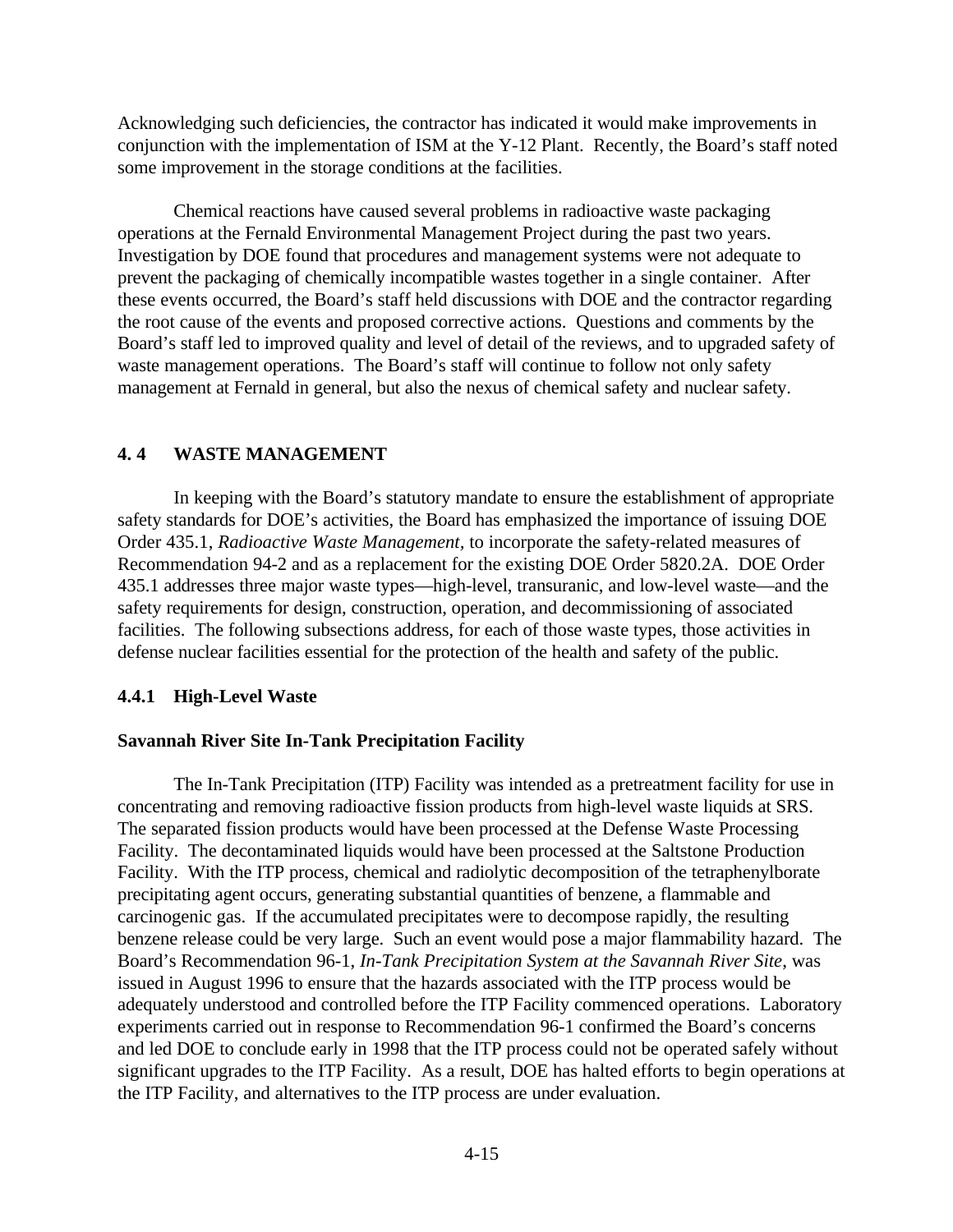The Board has carefully reviewed the methodology DOE is using to evaluate alternative waste treatment technologies, as well as the results of these evaluations. DOE began with a wide variety of candidate technologies and systematically reduced the field to four finalists: small-scale tetraphenylborate precipitation, nonelutable ion exchange, caustic-side solvent extraction, and direct grouting of tank liquids without cesium removal. The Board agrees that each of these options could be carried out safely, but each also has its own strengths and drawbacks. Notable drawbacks include the need to deal with benzene in downstream facilities for the small-scale tetraphenylborate option, the large radiological source term of the loaded nonelutable exchange media, the immaturity of the caustic-side solvent extraction process, and the need for on-site disposal of large quantities of radioactive cesium for the direct grouting option. DOE has not yet decided how to proceed from this point, but the Board expects a decision to be made soon. Immobilization of high-level waste at SRS remains one of the Board's highest priorities, and the Board will continue to review DOE's efforts to select a safe and effective process to replace ITP.

While DOE considers alternatives to the ITP Facility, the remnants of process testing at the ITP Facility are continuing to pose hazards. Tank 49, which holds radiologically contaminated, tetraphenylborate-bearing wash water from ITP process testing, was recently discovered to generate benzene at rates greater than the authorization basis limits for flammability. This problem resulted from inadequate control of the tank chemistry, which allowed conditions known to be favorable for benzene generation to arise. As a corrective action, the vapor space in this tank has been inerted with nitrogen, and improved flammability controls are being established. Tank samples indicate that virtually all the tetraphenylborate in the tank has already decomposed, and the benzene hazard should end once the intermediate decomposition products themselves decompose. The Board has reviewed draft versions of the proposed controls and will endeavor to ensure that the final controls provide adequate protection for the short period of time during which the benzene releases are expected to persist. This problem is a clear illustration of the need to fully understand and control process chemistry in waste treatment facilities. It also provides further incentive to use caution in pursuing the application of tetraphenylborate precipitation for high-level waste processing.

#### **SRS High-Level Waste Facilities**

A major upcoming activity at SRS is the 1999 start-up of the Replacement High-Level Waste Evaporator. This large new facility, located within the tank farms, will be used to concentrate high-level waste in order to conserve tank space at SRS. The site contractor recommended to DOE that only a contractor Readiness Assessment be conducted to verify the readiness of the facility prior to start-up. The Board preferred that the applicable DOE Order, 425.1, *Startup and Restart of Nuclear Facilities*, be followed. This Order clearly requires a full Operational Readiness Review, which includes independent verification of readiness for new nuclear facilities such as the new evaporator. After numerous interactions between DOE and the site contractor, and the Board's staff, DOE decided in 1998 that a full Operational Readiness Review should be performed. The Board believes this more rigorous review will provide better assurance that the new evaporator can operate safely.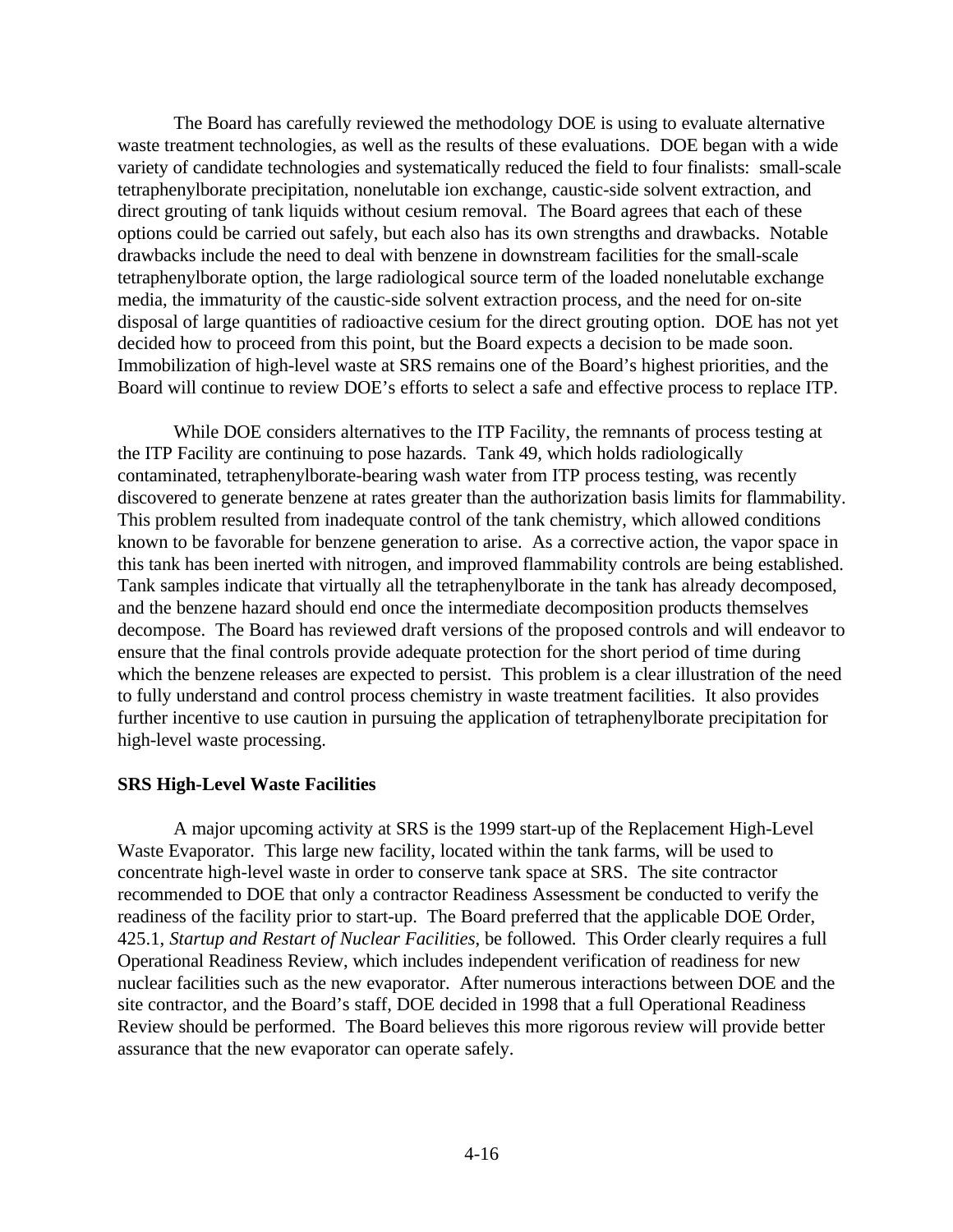The Board also reviewed high-level waste operations at SRS. In general, those operations were found to be conducted in a formal, well controlled manner. However, an effort to add water to Tank 8 high-level waste in preparation for its retrieval was found to be fraught with problems not recognized by the site contractor or DOE. Tank 8 is a 1950s-vintage single-wall tank that sits in a 5-foot-tall steel pan to contain leaks. Preparations for responding to potential leaks from the tank during the water addition were inadequate. Equipment needed to remove waste from the tank in the event of a leak was inoperable, the installed transfer jet was located too high above the waste to be useful, the response procedure was still in draft form, and the amount of water to be added was sufficient to overflow the leak collection pan. These concerns were identified to DOE, leading SRS to apply a more rigorous ISM methodology to this activity, which resulted in significantly improved planning and controls. This incident emphasizes the importance of continued attention to detail for every nuclear operation, even at sites with strong site-wide safety management systems and generally good conduct of operations.

#### **Tank Waste Remediation System at Hanford**

One of the most difficult tasks facing DOE is remediation of the more than 50 million gallons of high-level radioactive waste currently stored in 177 underground storage tanks at the Hanford Site. The system for storing, retrieving, processing, and immobilizing this waste is TWRS. The Board considers adequate characterization of the wastes at the Hanford Site to be the necessary first step in ensuring their safe storage, processing, and disposal. The Board has issued three sets of recommendations on this subject. Largely at the Board's urging, DOE has made substantial progress in the sampling and characterization of the wastes. The Board held a public meeting at the Hanford Site in August 1998 to discuss this progress. Information provided at that meeting indicated that a total of 139 of the tanks have been sampled. DOE has completed the sampling, characterization, and theoretical analysis associated with potentially explosive organic complexant mixtures, and has since issued a report showing that an explosion or fire cannot occur. DOE also has implemented a high-volume sampler for obtaining waste samples needed for designing processing systems in a timely fashion.

The progress DOE has made in characterizing the Hanford wastes is commendable; however, continued sampling and characterization of the remaining tanks will certainly provide additional necessary information. In particular, refined sampling techniques for flammable gases in the waste will aid in closing the flammable gas safety issue. Continuing to sample for organic solvents may allow DOE to narrow the number of tanks potentially at risk of an organic solvent burn. Lastly, additional characterization may be prudent to identify tanks with extreme chemical characteristics that may make processing difficult. DOE has been advised by the Board that this information could be useful in designing optimal blending sequences for providing feed for TWRS.

In 1992, while reviewing the design of one TWRS project, the Multi-function Waste Tank Facility, the Board found that this project, and indeed the rest of the TWRS, suffered from the lack of a systematic design process. In Recommendation 92-4, *Multi-Function Waste Tank Facility at the Hanford Site,* the Board recommended that DOE establish a systems engineering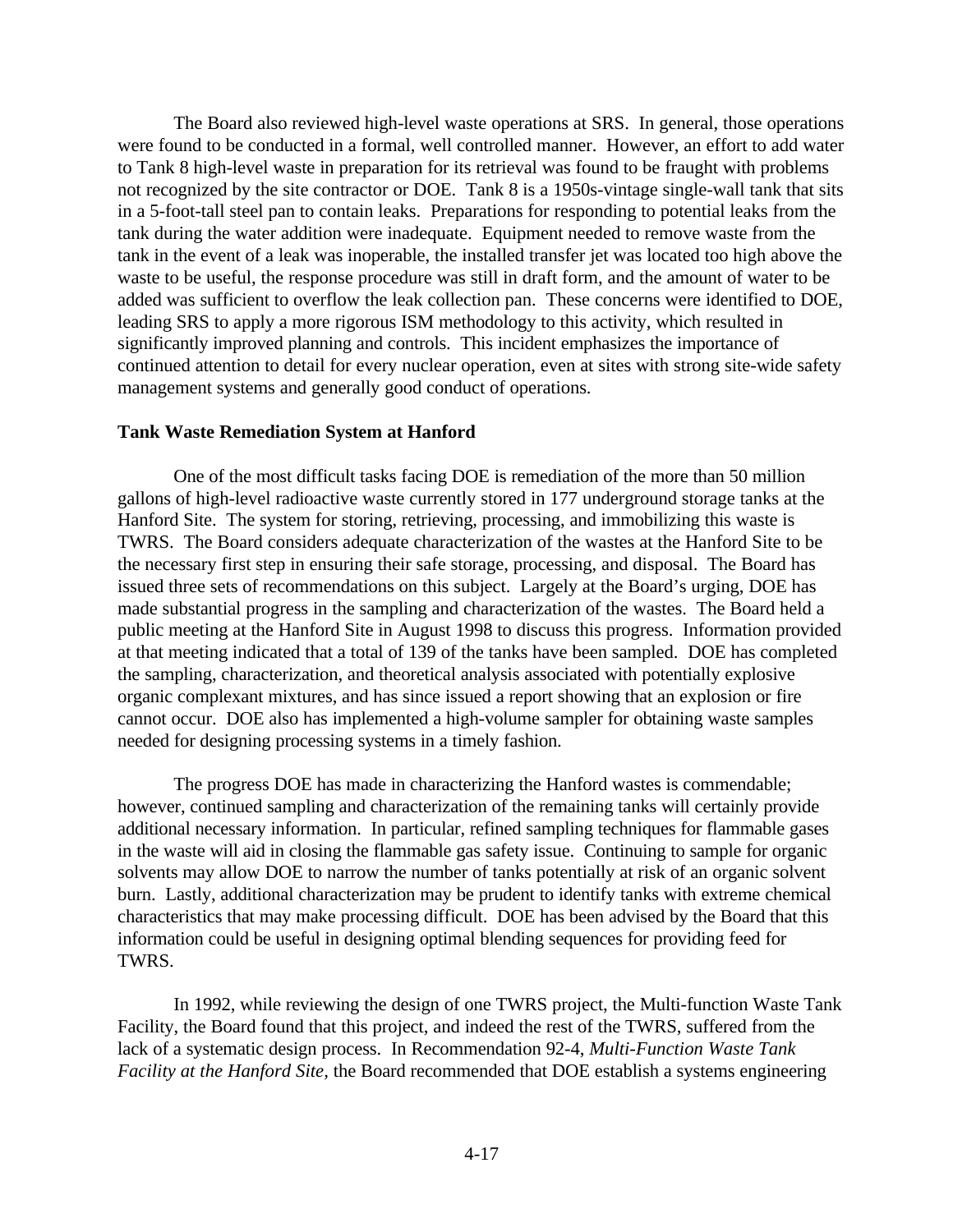process to ensure that all system requirements, including those necessary for the protection of health and safety, are considered for all phases of the system's life cycle.

In 1998, DOE satisfactorily completed all the commitments in its implementation plan for Recommendation 92-4. As reported in the Board's 1997 Annual Report, primary among DOE's improvements in systems engineering was development and use of the TWRS Program Logic, which identifies the logical flow of the TWRS efforts, including primary prerequisites, chronology, and interfaces. The Board recognized this logic as integral to the successful management of the TWRS and requested that DOE provide periodic updates on its evolution. In these updates, DOE successfully showed that the logic had been further defined at lower levels and was having a beneficial impact on the overall progress of the system, including the start-up of the new cross-site transfer line and initiation of retrieval of high-heat waste from Tank C-106. The Board considers the development of systems engineering at TWRS to be a success and worthy of application to the site as a whole.

#### **Removal of High-Level Waste from Tank C-106 at the Hanford Site**

The process of removing about 200,000 gallons of high-level nuclear waste sludge from the 50-year-old single-shell Tank C-106 and transferring the waste to double-shell Tank AY-102 was begun in late 1998. Tank C-106, the highest heat-generating single-shell tank at the Hanford Site, required the addition of 6,000 gallons of water each month to cool the waste. The removal of waste from Tank C-106 reduces the potential for leakage to the environment and eliminates the monthly addition of water. The waste is removed using a high-pressure liquid jet and vertical lift pumps to mobilize and remove the waste. This is the first attempt to transfer radioactive waste sludge at Hanford since 1978. Once the waste has been transferred to Tank AY-102, it will serve as the high-activity feed for the initial phase of waste vitrification operations planned at the Hanford Site.

The Board and its staff have closely followed and reviewed contractor and DOE activities on the Tank C-106 project, including the Safety Analysis Report and Technical Safety Requirements. The Board's staff also evaluated the DOE Operational Readiness Review completed before waste transfer operations were allowed to begin. Waste transfer operations began on November 18, 1998, but were stopped after the release of volatile organic compounds (VOCs) from Tank C-106 exceeded the permit limit. Operations will not be resumed until process or equipment changes are made to reduce the VOC releases below the permit limit. The Board's staff intends to follow the resolution of this issue and the progress of activities toward removal of the Tank C-106 waste sludge in 1999.

#### **High-Level Waste Tank Level Rise in Tank 101-SY**

Prior to the installation and subsequent periodic use of a mixer pump in 1993, the waste level in Hanford Tank 101-SY had been observed to rise as a result of accumulation of flammable gas in the sludge beneath a liquid supernate layer in the tank. When the sludge had accumulated enough gas, it became buoyant and rapidly rolled over, resulting in a significant release of flammable gas to the vapor space in the tank. The mixer pump had been operated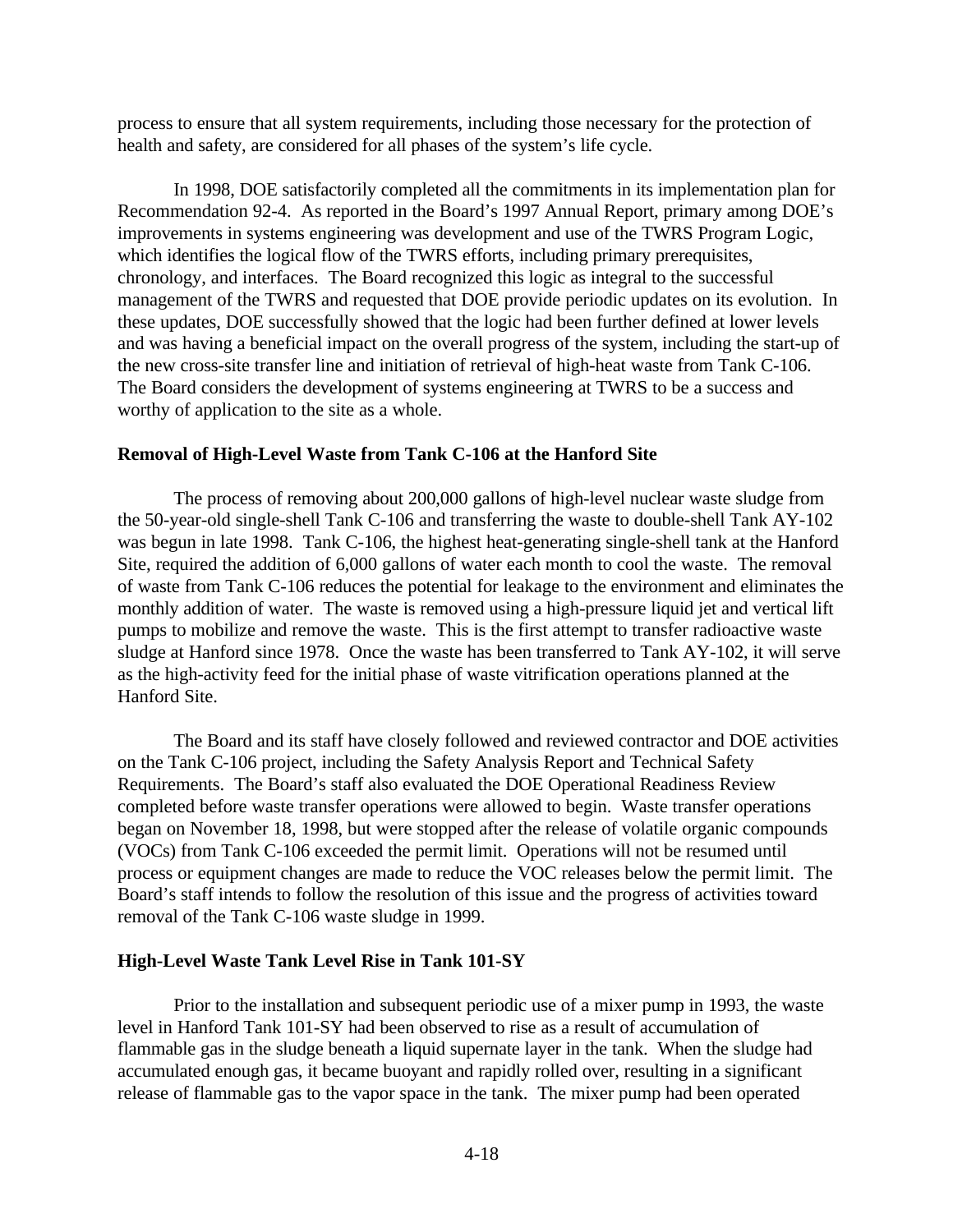periodically to stir the waste sufficiently to prevent the buildup and rapid release of flammable gas in the tank.

In late 1997, DOE discovered that the waste level in Tank 101-SY had risen 2 to 4 inches during the year. Since then, the waste level has continued to rise. Applying the information gained from its tank waste characterization program and using the systematic approach developed in response to Recommendation 92-4, DOE methodically investigated this phenomenon, developed a plausible explanation, and planned a course of action. DOE concluded that the rise in waste level is the result of accumulated gas and that there is no credible release mechanism that could cause the vapor space in the tank to reach flammable concentrations. However, the level rise cannot be permitted to continue unabated. DOE plans to perform additional characterization of the tank waste and to transfer a sufficient amount of waste to Tank 102-SY in order to mitigate the problem. The waste currently in Tank 102-SY must be transferred to the East Tank Farms, necessitating the first use of a new cross-site transfer line. These activities, in addition to the planned sluicing of Tank C-106, represent a significantly higher operational tempo at the tank farms than that executed in the recent past. During 1999, the Board and its staff will continue to follow this safety issue closely and evaluate DOE's progress toward its resolution.

#### **4.4.2 Low-Level Waste**

Recommendation 94-2 called for a complex-wide review of DOE's low-level radioactive waste program to establish the dimensions of the low-level waste problem and identify suitable corrective actions. Most of the actions proposed in the recommendation either have been completed or are currently being addressed appropriately. Remaining open actions include meeting the requirement for "development and issuance of additional requirements, standards or guidance on low-level waste management that address safety aspects of waste form and packaging, burial ground siting and performance assessment, facility design, construction, operation, closure, and environmental monitoring." This action has been subsumed under DOE's efforts to produce a new overall waste management Order (435.1) to replace existing DOE Order 5820.2A. Substantial progress has been made on this new Order; it is expected to be issued in early 1999. Two additional actions remain necessary for closure of Recommendation 94-2. The first is the completion, or evidence of satisfactory progress toward completion, of the remaining comprehensive performance assessment analyses for existing low-level waste burial grounds. The second is the implementation of an acceptable strategy for meeting outstanding low-level waste research and development needs. The Board intends to work with DOE toward closing this recommendation by the end of 1999.

#### **4.4.3 Transuranic Waste**

#### **Waste Isolation Pilot Plant**

WIPP, a geologic repository intended for the disposal of defense transuranic nuclear wastes, was excavated out of a rock salt formation, 2150 feet below the desert surface, 26 miles east of Carlsbad, New Mexico. The Board has been reviewing the operational safety of WIPP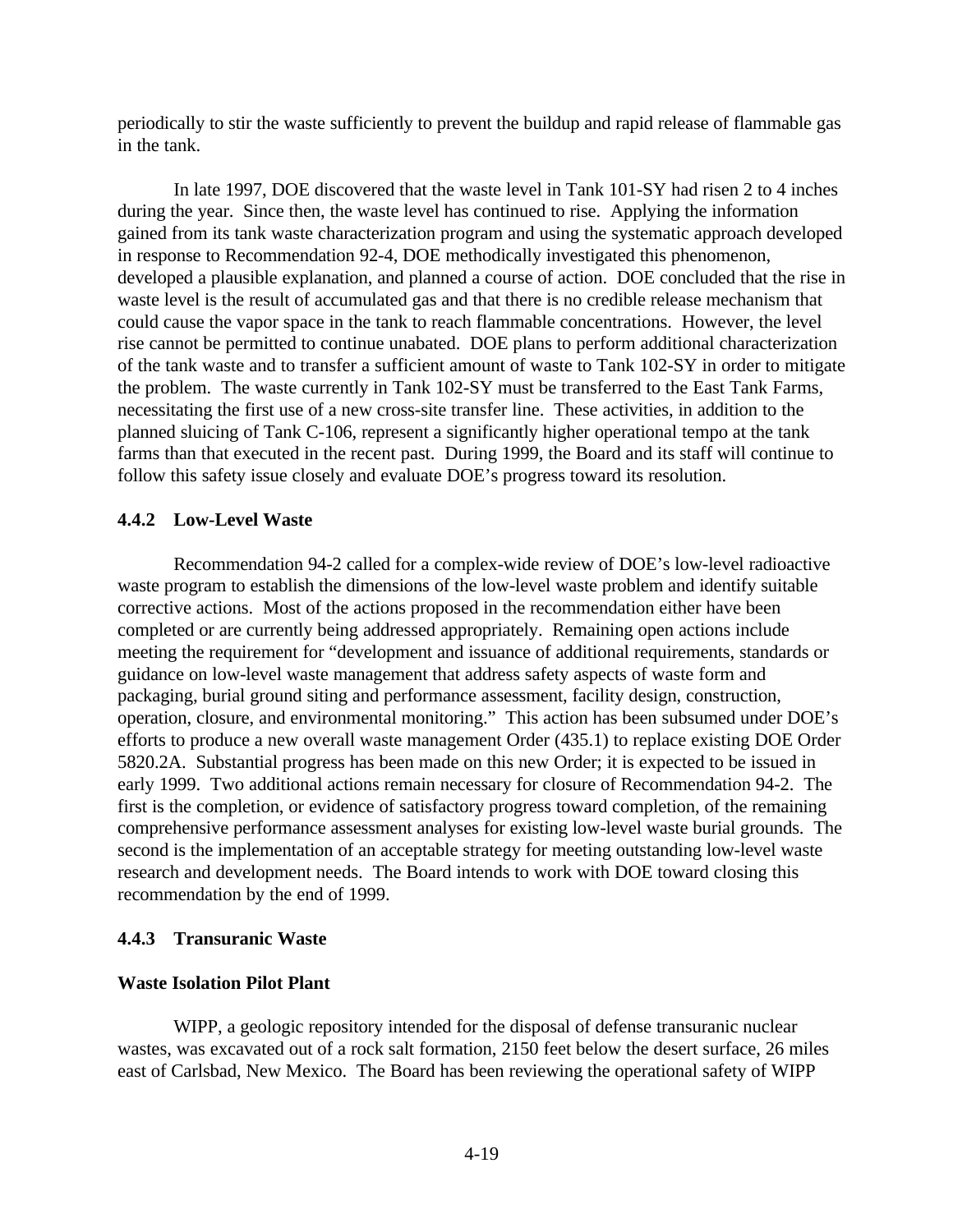since early 1990. After several years of reduced attention to WIPP, reflecting continued operational delays resulting from various administrative, procedural, and legal obstacles, the Board increased its efforts in late 1997 in response to DOE's planned mid-1998 start-up of WIPP disposal operations. The Board's staff reviewed WIPP authorization basis documentation, as well as the waste characterization and certification audit process used by the DOE Carlsbad Area Office for the storage/generator sites expected to make initial shipments to WIPP for disposal.

In 1998, the Board's staff evaluated DOE's Operational Readiness Review for WIPP. The Board's staff also reviewed an emergency preparedness exercise and the safety and reliability of the mine hoist intended for transport of waste below ground for disposal. Based on these efforts and on an assessment of past review efforts by the Board and its staff, the Board concluded that WIPP could be operated safely. The Board reported this conclusion to the Secretary of Energy in a letter dated June 23, 1998.

DOE expects that the issues causing continuing legal and administrative delays will finally be resolved in 1999. It is the Board's intention, therefore, to carefully track WIPP developments, and conduct reviews to ensure that the readiness to operate safely demonstrated in 1998 is carried over into 1999 and through start-up of waste disposal operations.

## **Advanced Mixed Waste Treatment Project at Idaho National Engineering and Environmental Laboratory**

In December 1998, the Board forwarded to DOE the results of a staff review of the design for the Advanced Mixed Waste Treatment Project. This project is a privatization effort to retrieve, characterize, treat, and package a large inventory of low-level transuranic waste that originated from defense nuclear facilities elsewhere in the DOE complex. The design is in the early stages. Operations are scheduled to begin by 2003. Preliminary staff reviews indicate that much of the design to date appears sound, but that more effort is required on preliminary safety analyses and on identification of structures and systems relied upon to perform safety functions. This identification is a key step in the design process since it determines which codes and standards should be invoked for safety-related structures, systems, and components. A thorough identification of safety systems early in the design can avoid the significant delay and disruption that would be required later in the design to correct deficiencies. The Board intends to assist DOE through its attention to the safe design aspects of this project.

# **4.5 DEACTIVATION AND DECOMMISSIONING**

The Atomic Energy Act requires that the Board review and evaluate the content and implementation of standards (including applicable DOE Orders, rules, and requirements) relating to the design, construction, operation, and decommissioning of each DOE defense nuclear facility. After DOE determines that facilities are no longer needed to support the weapons program, the facilities will be deactivated and eventually will be decommissioned for reuse or dismantlement.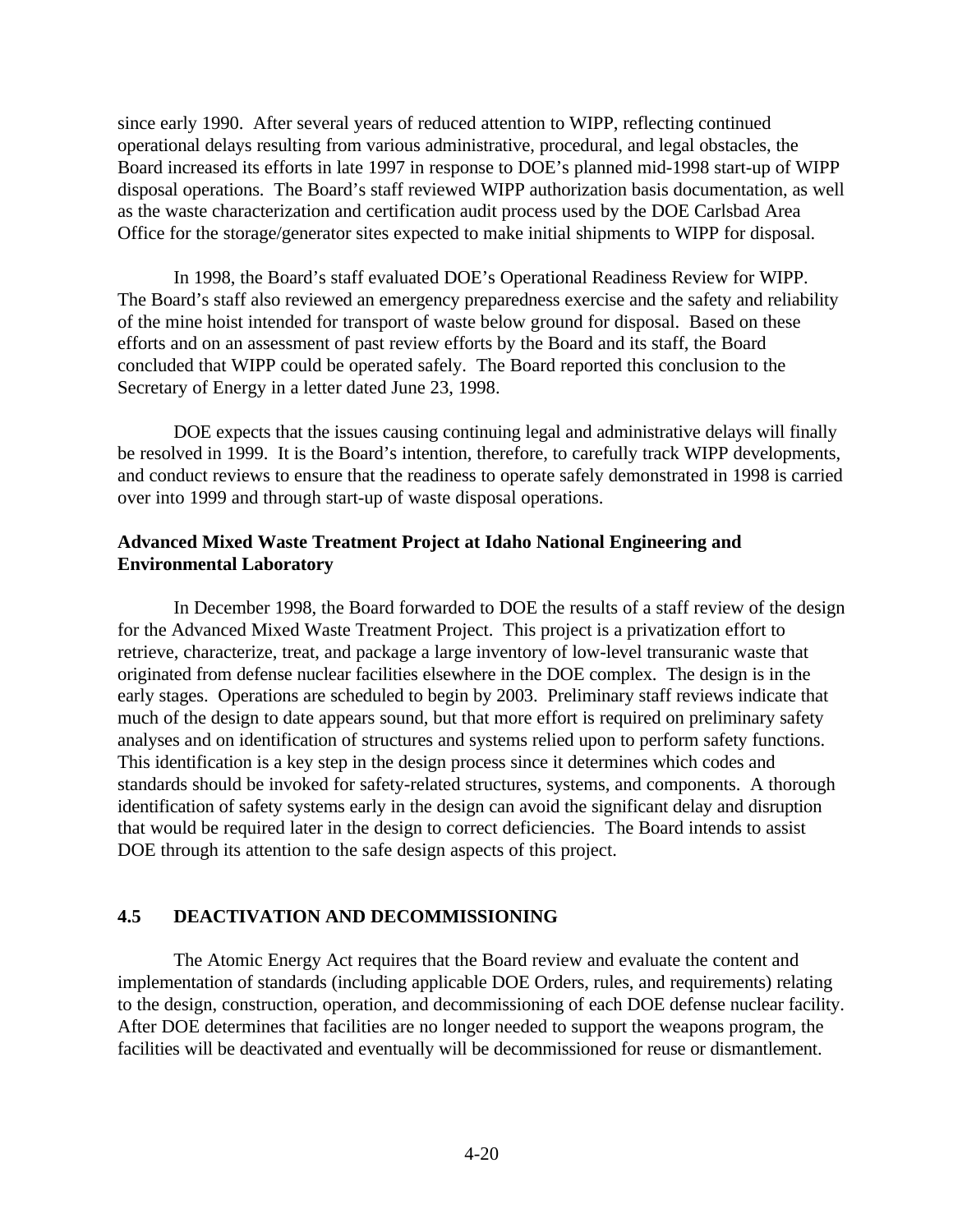The Board has placed emphasis on:

- ! The need to stabilize special nuclear materials that are unstable residues of the weapons production program so they can be safely stored until final disposition.
- ! The initial clean-out of relatively stable, yet hazardous, materials in process lines, tanks, ducts, and other process equipment to allow contaminated facilities to be deactivated to a safe standby state.
- ! The location and characterization of known radioactive residuals after initial deactivation, to facilitate the planning required by the Environmental Protection Agency and the states before final demolition and cleanup commences when the Resource Conservation Recovery Act applies. DOE and EPA have agreed by memorandum of understanding that decommissioning activities will be conducted as Comprehensive Environmental Response, Compensation and Liability Act non-time-critical removal actions.

An objective of the Board regarding the hazardous remnants of weapons production is to confirm that DOE is aggressively pursuing the safe deactivation of excess defense nuclear facilities that pose a high risk to workers or the public. This objective is achieved by assessing the adequacy of DOE's risk-based approach for deactivation of excess defense nuclear facilities through evaluation of work activities. Facilities are selected for review based on a determination of potential risks to workers and the public.

During 1998, the Board focused its attention on standards development and deactivation and decommissioning activities at RFETS, the Hanford Site, the Y-12 Plant, and the Miamisburg Environmental Management Project (MEMP). $<sup>6</sup>$  The number of clean-up projects selected by the</sup> Board for priority attention, using the considerations set forth above, is small relative to DOE's total environmental restoration program.

# **4.5.1 Activities at the Rocky Flats Environmental Technology Site**

In 1998, the Board's staff reviewed the hazard analysis and identified safety controls for several RFETS decommissioning work packages. In addition, the staff performed extensive oversight of decommissioning activities to evaluate conduct of operations and radiological practices. Based on these observations and a series of radiological incidents, the staff discussed with RFETS the controls required to mitigate the identified hazards. The staff had two general concerns in this area. First, RFETS tended to rely on personnel protective equipment rather than engineered controls to eliminate or mitigate the hazards. Second, some of the engineered controls in use (e.g., air movers) had not been analyzed to ensure that they produced the desired result. Partly in response to these concerns, a multidisciplinary team was chartered at RFETSto develop a new generation of size-reduction tents with more rigorous engineered controls and

 $6$  Formerly referred to as the Mound Plant.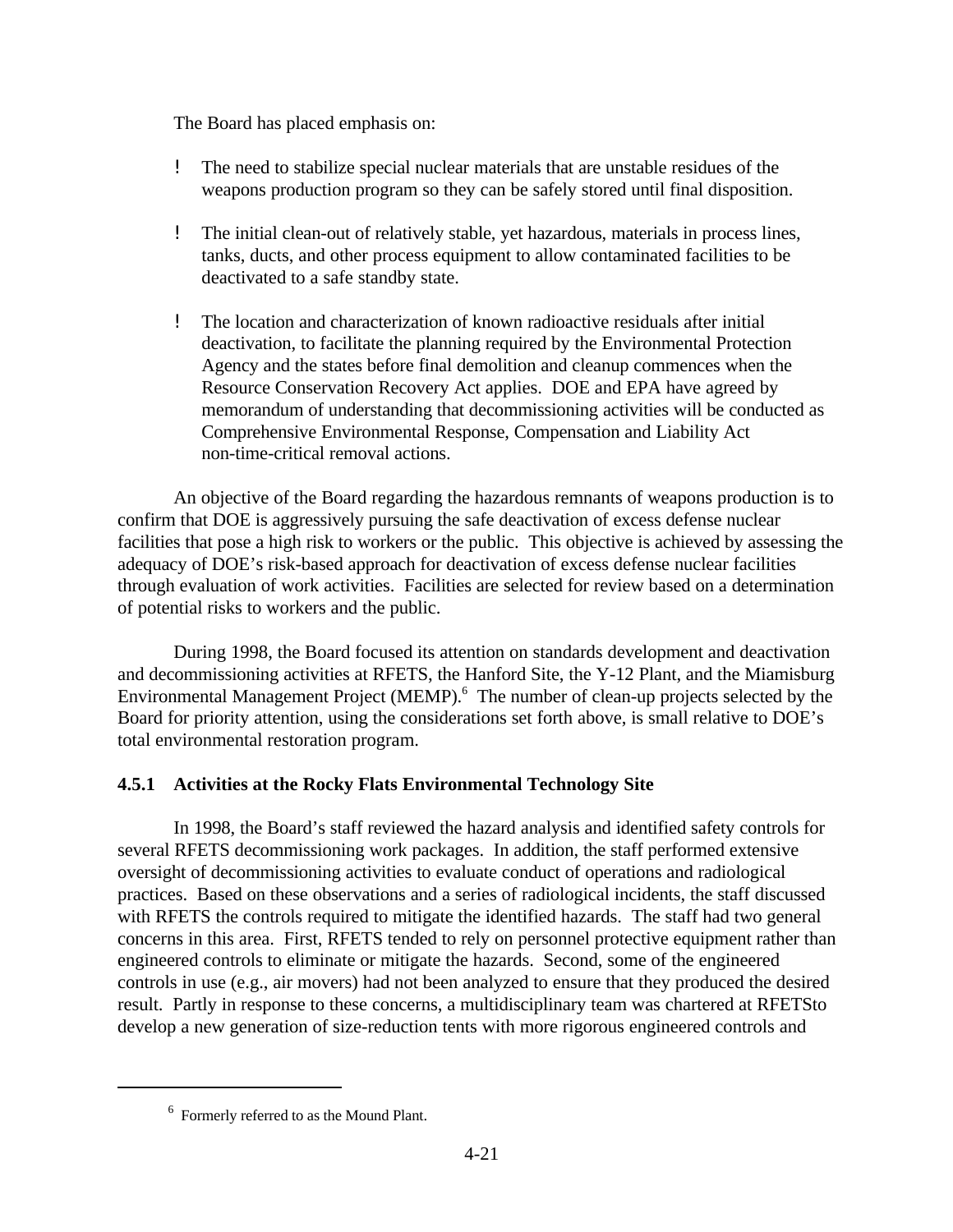analyzed performance. RFETS is also investigating the use of remote size reduction for contaminated equipment. The Board's staff intends to follow these initiatives in 1999.

#### **Building 779**

Decommissioning activities at Building 779 (the former Plutonium Process Development Building), a moderate-risk plutonium facility, were approached as a pilot project, with the objective of applying knowledge and experience gained during this closure to future decommissioning activities at high-risk facilities at RFETS. Decommissioning of Building 779 began in early 1998 upon approval of the Decommissioning Operations Plan and successful completion of a management review. During 1998, approximately 90 gloveboxes were disconnected, size-reduced, and removed from the building. In addition, ducting removal began in the fall. The Board's staff oversaw the three readiness reviews conducted for removal of gloveboxes, implementation of the new BIO, and removal of ducting. The Board's staff also reviewed the implementation of an ISMS. In addition to the issues discussed in the preceding section, the Board's staff identified potential improvements in pre-evolutionary briefs, air sampling of the workers' breathing zone, and qualifications of operations personnel. These items were addressed by RFETS during 1998. The Board's staff, in cooperation with EPA and state authorities, plans to continue its review of Building 779 decommissioning until the nuclear hazards have been substantially reduced through completion of the removal of gloveboxes and contaminated ducting next year.

# **Building 771**

The Board has identified Building 771 (the former Plutonium Recovery Facility) at RFETS as one of the highest-priority defense nuclear facilities slated for decommissioning. Building 771 contains more than 50 kg of plutonium held up in gloveboxes, ducts, equipment, plenums, furnaces, tanks, piping, and contaminated rooms or areas. In 1998, as part of activities addressing Recommendation 94-1, RFETS began tapping and draining the actinide and reagent solutions held up in piping and tanks. The Board endorses RFETS's proposal to DOE to remove the process piping immediately after the system has been drained rather than waiting several years; this approach is expected to provide efficiency benefits. During 1998, the piping associated with two reagent systems and an actinide system was removed. Oversight of these activities by the Board's staff has consisted of reviews of the hazard analyses and work packages, observation of two readiness reviews, and observation of the pipe removal activities. These reviews identified improvements that could be made in the verification and validation of the procedures, the training of the operators, and line management's ability to decide when it was time to conduct the readiness reviews. These matters were addressed by DOE and its contractor as part of the resolution of readiness review findings.

The Board's staff also identified several situations in which inadequate radiological controls were to be used for removing contaminated process piping. As a result of a discussion of this issue between the staff and RFETS personnel, the radiological controls were strengthened by requiring the use of more contamination containment, ventilation, and personnel protective equipment to reduce the spread of contamination and protect the workers against surprise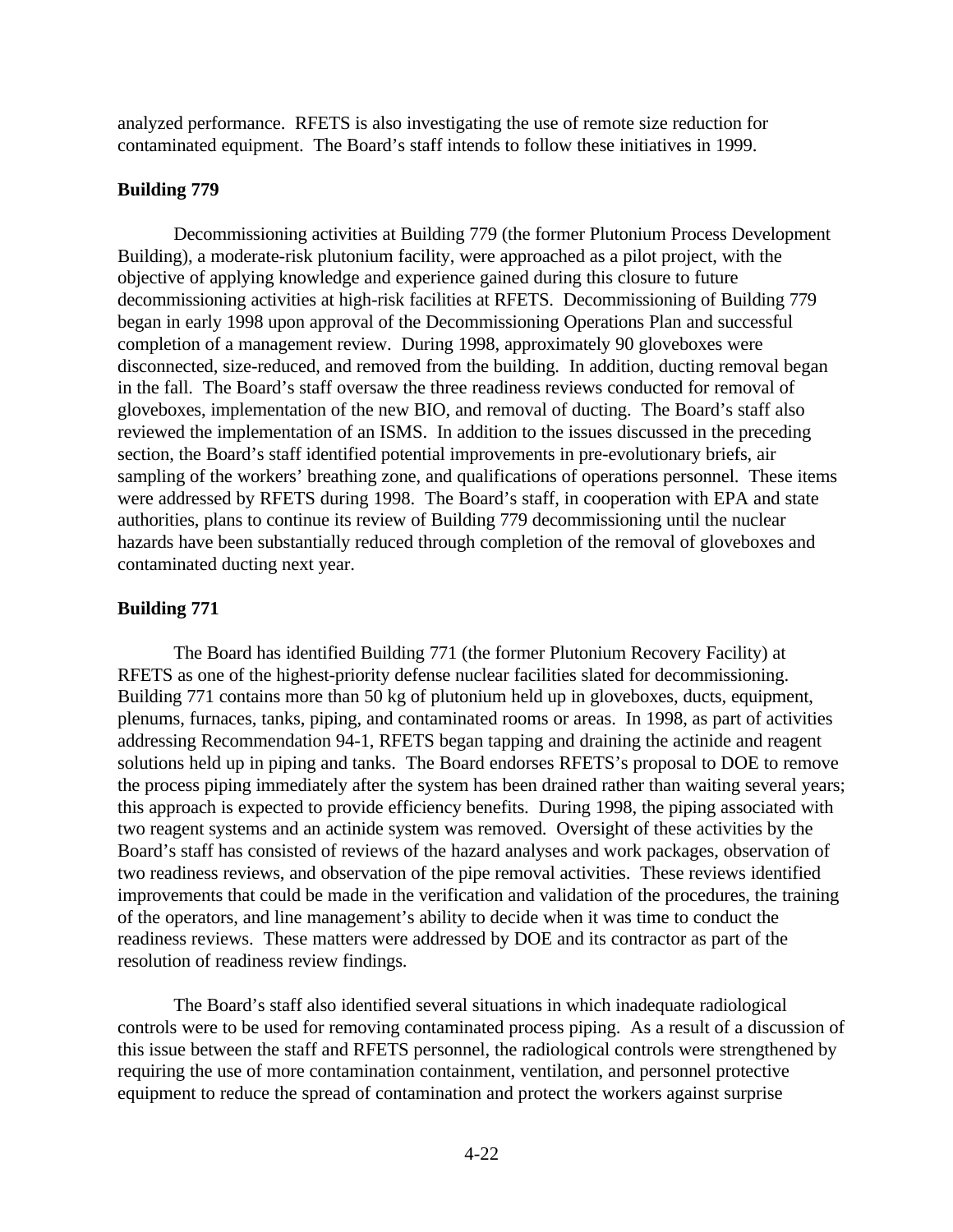hazards. The Board's staff, in cooperation with state authorities, plans to continue taking an active role in overseeing the preparations for and conduct of removal of process piping during 1999. In general, these interactions among DOE, State, the Board, and contractors are proceeding in a commendable spirit of cooperation and unity toward a common goal.

#### **4.5.2 Activities at the Hanford Site**

#### **233-S Plutonium Concentration Facility**

The 233-S Plutonium Concentration Facility (233-S Facility) was built in 1955 to expand plutonium production by further concentrating the plutonium nitrate solution produced by solvent extraction by the REDOX Plant. The 233-S Facility operated until July 1967, at which time it was added to the DOE Surplus Facility Management Program as a retired facility. An estimated 1.5 kg of plutonium-239 remains in the process portion of the facility. DOE's removal action program calls for dismantlement and disposal of highly contaminated process systems, decontamination and/or stabilization of the facility, and then its demolition and disposal.

In May 1998, the Board's staff observed the Operational Readiness Review related to decommissioning of a portion of the 233-S Facility. The review represented a unique approach to DOE's traditional readiness review process and was important for two reasons: (1) the DOE Richland Operations Office (DOE-RL) review team had been asked to approve readiness for activities at the 233-S Facility that had not yet been planned, and (2) the 233-S Facility decommissioning is a pilot project, and thus the readiness process being tested there would likely be the prototype for future decommissioning projects within DOE. The Board's review revealed a systematic problem in the way DOE-RL was implementing its start-up and restart readiness verification process. This problem was addressed to the Board's satisfaction in the review team's final report and will require that DOE-RL conduct appropriate readiness reviews of decommissioning activities at the 233-S Facility. The Board's staff will observe additional readiness activities as they are performed and will continue to monitor the conduct of the most hazardous of decommissioning operations.

#### **B-Plant**

B-Plant was built during World War II to process plutonium for nuclear weapons, and was later reconfigured to remove strontium and cesium from Hanford's high-level waste storage tanks. The deactivation of B-Plant was completed in September 1998. The deactivation activities included removal of contaminated organic solvents, decontamination of the canyon, clean-out of piping and process cells, and installation of a new ventilation system. The deactivation also involved the decoupling of auxiliary operations and support services provided by B-Plant to the adjacent Waste Encapsulation and Storage Facility. During the deactivation process, the Board's staff conducted several reviews of the health and safety aspects of the B-Plant deactivation project, including the continued use of an aged filter train in the exhaust ventilation system, as well as the design of the new exhaust ventilation system. In part because of the Board's oversight activities, the existing ventilation system was replaced with a new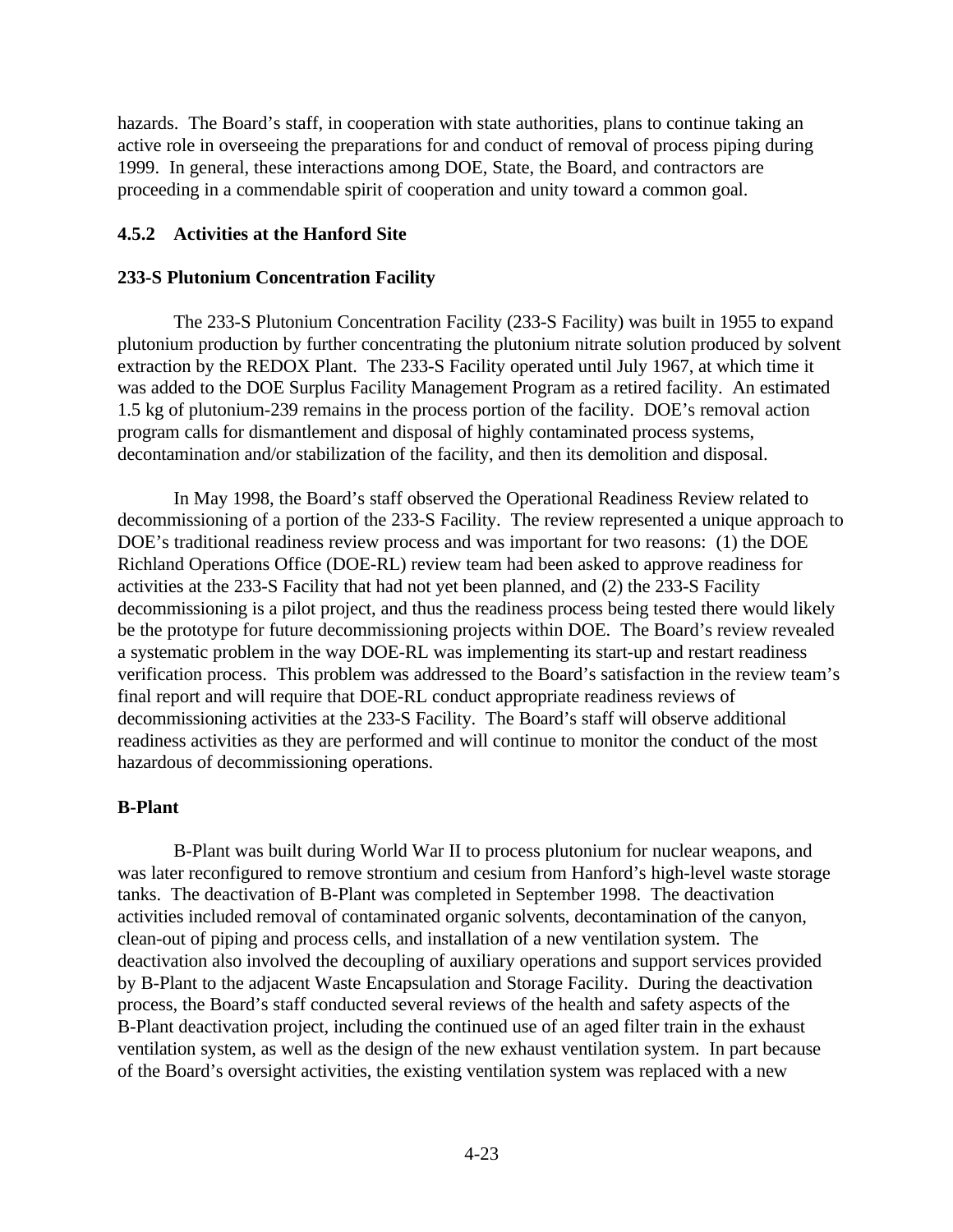exhaust ventilation system, which has significantly reduced the potential for a radiological release to the environment.

B-Plant still contains between 100,000 and 1 million curies of residual radioactive materials. However, these materials have been stabilized to the extent that the facility can be left safely in a surveillance and maintenance mode, i.e., a non-time critical remediation status, for the near term until their final disposition is decided.

## **4.5.3 Activities at the Y-12 Plant**

Building 9206 at the Y-12 Plant contains substantial quantities of material at risk. The facility is in a stand-down operational status, with no plans to restart operations. The original mission of the building was the recovery of a wide range of highly enriched uranium (HEU), but its current use is limited to storage of excess fissile material awaiting disposition. This backlog consists of more than 2,600 batches of uranium-bearing material in several forms and various enrichments, with a total net weight of 20,000 kg, with approximately 3,200 kg of uranium-235. The material is packaged in cans, vessels, drums, plastic bags, and containers located throughout the facility in vaults, piping, hoods, and tanks. Many safety vulnerabilities in the facility have been identified by the Board's staff and in DOE's HEU Vulnerability Assessment.

The Board issued a letter to DOE in February 1998, noting the lack of attention that Building 9206 was receiving even as the hazards and risks continued to increase because of neglect. Some safety deficiencies raised to management are starting to receive attention, and it appears that progress toward stabilizing the facility is beginning to be made. In late 1998, the Board's staff reviewed the status of deactivation and transition activities at Building 9206. Accomplishments made since previous staff reviews include removal of some hazardous and radiological material from storage areas; repackaging of some suspect containers of HEU; decontamination to reduce radiological and contamination areas; performance of several Unreviewed Safety Question Determinations to address HEU vulnerabilities; addition of an onsite maintenance crew; and issuance of a draft Deactivation Management Plan. Funding continues to be an uncertainty in long-term planning; DOE needs to identify the source of the funds required to move this initiative forward. Of particular concern is the delay in issuance of the BIO and the Preliminary Hazard Analysis, which are many months behind schedule and affect work planning and the development of implementation procedures. The Board's staff plans to continue to review deactivation and decommissioning activities in Building 9206, and to assess the BIO and final Deactivation Management Plan when they become available in 1999.

#### **4.5.4 Activities at the Miamisburg Environmental Management Project**

The mission of MEMP in Miamisburg, Ohio, is clean-up, environmental restoration, and private economic development. MEMP was built in the 1940s to produce components for nuclear weapons using radioactive tritium. A significant milestone was reached in the MEMP clean-up process with the safe removal of the last quantity of bulk tritium from the site in September 1998. Although a small amount of tritium remains in facilities and process equipment, the removal of the bulk of the tritium has significantly reduced a potential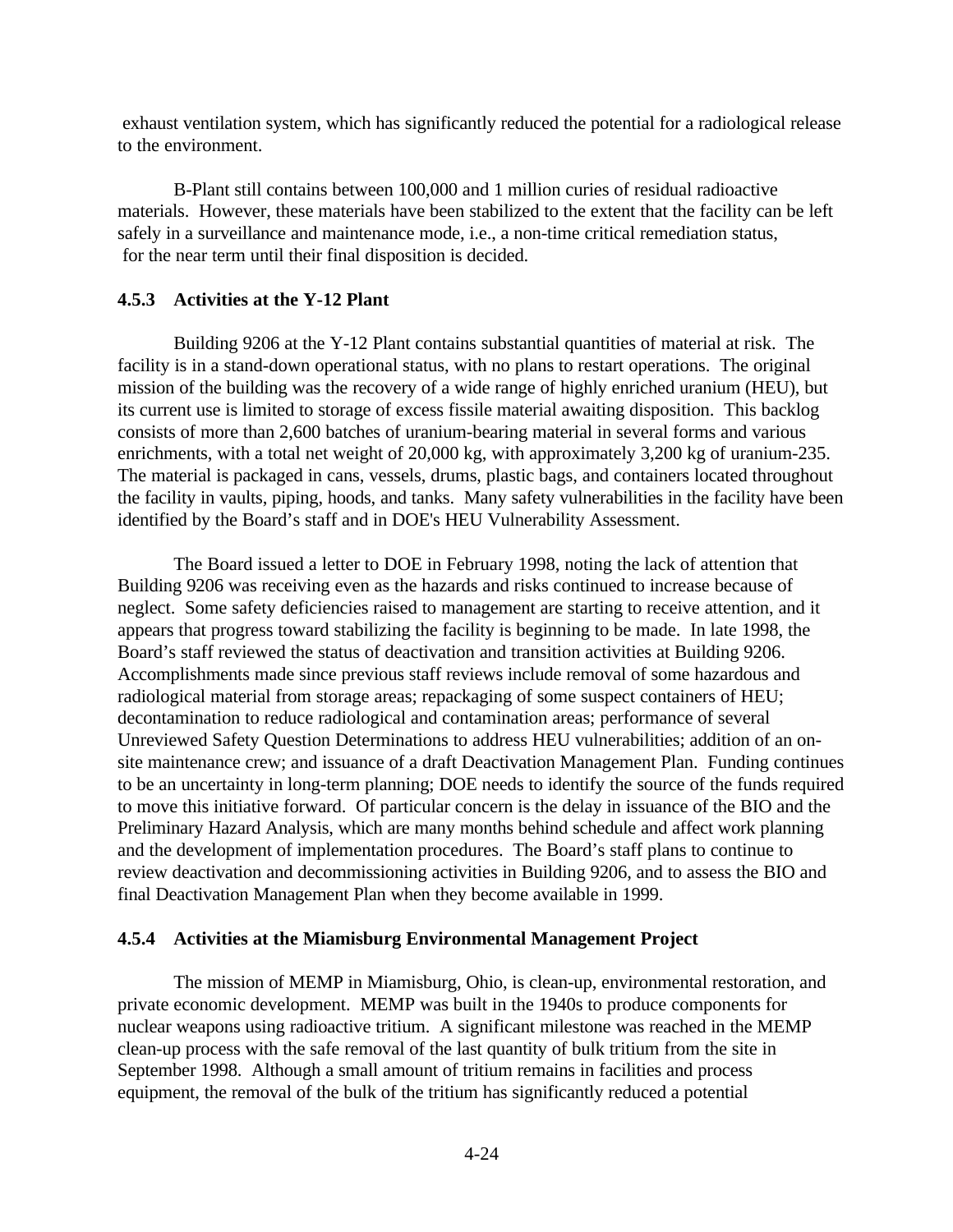environmental risk. This cleanup of tritium was the culmination of a 32-month project during which the Board's staff conducted several on-site reviews of the tritium operations. During the course of these reviews, the staff identified several potential safety concerns, which DOE and the MEMP site contractors satisfactorily addressed.

## **4.5.5 Deactivation and Decommissioning Standards**

The Board reviewed and provided substantial input to DOE's revision of DOE Order 430.1A, *Life Cycle Asset Management,* and the development of DOE-STD-1120-98, *Integration of Environment, Safety, and Health into Facility Disposition Activities.* These efforts concluded an 18-month period in which the Board and DOE worked closely to develop and issue a DOE technical standard that comprehensively addresses methodologies for safe deactivation and decommissioning of nuclear facilities while incorporating the Board's approach to integrated safety management. Additionally, the Board worked with DOE to develop the requirements needed to address safety and health issues associated with the transition from facility operations to a safe and stable facility configuration while awaiting deactivation and/or decommissioning. The Board's staff is continuing to work with DOE in developing the detailed guidance to be used in implementing the requirements for the Order. It is anticipated that these two documents will be issued during the first quarter of 1999.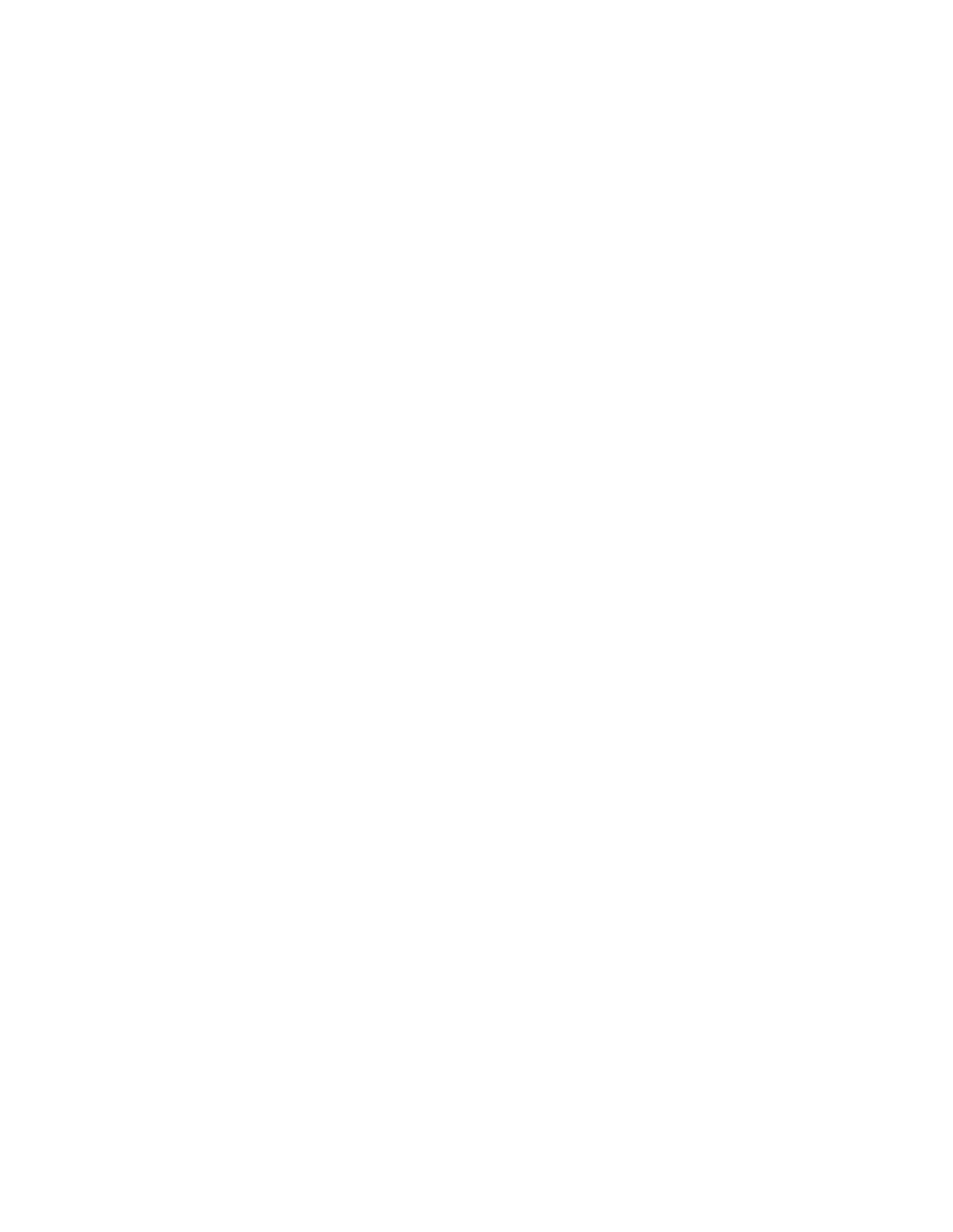#### **5. ADMINISTRATIVE MATTERS**

#### **CONTENTS OF THIS SECTION**

| <b>Section</b> |       |                                                 | Page |
|----------------|-------|-------------------------------------------------|------|
| 5.1            |       |                                                 |      |
| 5.2            |       |                                                 |      |
| 5.3            |       |                                                 |      |
| 5.4            |       |                                                 |      |
| 5.5            |       | NATIONAL PARTNERSHIP FOR REINVENTING GOVERNMENT |      |
|                | 5.5.1 |                                                 |      |
|                | 5.5.2 |                                                 |      |
|                | 5.5.3 |                                                 |      |
|                | 5.5.4 |                                                 |      |
|                | 5.5.5 |                                                 |      |
|                | 5.5.6 |                                                 |      |
|                |       |                                                 |      |

#### **5.1 PERSONNEL RECRUITMENT**

By law, the Board is authorized to hire up to 150 full-time employees. As of December 31, 1998, it had 5 full-time Board Members and 90 full-time staff. Two Site Representatives are located at the Pantex Plant, near Amarillo, Texas; two Site Representatives at the Hanford Site, in Richland, Washington; one Site Representative at the Rocky Flats Environmental Technology Site, near Denver, Colorado; one Site Representative at the Savannah River Site, near Aiken, South Carolina; and one Site Representative at the Oak Ridge Site, near Oak Ridge, Tennessee.

The technical mission of the Board requires staff with multidisciplinary backgrounds and specialized engineering and scientific knowledge, and with demonstrated competencies in all major aspects of nuclear safety. The Board's technical staff includes individuals with extensive experience in nuclear, mechanical, electrical, chemical, structural, and metallurgical engineering and in physics. As an indication of the Board's technical talent, 25 percent of the technical staff hold degrees at the Ph.D. level, and an additional 72 percent have masters degrees. Most of the others, all of whom are college graduates, are technical interns who plan to complete their masters-level engineering programs within the next year. Moreover, almost all technical staff members, except interns, possess practical nuclear experience gained from duty in the U.S. Navy's nuclear propulsion program, the nuclear weapons field, or the civilian reactor industry. Three members of the General Counsel's office have a technical/scientific degree in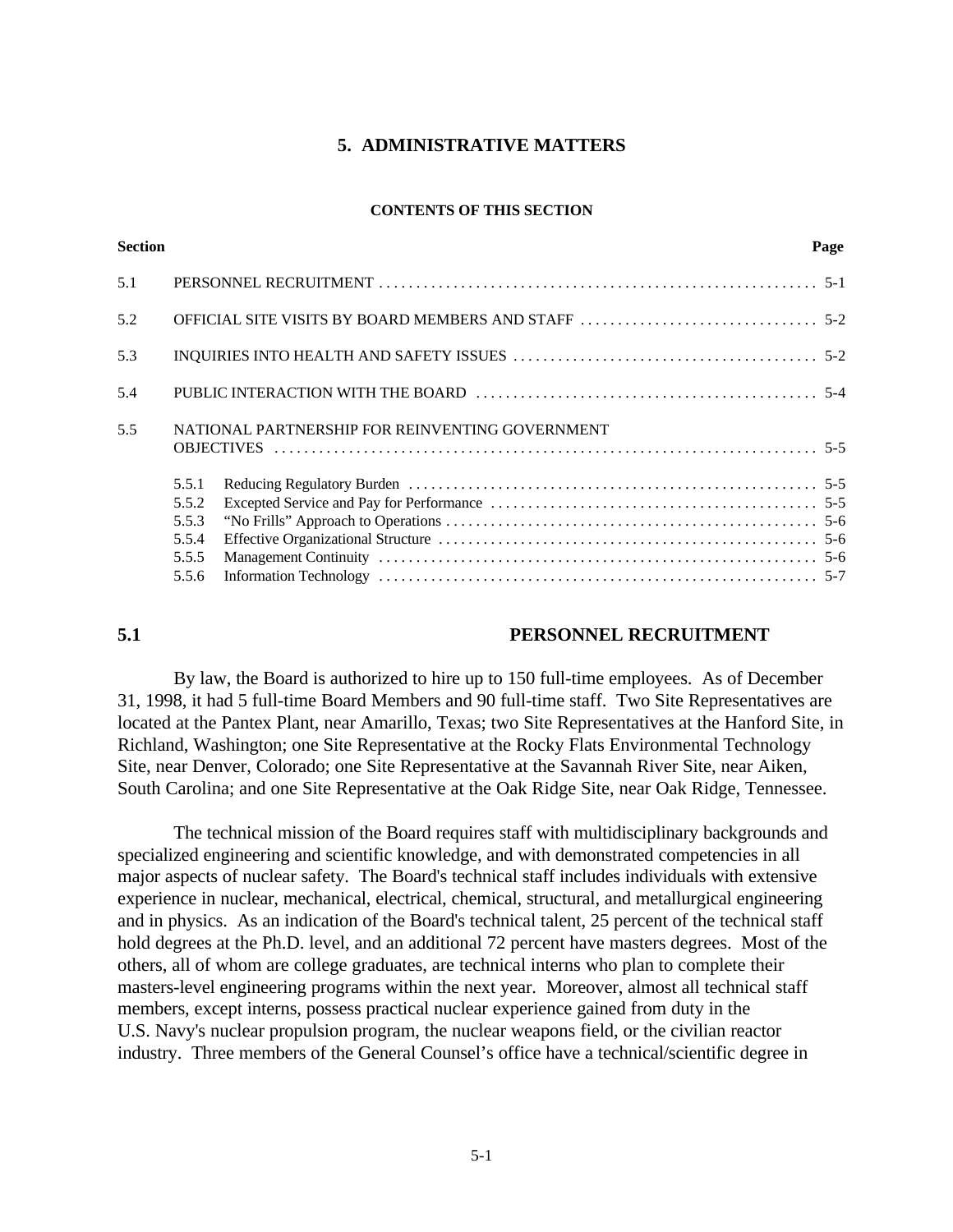addition to a law degree. Both the Board and its staff include individuals experienced in environmental impact assessments and regulatory processes.

Staff expertise is supplemented on occasion by outside experts with special technical knowledge and extensive experience in the areas of plutonium processing, weapons assembly and disassembly, and other nuclear operations. Since the limited staff size precludes the ability to cover all technical and scientific matters by means of in-house specialists, the Board contracts for specialized technical expertise as needed. Drawing on the work of the Board's technical staff and outside experts and utilizing their own considerable specialized knowledge and capabilities, the Board Members have been able to make technical judgments and to serve as authors of the Board's recommendations and related actions.

Through its technical intern program, the Board has continued to recruit and develop a select group of the nation's top engineering graduates. Currently, five interns are in various phases of a 3-year training program encompassing formal graduate school education and on-thejob training. The outstanding academic and on-the-job performance of the five staff members who have already completed the intern program are proof of the effectiveness of these recruitment and selection methods. Board staffing projections include the recruitment of at least two technical interns in 1999.

#### **5.2 OFFICIAL SITE VISITS BY BOARD MEMBERS AND STAFF**

From the establishment of the Board in October 1989 through the end of 1998, in addition to its full-time Site Representatives, the Board, its staff, and its contractor experts have collectively made 1398 site visits to DOE's defense nuclear facilities. In 1998 alone, 300 such site visits were made. These visits focused primarily on selected facilities that both the Board and DOE consider to pose the most pressing safety issues in light of DOE's mission. Where appropriate, reports on staff visits have been conveyed formally to DOE managers.

During its visits to DOE sites, the Board has reviewed health and safety issues firsthand, and has gathered information relevant to its recommendations to the Secretary of Energy and their implementation.

#### **5.3 INQUIRIES INTO HEALTH AND SAFETY ISSUES**

During 1998, combined teams of legal and technical members of the Board's staff closed 37 and opened 10 new inquiries into health and safety issues at several defense nuclear facilities pursuant to 42 U.S.C. § 2286a. Inquiries were conducted at the Rocky Flats Environmental Technology Site, Oak Ridge National Laboratory, the Hanford Site, the Savannah River Site, Los Alamos National Laboratory, Lawrence Livermore National Laboratory, Idaho National Engineering and Environmental Laboratory, the Pantex Plant, and the Fernald Site. Several of these inquiries led to significant improvement in practices or conditions that could have adversely impacted public health and safety and, in a few cases, affected national security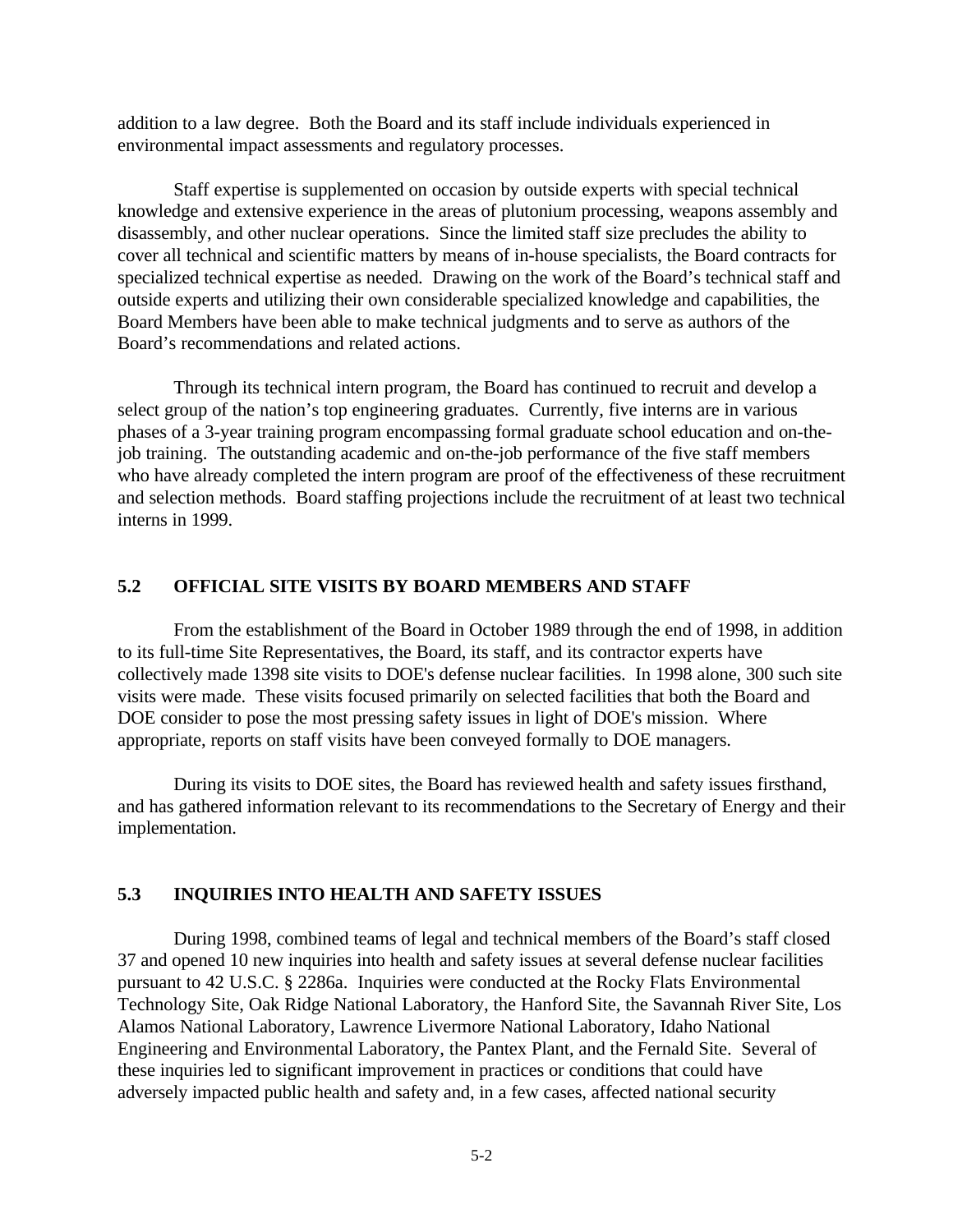missions conducted at DOE's defense nuclear facilities. Most of the lessons learned and corrective actions resulting from these inquiries had application throughout the defense nuclear complex.

Through continuing review of DOE's infrastructure for protecting safety-related structures, systems, and components from nonconforming or suspect/counterfeit parts, the Board's staff discovered a failure in DOE's response to an interagency alert issued by the Department of Defense regarding suspect/counterfeit electronic components sold to several federal agencies, including DOE. Intervention by the Board's staff provided DOE with legal, technical, and administrative assistance that enabled DOE to protect potentially compromised missions and to cooperate fully with actions of DoD and the Department of Justice.

DOE subsequently took effective measures to evaluate and control the future introduction of suspect/counterfeit parts into applications with the potential to adversely affect worker and public safety and the safe maintenance of the nuclear weapons stockpile. Specifically, with regard to the suspect semiconductor devices, DOE identified and technically evaluated the adequacy of the devices in significant national security applications and provided assurance that the suspect devices will not compromise the safety or support of the stockpile.

In response to issues raised by a concerned individual regarding the control of radiological sources and the use of cargo containers for temporary storage at Rocky Flats, the Board's staff conducted an inquiry into practices aimed at controlling radiological sources and the use of cargo containers for temporary storage. The Board's staff found no safety hazards associated with the issues raised by this individual. As a result of inquiries made by the Board's staff, however, weaknesses in the control of radiological sources and cargo containers were identified. The DOE Rocky Flats Field Office and contractors now recognize the vulnerabilities involved, and have taken actions to institute effective controls on sources, and to both improve controls on the use of cargo containers for temporary storage and reduce the number of cargo containers at the site.

The Board's staff also expanded upon the issues raised by this concerned individual regarding the use of cargo containers by conducting a thorough review of practices and controls applied to materials removed from buildings being decommissioned at the Rocky Flats Environmental Technology Site. This review included the use of all temporary storage, controls on equipment destined for the sites, and controls on parts and tooling to be provided to other sites. As a result of this expanded review, the Board's staff found the outdoor storage of lowlevel radioactive wastes to be poorly managed. DOE subsequently directed the contractor to take actions to improve storage conditions for low-level wastes.

The Board's staff also found deficiencies in practices used at Rocky Flats for the control and shipping of parts and tooling that are removed from buildings and are to be provided to other sites. As a result of the staff's inquiries, DOE appointed an individual to be responsible for all aspects of off-site shipments. Additionally, sites that have experienced problems with shipments from Rocky Flats have now formally identified those problems to Rocky Flats personnel.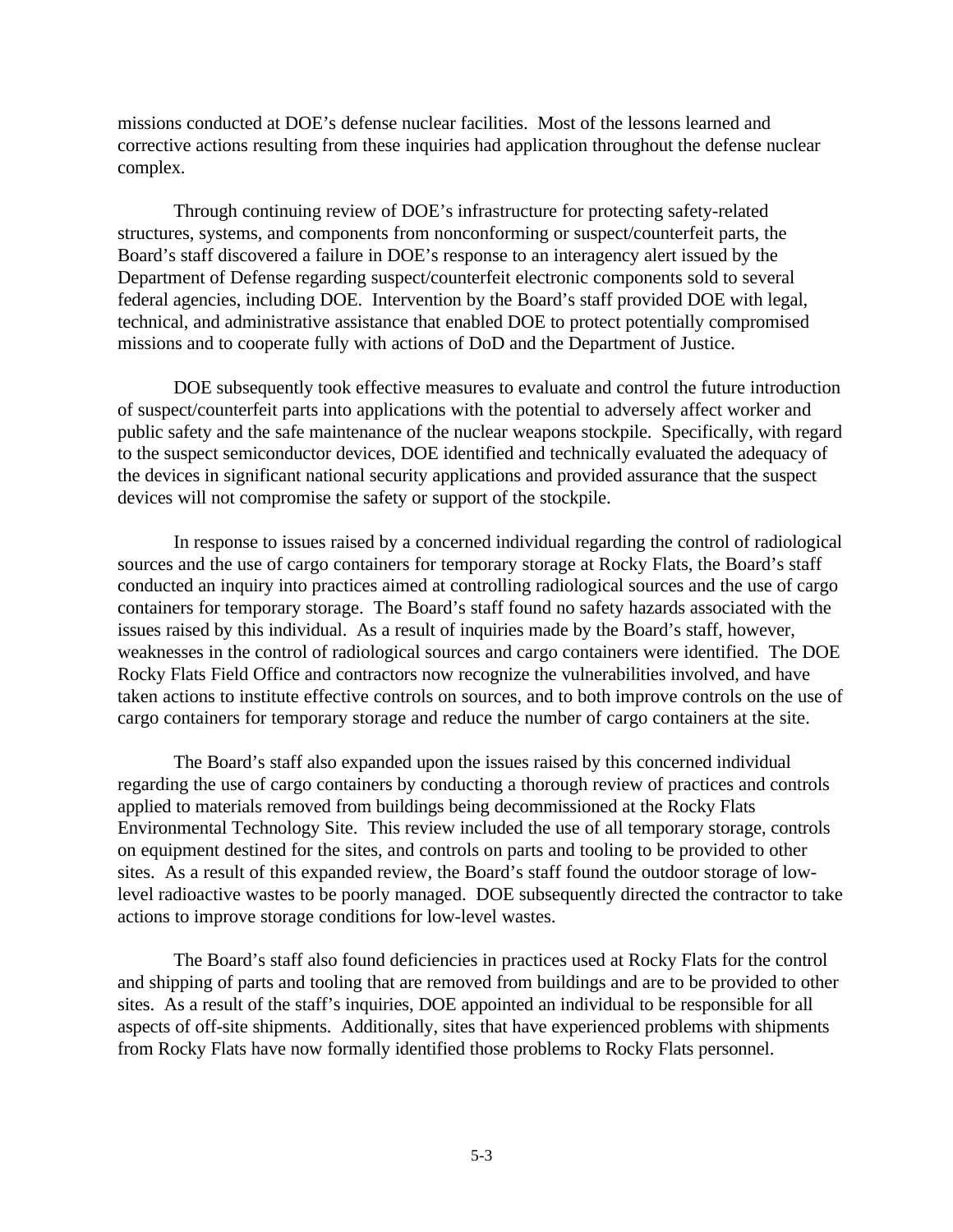#### **5.4 PUBLIC INTERACTION WITH THE BOARD**

The Board is sensitive to the need for public involvement in, and awareness of, defense nuclear safety issues. In its public health and safety reviews, the Board's contacts with the public are primarily through open meetings and easy access to the Board's technical documents on the Internet and in its public reading room. Since 1990, the Board has held 66 public meetings at sites across the nation and in Washington, D.C. The Board has found these meetings to be a highly effective tool for encouraging responsiveness on the part of DOE representatives, and for exchanging information with state and local officials, labor leaders, DOE facility workers, public interest groups, and area residents. The Board's public reading room is open to the public every working day. The staff has received numerous complimentary letters from private citizens, public interest groups, corporations, and other government agencies on the availability of the Board's technical and administrative documents.

During 1998, the Board conducted five public meetings at its Washington, D.C., office, and two in Richland, Washington. In addition to these meetings, members of the Board's staff have provided informational briefings to local officials, citizens advisory boards, and other public interest groups in the vicinity of the Pantex Plant, the Savannah River Site, the Hanford Site, and Rocky Flats Environmental Technology Site.

At three of the Board's public meetings, the Board, its technical staff, and outside experts discussed the status of DOE's implementation plan for Recommendation 95-2, *Integrated Safety Management*. Two public meetings were held to examine DOE's progress on the implementation of Recommendation 94-1. The two meetings in Richland, Washington, were held to review the status of DOE's implementation of Recommendations 92-4 and 93-5.

Notices of the Board's public meetings are published in the *Federal Register* and are mailed to more than 400 organizations and individuals that have requested to be on the Board's mailing list. In addition, each notice is published in local newspapers serving the communities near the facility involved, as well as being placed on the Board's Internet Web site.

As an efficient and cost-effective vehicle for communicating information, the Board's Internet Web site has been expanded to include additional categories of information. The site, located at www.dnfsb.gov, provides among other items the entire text of all unclassified Board recommendations, biweekly updates of the log of correspondence/documents sent or received by the Board, trip reports and issue reports prepared by the Board's staff, weekly Site Representative reports, and other background information on the Board's health and safety review activities. The site has received two awards for its clarity, ease of use, and presentation of information.<sup>7</sup> As of the end of 1998, more than 60,000 visits to the Board's Web site had been logged.

*NetGuide* and *Places to See* awards are given to Web sites based on content, presentation, and graphics. <sup>7</sup> These two Web sites help guide users through the Internet and stay on top of the constantly changing Internet environment.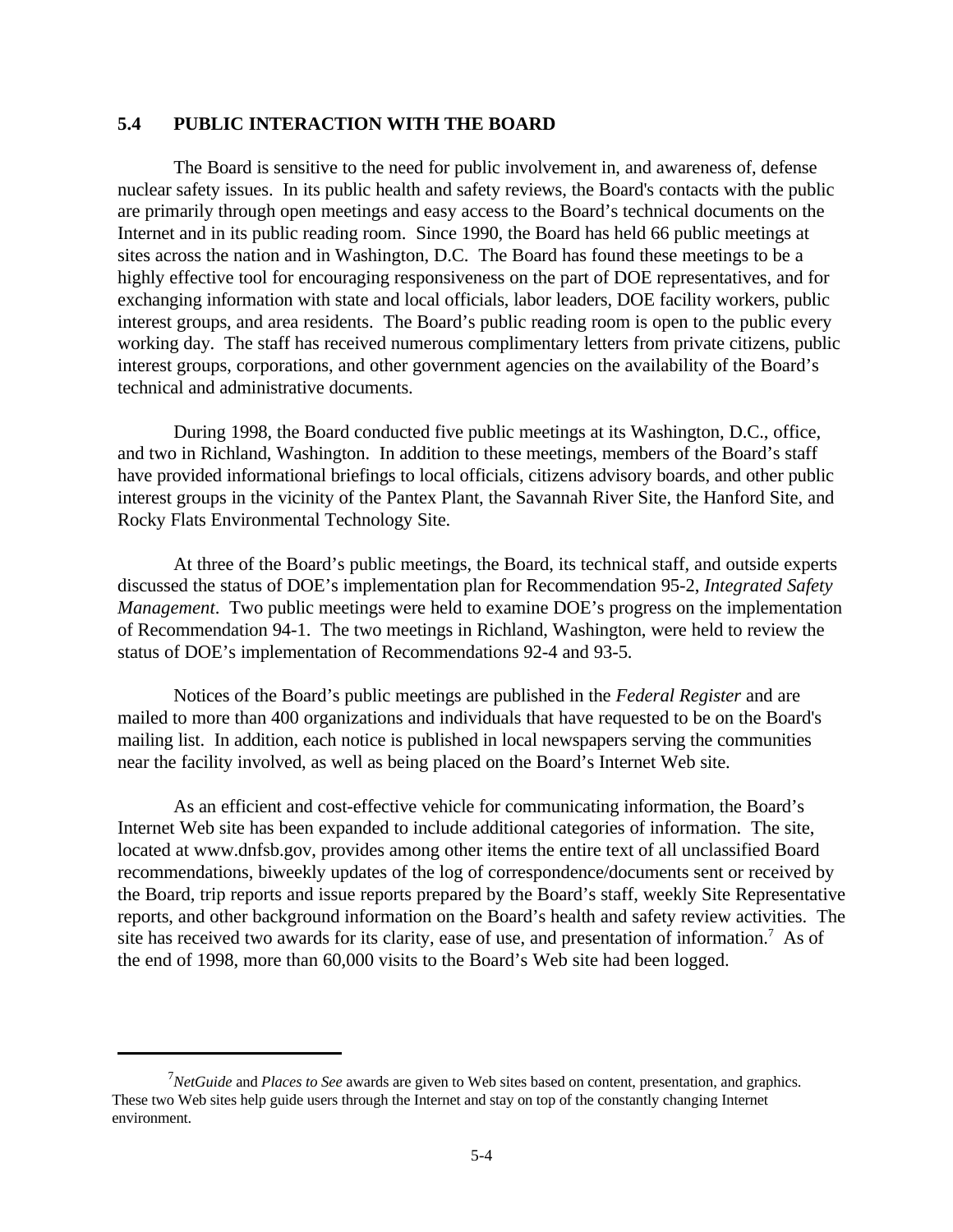In accordance with Office of Management and Budget Bulletin No. 95-01, the Board has established and includes on its Web site its Government Information Locator Service, identifying and describing public information resources available and directing users on how they can obtain this information.

# **5.5 NATIONAL PARTNERSHIP FOR REINVENTING GOVERNMENT OBJECTIVES**

The President has directed that all agencies of the executive branch review their individual legislative mandates and operations as part of a fundamental rethinking of what the Federal Government should do and how it should be done. This program, under the direction of the Vice President, is called the National Partnership for Reinventing Government.

The Board believes that as a relatively new agency (formed in November 1989), unencumbered by years of bureaucratic rules and practices, it has accomplished many of the streamlining objectives of the National Partnership for Reinventing Government. At its inception, the Board recognized the importance of carefully structuring an organization that would avoid layering, promote empowerment, and encourage timely action. The Board has built a strong organization based on the successful implementation of the following initiatives.

#### **5.5.1 Reducing Regulatory Burden**

The Board's policy on regulations is fully consistent with the President's memorandum on streamlining the bureaucracy. To date, the Board has promulgated only those internal regulations (rules) required by law and necessary to maintain orderly operations—related to the Freedom of Information Act, the Privacy Act, the Government in the Sunshine Act, and Organizational and Consultant Conflicts of Interest. Moreover, in promulgating these regulations, the Board has written the rules in ways that achieve the statutory purposes without burdening the Board or the public with inflexibility, or with overly prescriptive requirements that attempt to substitute excessive paperwork for sound judgment.

#### **5.5.2 Excepted Service and Pay for Performance**

The Board successfully argued for, and subsequently received through legislation and administrative delegations, the means to overcome many of the administrative roadblocks that have traditionally frustrated change in government organizations. Most prominent on this list of specific statutory authorities sought by the Board and ultimately granted by the Congress is the excepted service personnel authority.

The pay-banding and pay-for-performance concepts recommended in the National Performance Review have been operational at the Board for more than five years and have received favorable review by the General Accounting Office and the Office of Personnel Management. These concepts have proven to be highly effective in hiring technical talent,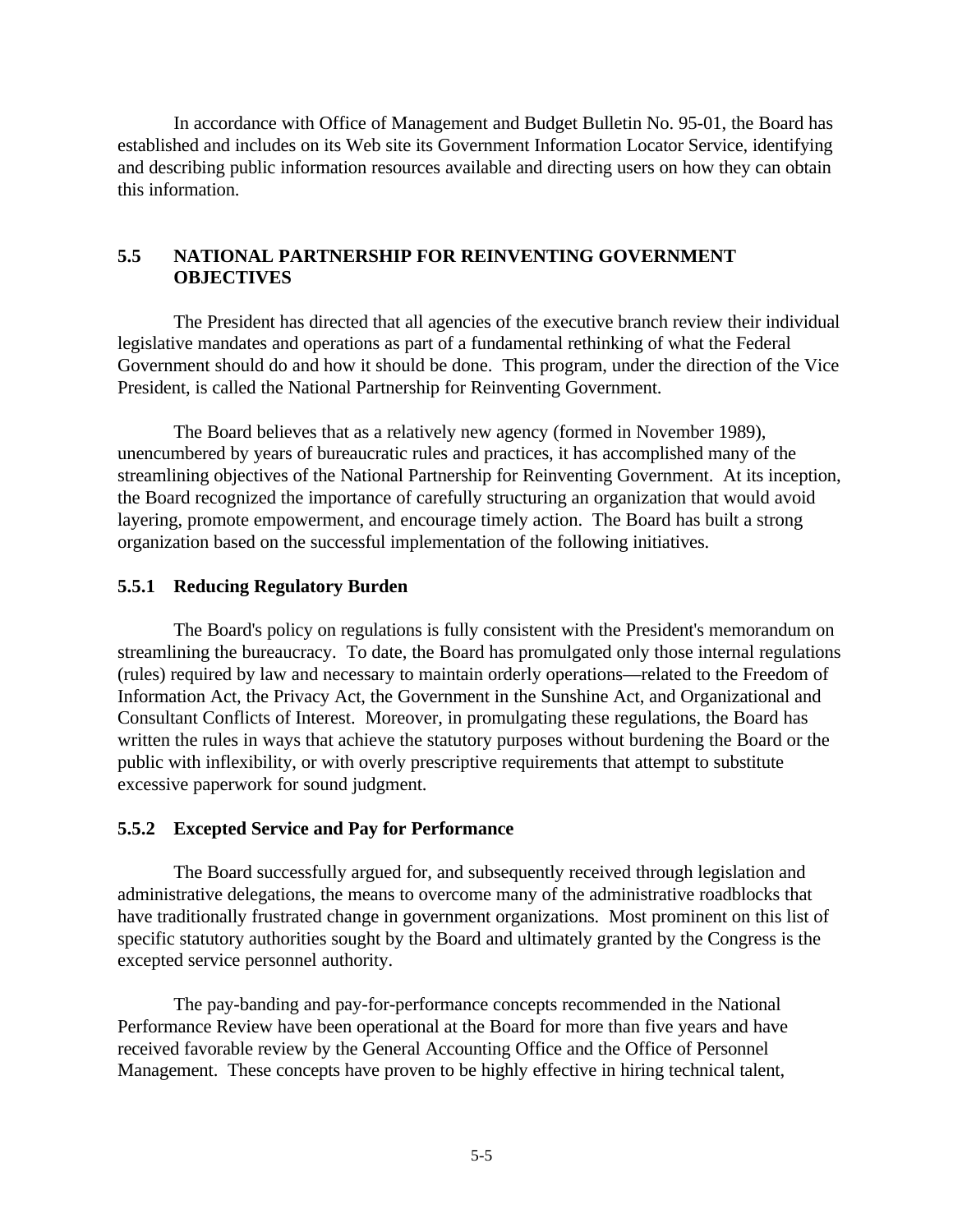holding employees accountable for their performance, and rewarding outstanding performance on the job.

## **5.5.3 "No Frills" Approach to Operations**

From the first day of operation, the Board Members have set a standard for having a "no frills" approach to conducting business. For example, the Board does not employ chauffeurs and has no government automobiles for local travel of Board Members or staff. Internal directives have been written to give practical and easily understood guidance in the most simplified manner. The Board has converted to the Electronic Time and Attendance Management System for recording of time and leave. All employees receive their salary checks and travel reimbursements by electronic funds transfer. The issuance of travelers checks has been eliminated by using ATM access for travel advances and encouraging all travelers to obtain a government-issued credit card for travel expenses. Government credit cards are also used extensively by the Board for telephone calls and miscellaneous purchases. These initiatives have provided good customer service and reduced overhead costs.

#### **5.5.4 Effective Organizational Structure**

The Board maintains focus on its mission to ensure adequate protection of public and worker health and safety at DOE defense nuclear facilities. By using matrix management, the Board has gained management flexibility and avoided the creation of layers of middle management that could dilute limited staff resources and thereby impede the Board's ability to perform health and safety reviews.

Adopting the approach of economies of scale for obtaining needed administrative support services, the Board has negotiated interagency agreements with the U.S. Nuclear Regulatory Commission, the Public Health Service, and the General Services Administration to obtain support for accounting, personnel, and payroll services. Resources that would normally be diverted to these administrative functions remain dedicated to the Board's health and safety mission.

# **5.5.5 Management Continuity**

Under the Board's enabling legislation, the five Board Members are appointed to staggered five-year terms on a full-time basis. Thus, the Board has enjoyed management continuity and has not been subjected to the disruption of frequent changes in leadership that has been experienced by many government agencies. This continuity has permitted the Board to provide precise and consistent direction in conducting its technical mission and addressing major policy issues, as well as a degree of constancy and stability for DOE's upgrading efforts in safety management.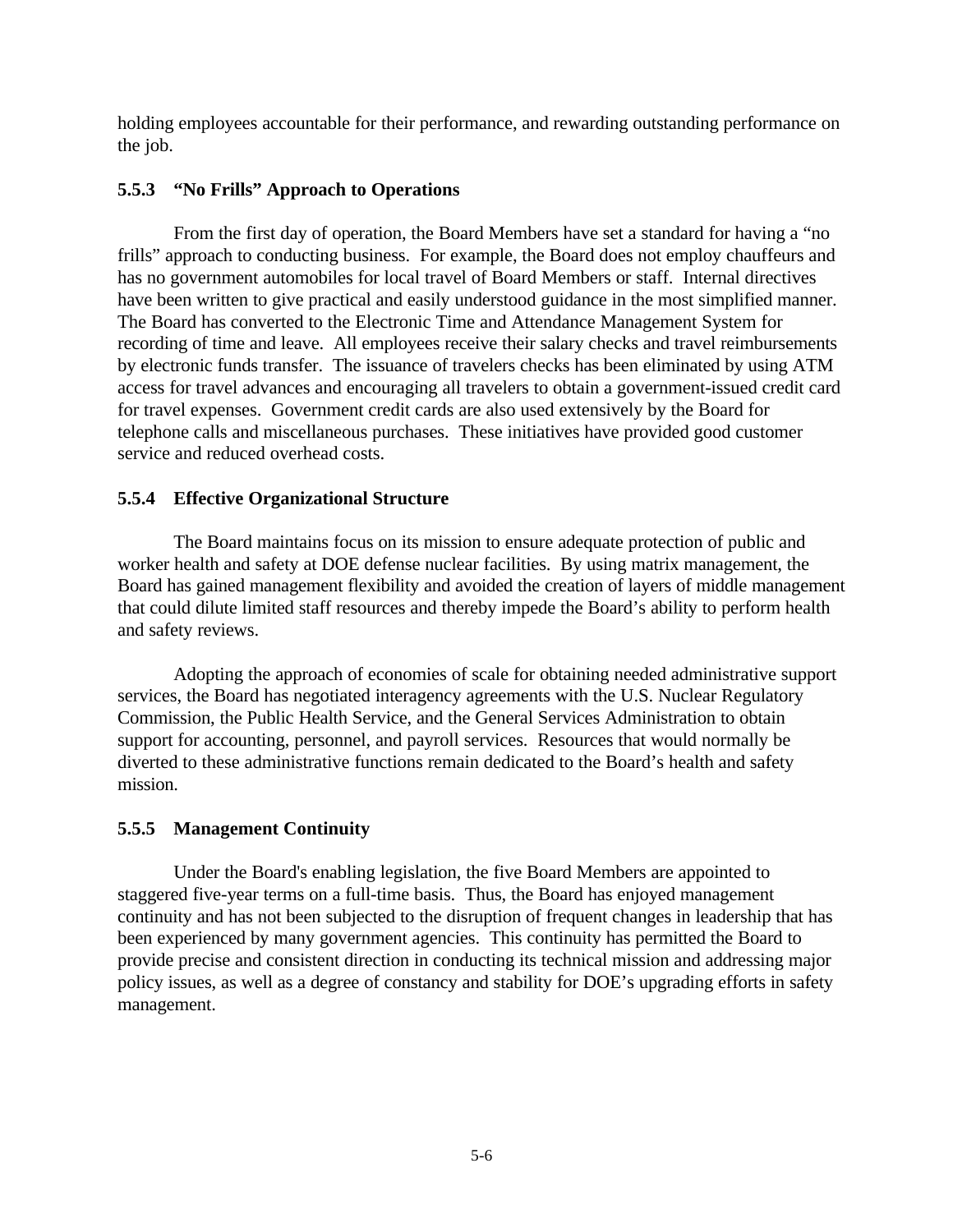#### **5.5.6 Information Technology**

To improve communications with DOE field sites and to reduce travel time and expenses, the Board has installed video teleconferencing equipment at its field locations. The Board has used this technology for the rapid exchange of information during briefing sessions with multiple DOE field sites on issues that impact the entire weapons complex. This technology enables the Board's Headquarters and field staff to receive briefings from DOE and its contractors with minimal burden to DOE's staff. In 1998, the Board extended video teleconferencing capabilities to the Site Representative location at Oak Ridge, Tennessee.

The Board maintains a high-speed connection to the Internet for all staff members, which allows technical and administrative staff to communicate via electronic mail with other federal and state agencies and members of the public. Staff members use their desktop computers to obtain the latest information on events at defense nuclear sites; to review draft DOE rules and Orders; to exchange information with professional societies; to perform research on technical and legal subjects; to access notices, legislation, and legal decisions; and to send draft reports to colleagues for review. In addition, technical staff on travel and site representatives have remote access to the Board's local area network through dial-in communications, and can retrieve and send files, review electronic mail, and communicate with colleagues at headquarters.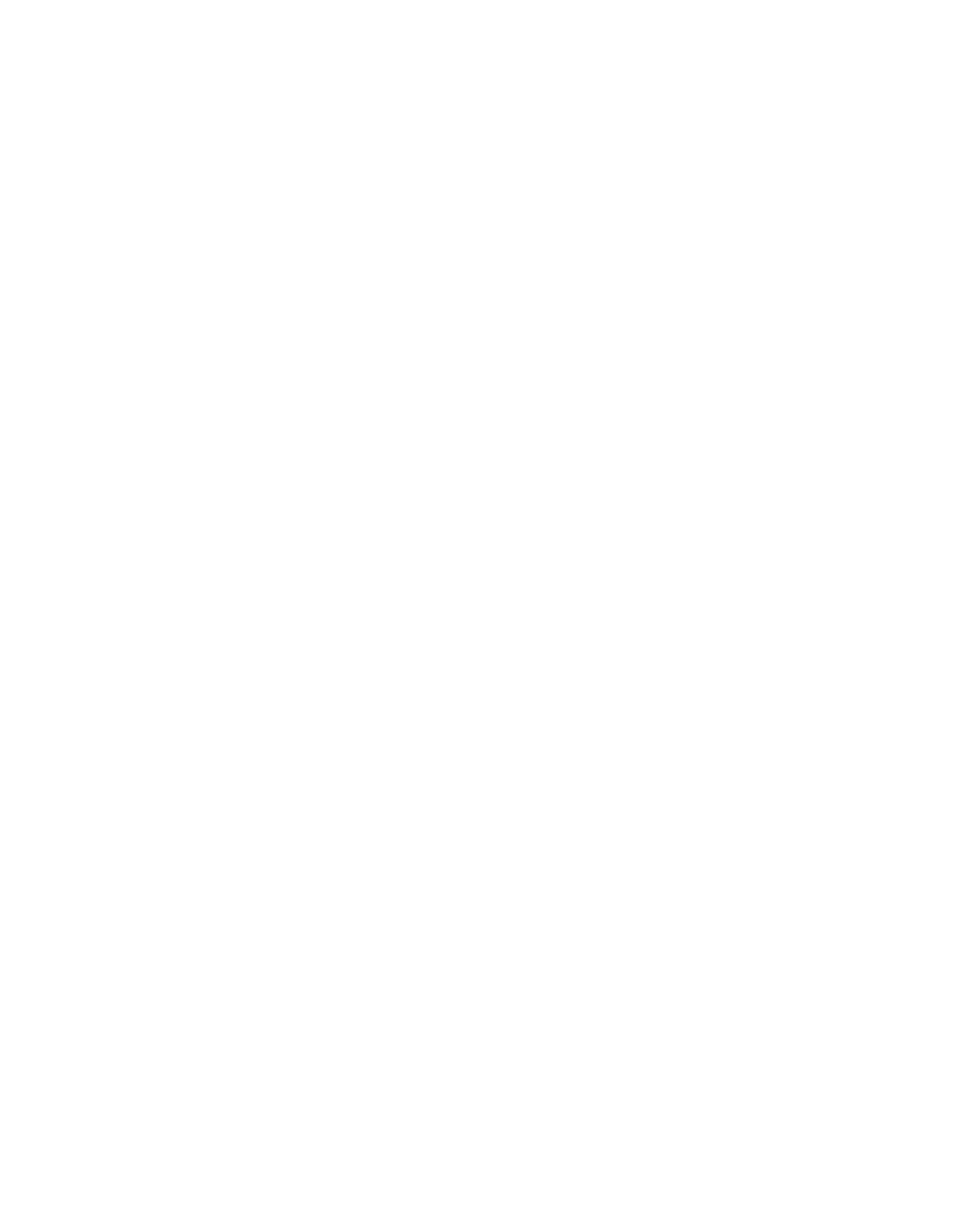#### **APPENDIX A. BOARD RECOMMENDATIONS 98-1 AND 98-2**

**53646 Federal Register** /Vol. 63, No. 193/Tuesday, October 6, 1998/Notices

**DEFENSE NUCLEAR FACILITIES SAFETY BOARD**

**[Recommendations 98–1]**

**Integrated Safety Management and the Department of Energy (DOE) Facilities**

**AGENCY:** Defense Nuclear Facilities Safety Board.

**ACTION:** Notice recommendations.

**SUMMARY:** The Defense Nuclear Facilities Safety Board has made a recommendation to the Secretary of Energy pursuant to 42 U.S.C. 2286a concerning integrated safety management and the Department of Energy (DOE) facilities.

**DATES:** Comments, data, views, or arguments concerning this recommendation are due on or before November 5, 1998.

**ADDRESSES:** Send comments, data, views, or arguments concerning this recommendation to: Defense Nuclear Facilities Safety Board, 625 Indiana Avenue, NW, Suite 700, Washington, DC 20004–2901.

**FOR FURTHER INFORMATION CONTACT:**

Kenneth M. Pusateri or Andrew L. Thibadeau at the address above or telephone (202) 208–6400.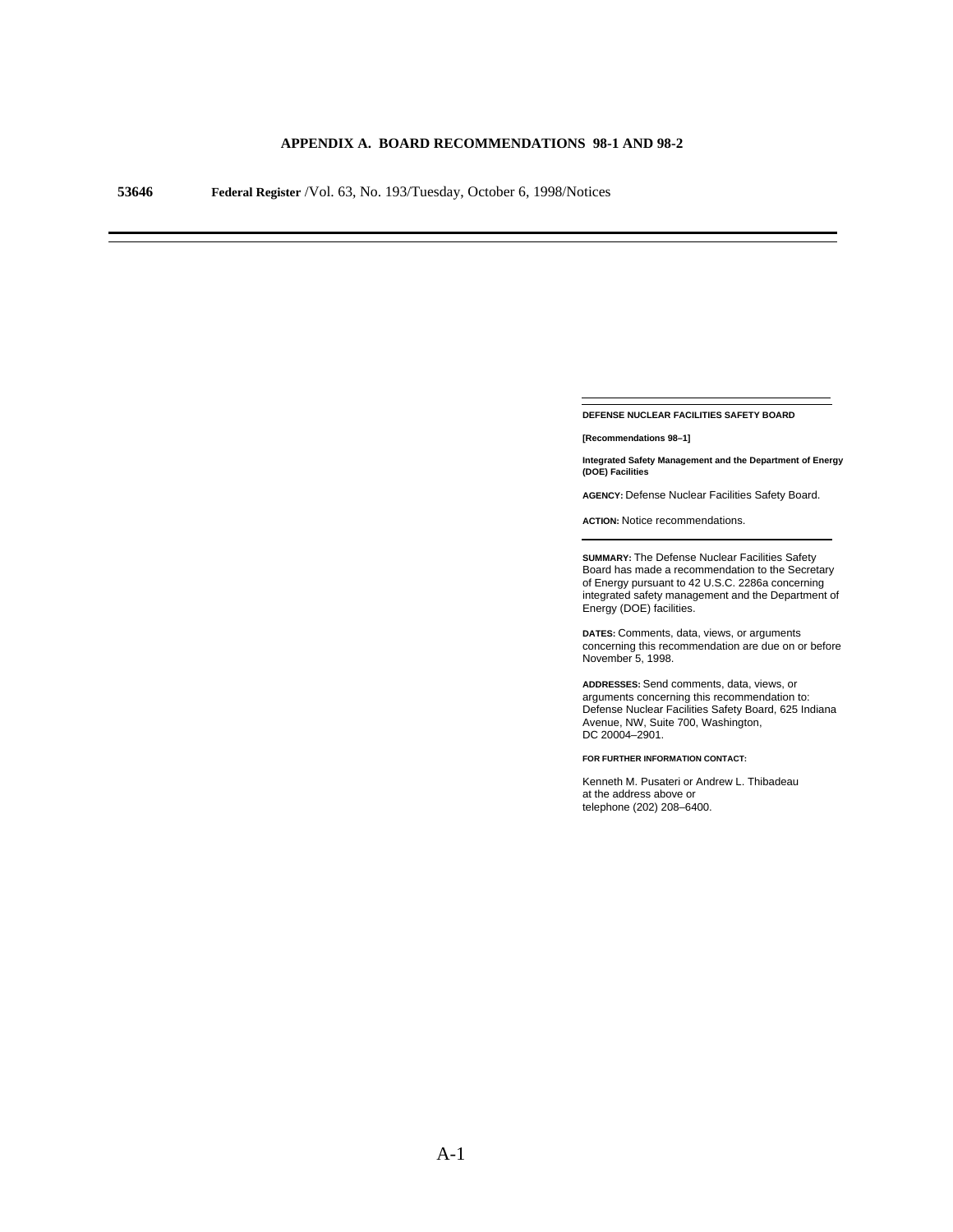#### **Integrated Safety Management and the Department of Energy (DOE) Facilities**

Dated: September 28, 1998.

 On October 11, 1995, the Defense Nuclear Facilities Safety Board (Board) issued to the Secretary of Energy its Recommendation 95–

2, entitled Safety Management. The Recommendation proposed adoption by the Department of Energy (DOE) of a concept termed ''Integrated Safety Management'' (ISM) as a means of improving assurance of safety at DOE's defense nuclear facilities. The Secretary of Energy provided an implementation plan for the Recommendation on April 18, 1996, which the Board accepted in turn. In accordance with the implementation plan, DOE issued its Policy Statement 450.4 to be the

basis for initiation and conduct of ISM at its facilities. DOE and its contractors are making good progress in implementing the concept of ISM at defense nuclear facilities. One of the central functions of ISM called out both in the Recommendation and the implementation plan is ''feedback and improvement.'' That function is exercised both in planning work and establishing safety controls at the outset, and in subsequent assessment of the diligence in application and the success in achievement of safety. DOE has established through its directives system its

expectation of actions by both the federal work force and contractor management in assessing the effectiveness of its safety management programs as they are practiced. Such safety assessments include both observance of work and determination of long term trends. They are accomplished principally through two major kinds of assessments for feedback and improvement.

 **·** Self-assessment by the contractor of site/facility/activity programs responsive to DOE Policy 450.5, and parallel oversight by DOE line managers and facility representatives responsible for the missions and contractor performance. This is assessment by line management.

 **·** Corporate level assessments by DOE safety specialists (ES&H), independent of the line, responsible for capturing and sharing lessons learned, preparing trend analyses, performing special investigations and otherwise performing corporate-level reviews in support of the Secretarial Offices. This is independent assessment.

 These assessments and the corrective actions taken in response to them are important elements of the internal safety management program of DOE.

 In the course of its oversight of DOE's safety management program, the Board has noted considerable variability in implementation and effectiveness of the feedback and improvement function as performed by the numerous federal and contractor entities.

There appears to be much collection of data (about 30 DOE directives drive the process) but less evidence of follow-up. To facilitate a closer examination of the

matter, the Board in a March 20, 1998, letter stated its observations, and requested a report on how the function was being performed at defense nuclear facilities. DOE, by letter dated June 3, 1998, provided such report. The report and the matter in general were the subject of discussions with representatives of DOE and its contractors at a public meeting held by the Board in Washington, DC, on June 24, 1998.

 The outcome of these exchanges to date has been a mutual understanding of a number of improvements that are merited. An action plan presented to the Board in DOE's letter of June 3, 1998, proposes to

focus on four areas:

**·** Accelerating implementation of DOE Policy 450.5,

**·** Improving DOE's tracking and follow-on processes,

 **·** Improving DOE's lessons Learned processes, and  **·** Improving implementation of the Functions,

Responsibilities, Accountability Manual (FRAM) relative to feedback and improvement.. The Board commends DOE for these initiatives. As

worthy as they are, however, they are not, in the Board's view, sufficient to cover all

aspects of DOE's feedback and improvement of its

safety management programs. The Board has noted that involved. It is precisely at this interface between the<br>the initiatives for improvement, particularly DOE's actions Secretarial Program offices and the independent<br>on fi the initiatives for improvement, particularly DOE's actions Secretarial Program offices and the independent on findings, are limited to results of oversight by line reviewers of safety performance (EH–2) that DOE's operations. They do not address deficiencies in feedback safety management program merits additional<br>and improvement based on results of independent attention. The need for an institutionalized protocol for and improvement based on results of independent<br>oversight by the Office of the Assistant Secretary for some than the atment of a CAP, and for addressing an<br>Environment, Health and Safety (EH)—more specifically specifical d that of the Deputy Assistant Secretary for Oversight (EH–2). The purpose of this recommendation is to address that matter.

 For many years, it has been commonplace for DOE's Headquarters to conduct independent assessments of safety management by the field offices and their contractors, in relation to performance of DOE's hazardous work. This parallels a normal practice of headquarters of commercial hazardous industries which have multiple product lines and facilities and which therefore delegate primary responsibility for doing work safely to officials of a facility or a product line. But assessment of safety is not sufficient. To be effective, the constructive criticisms must be brought to the attention of corporate management. There they must be evaluated, and course corrections must be directed, if the benefits of assessment are to be achieved. This is especially true where resource issues are involved and allocation or re-

allocation of funds is required. Recognizing that at times there is a need for Secretarial involvement at levels above the program offices and the corporate role of the independent assessors, in September 1989 Secretary Watkins established the Office of Nuclear Safety (ONS), reporting directly to him as described in SEN–6E–92. That led to Secretarial

review of all findings of ONS, and an opportunity for response at

the Secretarial level if necessary. With the change in Administration in 1994, this Office

was assigned to report to the Assistant Secretary for ES&H, and it was redesignated as EH–2 with direction by a Deputy Assistant Secretary. In that capacity, EH–2, according to the DOE Manual of Safety Management Functions, Responsibilities, and Authorities (DOE M411.1–1), performs corporate level assessments, independent of the safety management programs as implemented by DOE program offices and associated contractors.

 Evaluations are provided to the Secretary of Energy, Congress, Cognizant Secretarial Offices, Field Managers and Contractors. However, under this organizational arrangement, most of the assessments and findings by EH–2 are treated largely as advisories. Such follow-up actions as are taken are no longer subjected to a deliberative process involving, when appropriate, the Office of the Secretary of Energy (Secretary, Deputy Secretary, Under Secretary). Rather, they become discretionary to lower levels of DOE line management (such as cognizant Secretarial Officers and Field Managers). An exception to this general discretionary pattern occurs when an accident results in death or serious injury of workers, or threatens the public. For example, Type A accident investigations require, among other things, corrective action plans (CAPs), approval of the CAPs by the cognizant secretarial officer, and completion of corrective actions subject to independent verification. These requirements, in DOE Order 225.1A, Accident Investigations, November 26, 1997, and supporting guidance effectively close the loop on

accident investigations. EH–2 does make a practice of requesting a CAP after submission of a report on other types of investigation, and usually receives one from the cognizant party. Proposed corrective actions in these CAPs are frequently incomplete and are sometimes only loosely related to findings in the oversight report. Some CAPs are no more than commitments to provide a CAP in the future. The Department of Energy has not identified criteria for adequate CAPs, nor has DOE authorized EH–2 to require adequate CAPs which are responsive to evaluation reports. As a result, problems identified as accident precursors are not handled with the same rigor as accidents themselves. The end effect is that corrective action under the current system is reactive

rather than proactive. Nothing prevents EH–2 from elevating safety issues via its management (Assistant Secretary for ES&H), but the process of evaluation is now ad hoc, not institutionalized and protocol driven. There is a natural tension between those charged with doing work safely and those tasked by management to monitor and evaluate how well the doers perform. There is also a natural resistance to having to reallocate resources when deficiencies are found. Such factors cause outcomes to depend highly on the forcefulness of the personalities

content and treatment of a CAP, and for addressing and resolving differences are the central points of issue.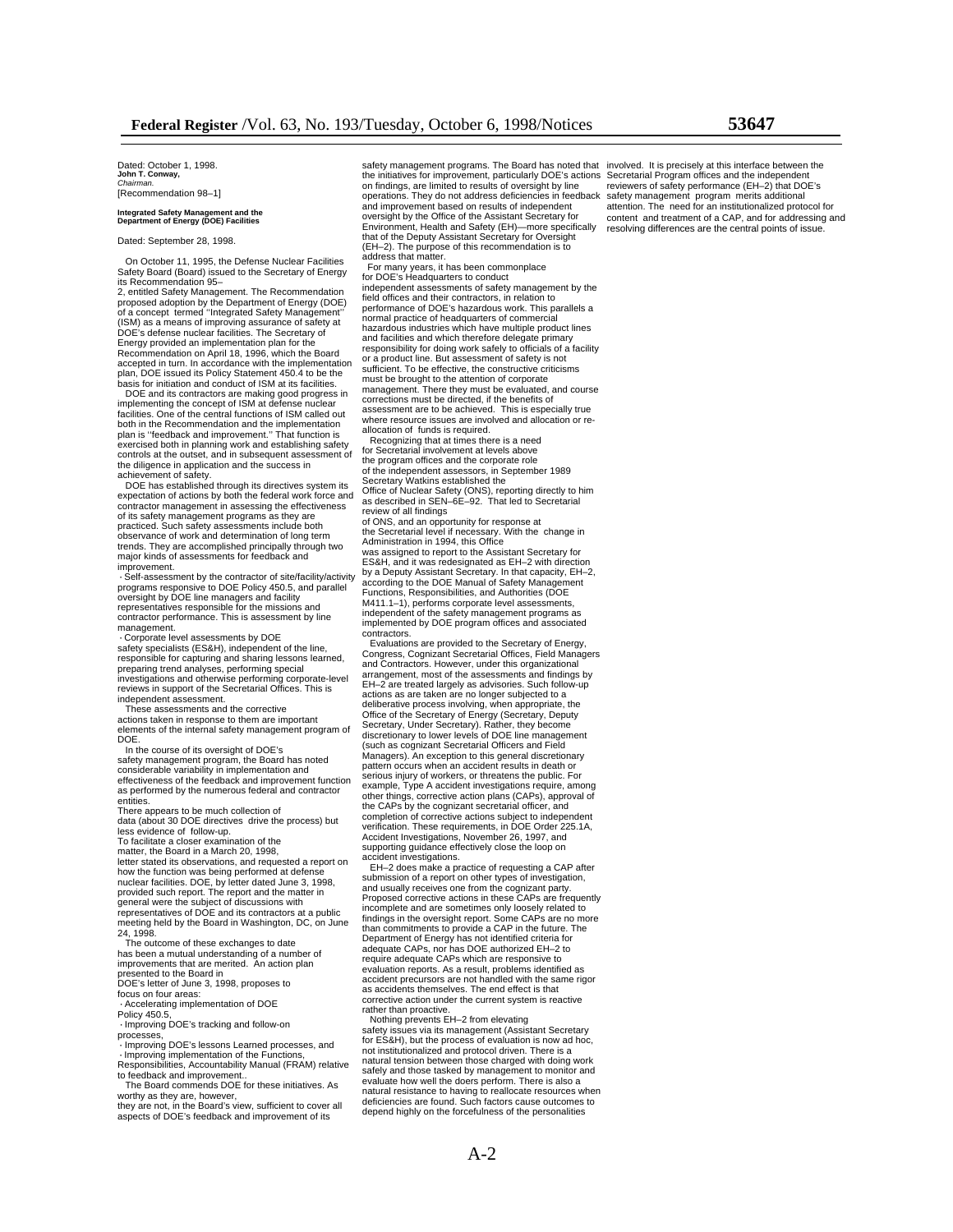The Board is of the opinion that the Department of Energy should take additional action with respect to its program for improvement of feedback and safety for defense nuclear facilities by establishing clearer lines of authority and responsibility for resolution of safety findings of its internal, independent safety organization. Towards such end, the Board recommends that the Department of Energy: 1. Establish by policy statement, directives, or other protocols, the manner in which the Secretary expects Cognizant Program Secretarial Officers (Assistant Secretaries) and Field managers to address and resolve findings of its independent internal corporate safety organization (Assistant Secretary for ES&H). In so doing, consideration should be given to direction and guidance for the following:  **·** Establishing authority and responsibility for conducting and responding to independent oversight, preparing and approving corrective action plans, reporting on progress toward timely and adequate closure of findings, and subsequent closure, including independent verification of closure.

 **·** Elevating cases of inadequate or

untimely response to findings to the Office of the Secretary for resolution.

 **·** Describing the purpose and content of corrective action plans responsive to oversight findings (e.g., cause identification, actions, to correct immediate problem, lessons learned, actions to prevent recurrence).

 Scheduling the time frames within which the evaluation and process activities must occur.

**·** Periodically reporting the status of corrective actions by the responsible entity.

 **·** Tracking findings and corrective actions

to closure with a system accessible to DOE line management

and the independent oversight organization. 2. Make explicit the Secretarial Officer or designee assigned the resolution function.

John T. Conway, *Chairman.*

September 28, 1998. The Honorable Bill Richardson, *Secretary of Energy, 1000 Independence Avenue, SW, Washington, DC 20585–1000*

 Dear Secretary Richardson: On September 28, 1998, the Defense Nuclear Facilities Safety Board (Board), in accordance with 42 U.S.C. § 2286a(a)(5), unanimously approved Recommendation 98–1, which is enclosed for your consideration. Recommendation 98–1 deals with Integrated Safety Management and the Department of Energy (DOE) facilities

 42 U.S.C. § 2286d(a) requires the Board, after receipt by you, to promptly make this recommendation available to the public in DOE's regional public reading rooms. The Board believes the recommendation contains no information which is classified or otherwise restricted. Atomic Energy Act of 1954, 42 U.S.C. §§ 2161–68, as amended, please arrange to have this recommendation promptly placed on file in your regional public reading rooms.

 The Board will publish this recommendation in the Federal Register. Sincerely, John T. Conway,

c: Mr. Mark B. Whitaker, Jr.

[FR Doc. 98–26753 Filed 10–5–98; 8:45am]

**BILLING CODE 3670–01**

*Chairman.*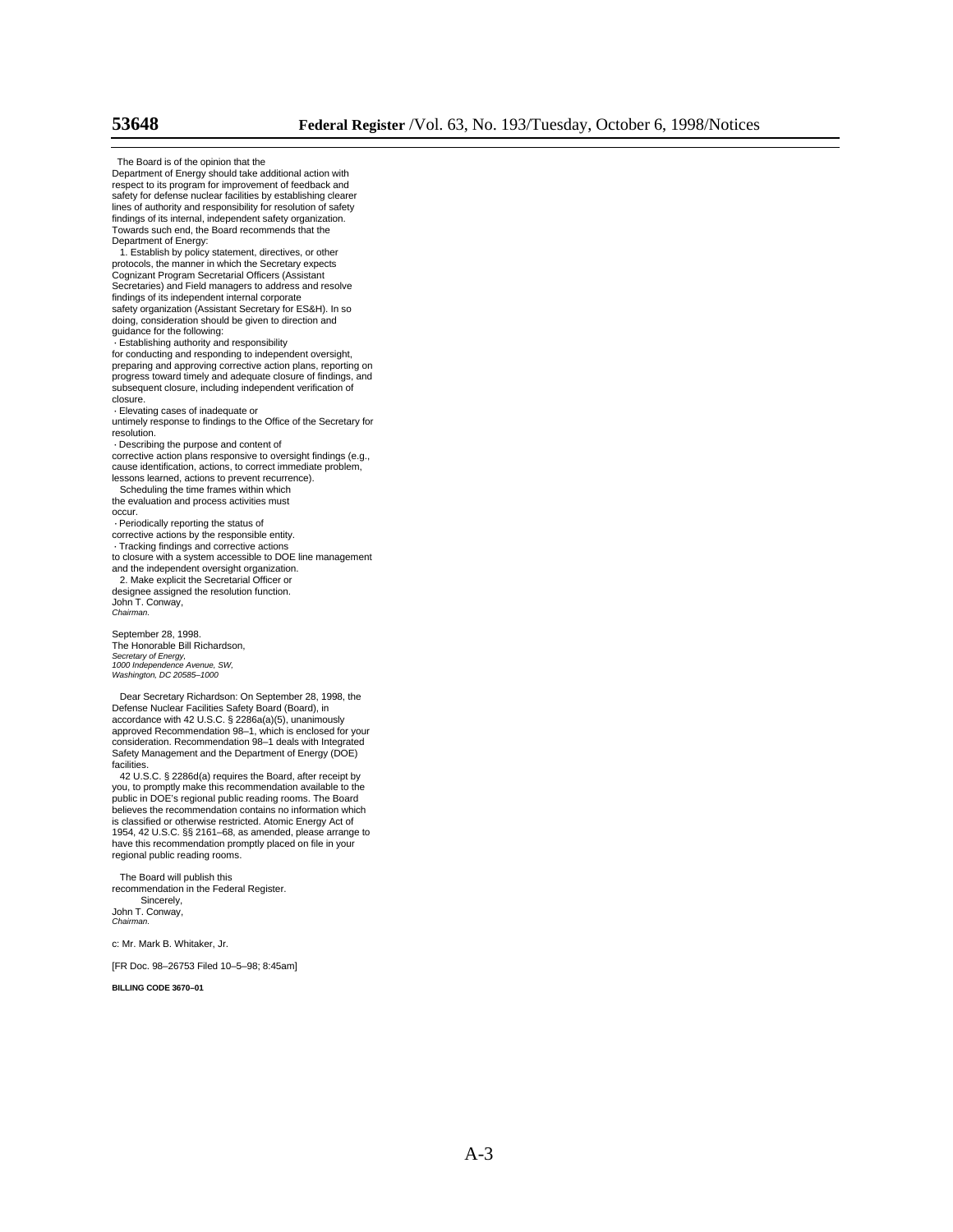**DEFENSE NUCLEAR FACILITIES SAFETY BOARD**

**[Recommendation 98–2]**

**Safety Management at the Pantex Plant AGENCY:** Defense Nuclear Facilities Safety Board.

**ACTION:** Notice, recommendation.

**SUMMARY:** The Defense Nuclear Facilities Safety Board has made a recommendation to the Secretary of Energy pursuant to 42 U.S.C. 2286a(a)(5) concerning safety management at the Pantex Plant. The Board believes that opportunities exist to strengthen and simplify the process by which DOE

designs and develops activities at the Pantex Plant and independently evaluates the safety of those operations. The Board believes that DOE should take action to improve these processes. However, the recommendation contains Information which is classified and otherwise restricted. Therefore, only the letter forwarding the recommendation (which is unclassified when separated from the attachment) is being published.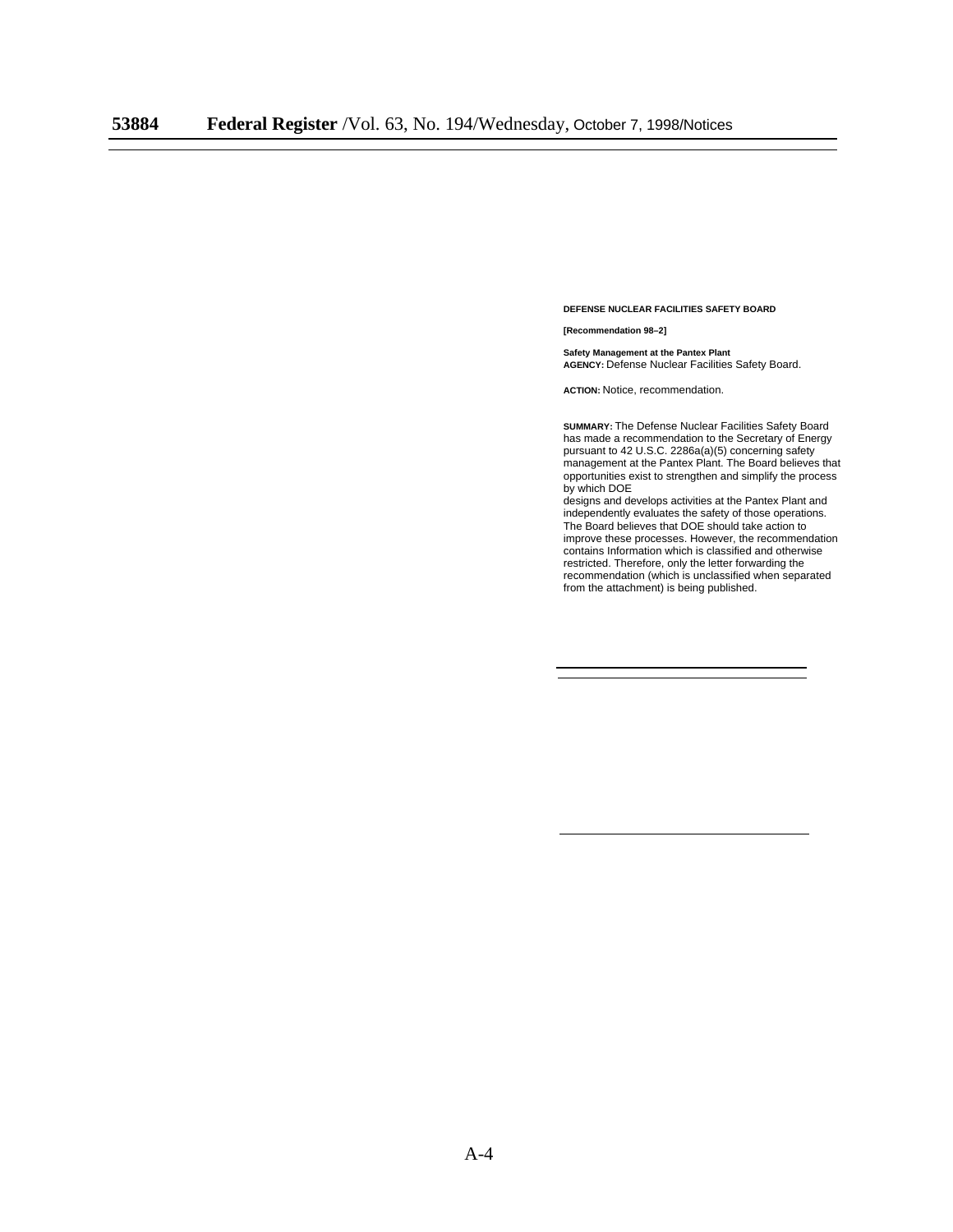**FOR FURTHER INFORMATION CONTACT:** Kenneth M. Pursateri or Andrew L. Thibadeau at the address above or

telephone (202) 208–6400.

 Dated: October 1, 1998. John T. Conway, *Chairman.*

**Appendix—Transmittal Letter to the Secretary of Energy**

#### **DEFENSE NUCLEAR FACILITIES SAFETY BOARD**

625 Indiana Avenue, NW, Suite 700, Washington, D.C. 20004, (202) 208–6400 SECRET—RESTRICTED DATA

September 30, 1998 The Honorable Bill Richardson, *Secretary of Energy, 1000 Independence Avenue, SW, Washington, DC 20585–1000*

Dear Secretary Richardson: On September 30, 1998, the Defense Nuclear Facilities Safety Board (Board), in accordance with 42 U.S.C. §2286a(a)(5), unanimously approved Recommendation 98–2, which is enclosed for your consideration. Recommendation 98–2, deals with Safety Management at the Pantex Plant.

 42 U.S.C. § 2286d(a) requires the Board, after receipt by you, to promptly make this recommendation available to the public in the Department of Energy's (DOE) regional public reading rooms. However, the recommendation contains information which is classified or otherwise restricted. Please arrange to have this letter forwarding the recommendation (which is unclassified when separated from the attachment) promptly placed on file in your regional public reading rooms.

 The following is an unclassified summary of the Board's recommendation: The Board believes that opportunities exist to strengthen and simplify the process by which DOE designs and develops activities at the Pantex Plant and independently evaluates the safety of those operations. The Board believes that DOE should take action to improve these processes.

 Sincerely, John T. Conway,

*Chairman.*

c: Mr. Mark B. Whitaker, Jr.

 When separated from enclosures, this document is unclassified. Document transmitted herewith contains Secret/ Restricted Data.

[FR Doc. 98–26867 Filed 10–6–98; 8:45 am] **BILLING CODE 3670–01–M**